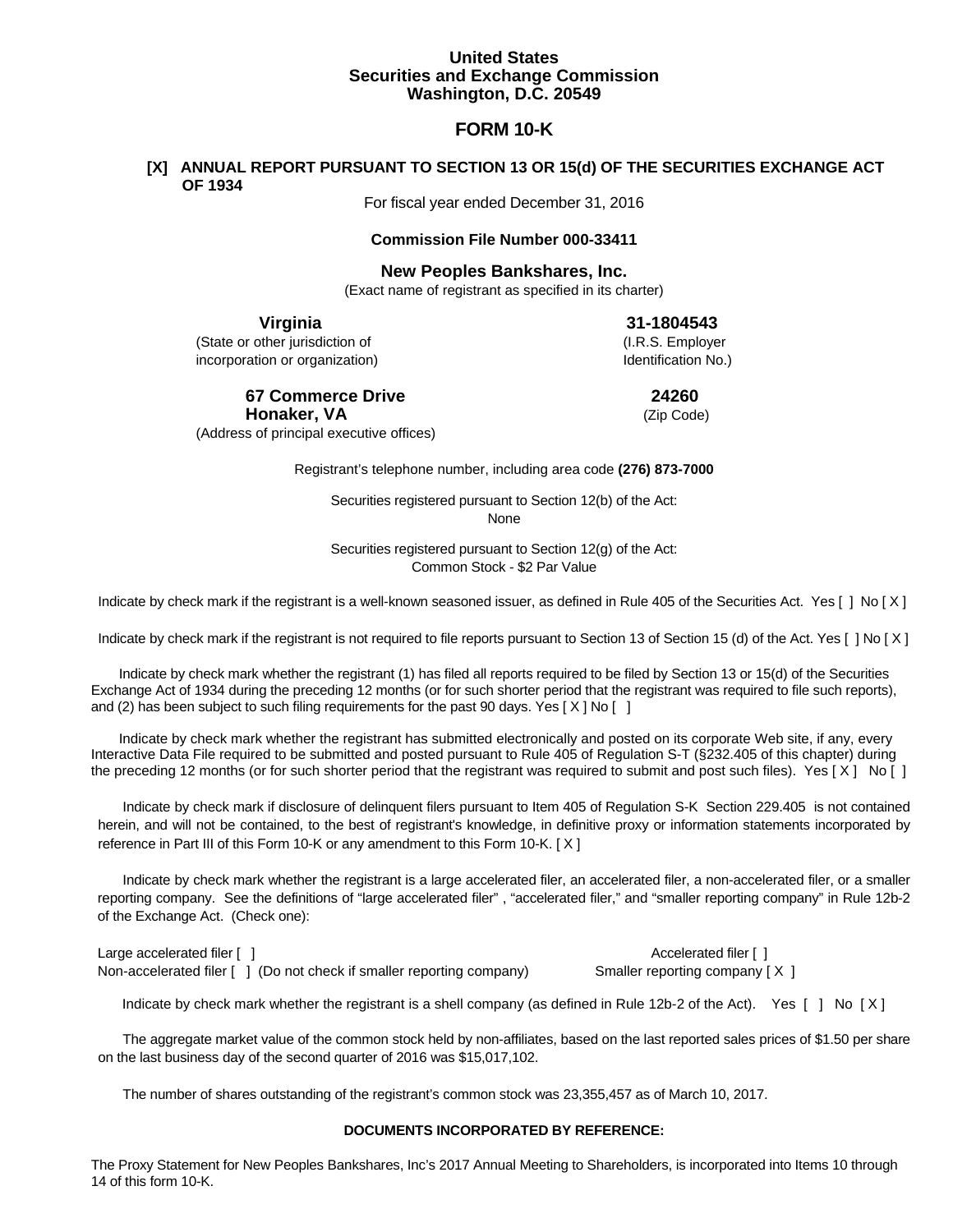# **TABLE OF CONTENTS**

# Page

| <b>PART I</b>     |          |                                                                                                                 |    |
|-------------------|----------|-----------------------------------------------------------------------------------------------------------------|----|
|                   | Item 1.  | <b>Business</b>                                                                                                 | 3  |
|                   | Item 1A. | <b>Risk Factors</b>                                                                                             | 12 |
|                   | Item 1B. | <b>Unresolved Staff Comments</b>                                                                                | 12 |
|                   | Item 2.  | Properties                                                                                                      | 12 |
|                   | Item 3.  | <b>Legal Proceedings</b>                                                                                        | 13 |
|                   | Item 4.  | <b>Mine Safety Disclosures</b>                                                                                  | 13 |
| <b>PART II</b>    | Item 5.  | Market for Registrant's Common Equity, Related Stockholder Matters<br>and Issuer Purchases of Equity Securities | 14 |
|                   | Item 6.  | <b>Selected Financial Data</b>                                                                                  | 14 |
|                   | Item 7.  | Management's Discussion and Analysis of Financial Condition and<br><b>Results of Operations</b>                 | 15 |
|                   | Item 7A. | <b>Quantitative and Qualitative Disclosures About Market Risk</b>                                               | 31 |
|                   | Item 8.  | <b>Financial Statements and Supplementary Data</b>                                                              | 32 |
|                   | Item 9.  | Changes in and Disagreements with Accountants on<br><b>Accounting and Financial Disclosure</b>                  | 65 |
|                   | Item 9A. | <b>Controls and Procedures</b>                                                                                  | 65 |
|                   | Item 9B. | Other Information                                                                                               | 65 |
| <b>PART III</b>   | Item 10. | Directors, Executive Officers and Corporate Governance                                                          | 66 |
|                   | Item 11. | <b>Executive Compensation</b>                                                                                   | 66 |
|                   | Item 12. | Security Ownership of Certain Beneficial Owners and Management and<br><b>Related Stockholder Matters</b>        | 66 |
|                   | Item 13. | Certain Relationships, Related Transactions and Director Independence 66                                        |    |
|                   | Item 14. | <b>Principal Accounting Fees and Services</b>                                                                   | 66 |
| <b>PART IV</b>    | Item 15. | <b>Exhibits, Financial Statement Schedules</b>                                                                  | 67 |
| <b>SIGNATURES</b> |          |                                                                                                                 | 68 |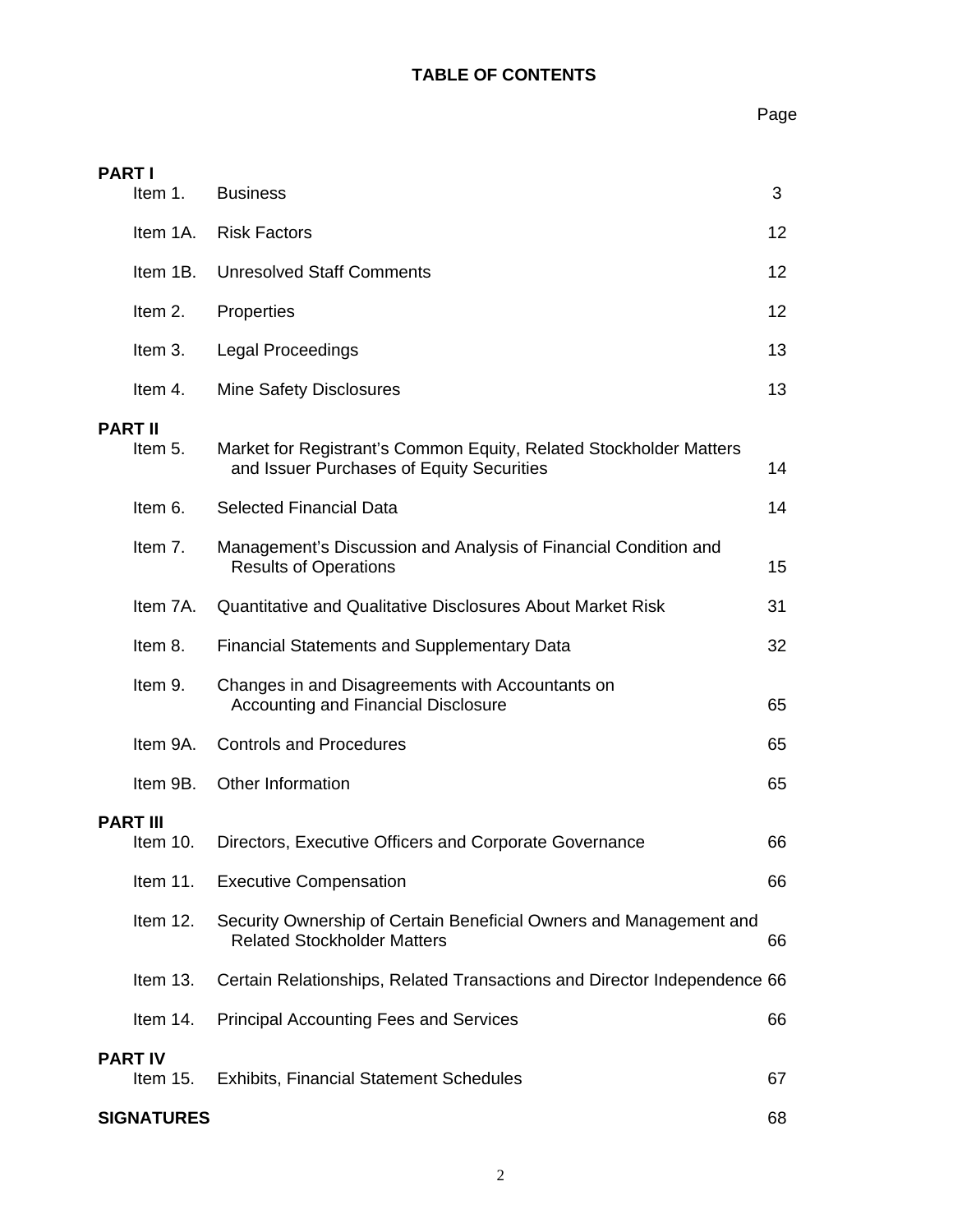# **PART I**

# **Item 1. Business**

# **General**

New Peoples Bankshares, Inc. (New Peoples) is a Virginia financial holding company headquartered in Honaker, Virginia. From January 1, 2009 to March 3, 2016, New Peoples was a bank holding company. On March 4, 2016 the Federal Reserve Bank of Richmond approved New Peoples's election to become a financial holding company. Our business is conducted primarily through New Peoples Bank, Inc., a Virginia banking corporation (the Bank). The Bank has a division doing business as New Peoples Financial Services which offers investment services through its broker-dealer relationship with LPL Financial Services, Inc. NPB Insurance Services, Inc. (NPB Insurance) is a subsidiary of the Bank and offers insurance services only.

The Bank offers a range of banking and related financial services focused primarily on serving individuals, small to medium size businesses, and the professional community. We strive to serve the banking needs of our customers while developing personal, hometown relationships with them. Our board of directors believes that marketing customized banking services enables us to establish a niche in the financial services marketplace where we do business.

The Bank is headquartered in Honaker, Virginia and operates 19 full service offices in southwestern Virginia, southern West Virginia and eastern Tennessee. The Bank also operates a loan production office in the eastern Tennessee county of Washington.

We provide professionals and small and medium size businesses in our market area with responsive and technologically enabled banking services. These services include loans that are priced on a deposit relationship basis, easy access to our decision makers, and quick and innovative action necessary to meet a customer's banking needs. Our capitalization and lending limit enable us to satisfy the credit needs of a large portion of the targeted market segment. When a customer needs a loan that exceeds our lending limit, we try to find other financial institutions to participate in the loan with us.

# **Our History**

The Bank was incorporated under the laws of the Commonwealth of Virginia on December 9, 1997 and began operations on October 28, 1998. On September 27, 2001, the shareholders of the Bank approved a plan of reorganization under which they exchanged their shares of Bank common stock for shares of New Peoples common stock. On November 30, 2001, the reorganization was completed and the Bank became New Peoples' whollyowned subsidiary.

In June 2003, New Peoples formed two new wholly-owned subsidiaries, NPB Financial Services, Inc. (currently named NPB Insurance Services, Inc.) and NPB Web Services, Inc. (NPB Web), a web design and hosting company.

The Bank, through its division New Peoples Financial services, offers fixed and variable annuities, fee based asset management and other investment products through a broker/dealer relationship with LPL Financial Services, Inc.

NPB Web is inactive.

In July 2004, NPB Capital Trust I was formed to issue \$11.3 million in trust preferred securities.

In September 2006, NPB Capital Trust 2 was formed to issue \$5.2 million in trust preferred securities.

In July 2016, the Bank and its wholly-owned subsidiary NPB Insurance Services, Inc. commenced a business relationship with The Hilb Group of Virginia dba CSE Insurance Services, a division of the Hilb Group, LLC ("CSE"), located in Abingdon, Virginia, to provide insurance services for the Bank's current and future customers. Effective July 1, 2016, NPB Insurance Services, Inc. sold its existing book of business to CSE. These customers are now serviced by CSE and the Bank refers future insurance needs of its bank customers to CSE.

#### **Branch Locations**

After a period of significant branch expansion between 2000 and 2008, we have consolidated some of our branch operations to improve efficiency. Currently, in addition to our headquarters in Honaker, Virginia we have 18 branches located in Abingdon, Virginia; Big Stone Gap, Virginia; Bluefield, Virginia; Bristol, Virginia; Castlewood, Virginia; Chilhowie, Virginia; Clintwood, Virginia; Gate City, Virginia; Grundy, Virginia; Haysi, Virginia; Lebanon,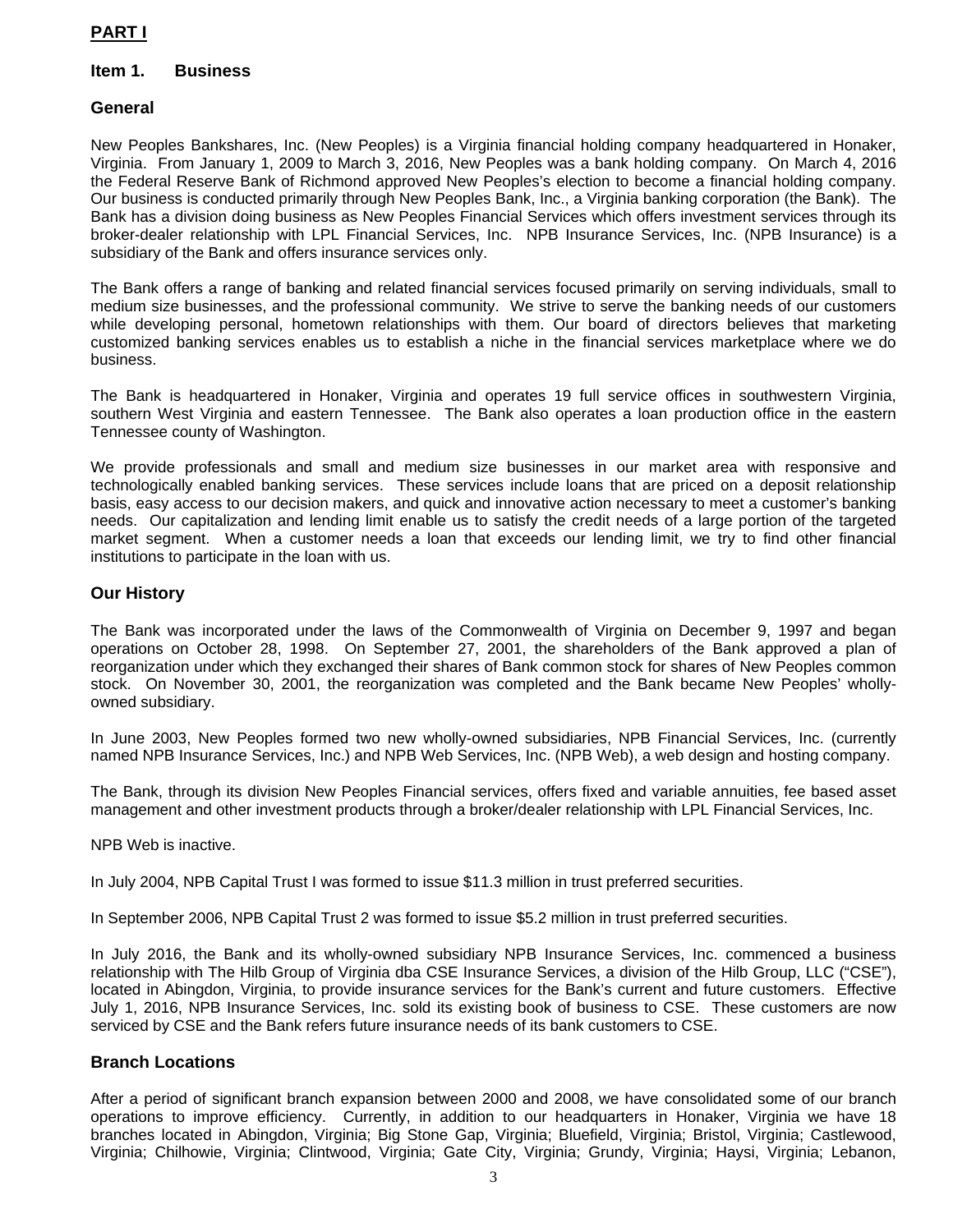Virginia; Pound, Virginia; Pounding Mill, Virginia; Tazewell, Virginia; Weber City, Virginia; Wise, Virginia; Princeton, West Virginia; and Kingsport, Tennessee. In July 2016, a loan production office was opened in Jonesborough, Tennessee.

# **Our Market Areas**

Our primary market area consists of southwestern Virginia, southern West Virginia and northeastern Tennessee. Specifically, we operate in the southwestern Virginia counties of Russell, Scott, Washington, Tazewell, Buchanan, Dickenson, Wise, and Smyth; Mercer county in southern West Virginia and the northeastern Tennessee county of Sullivan and Washington (collectively, the "Tri-State Area"). The close proximity and mobile nature of individuals and businesses in adjoining counties and nearby cities in Virginia, West Virginia and Tennessee place these markets within our Bank's targeted trade area, as well.

Accessibility to Interstates I-77, I-81, I-26, I-64 and I-75, as well as major state and U.S. highways including US 19, US 23, US 58, US 460 and US 421, make the area an ideal location for businesses to serve markets in the Mid-Atlantic, Southeast and Midwest. The area is strategically located midway between Atlanta-Pittsburgh, Charlotte-Cincinnati, and Richmond-Louisville, and is within a day's drive of more than half of the U.S. population. A regional airport located in Bristol, Tennessee serves the area with commercial flights to and from major cities in the United States. Commercial rail service providers include CSX Transportation and Norfolk Southern Railways.

The Tri-State Area has a diversified economy supported by natural resources, which include coal, natural gas, limestone, and timber; agriculture; healthcare; education; technology; manufacturing and services industries. Predominantly, the market is comprised of locally-owned and operated small businesses. Considerable investments in high-technology communications, high-speed broadband network and infrastructure have been made which has opened the area to large technology companies and future business development potential for new and existing businesses. Industries are taking advantage of the low cost of doing business, training opportunities, available workforce and an exceptional quality of life experience for employers and employees alike.

#### **Internet Site**

We have our internet banking site at www.newpeoplesbank.com. The site includes a customer service area that contains branch and ATM locations, product descriptions and current interest rates offered on deposit accounts. Customers with internet access can access account balances, make transfers between accounts, enter stop payment orders, order checks, and use an optional bill paying service.

#### **Available Information**

We file annual, quarterly, and current reports, proxy statements and other information with the Securities and Exchange Commission (the SEC). Our SEC filings are filed electronically and are available to the public online at the SEC's web site at www.sec.gov. In addition, any document we file with the SEC can be read and copied at the SEC's public reference facilities at 100 F Street, N.E., Washington, D.C. 20549. Copies of documents can be obtained at prescribed rates by writing to the Public Reference Section of the SEC at 100 F Street, N.E., Washington, D.C. 20549. The public may obtain information on the operation of the Public Reference Room by calling the SEC at 1-800-SEC-0330. We also provide a link to our filings on the SEC website, free of charge, through our internet website www.npbankshares.com under "Investor Relations."

# **Banking Services**

*General*. We accept deposits, make consumer and commercial loans, issue drafts, and provide other services customarily offered by a commercial bank, such as business and personal checking and savings accounts, walk-up tellers, drive-in windows, and 24-hour automated teller machines. The Bank is a member of the Federal Reserve System and its deposits are insured under the Federal Deposit Insurance Act (the FDIA) to the maximum limit.

*Loans.* Generally, we offer a full range of short-to-medium term commercial, 1-4 family residential mortgages and personal loans. Commercial loans include both secured and unsecured loans for working capital (including inventory and receivables), business expansion (including acquisition of real estate and improvements) and purchase of equipment and machinery. Consumer loans may include secured and unsecured loans for financing automobiles, home improvements, education, personal investments and other purposes.

Our lending activities are subject to a variety of lending limits imposed by state law. While differing limits may apply in certain circumstances based on the type of loan or the nature of the borrower (including the borrower's relationship to the Bank), the Bank generally is subject to a loan-to-one-borrower limit of an amount equal to 15% of its capital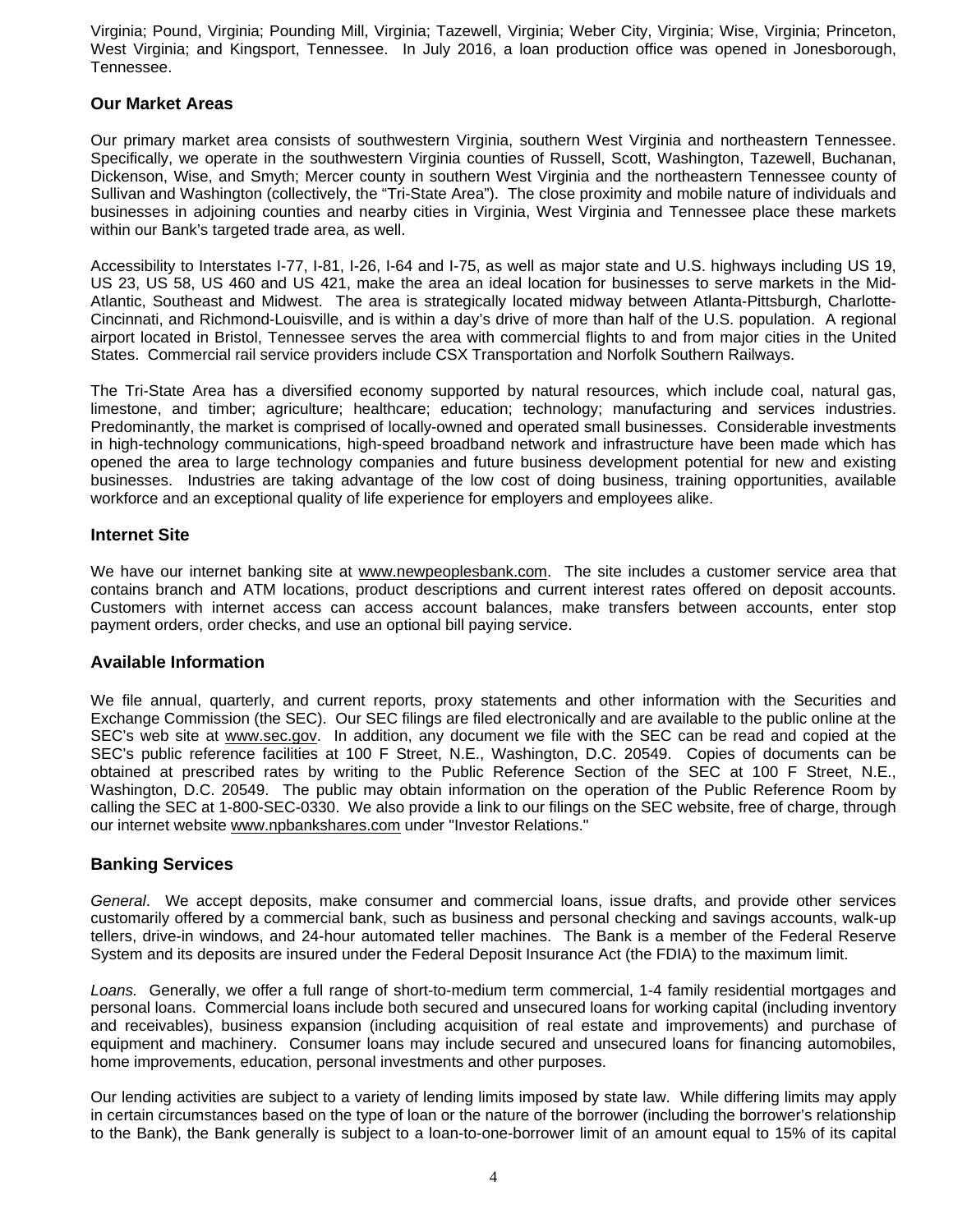and surplus plus the allowance for loan losses. The Bank voluntarily may choose to impose a policy limit on loans to a single borrower that is less than the legal lending limit.

We obtain short-to-medium term commercial and personal loans through direct solicitation of business owners and continued business from existing customers. Completed loan applications are reviewed by our loan officers. As part of the application process, information is obtained concerning the income, financial condition, employment and credit history of the applicant. If commercial real estate is involved, information is also obtained concerning cash flow after debt service. Loan quality is analyzed based on the Bank's experience and its credit underwriting guidelines.

Loans by type as a percentage of total loans are as follows:

|                                        | December 31, |         |         |         |         |  |  |  |  |  |  |
|----------------------------------------|--------------|---------|---------|---------|---------|--|--|--|--|--|--|
|                                        | 2016         | 2015    | 2014    | 2013    | 2012    |  |  |  |  |  |  |
| Commercial, financial and agricultural | 11.75%       | 10.76%  | 10.99%  | 11.70%  | 12.61%  |  |  |  |  |  |  |
| Real estate – construction             | 5.50%        | 3.33%   | 3.37%   | 4.55%   | 4.66%   |  |  |  |  |  |  |
| Real estate – commercial               | 22.05%       | 22.34%  | 23.62%  | 25.59%  | 28.70%  |  |  |  |  |  |  |
| Real estate – residential              | 55.97%       | 58.00%  | 56.37%  | 52.87%  | 48.39%  |  |  |  |  |  |  |
| Installment loans to individuals       | 4.73%        | 5.57%   | 5.65%   | 5.29%   | 5.64%   |  |  |  |  |  |  |
| Total                                  | 100.00%      | 100.00% | 100.00% | 100.00% | 100.00% |  |  |  |  |  |  |

*Commercial Loans*. We make commercial loans to qualified businesses in our market area. Our commercial lending consists primarily of commercial and industrial loans to finance accounts receivable, inventory, property, plant and equipment. Commercial business loans generally have a higher degree of risk than residential mortgage loans, but have commensurately higher yields. Residential mortgage loans are generally made on the basis of the borrower's ability to make repayment from employment and other income and are secured by real estate whose value tends to be easily ascertainable. In contrast, commercial business loans typically are made on the basis of the borrower's ability to make repayment from cash flow from its business and are secured by business assets, such as commercial real estate, accounts receivable, equipment and inventory. As a result, the availability of funds for the repayment of commercial business loans may be substantially dependent on the success of the business itself.

Further, the collateral for commercial business loans may depreciate over time and cannot be appraised with as much precision as residential real estate. To manage these risks, our underwriting guidelines require us to secure commercial loans with both the assets of the borrowing business and other additional collateral and guarantees that may be available. In addition, we actively monitor certain measures of the borrower, including advance rate, cash flow, collateral value and other appropriate credit factors.

*Residential Mortgage Loans*. Our residential mortgage loans consist of residential first and second mortgage loans, residential construction loans, home equity lines of credit and term loans secured by first and second mortgages on the residences of borrowers for home improvements, education and other personal expenditures. We make mortgage loans with a variety of terms, including fixed and floating or variable rates and a variety of maturities.

Under our underwriting guidelines, residential mortgage loans are generally made on the basis of the borrower's ability to make repayment from employment and other income and are secured by real estate whose value tends to be easily ascertainable. These loans are made consistent with our appraisal policies and real estate lending policies, which detail maximum loan-to-value ratios and maturities. New requirements arising out of the response to the recent financial crisis for extending residential mortgage loans may impact our ability to make these types of loans in the same volume as in the past.

*Construction Loans*. Construction lending entails significant additional risks, compared to residential mortgage lending. Construction loans often involve larger loan balances concentrated with single borrowers or groups of related borrowers. Construction loans also involve additional risks attributable to the fact that loan funds are advanced upon the security of property under construction, which is of uncertain value prior to the completion of construction. Thus, it is more difficult to evaluate the total loan funds required to complete a project and related loanto-value ratios accurately. To minimize the risks associated with construction lending, loan-to-value limitations for residential, multi-family and non-residential construction loans are in place. These are in addition to the usual credit analysis of borrowers. Management feels that the loan-to-value ratios help to minimize the risk of loss and to compensate for normal fluctuations in the real estate market. Maturities for construction loans generally range from 4 to 12 months for residential property and from 6 to 18 months for non-residential and multi-family properties.

*Consumer Loans*. Our consumer loans consist primarily of installment loans to individuals for personal, family and household purposes. The specific types of consumer loans that we make include home improvement loans, debt consolidation loans and general consumer lending. Consumer loans entail greater risk than residential mortgage loans do, particularly in the case of consumer loans that are unsecured, such as lines of credit, or secured by rapidly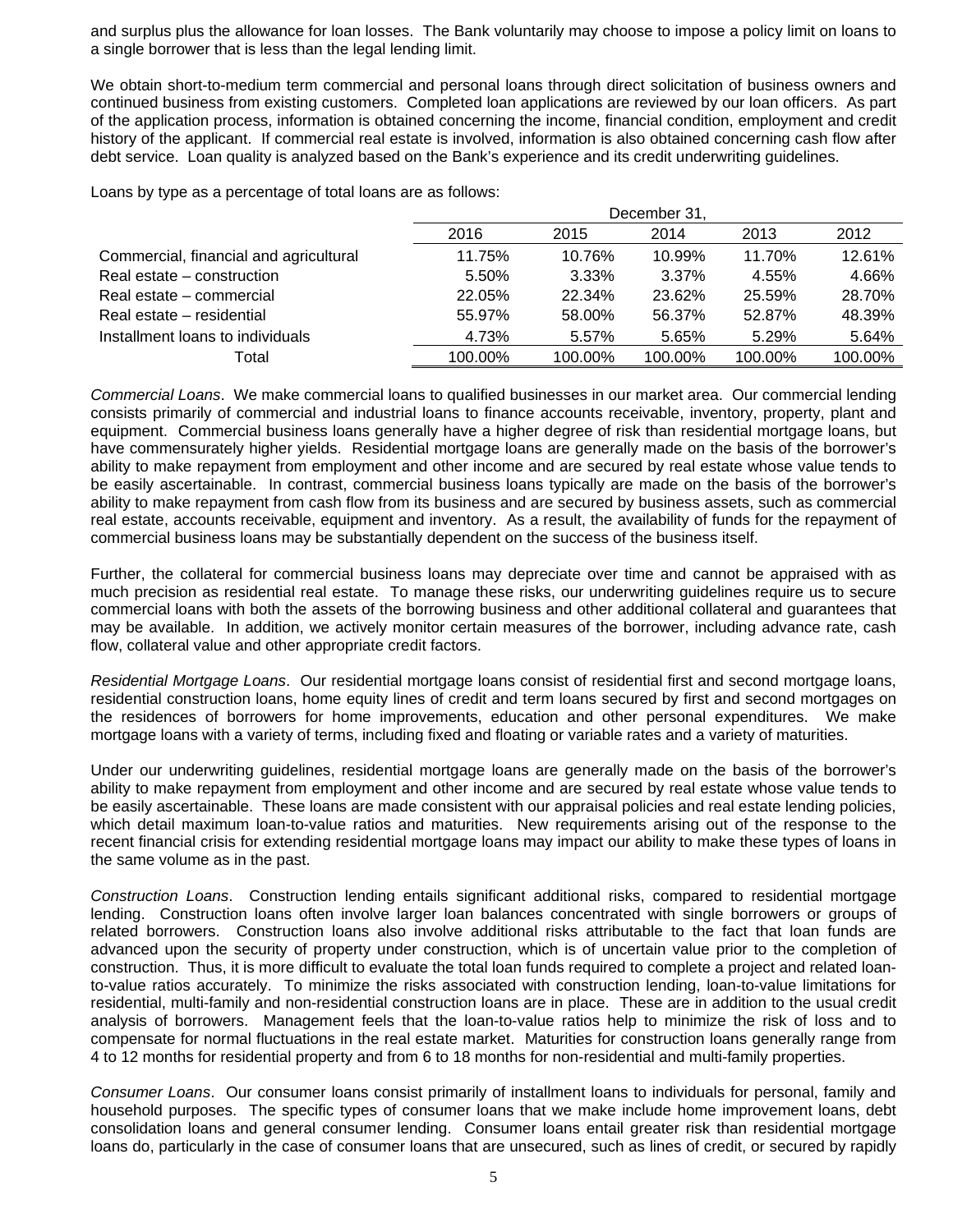depreciating assets such as automobiles. In such cases, any repossessed collateral for a defaulted consumer loan may not provide an adequate source of repayment of the outstanding loan balance as a result of the greater likelihood of damage, loss or depreciation. The remaining deficiency often does not warrant further substantial collection efforts against the borrower. In addition, consumer loan collections are dependent on the borrower's continuing financial stability, and thus are more likely to be adversely affected by job loss, divorce, illness or personal bankruptcy. Furthermore, the application of various federal and state laws, including federal and state bankruptcy and insolvency laws, may limit the amount which can be recovered on such loans. A borrower may also be able to assert against the Bank as an assignee any claims and defenses that it has against the seller of the underlying collateral.

Our underwriting policy for consumer loans seeks to limit risk and minimize losses, primarily through a careful analysis of the borrower. In evaluating consumer loans, we require our lending officers to review the borrower's level and stability of income, past credit history and the impact of these factors on the ability of the borrower to repay the loan in a timely manner. In addition, we maintain an appropriate margin between the loan amount and collateral value.

*Deposits.* We offer a variety of deposit products for both individual and business customers. These include demand deposit, interest-bearing demand deposit, savings deposit, and money market deposit accounts. In addition, we offer certificates of deposit with terms ranging from 7 days to 60 months and individual retirement accounts with terms ranging from 12 months to 60 months.

*Investment Services.* We offer a variety of investment services for both individual and business customers. These services include fixed income products, variable annuities, mutual funds, indexed certificates of deposit, individual retirement accounts, long term care insurance, employee group benefit plans, college savings plans, financial planning, managed money accounts, and estate planning. We offer these services through our broker-dealer relationship with LPL Financial Services, Inc.

*Other Bank Services*. Other bank services include safe deposit boxes, cashier's checks, certain cash management services, direct deposit of payroll and social security checks and automatic drafts for various accounts. We offer ATM card services that can be used by our customers throughout Virginia and other regions. We also offer consumer and commercial VISA credit card services. Electronic banking services include debit cards, internet banking, telephone banking, mobile banking, remote deposit capture, and wire transfers.

We do not presently anticipate obtaining trust powers, but we are able to provide similar services through our affiliation with LPL Financial Services, Inc.

# **Competition**

The banking business is highly competitive. We compete as a financial intermediary with other commercial banks, savings and loan associations, credit unions, mortgage banking firms, consumer finance companies, securities brokerage firms, insurance companies, money market mutual funds and other financial institutions operating in the southwestern Virginia, southern West Virginia, and eastern Tennessee market area and elsewhere. Our market area is a highly competitive, highly branched banking market.

Competition in the market area for loans to small businesses and professionals, the Bank's target market, is intense, and pricing is important. Many of our larger competitors have substantially greater resources and lending limits than we have. They offer certain services, such as extensive and established branch networks and trust services that we do not expect to provide or will not provide in the near future. Moreover, larger institutions operating in the market area have access to borrowed funds at lower costs than are available to us. Deposit competition among institutions in the market area also is strong. As a result, it is possible that we may have to pay above-market rates to attract deposits.

While pricing is important, our principal method of competition is service. As a community banking organization, we strive to serve the banking needs of our customers while developing personal, hometown relationships with them. As a result, we provide a significant amount of service and a range of products without the fees that customers can expect from larger banking institutions.

According to a market share report prepared by the Federal Deposit Insurance Corporation (the FDIC), as of June 30, 2016, the most recent date for which market share information is available, the Bank's deposits as a percentage of total deposits in its major market areas were as follows: Russell County, VA – 23.28%, Scott County, VA – 34.16%, Dickenson County, VA – 27.92%, Tazewell County, VA – 9.24%, Smyth County, VA – 2.27%, Buchanan County, VA – 9.08%, Wise County, VA – 11.40%, Washington County, VA – 2.74%, and the City of Bristol, VA – 1.81%, Mercer County, WV – 5.53%, and City of Kingsport, TN – 1.26%.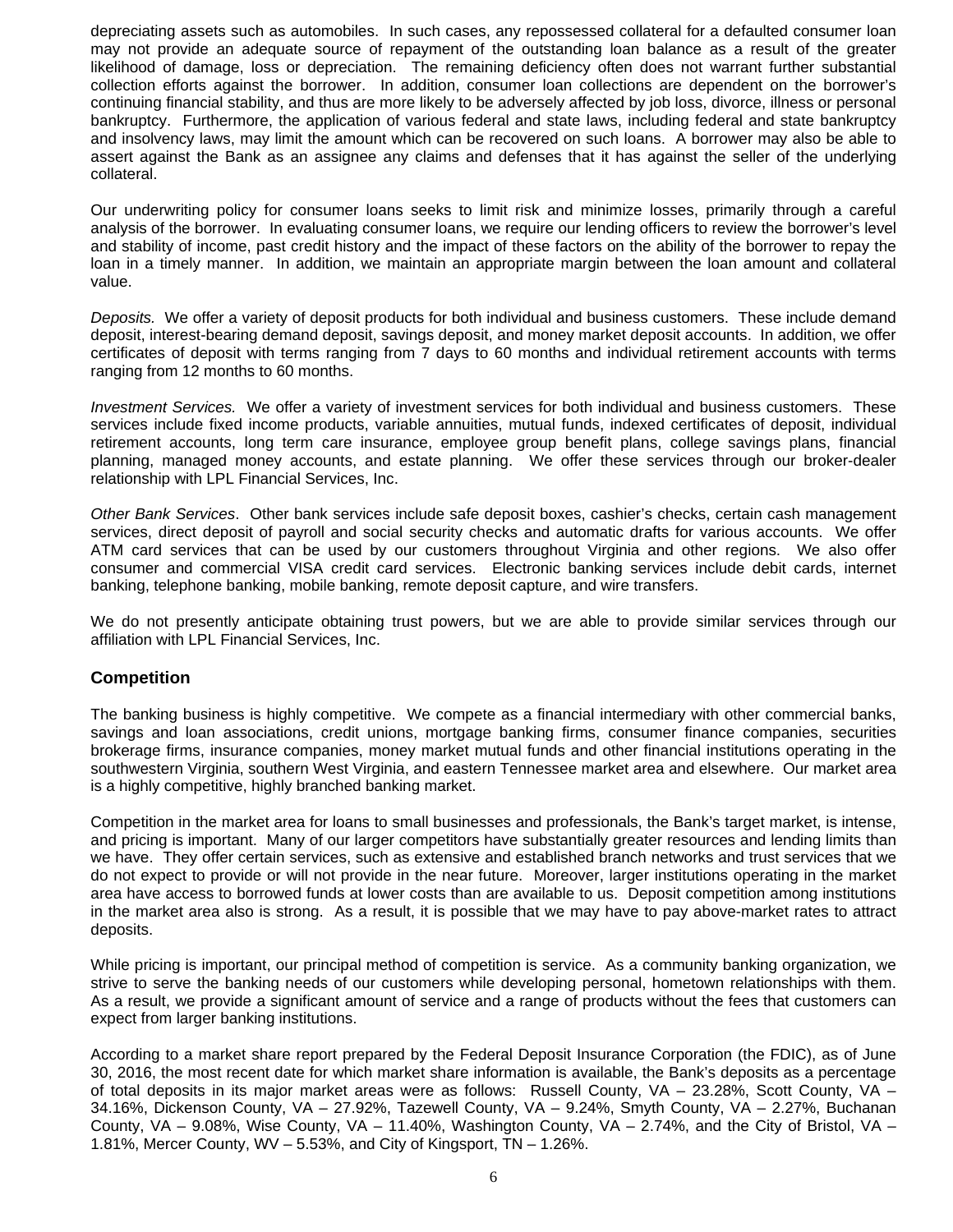# **Employees**

As of December 31, 2016, we had 255 total employees, of which 243 were full-time employees. None of our employees are covered by a collective bargaining agreement, and we consider relations with employees to be excellent.

# **Supervision and Regulation**

*General.* As a financial holding company, we are subject to regulation under the Bank Holding Company Act of 1956, as amended ("BHCA"), and the examination and reporting requirements of the Board of Governors of the Federal Reserve System (the "Federal Reserve"). We are also subject to Chapter 13 of the Virginia Banking Act, as amended ("Virginia Act"). As a state-chartered commercial bank, the Bank is subject to regulation, supervision and examination by the Virginia State Corporation Commission's Bureau of Financial Institutions ("BFI"). As a member of the Federal Reserve system, the Bank is also subject to regulation, supervision and examination by the Federal Reserve. Other federal and state laws, including various consumer protection and compliance laws, govern the activities of the Bank, such as the investments that it makes and the aggregate amount of loans that it may grant to one borrower.

The following description summarizes the most significant federal and state laws applicable to New Peoples and its subsidiaries. To the extent that statutory or regulatory provisions are described, the description is qualified in its entirety by reference to that particular statutory or regulatory provision.

*The Bank Holding Company Act.* Under the BHCA, the Federal Reserve examines New Peoples periodically. New Peoples is also required to file periodic reports and provide any additional information that the Federal Reserve may require. Activities at the bank holding company level are generally limited to:

- banking, managing or controlling banks;
- furnishing services to or performing services for its subsidiaries; and
- engaging in other activities that the Federal Reserve has determined by regulation or order to be so closely related to banking as to be a proper incident to these activities.

Thus, the activities we can engage in are restricted as a matter of law.

With some limited exceptions, the BHCA requires every bank holding company to obtain the prior approval of the Federal Reserve before:

- acquiring substantially all the assets of any bank;
- acquiring direct or indirect ownership or control of any voting shares of any bank if after such acquisition it would own or control more than 5% of the voting shares of such bank (unless it already owns or controls the majority of such shares); or
- merging or consolidating with another bank holding company.

As a result, our ability to engage in certain strategic activities is conditioned on regulatory approval.

In addition, and subject to some exceptions, the BHCA and the Change in Bank Control Act require Federal Reserve approval prior to any person or company acquiring "control" of a bank holding company as defined in the statutes and regulations. These requirements make it more difficult for control of our company to change or for us to acquire substantial investments.

*Financial Holding Company.* As of March 4, 2016 the Company qualified as a financial holding company ("FHC"). The Gramm-Leach-Bliley Act created this category of bank holding companies. FHC's may directly or indirectly through subsidiaries engage in financial activities and activities "incidental" or "complimentary" to financial activities. Generally, a FHC need not give prior notice of acquisitions or activities, but must notify the Federal Reserve within 30 days after the event.

The BHCA provides a long list of "financial" activities such as underwriting, brokering or selling insurance; providing financial or investment advice; underwriting; dealing in or making a market in securities.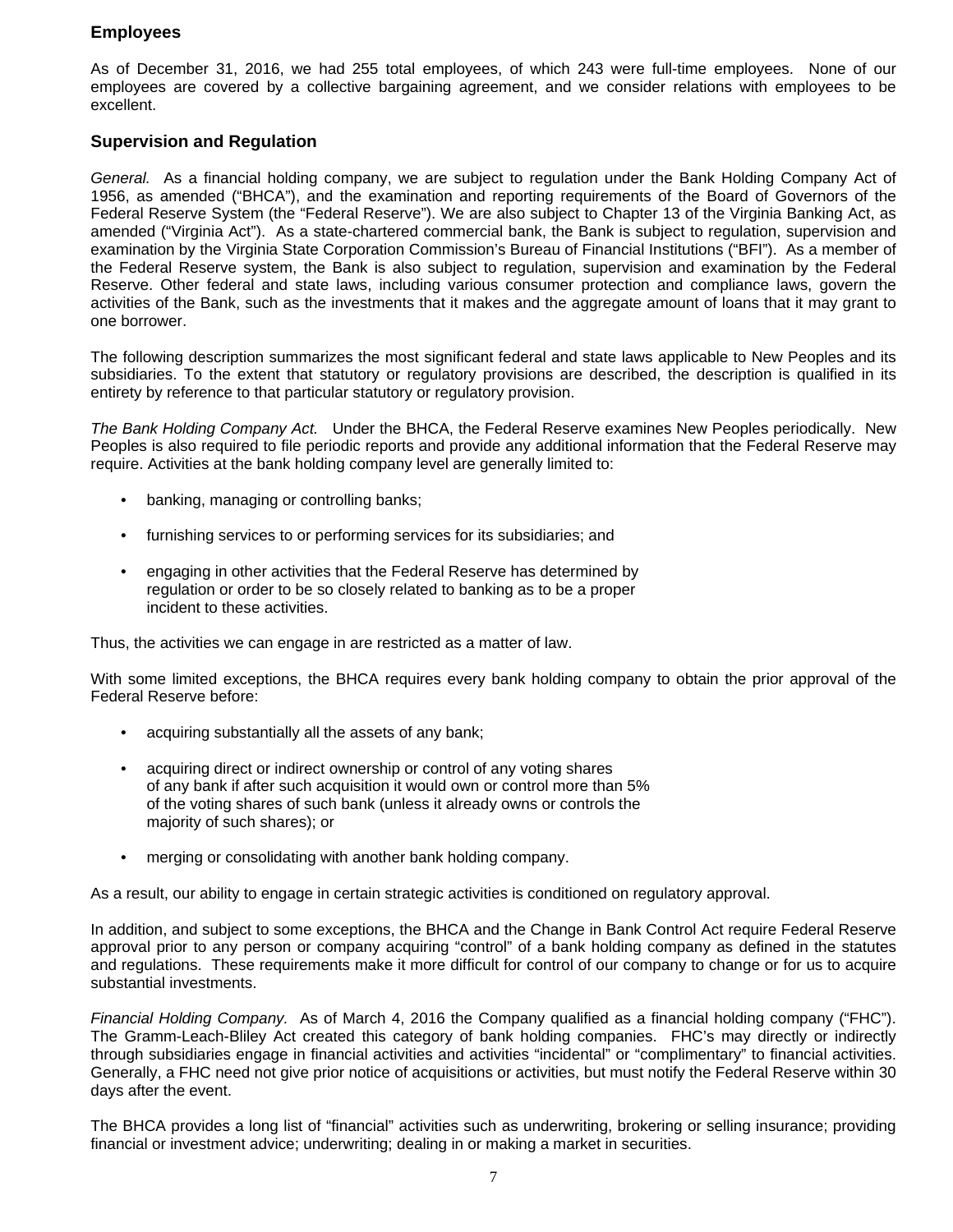There are other potential "financial" activites in which the Federal Reserve is permitted to designate as permitted financial or incidental to financial activities.

We do not currently undertake activities specifically permitted to us as a FHC.

*The Virginia Act.* As a bank holding company registered with the BFI, we must provide the BFI with information concerning our financial condition, operations and management, among other reports required by the BFI. New Peoples is also examined by the BFI in addition to its Federal Reserve examinations. Similar to the BHCA, the Virginia Act requires that the BFI approve the acquisition of direct or indirect ownership or control of more than 5% of the voting shares of any Virginia bank or bank holding company like us.

*Payment of Dividends.* New Peoples is a separate legal entity that derives the majority of its revenues from dividends paid to it by its subsidiaries. The Bank is subject to laws and regulations that limit the amount of dividends it can pay. In addition, both New Peoples and the Bank are subject to various regulatory restrictions relating to the payment of dividends, including requirements to maintain capital at or above regulatory minimums. Banking regulators have indicated that banking organizations should generally pay dividends only if the organization's net income available to common shareholders over the past year has been sufficient to fully fund the dividends and the prospective rate of earnings retention appears consistent with the organization's capital needs, asset quality and overall financial condition. The FDIC has the general authority to limit the dividends paid by FDIC insured banks if the FDIC deems the payment to be an unsafe and unsound practice. The FDIC has indicated that paying dividends that deplete a bank's capital base to an inadequate level would be an unsound and unsafe banking practice. In October 2009, the Federal Reserve Bank of Richmond ("Richmond FRB") restricted the Company from paying dividends without prior approval. This restriction was lifted when the Written Agreement was terminated effective January 20, 2016. For additional discussion concerning the Written Agreement, see Note 3, "Formal Written Agreement".

*Capital Requirements.* The Federal Reserve has issued risk-based and leverage capital guidelines applicable to banking organizations that it supervises. Under the risk-based capital requirements, the Bank and the Company are each generally required to maintain a minimum ratio of total capital to risk-weighted assets (including certain offbalance sheet activities, such as standby letters of credit) of 8%. At least half of the total capital must be composed of "Tier 1 Capital", which is defined as common equity, retained earnings and qualifying perpetual preferred stock, less certain intangibles. The remainder may consist of "Tier 2 Capital", which is defined as specific subordinated debt, some hybrid capital instruments and other qualifying preferred stock and a limited amount of the loan loss allowance. These risk-based capital standards attempt to measure capital adequacy relative to the institution's risk profiles. In addition, each of the federal banking regulatory agencies has established minimum leverage capital requirements for banking organizations. Under these requirements, banking organizations must maintain a minimum ratio of Tier 1 capital to adjusted average quarterly assets of between 3% and 5%, subject to federal bank regulatory evaluation of an organization's overall safety and soundness. The principal objective of the leverage ratio is to constrain the degree to which an institution may leverage its equity capital base. In sum, the capital measures used by the federal banking regulators are:

- the Total Capital ratio, which is the total of Tier 1 Capital and Tier 2 Capital;
- the Tier 1 Capital ratio;
- the Leverage ratio; and,
- the Common Equity Tier 1 Capital ratio.

Under these regulations, a bank will be:

- "well capitalized" if it has a Total Capital ratio of 10% or greater, a Tier 1 Capital ratio of 6% or greater, a leverage ratio of 5% or greater, and is not subject to any written agreement, order, capital directive, or prompt corrective action directive by a federal bank regulatory agency to meet and maintain a specific capital level for any capital measure;
- "adequately capitalized" if it has a Total Capital ratio of 8% or greater, a Tier 1 Capital ratio of 4% or greater, and a leverage ratio of 4% or greater – or 3% in certain circumstances – and is not well capitalized;
- "undercapitalized" if it has a Total Capital ratio of less than 8%, a Tier 1 Capital ratio of less than 4% or 3% in certain circumstances;
- "significantly undercapitalized" if it has a Total Capital ratio of less than 6%, a Tier 1 Capital ratio of less than 3%, or a leverage ratio of less than 3%; or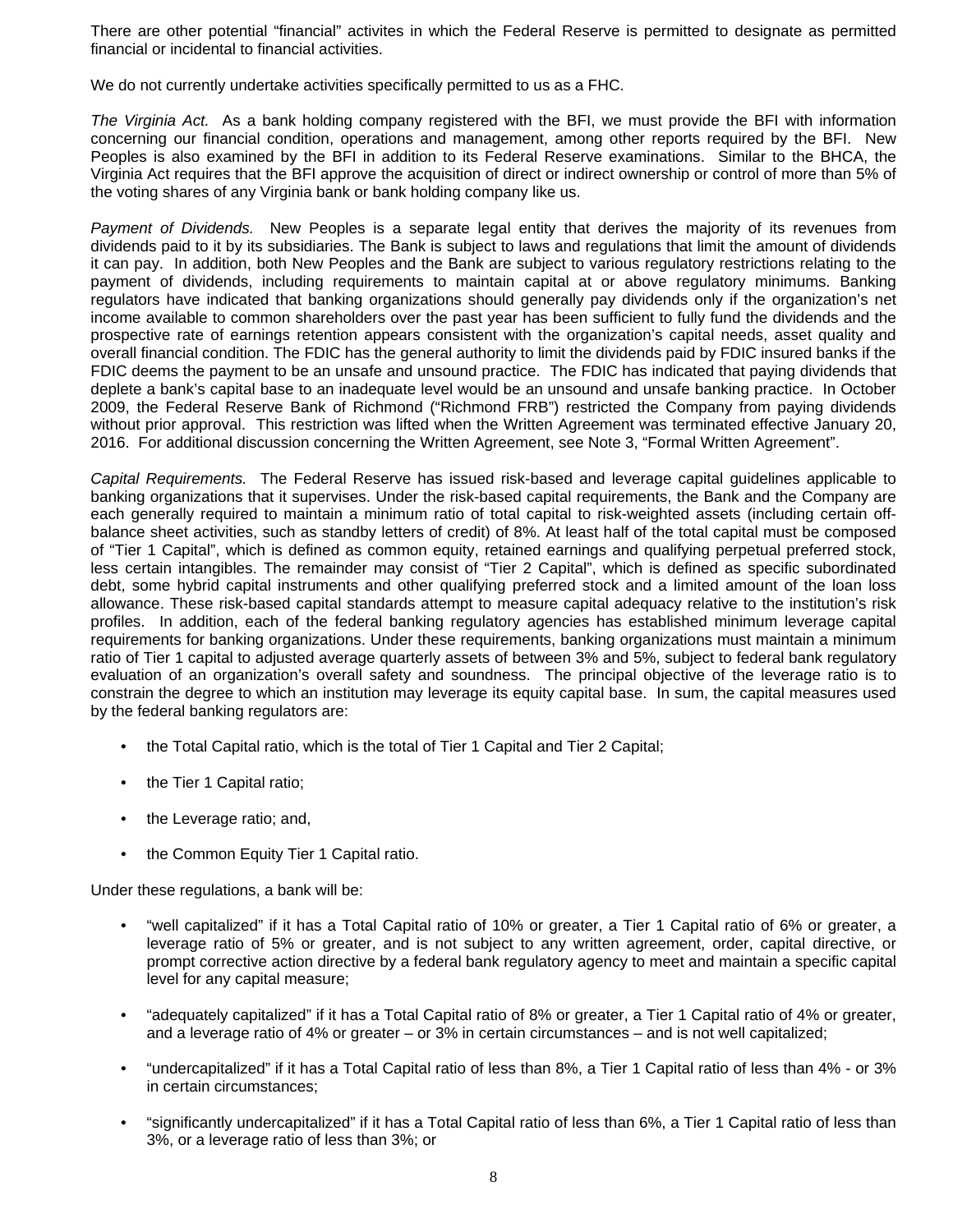• "critically undercapitalized" if its tangible equity is equal to or less than 2% of average quarterly tangible assets,

The risk-based capital standards of the Federal Reserve explicitly identify concentrations of credit risk and the risk arising from non-traditional activities, as well as an institution's ability to manage these risks, as important factors to be taken into account by the agency in assessing an institution's overall capital adequacy. The capital guidelines also provide that an institution's exposure to a decline in the economic value of its capital due to changes in interest rates be considered as a factor in evaluating a banking organization's capital adequacy. Thus, the capital level of a bank can be of regulatory concern even if it is "well-capitalized" under the regulatory formula and a "well-capitalized" bank can be required to maintain even higher capital levels based on its asset quality or other regulatory concerns.

The regulators may take various corrective actions with respect to a financial institution considered to be capital deficient. These powers include, but are not limited to, requiring the institution to be recapitalized, prohibiting asset growth, restricting interest rates paid or dividends, requiring prior approval of capital distributions by any bank holding company that controls the institution, requiring divestiture by the institution of its subsidiaries or by the holding company of the institution itself, requiring new election of directors, and requiring the dismissal of directors and officers. Bank holding companies can be called upon to boost their subsidiary bank's capital and to partially guarantee the institution's performance under its capital restoration plan. If this occurs, capital which otherwise would be available for holding company purposes, including possible distributions to shareholders, would be required to be downstreamed to the subsidiary bank. As of December 31, 2016, the Bank was "well capitalized," with a Total Capital ratio of 16.64%; a Tier 1 Capital ratio of 15.39%; a leverage ratio of 9.93%, and a Common Equity Tier 1 Capital ratio of 15.39%.

*New Capital Requirements.* On July 2, 2013, the Federal Reserve adopted final Basel III capital rules for U.S. banking organizations. Effective January 1, 2015, the final rules require the Company and the Bank to comply with the following new minimum capital ratios: (i) a new common equity Tier 1 capital ratio of 4.5% of risk-weighted assets; (ii) a Tier 1 capital ratio of 6.0% of risk-weighted assets (increased from the current requirement of 4.0%); (iii) a total capital ratio of 8.0% of risk-weighted assets (unchanged from current requirement); and (iv) a leverage ratio of 4.0% of total assets. These are the initial capital requirements and the remainder will be phased in over a five-year period. When fully phased in on January 1, 2019, the rules will require the Company and the Bank to maintain (i) a minimum ratio of common equity Tier 1 to risk-weighted assets of at least 4.5%, plus a 2.5% "capital conservation buffer" (which is added to the 4.5% common equity Tier 1 ratio as that buffer is phased in, effectively resulting in a minimum ratio of common equity Tier 1 to risk-weighted assets of at least 7.0% upon full implementation), (ii) a minimum ratio of Tier 1 capital to risk-weighted assets of at least 6.0%, plus the capital conservation buffer (which is added to the 6.0% Tier 1 capital ratio as that buffer is phased in, effectively resulting in a minimum Tier 1 capital ratio of 8.5% upon full implementation), (iii) a minimum ratio of total capital to risk-weighted assets of at least 8.0%, plus the capital conservation buffer (which is added to the 8.0% total capital ratio as that buffer is phased in, effectively resulting in a minimum total capital ratio of 10.5% upon full implementation), and (iv) a minimum leverage ratio of 4.0%, calculated as the ratio of Tier 1 capital to average assets.

The capital conservation buffer requirement will be phased in beginning January 1, 2016, at 0.625% of risk-weighted assets, increasing each year until fully implemented at 2.5% on January 1, 2019. The capital conservation buffer is designed to absorb losses during periods of economic stress. Banking institutions with a ratio of common equity Tier 1 to risk-weighted assets above the minimum but below the conservation buffer will face constraints on dividends, equity repurchases, and compensation based on the amount of the shortfall.

With respect to the Bank, the rules also revised the "prompt corrective action" regulations pursuant to Section 38 of the FDIA by (i) introducing a common equity Tier 1 capital ratio requirement at each level (other than critically undercapitalized), with the required ratio being 6.5% for well-capitalized status; (ii) increasing the minimum Tier 1 capital ratio requirement for each category, with the minimum ratio for well-capitalized status being 8.0% (as compared to the current 6.0%); and (iii) eliminating the current provision that provides that a bank with a composite supervisory rating of 1 may have a 3.0% Tier 1 leverage ratio and still be well-capitalized.

The new capital requirements also include changes in the risk weights of assets to better reflect credit risk and other risk exposures. These include a 150% risk weight (up from 100%) for certain high volatility commercial real estate acquisition, development and construction loans and nonresidential mortgage loans that are 90 days past due or otherwise on nonaccrual status, a 20% (up from 0%) credit conversion factor for the unused portion of a commitment with an original maturity of one year or less that is not unconditionally cancellable, a 250% risk weight (up from 100%) for mortgage servicing rights and deferred tax assets that are not deducted from capital, and increased riskweights (from 0% to up to 600%) for equity exposures.

As a result of the new capital requirements effective January 1, 2015, the Bank experienced increases in its capital levels. Part of this increase was due to the regulatory changes concerning deferred tax assets being excluded in the capital calculations. As a result of the deferred tax valuation allowance of \$5.7 million as of December 31, 2015,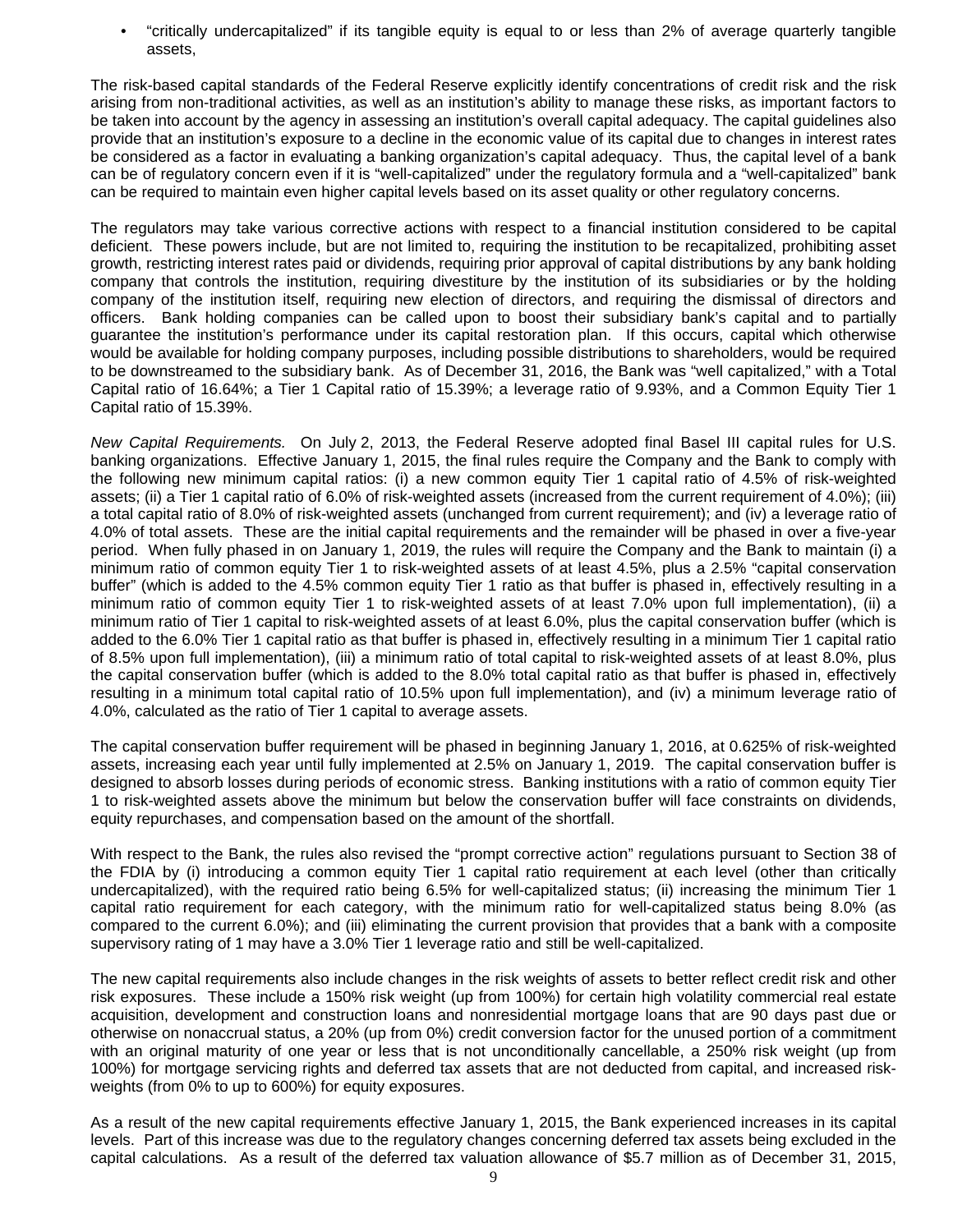which had been expensed in prior years, we did not have to deduct any of our deferred tax assets in the calculation of our capital ratios for 2015. For our 2016 capital ratios, we only had to deduct \$151 thousand of our deferred tax asset due to the deferred tax valuation allowance of \$5.4 million as of December 31, 2016. In prior years we would have had to deduct the portion of our deferred tax asset that would only be recognizable in a one year time period. See Note 22 of the Notes to the Consolidated Financial Statements for further discussion of our capital requirements and ratios.

*Other Safety and Soundness Regulations*. There are a number of obligations and restrictions imposed on bank holding companies and their bank subsidiaries by federal law and regulatory policy that are designed to reduce potential loss exposure to the depositors of such depository institutions and to the FDIC insurance funds in the event that the depository institution is insolvent or is in danger of becoming insolvent. For example, the Federal Reserve requires a bank holding company to serve as a source of financial strength to its subsidiary depository institutions and to commit resources to support such institutions in circumstances where it might not do so otherwise. These requirements can restrict the ability of bank holding companies to deploy their capital as they otherwise might.

*Interstate Banking and Branching.* Banks in Virginia may branch without geographic restriction. Current federal law authorizes interstate acquisitions of banks and bank holding companies without geographic limitation. Bank holding companies may acquire banks in any state without regard to state law except for state laws requiring a minimum time a bank must be in existence to be acquired. The Virginia Act generally permits out of state bank holding companies or banks to acquire Virginia banks or bank holding companies subject to regulatory approval. These laws have the effect of increasing competition in banking markets.

*Monetary Policy.* The commercial banking business is affected not only by general economic conditions but also by the monetary policies of the Federal Reserve. The Federal Reserve's monetary policies have had a significant effect on the operating results of commercial banks in the past and are expected to continue to do so in the future. In view of unsettled conditions in the national and international political environment, economy and money markets, as well as governmental fiscal and monetary policies their impact on interest rates, deposit levels, loan demand or the business and earnings of the Bank is unpredictable.

*Federal Reserve System.* Depository institutions that maintain transaction accounts or nonpersonal time deposits are subject to reserve requirements. These reserve requirements are subject to adjustment by the Federal Reserve. Because required reserves must be maintained in the form of vault cash or in a non-interest-bearing account at, or on behalf of, a Federal Reserve Bank, the effect of the reserve requirement is to reduce the amount of the institution's interest-earning assets.

*Transactions with Affiliates.* Transactions between banks and their affiliates are governed by Sections 23A and 23B of the Federal Reserve Act. These provisions restrict the amount and provide conditions with respect to loans, investments, transfers of assets and other transactions between New Peoples and the Bank.

*Loans to Insiders.* The Bank is subject to rules on the amount, terms and risks associated with loans to executive officers, directors, principal shareholders and their related interests.

*Community Reinvestment Act.* Under the Community Reinvestment Act, depository institutions have an affirmative obligation to assist in meeting the credit needs of their market areas, including low and moderate-income areas, consistent with safe and sound banking practice. The Community Reinvestment Act emphasizes the delivery of bank products and services through branch locations in its market areas and requires banks to keep data reflecting their efforts to assist in its community's credit needs. Depository institutions are periodically examined for compliance with the Community Reinvestment Act and are periodically assigned ratings in this regard. Banking regulators consider a depository institution's Community Reinvestment Act rating when reviewing applications to establish new branches, undertake new lines of business, and/or acquire part or all of another depository institution. An unsatisfactory rating can significantly delay or even prohibit regulatory approval of a proposed transaction by a bank holding company or its depository institution subsidiaries. A bank holding company will not be permitted to become a financial holding company and no new activities authorized under the GLBA (see below) may be commenced by a holding company or by a bank financial subsidiary if any of its bank subsidiaries received less than a "satisfactory" rating in its latest Community Reinvestment Act examination. The Bank received a rating of "Satisfactory" at its last Community Reinvestment Act performance evaluation, as of June 13, 2016.

*Other Laws.* Banks and other depository institutions also are subject to numerous consumer-oriented laws and regulations. These laws, which include the Truth in Lending Act, the Truth in Savings Act, the Real Estate Settlement Procedures Act, the Electronic Funds Transfer Act, the Equal Credit Opportunity Act, the Fair and Accurate Credit Transactions Act of 2003 and the Fair Housing Act, require compliance by depository institutions with various disclosure and consumer information handling requirements. These and other similar laws result in significant costs to financial institutions and create potential liability for financial institutions, including the imposition of regulatory penalties for inadequate compliance.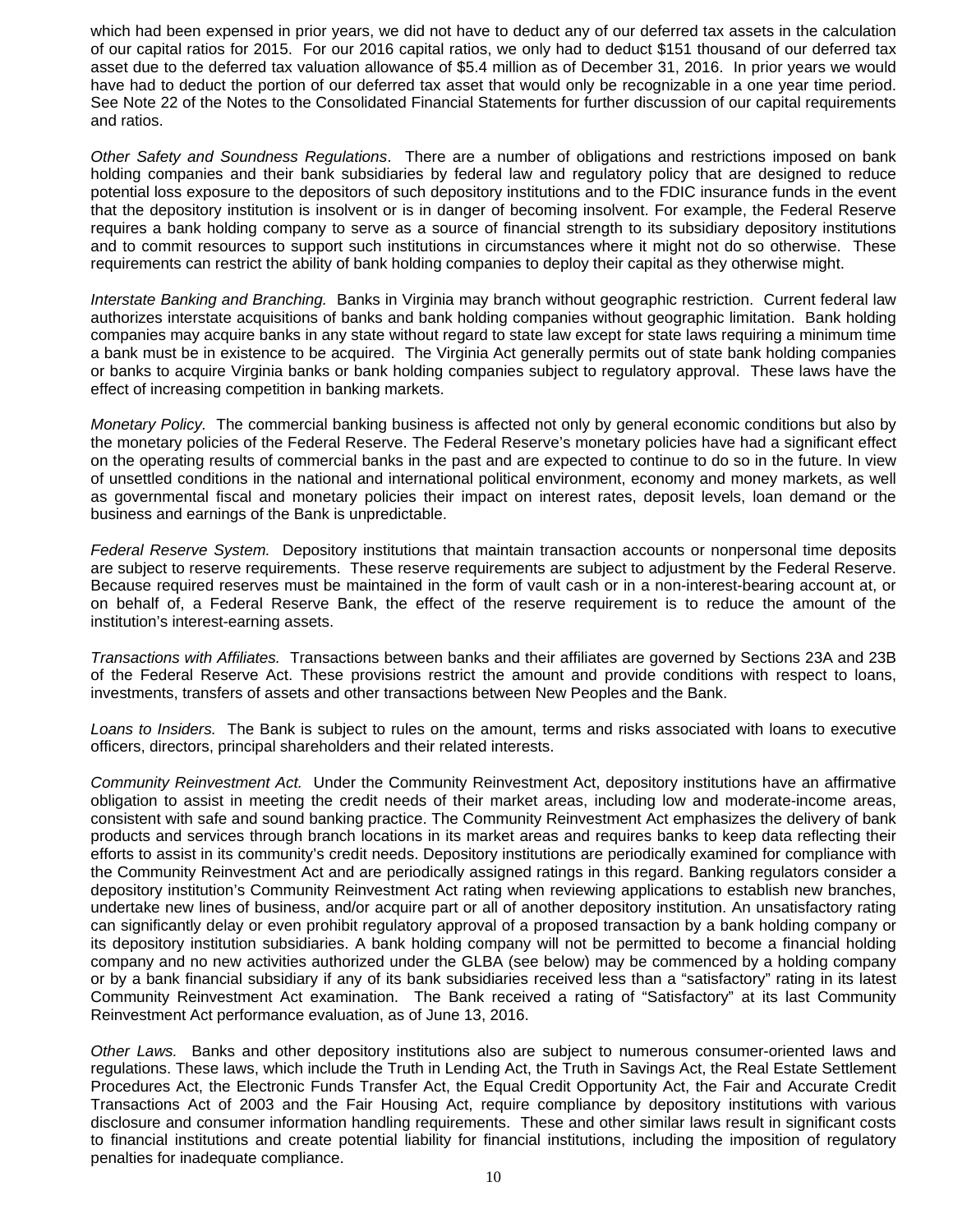*Gramm-Leach-Bliley Act of 1999.* The Gramm-Leach-Bliley Act of 1999 ("GLBA") covers a broad range of issues, including a repeal of most of the restrictions on affiliations among depository institutions, securities firms and insurance companies.

For example, the GLBA permits unrestricted affiliations between banks and securities firms. It also permits bank holding companies to elect to become financial holding companies, which can engage in a broad range of financial services including securities activities such as underwriting, dealing, investment, merchant banking, insurance underwriting, sales and brokerage activities. In order to become a financial holding company, a bank holding company and all of its affiliated depository institutions must be well-capitalized, well-managed and have at least a satisfactory Community Reinvestment Act rating. We converted from a financial holidng company to a bank holding company on January 1, 2009 and remained a bank holding company until March 3, 2016. On March 4, 2016 the Federal Reserve Bank of Richmond approved New Peoples's election to convert back to a financial holding company.

Essentially as discussed above, GLBA removed many of the limitations on affiliations between commercial banks and their holding companies and other financially related business that had been in place since the Depression. Recently, this effect of GLBA has been the subject of controversy and cited as one of the causes of the financial services crisis. As a result, The Dodd-Frank Act (as discussed later) addressed some of the criticized aspects of GLBA.

The GLBA also provides that the states continue to have the authority to regulate insurance activities, but prohibits the states in most instances from preventing or significantly interfering with the ability of a bank, directly or through an affiliate, to engage in insurance sales, solicitations or cross-marketing activities.

*USA Patriot Act.* The USA Patriot Act provides for the facilitation of information sharing among governmental entities and financial institutions for the purpose of combating terrorism and money laundering. Regulatory authorities must consider the effectiveness of a financial institution's anti-money laundering activities, for example, its procedures for effective customer identification, when reviewing bank mergers and acquisitions. Various other laws and regulations require the Bank to cooperate with governmental authorities in respect to counter-terrorism activities. Although it does create a reporting obligation and cost of compliance for the Bank, the USA Patriot Act has not materially affected New Peoples' products, services or other business activities.

*Privacy and Fair Credit Reporting.* Financial institutions, such as the Bank, are required to disclose their privacy policies to customers and consumers and require that such customers or consumers be given a choice (through an opt-out notice) to forbid the sharing of nonpublic personal information about them with nonaffiliated third persons. The Bank also requires business partners with whom it shares such information to assure the Bank that they have adequate security safeguards and to abide by the redisclosure and reuse provisions of applicable law. In addition to adopting federal requirements regarding privacy, individual states are authorized to enact more stringent laws relating to the use of customer information. To date, Virginia has not done so. These privacy laws create compliance obligations and potential liability for the Bank.

*Sarbanes-Oxley Act.* The Sarbanes-Oxley Act of 2002 (the "Sarbanes-Oxley Act") is intended to increase corporate responsibility, provide enhanced penalties for accounting and auditing improprieties by publicly traded companies and to protect investors by improving the accuracy and reliability of corporate disclosures made pursuant to the securities law. The changes required by the Sarbanes-Oxley Act and its implementing regulations are intended to allow shareholders to monitor the performance of companies and their directors more easily and effectively.

The Sarbanes-Oxley Act generally applies to all domestic companies, such as New Peoples, that file periodic reports with the Securities and Exchange Commission ("SEC") under the Securities Exchange Act of 1934, as amended. The Sarbanes-Oxley Act includes significant additional disclosure requirements and expanded corporate governance rules and the SEC has adopted extensive additional disclosures, corporate governance provisions and other related rules pursuant to it. New Peoples has expended, and will continue to expend, considerable time and money in complying with the Sarbanes-Oxley Act.

*Federal Deposit Insurance Corporation.* The Bank's deposits are insured by the Deposit insurance Fund, as administered by the FDIC, to the maximum amount permitted by law, now \$250,000 per depositor.

*Dodd-Frank Wall Street Reform and Consumer Protection Act.* The Dodd-Frank Act was signed into law on July 21, 2010. Its wide ranging provisions affect all federal financial regulatory agencies and nearly every aspect of the American financial services industry. Among the provisions of the Dodd-Frank Act that directly impact the Company is the creation of an independent Consumer Financial Protection Bureau (CFPB), which has the ability to write rules for consumer protections governing all financial institutions. All consumer protection responsibility formerly handled by other banking regulators is consolidated in the CFPB. It also oversees the enforcement of all federal laws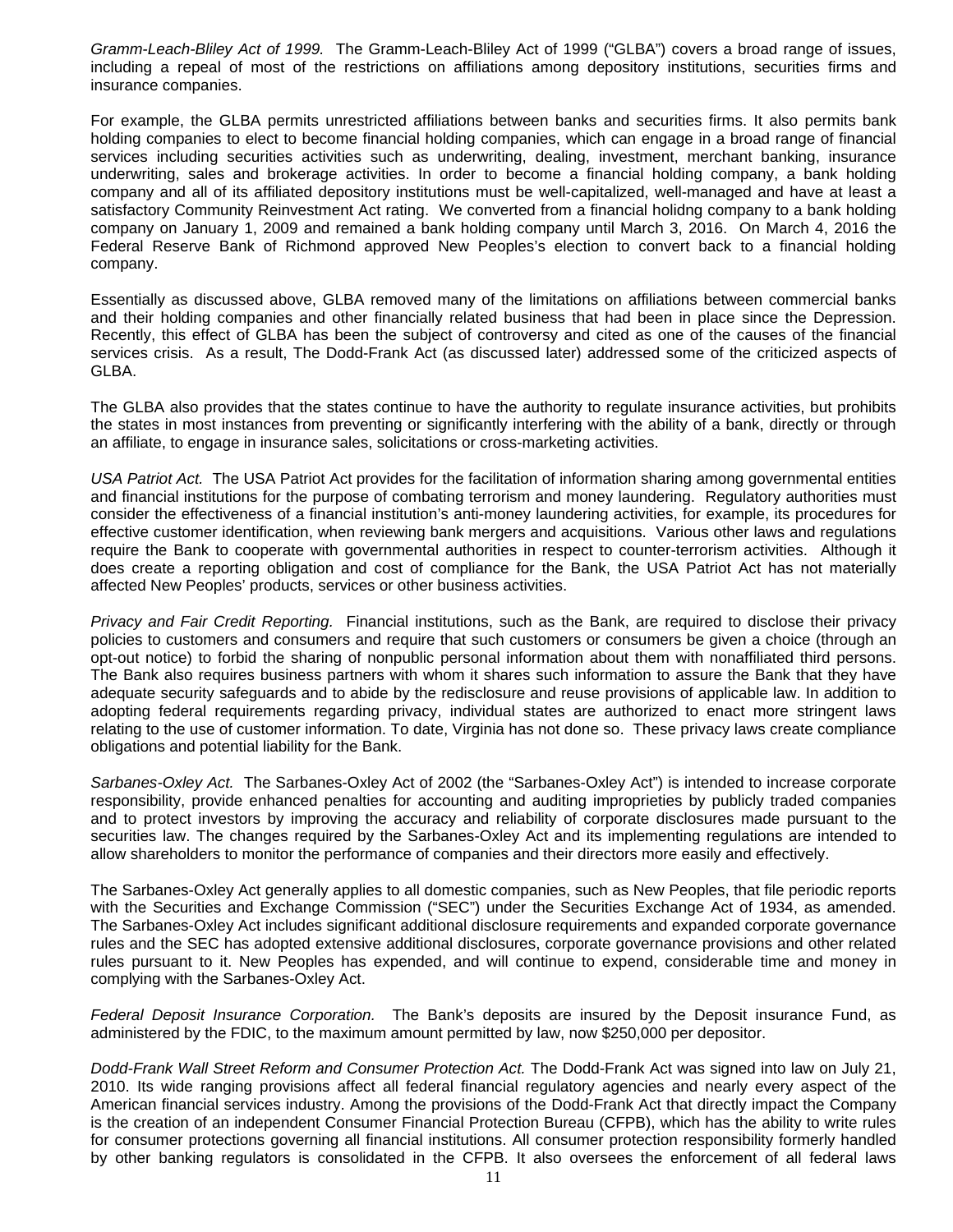intended to ensure fair access to credit. For smaller financial institutions such as the Company and the Bank, the CFPB will coordinate its examination activities through their primary regulators.

The Dodd-Frank Act contains provisions designed to reform mortgage lending, which includes the requirement of additional disclosures for consumer mortgages. The CFPB has implemented mortgage lending regulations to carry out its mandate. In addition, the Federal Reserve has issued new rules, effective October 1, 2011, which had the effect of limiting the fees charged to merchants by credit card companies for debit card transactions. The result of these rules is to limit the amount of interchange fee income available explicitly to larger banks and indirectly to us. The Dodd-Frank Act also contains provisions that affect corporate governance and executive compensation.

The Dodd-Frank Act provisions themselves are extensive; however, there is much uncertainty concerning the ultimate impact of this legislation. The process of adopting and implementing the regulations is not complete and the Trump Administration has indicated its intent to pare back regulations under Dodd-Frank substantially. Whether and to what extent this will happen and its effect on the financial services industry and the economy as a whole are unknown.

*Future Regulatory Uncertainty.* Because federal and state regulation of financial institutions changes regularly and is the subject of constant legislative debate, New Peoples cannot forecast how regulation of financial institutions may change in the future and impact its operations. New Peoples fully expects that the financial institution industry will remain heavily regulated notwithstanding any regulatory relief that is adopted.

#### **Subsequent Events**

We have considered subsequent events through the date of the financial statements in this Form 10-K.

#### **Item 1A. Risk Factors**

Not applicable.

#### **Item 1B. Unresolved Staff Comments**

Not applicable.

#### **Item 2. Properties**

At December 31, 2016, the Company's net investment in premises and equipment in service was \$30.0 million. Our main office and operations center is located in Honaker, Virginia. This location contains a full service branch, and our administration and operations center.

The Bank owns all of its 19 full service branches, including its headquarter office, as well as its loan production office in Tennessee. The locations of these branches are described in Item 1.

The Bank owns a location in Dungannon, Virginia that is now currently being leased, but was formerly used as a branch until its closure during 2010. The Bank owns additional property in Princeton, West Virginia that has potential for a future full service branch location, and currently serves as an administration office. During 2012, the Bank closed offices in Bristol, Pennington Gap, and Richlands, Virginia and Jonesborough, Tennessee. The Bristol office was subsequently leased to the Bank's subsidiary NPB Insurance Services, Inc. in 2014 and this lease was canceled during 2016. The Pennington Gap property was sold in January 2013. The Richlands property was sold in April 2015. During 2014, the Bank closed offices in Bland, Jonesville, and Norton, Virginia and Bluewell, West Virginia. The Norton office now serves as an administrative office. In November 2015, we purchased a building in Bristol, which began use as an operations office for our Interactive Teller Machine network starting in April 2016. In July 2016, the Jonesborough office was reopened as a loan production office of the Bank. The other four offices (Bland, Bluewell, Bristol, and Jonesville) are vacant and may be used for future banking offices again.

We believe that all of our properties are maintained in good operating condition and are suitable and adequate for our operational needs.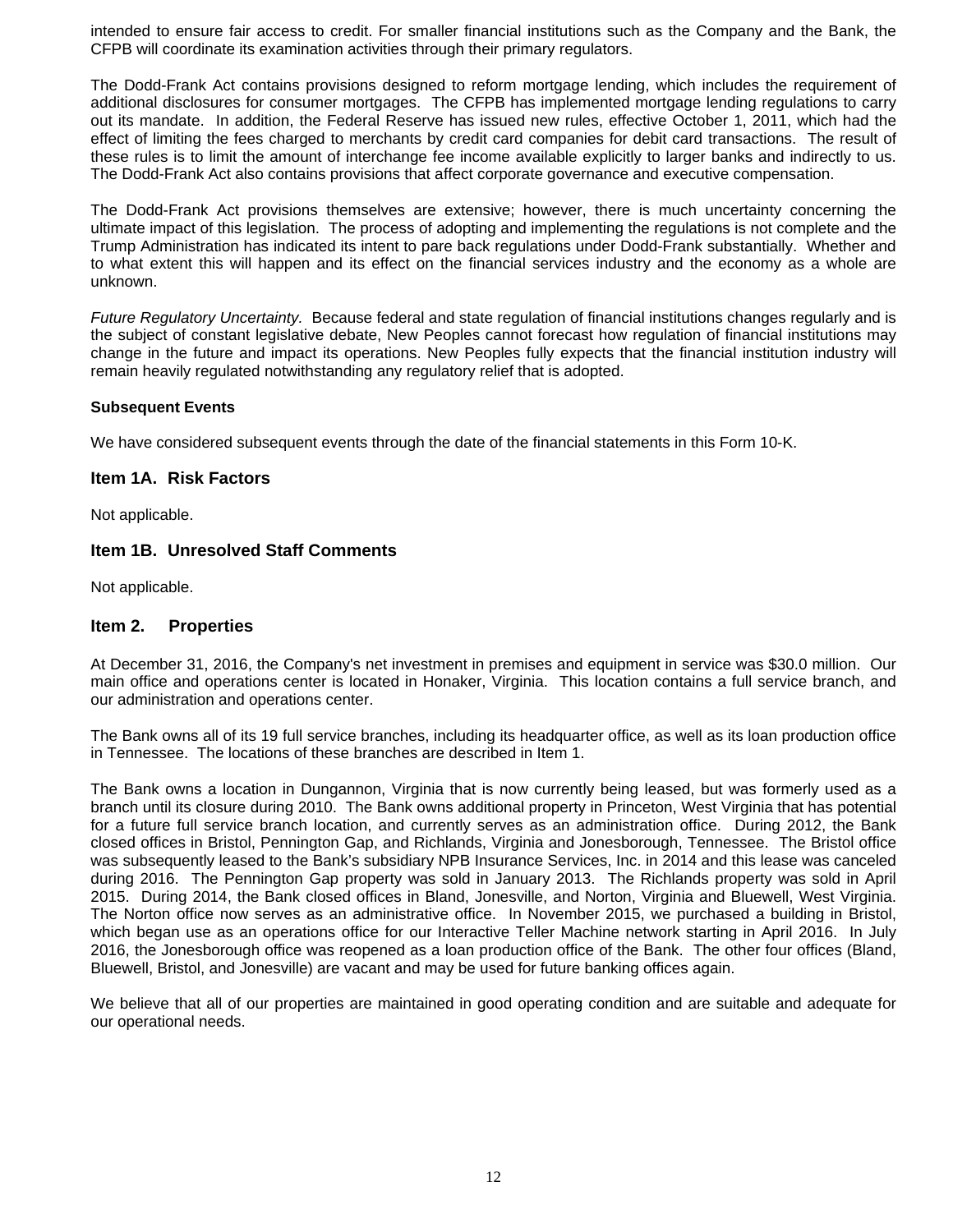# **Item 3. Legal Proceedings**

In the course of operations, we may become a party to legal proceedings.

There are no pending or threatened legal proceedings to which the Company or any of its subsidiaries is a party or to which the property of the Company or any of its subsidiaries is subject that, in the opinion of management, may materially impact the financial condition of the Company, except for the following:

On June 24, 2015 New Peoples Bank filed an Amended Complaint in the Circuit Court of Russell County, Virginia agaist Arthur Wayne Bostic, Michael W. Bostic, Sr. and Jeffrey C. Bostic to enforce guarantees of loans made to Bostic Ford Sales, Inc. and seeking judgment against the guarantors for \$1,427,709.76 with interest and legal fees. On July 24, 2015 Arthur Bostic filed a counterclaim against the Bank. On March 8, 2016 Michael Bostic, Sr., and Jeffrey Bostic filed their counterclaims agains the Bank. The counterclaims assert lender liability theories of recovery and arise from the refusal of the Bank to continue to extend credit to Bostic Ford Sales, Inc. in 2008-2009. The defendants seek a judgment against the Bank of at least \$3 million. On December 16, 2016 the Court entered an Order sustaining New Peoples' demurrers to the counterclaims filed by all three defendants and providing the defendants an opportunity to amend their counterclaims. On December 23, 2016, the defendants filed amended counterclaims seeking a judgment against the Bank of at least \$3 million. Following the entry of the Court's Order on December 16, 2016, the parties began certain discussions to narrow the issues in dispute and facilitate settlement.

# **Item 4. Mine Safety Disclosures**

Not applicable.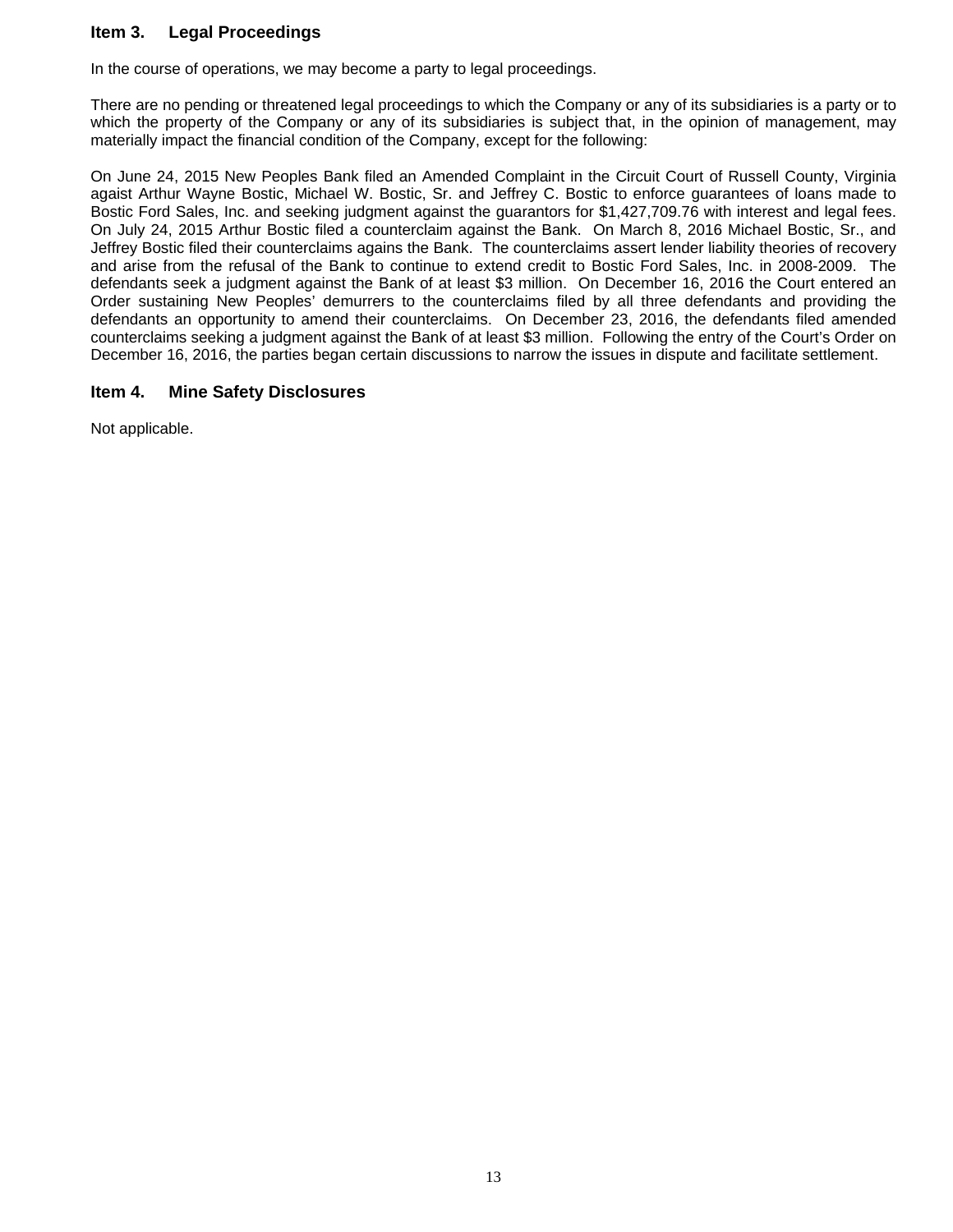# **PART II**

# **Item 5. Market for Registrant's Common Equity, Related Stockholder Matters and Issuer Purchases of Equity Securities**

#### (a) Market Information

Computershare Investor Services is the stock transfer agent for New Peoples Bankshares, Inc. The common stock of New Peoples is quoted on the Over The Counter Bulletin Board (OTCBB) under the symbol "NWPP". The volume of trading of shares of common stock is very limited. Trades in our common stock occur sporadically on a local basis and typically small volumes of stock are traded.

The high and low prices at which our common stock has traded known to us for each quarter in the past two years are set forth in the table below. These prices are obtained through our listing on the OTCBB. Other transactions may have occurred at prices about which we are not aware.

|                            | 2016      |           | 2015     |       |  |  |  |  |
|----------------------------|-----------|-----------|----------|-------|--|--|--|--|
|                            | High      | Low       | High     | ∟ow   |  |  |  |  |
| ⊿ st<br>quarter            | 1.55<br>J | 1.36<br>Φ | .60<br>Φ | 1.26  |  |  |  |  |
| $\lambda$ nd<br>quarter    | 1.60      | 1.41      | 1.60     | 1.45  |  |  |  |  |
| 3 <sup>rd</sup><br>quarter | 1.55      | 1.45      | 1.60     | 1.30  |  |  |  |  |
| 4 <sup>tn</sup><br>auarter | 1.75      | 1.55      | .69      | 30. ا |  |  |  |  |

The most recent sales price of which management is aware was \$1.75 per share on March 9, 2017.

#### (b) Holders

On March 9, 2017, there were approximately 4,426 shareholders of record.

(c) Dividends

In order to preserve capital we have not paid cash dividends to our shareholders. Any declaration of dividends in the future will depend on our earnings, capital requirements, growth strategies, and compliance with regulatory mandates. We are subject to certain dividend restrictions and capital requirements imposed by the Federal Reserve Bank as well as Virginia banking statutes and regulations. As a result, we do not anticipate paying a dividend on our common stock in the forseeable future. See Note 3, Note 16 and Note 22 of the Notes to the Consolidated Financial Statements for further discussion of dividend limitations and capital requirements.

# **Item 6. Selected Financial Data**

Not applicable.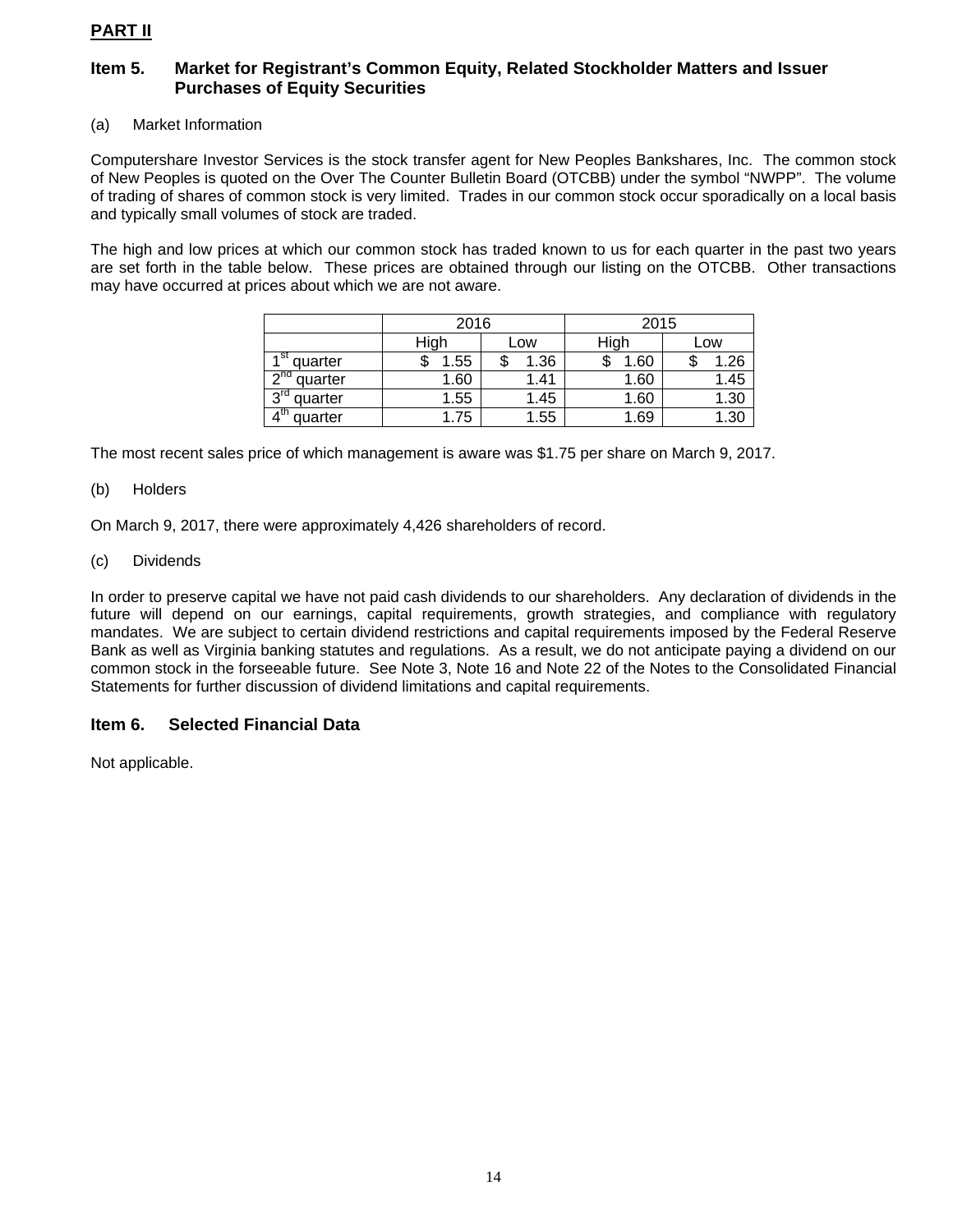# **Item 7. Management's Discussion and Analysis of Financial Condition and Results of Operations**

#### **Caution About Forward Looking Statements**

We make forward looking statements in this annual report that are subject to risks and uncertainties. These forward looking statements include statements regarding our profitability, liquidity, allowance for loan losses, interest rate sensitivity, market risk, growth strategy, and financial and other goals. The words "believes," "expects," "may," "will," "should," "projects," "contemplates," "anticipates," "forecasts," "intends," or other similar words or terms are intended to identify forward looking statements. The forward-looking information is based on various factors and was derived using numerous assumptions. Important factors that may cause actual results to differ from projections include:

- the success or failure of our efforts to implement our business plan;
- any required increase in our regulatory capital ratios;
- satisfying other regulatory reguirements that may arise from examinations, changes in the law and other similar factors;
- deterioration of asset quality;
- fluctuations of real estate values in our markets;
- our ability to attract and retain talent;
- demographical changes in our markets which negatively impact the local economy;
- the uncertain outcome of enacted legislation to stabilize the U.S. financial system such as Dodd-Frank;
- the successful management of interest rate risk;
- the successful management of liquidity;
- changes in general economic and business conditions in our market area;
- credit risks inherent in making loans such as borrower ability to repay;
- competition with other banks and financial institutions, and companies outside of the banking industry, including online lenders and those companies that have substantially greater access to capital and other resources;
- demand, development and acceptance of new products and services we have offered or may offer;
- technology utilized by us:
- our ability to successfully manage cyber security;
- our reliance on third-party vendors and correspondent banks;
- changes in general accepted accounting principles;
- changes in governmental regulations, tax rates and similar matters; and,
- other risks which may be described in our future filings with the SEC.

Because of these uncertainties, our actual future results may be materially different from the results indicated by these forward looking statements. In addition, our past results of operations do not necessarily indicate our future results. We expressly disclaim any obligation to update or revise any forward-looking statements, whether as a result of new information, future events or otherwise, except as required by law.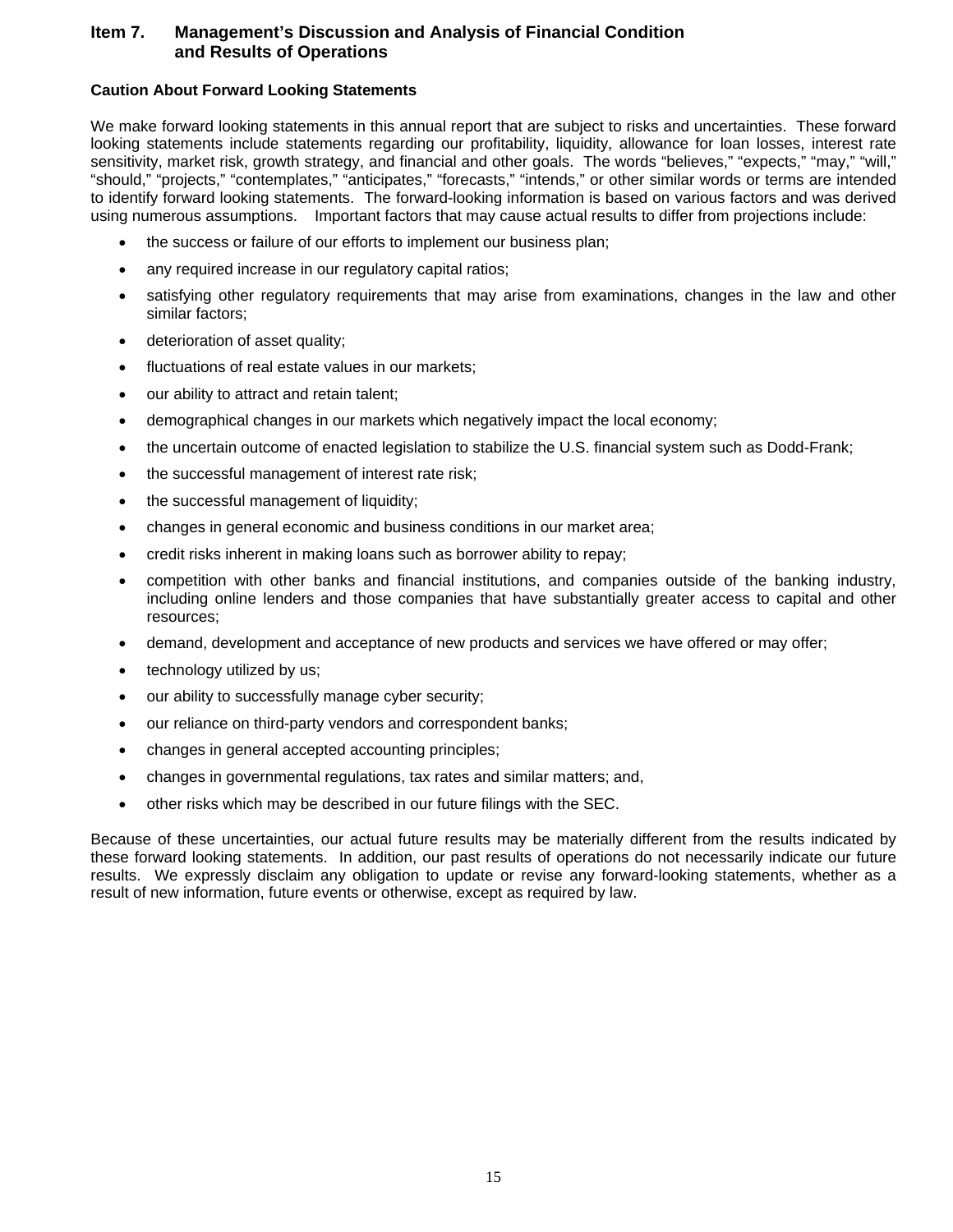# **General**

The following commentary discusses major components of our business and presents an overview of our consolidated financial position at December 31, 2016 and 2015 as well as results of operations for the years ended December 31, 2016 and 2015. This discussion should be reviewed in conjunction with the consolidated financial statements and accompanying notes and other statistical information presented elsewhere in this Form 10-K.

New Peoples generates a significant amount of its income from the net interest income earned by the Bank. Net interest income is the difference between interest income and interest expense. Interest income depends on the volume of interest-earning assets outstanding during the period and the interest rates earned thereon. The Bank's interest expense is a function of the average amount of interest-bearing deposits and borrowed money outstanding during the period and the interest rates paid thereon. The quality of the assets further influences the amount of interest income lost on nonaccrual loans and the amount of additions to the allowance for loan losses. The Bank also generates noninterest income from service charges on deposit accounts and commissions on insurance and investment products sold.

# **Written Agreement**

The Company and the Bank had previously entered into the Written Agreement with the Federal Reserve Bank of Richmond and the Virginia State Corporation Commission Bureau of Financial Institutions under which the Company and the Bank were required to take certain actions and implement certain plans. On February 2, 2016, the Company and the Bank announced that they had successfully complied with all of the requirements of the Written Agreement and accordingly, effective January 20, 2016, the agreement had been terminated.

# **Overview**

At December 31, 2016, total assets were \$634.3 million, total loans were \$468.6 million, and total deposits were \$554.4 million. The Company's consolidated net income for the year ended December 31, 2016 was \$958 thousand, or basic net income per share of \$0.04 as compared to a net income of \$2.7 million, or basic net income per share of \$0.12, for the year ended December 31, 2015. This is a decrease of \$1.7 million, or \$0.08 per share. This decrease was mainly driven by a negative provision for loan losses of \$500 thousand for 2016 as compared to a negative provision for loan losses of \$2.2 million for 2015. We also had an increase of noninterest income of \$888 thousand, which offset our decrease in net interest income of \$875 thousand. The annualized return on average assets for the fiscal year 2016 was 0.15% as compared to 0.41% for the same period in 2015. The annualized return on average equity was 2.00% for the fiscal year 2016 and 5.95% for the same period in 2015.

Highlights from the year 2016 include:

- A \$27.4 million, or 6.22%, increase in loans, when compared to 2015;
- A negative provision for loan losses of \$500 thousand for 2016 as compared to a negative provision for loan losses of \$2.2 million for 2015;
- Writedowns of other real estate owned properties of \$1.4 million, a decrease of \$1.8 million, or 56.44% when compared to 2015;
- A reduction in other real estate owned of \$1.7 million, or 14.06%, when compared to 2015;
- A reduction of \$434 thousand, or 14.21%, in interest expenses when compared to 2015;
- A decrease of \$1.4 million, or 9.71% in nonaccrual loans during 2016;
- A decrease of \$1.4 million, or 6.98%, in substandard loans during 2016;
- A decrease of \$9.2 million, or 3.56%, in higher-costing time deposits during 2016;
- A strong net interest margin of 3.92% for 2016;
- The Bank is considered well capitalized as defined by regulatory guidelines;
- Rollout of Interactive Teller Machines ("ITMs"), a new, state-of-the-art technology;
- The Bank opened a loan production office in Jonesborough, Tennessee; and,
- Book value per share of \$2.01 as of December 31, 2016.

Total assets increased \$8.4 million in 2016, or 1.35%, from \$625.9 million at December 31, 2015. Loans showed an increase of \$27.4 million as a result of our efforts to conservatively grow the loan portfolio, which was funded by selling investment securities of \$29.5 million during 2016. Going forward, we anticipate total assets increasing due to our plan to conservatively and prudently grow the loan portfolio, as we were able to accomplish in 2016.

During 2016, total deposits declined \$3.6 million, or 0.64% to \$554.4 million. However, lower-costing non-time deposits increased \$5.6 million, or 1.85%, while time deposits declined \$9.2 million, or 3.56%. We anticipate total deposits to increase as we focus on growth in the future.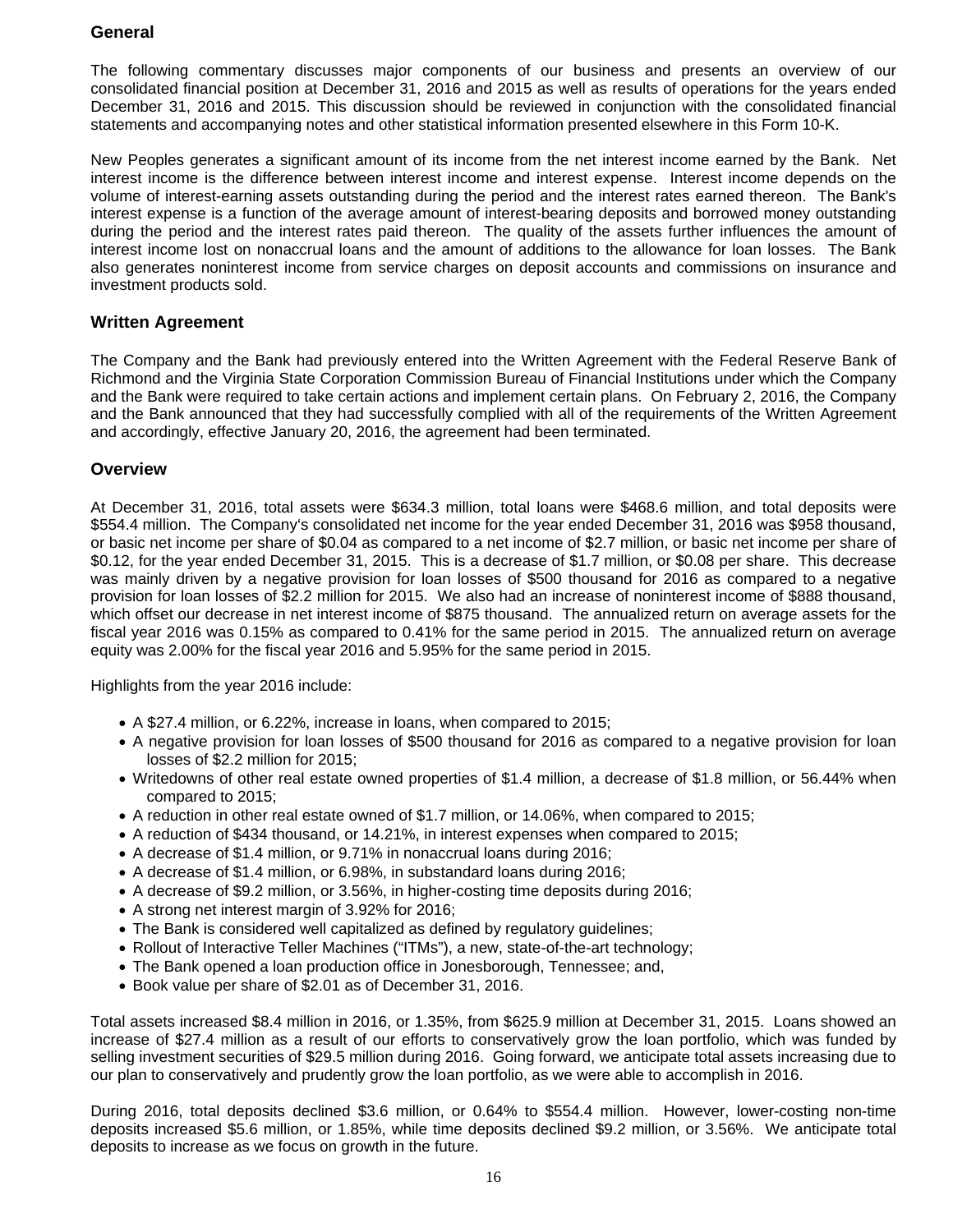The Bank improved its capital position and maintained a well-capitalized status during both 2016 and 2015. The following Bank ratios existed at December 31, 2016 as compared to December 31, 2015, respectively: Tier 1 leverage ratio of 9.93% versus 9.67%; Tier 1 risk based capital ratio of 15.39% versus 16.29%; total risk based capital ratio of 16.64% versus 17.55%; and common equity Tier 1 ratio of 15.39% versus 16.29%.

Expenses related to other real estate owned properties were \$2.2 million in 2016 compared to \$4.1 million in 2015. During 2016 we recorded writedowns on other real estate owned properties in the amount of \$1.4 million compared to \$3.2 million in 2015. During 2016 we had a net gain on the sale of other real estate owned of \$221 thousand compared to a net gain of \$99 thousand in 2015.

Total loans increased \$27.4 million in 2016, or 6.22%, to \$468.6 million at December 31, 2016 as compared to \$441.2 million at December 31, 2015. Loans rated substandard decreased \$1.4 million, or 6.98%, to \$18.3 million at December 31, 2016 from \$19.7 million at December 31, 2015. The main driver in this increase in total loans is our strategy is to conservatively grow assets, namely the loan portfolio. To assist in these efforts, we added several commercial lenders, during the latter part of 2015 and throughout 2016, mostly focused in the Tri-Cities market of Bristol, VA and TN, Kingsport, TN, and Johnson City, TN. We expect the trend in total loan growth we have experienced in 2016 to continue at least in the near term, subject to economic conditions, customer demand, and competition in our markets. During 2016, we introduced new lending products that we anticipate will help us further service our customers, generate loan growth and enhance earnings. These include secondary market mortgage loans, Small Business Administration loans and credit cards.

Regarding asset quality, we continue to make progress in reducing the levels of non-performing assets. However, as asset quality improves, the level of nonperforming assets remains high as a result of the prolonged, deteriorated residential and commercial real estate markets, as well as the sluggish economy. The ratio of nonperforming assets to total assets lowered to 3.79% at December 31, 2016 as compared to 4.35% at December 31, 2015. Nonperforming assets, which include nonaccrual loans, other real estate owned and past due loans greater than 90 days still accruing interest, decreased to \$24.1 million at December 31, 2016 from \$27.2 million at December 31, 2015, a reduction of \$3.1 million, or 11.69%. The makeup of these assets are primarily loans secured by commercial real estate, residential mortgages, and farmland as well as other real estate owned properties. We continue undertaking extensive and more aggressive measures to work out problem credits and liquidate foreclosed properties in an effort to accelerate a reduction of nonperforming assets. Our goal is to reduce the nonperforming assets being mindful of the impact to earnings and capital; however, we may recognize some losses and reductions in the allowance for loan loss as we expedite the resolution of these problem assets.

Our allowance for loan losses at December 31, 2016 was \$6.1 million, or 1.30% of total loans, as compared to \$7.5 million, or 1.70% of total loans at December 31, 2015. Impaired loans decreased \$2.9 million, or 16.87%, to \$14.4 million with an estimated allowance of \$552 thousand for potential losses at December 31, 2016 as compared to \$17.3 million in impaired loans with an estimated allowance of \$983 thousand at the end of 2015. A negative provision for loan losses of \$500 thousand was recorded in 2016, while a negative provision of \$2.2 million was recorded in 2015. Net loans charged off increased in 2016 as they were \$921 thousand, or 0.20% of average loans, compared to \$229 thousand, or 0.05% of average loans, in 2015. Included in the net charge offs in 2015 is a recovery of \$1.2 million, which was due to the receipt in August 2015 of death benefits on a life insurance policy on which the Bank was the beneficiary. The policy was acquired in 2010 as part of a settlement with a former borrower on several defaulted loans. As a result of this \$1.2 million recovery a negative provision for loan losses of \$1.2 million was made in the third quarter of 2015. In the fourth quarter of 2015, an additional \$1.0 million negative provision was made bringing the total negative provision for 2015 to \$2.2 million. The allowance for loan losses is being maintained at a level that management deems appropriate to absorb any potential future losses and known impairments within the loan portfolio whether or not the losses are actually ever realized. We continue to adjust the allowance for loan loss model to best reflect the risks in the portfolio and the improvements made in our internal policies and procedures; however, future provisions may be deemed necessary.

# **Critical Accounting Policies**

Certain critical accounting policies affect the more significant judgments and estimates used in the preparation of our financial statements. Our most critical accounting policies relate to our provision for loan losses and the calculation of our deferred tax asset and valuation allowance.

The provision for loan losses reflects the estimated losses resulting from the inability of our customers to make required payments. If the financial condition of our borrowers were to further deteriorate, resulting in an impairment of their ability to make payments, our estimates would be updated, and additional provisions could be required. For further discussion of the estimates used in determining the allowance for loan losses, we refer you to the section on "Provision for Loan Losses" in this discussion.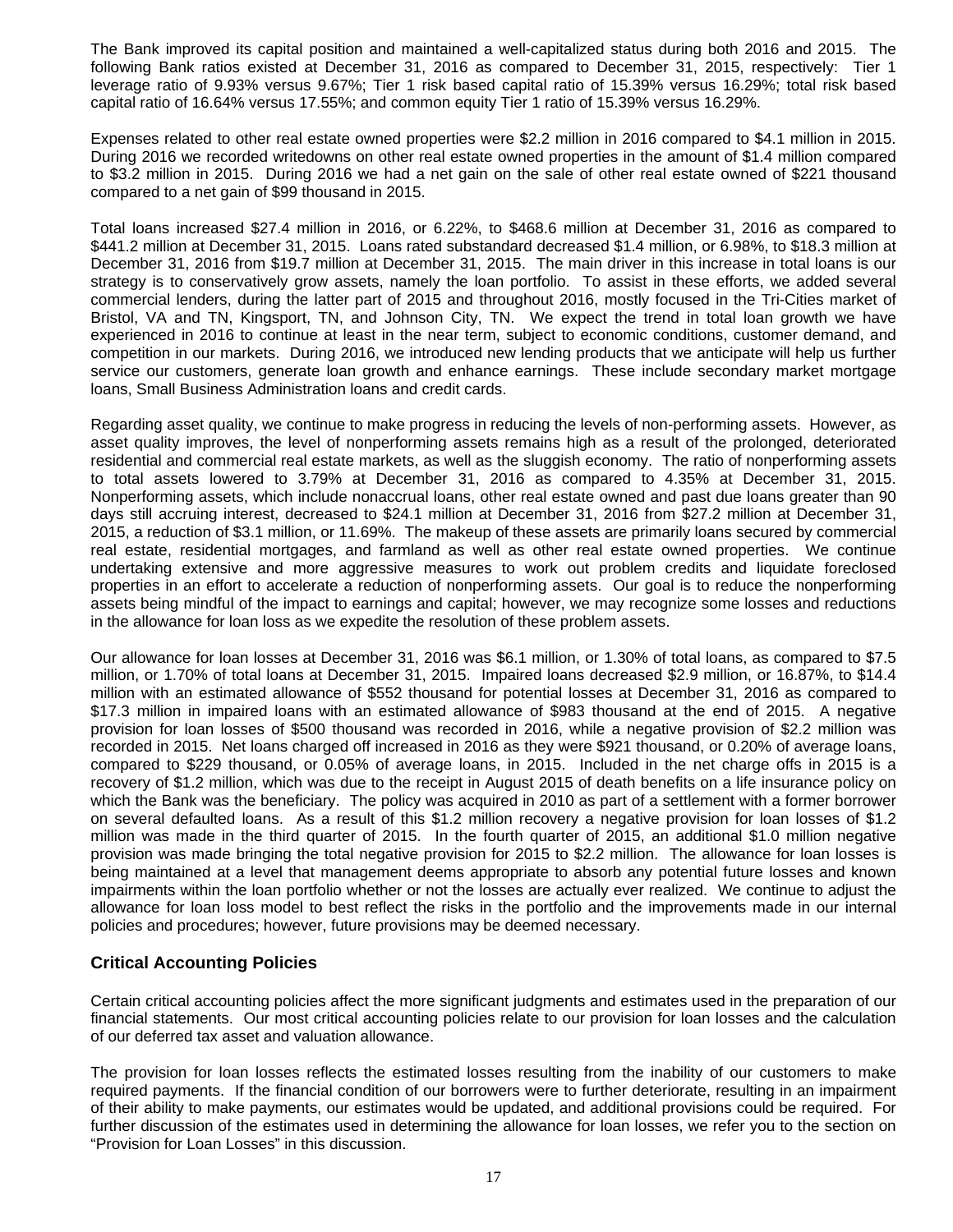Our deferred income tax assets and liabilities are determined using the liability (or balance sheet) method. Under this method, the net deferred tax asset or liability is determined based on the tax effects of the temporary differences between the book and tax bases of the various balance sheet assets and liabilities and gives current recognition to changes in tax rates and laws. If all or a portion of the net deferred tax asset is determined to be unlikely to be realized, a valuation allowance is established to reduce the net deferred tax asset to the amount that is more likely than not to be realized. For further discussion of the deferred tax asset and valuation allowance, we refer you to the section on "Deferred Tax Asset and Income Taxes" in this discussion.

For further discussion of our other critical accounting policies, see Note 2, Summary of Significant Accounting Policies, to our Consolidated Financial Statements, found in Item 8 to this annual report on Form 10-K.

# **Net Interest Income and Net Interest Margin**

The Company's primary source of income, net interest income, decreased \$875 thousand, or 3.87% from 2015 to 2016. The decrease in net interest income is due primarily to the \$1.1 million decrease in interest income on loans during 2016. While we have been successful in our strategy to conservatively grow the loan portfolio, renewed loans are repricing at lower interest rates and new loans are being booked at lower interest rates due to competitive pressures and the continued low interest rate environment. With new commercial lenders added during 2016, we believe, going forward, new increased volume will outpace the monthly loan paydowns and maturities. The decrease in interest income was offset by a \$517 thousand decrease in interest expense on time deposits, as a result of our time deposits re-pricing at lower interest rates at maturity, a decrease in volume of higher cost time deposits that left the bank, as well as a favorable shift in the deposit mix whereby our higher-cost time deposits were replaced with lower-cost deposit products.

Nonaccrual loans were \$13.4 million at December 31, 2016 compared to \$14.8 million at December 31, 2015. This represents a decrease of \$1.4 million, or 9.71%. Although nonaccrual loans decreased during 2016, the continued high volume of nonaccrual loans negatively affects interest income as these loans are nonearning assets. Interest income and cash receipts on impaired loans are handled differently depending on whether or not the loan is on nonaccrual status. If the impaired loan is not on nonaccrual status, the interest income on the loan is computed using the effective interest method. When doubt about the collectability of a loan exists, it is the Bank's policy to stop accruing interest on that loan under the following circumstances: (a) whenever we are advised by the borrower that scheduled payment or interest payments cannot be met, (b) when conditions indicate that payment of principal and interest can no longer be expected, or (c) when any such loan becomes delinquent for 90 days and is not both well secured and in the process of collection. All interest accrued but not collected on loans that are placed on nonaccrual or charged off are reversed against interest income in the current period. The interest on these loans is accounted for on the cash basis or cost-recovery method until qualifying for return to accrual. Generally, loans are returned to accrual status when all the principal and interest amounts contractually due are brought current, six consecutive timely payments are made, and prospects for future contractual payments are reasonably assured.

Investment interest income decreased \$279 thousand, or 15.86%, from \$1.8 million for the year ended 2015 to \$1.5 million in 2016. This decrease was due to the liquidation of a portion of the investment portfolio, which was used to fund loan growth.

Interest expense decreased \$434 thousand, or 14.21%, from \$3.1 million for the year ending 2015 to \$2.6 million in 2016 mainly due to a decline in volume and repricing of time deposits to lower interest rates, as well as a favorable shift in the overall deposit mix. We do not expect time deposits to decrease in 2017 at the same pace of 2016 as we have increased our interest rates paid on time deposits in an effort to fund anticipated loan growth.

Our net interest margin decreased one basis point to 3.92% for the year ended December 31, 2016 compared to 3.93% for the same period in 2015. Unless we are able to increase the volume of our interest-earning assets going forward, we may experience further compression on the net interest margin as new and renewed loans are often being repriced at lower interest rates while we anticipate a slight increase on interest rates paid on deposits.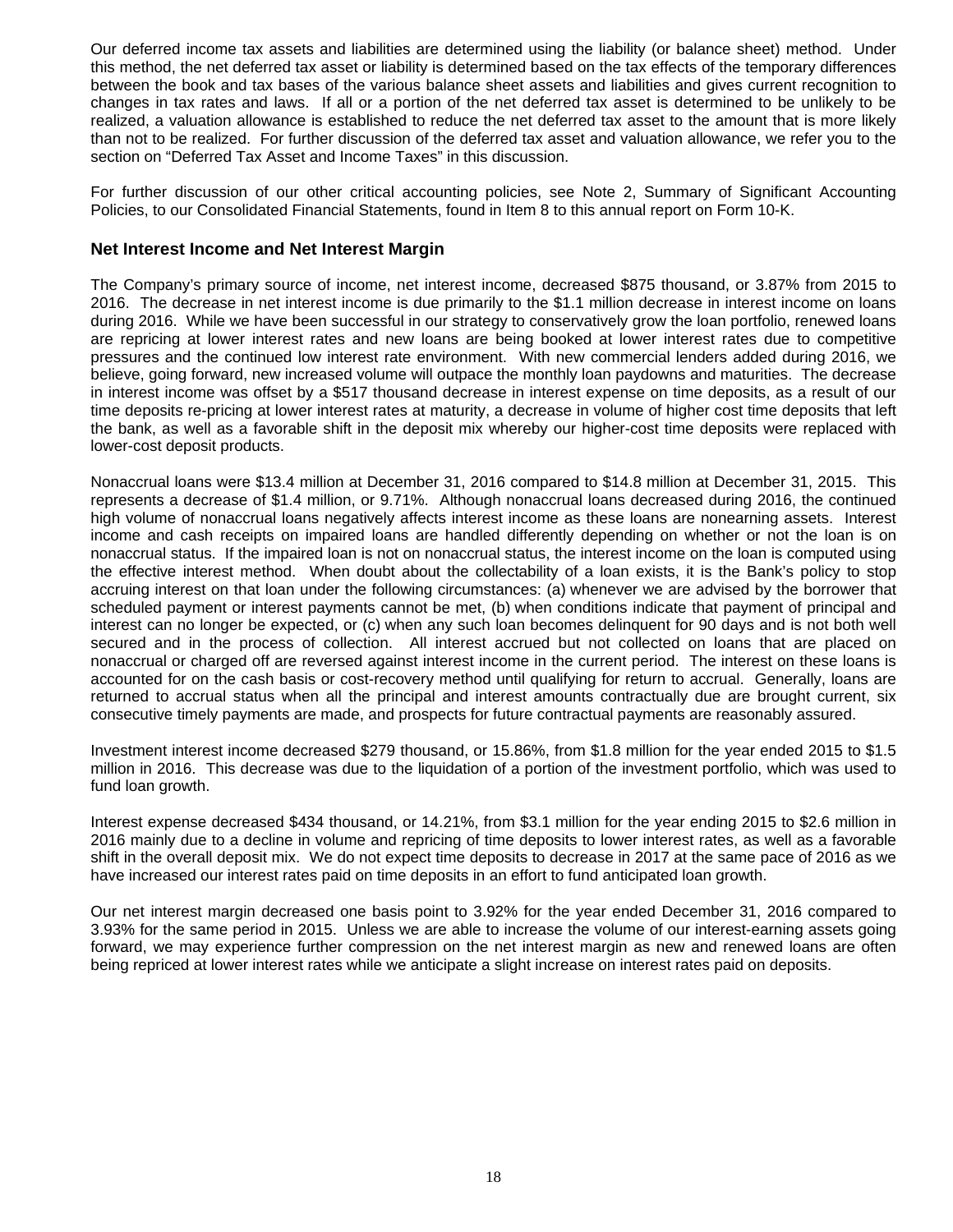The following table shows the rates paid on earning assets and deposit liabilities for the periods indicated.

# **Net Interest Margin Analysis Average Balances, Income and Expense, and Yields and Rates**

|                                                          |                  |                    |             | (Dollars in thousands) |                    |             |                    |         |         |  |  |  |  |
|----------------------------------------------------------|------------------|--------------------|-------------|------------------------|--------------------|-------------|--------------------|---------|---------|--|--|--|--|
|                                                          |                  | For the Year Ended |             |                        | For the Year Ended |             | For the Year Ended |         |         |  |  |  |  |
|                                                          |                  | December 31, 2016  |             |                        | December 31, 2015  |             | December 31, 2014  |         |         |  |  |  |  |
|                                                          | Average          | Income/            | Yields/     | Average                | Income/            | Yields/     | Average            | Income/ | Yields/ |  |  |  |  |
|                                                          | <b>Balance</b>   | Expense            | Rates       | <b>Balance</b>         | Expense            | Rates       | <b>Balance</b>     | Expense | Rates   |  |  |  |  |
| <b>ASSETS</b>                                            |                  |                    |             |                        |                    |             |                    |         |         |  |  |  |  |
| Loans $(1)$ , $(2)$ , $(3)$                              | \$<br>457,266 \$ | 22,644             | 4.95% \$    | 445,839 \$             | 23,671             | 5.31% \$    | 473,610 \$         | 24,875  | 5.25%   |  |  |  |  |
| Federal funds sold                                       | 14               |                    | 0.00%       | 777                    | 2                  | 0.26%       | 1,408              | 3       | 0.21%   |  |  |  |  |
| Interest bearing deposits                                | 12,835           | 84                 | 0.65%       | 23,258                 | 91                 | 0.39%       | 43,652             | 155     | 0.36%   |  |  |  |  |
| Other investments (3)                                    | 84,080           | 1,618              | 1.92%       | 104,727                | 1,891              | 1.81%       | 90,878             | 1,611   | 1.77%   |  |  |  |  |
| <b>Total Earning Assets</b><br>Less: Allowance for loans | 554,195          | 24,346             | 4.39%       | 574,601                | 25,655             | 4.46%       | 609,548            | 26,644  | 4.37%   |  |  |  |  |
| losses                                                   | (6, 849)         |                    |             | (9,063)                |                    |             | (11.587)           |         |         |  |  |  |  |
| Non-earning assets                                       | 83,030           |                    |             | 80,609                 |                    |             | 81,824             |         |         |  |  |  |  |
| <b>Total Assets</b>                                      | \$<br>630,376    |                    | \$          | 646,147                |                    |             | 679,785            |         |         |  |  |  |  |
| LIABILITIES AND STOCKHOLDERS' EQUITY                     |                  |                    |             |                        |                    |             |                    |         |         |  |  |  |  |
| Deposits<br>Demand - Interest bearing                    | \$<br>39,834 \$  | 50                 | $0.13\%$ \$ | 31,334 \$              | 37                 | $0.12\%$ \$ | 29,854 \$          | 37      | 0.12%   |  |  |  |  |
| Savings                                                  | 115,213          | 166                | 0.14%       | 119,606                | 173                | 0.14%       | 111,744            | 180     | 0.16%   |  |  |  |  |
| Time deposits                                            | 250,296          | 1,742              | 0.70%       | 277,747                | 2,259              | 0.81%       | 327,328            | 3,099   | 0.95%   |  |  |  |  |
| <b>Other Borrowings</b>                                  | 8,508            | 154                | 1.81%       | 3,577                  | 145                | 4.05%       | 4,767              | 195     | 4.09%   |  |  |  |  |
| <b>Trust Preferred Securities</b>                        | 16,496           | 508                | 3.08%       | 16,496                 | 440                | 2.67%       | 16,496             | 545     | 3.30%   |  |  |  |  |
| Total interest bearing<br>liabilities                    | 430,347          | 2,620              | 0.61%       | 448,760                | 3,054              | 0.68%       | 490,189            | 4,056   | 0.83%   |  |  |  |  |
| Non-interest bearing<br>deposits                         | 149,350          |                    |             | 150,061                |                    |             | 143,916            |         |         |  |  |  |  |
| Other liabilities                                        | 2,849            |                    |             | 2,574                  |                    |             | 4,889              |         |         |  |  |  |  |
| <b>Total Liabilities</b>                                 | 582,546          |                    |             | 601,395                |                    |             | 638,994            |         |         |  |  |  |  |
| Stockholders' Equity<br><b>Total Liabilities and</b>     | 47,830           |                    |             | 44,752                 |                    |             | 40,791             |         |         |  |  |  |  |

| Folar Liabilities and<br>Stockholders' Equity | 630.376 |                                            | 646.147 |        |       | 679.785 |        |       |
|-----------------------------------------------|---------|--------------------------------------------|---------|--------|-------|---------|--------|-------|
| Net Interest Income                           | 21.726  |                                            |         | 22,601 |       |         | 22.588 |       |
| Net Interest Margin                           |         | 3.92%<br>and the control of the control of |         |        | 3.93% |         |        | 3.71% |
| Net Interest Spread                           |         | 3.78%                                      |         |        | 3.78% |         |        | 3.54% |
|                                               |         |                                            |         |        |       |         |        |       |

(1) Non-accrual loans have been included in the average balance of loans outstanding.

(2) Loan fees have been included in interest income on loans.

(3) Tax exempt income is not significant and has been treated as fully taxable.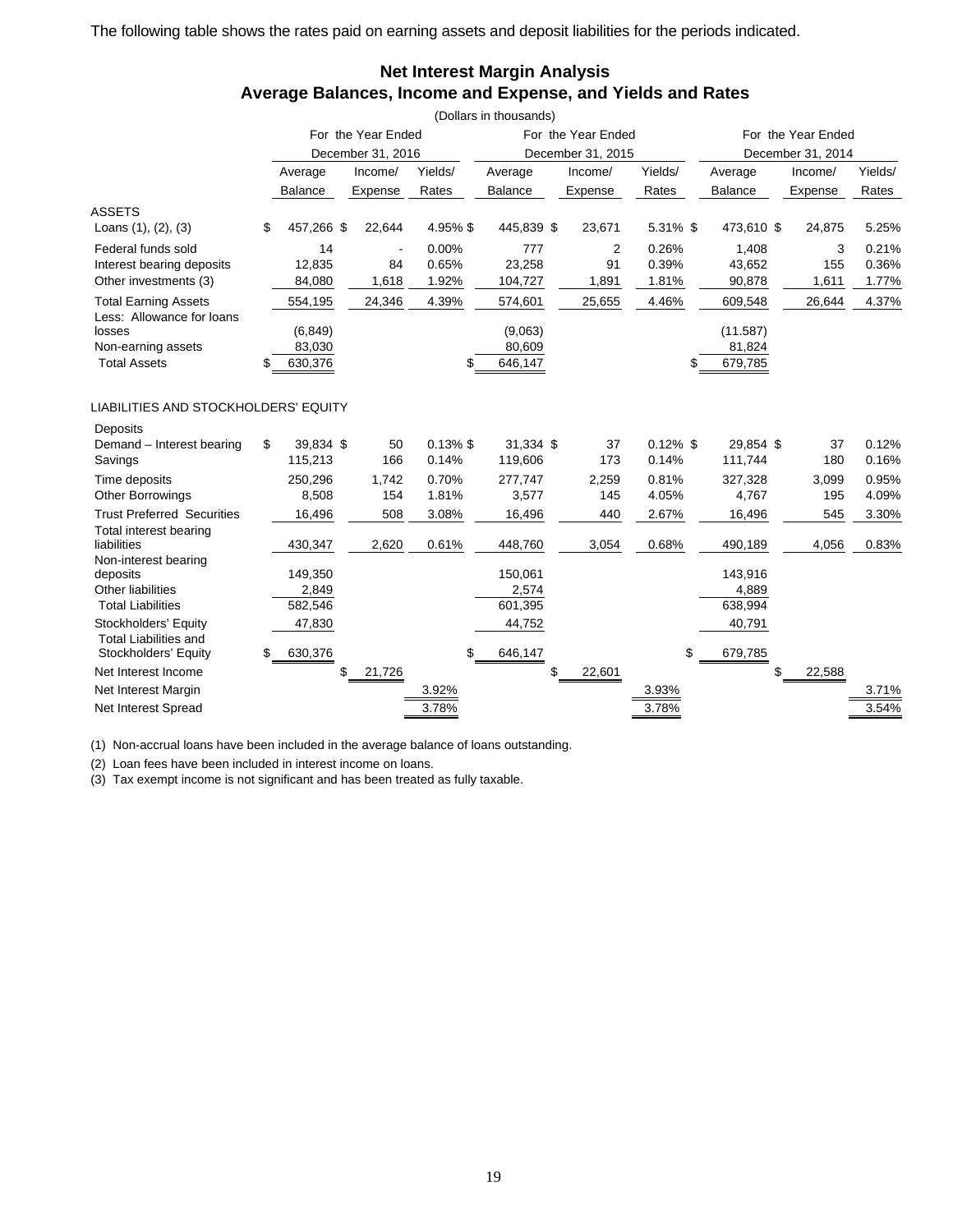Net interest income is affected by changes in both average interest rates and average volumes of interest-earning assets and interest-bearing liabilities. The following table sets forth the amounts of the total changes in interest income and expense which can be attributed to rate (change in rate multiplied by old volume) and volume (change in volume multiplied by old rate) for the periods indicated.

#### **Volume and Rate Analysis**

|                                           | (Dollars in thousands) |                  |    |                       |    |                                                |                       |                  |    |                     |    |                                                |  |
|-------------------------------------------|------------------------|------------------|----|-----------------------|----|------------------------------------------------|-----------------------|------------------|----|---------------------|----|------------------------------------------------|--|
|                                           |                        |                  |    | 2016 Compared to 2015 |    |                                                | 2015 Compared to 2014 |                  |    |                     |    |                                                |  |
|                                           |                        |                  |    | Increase (Decrease)   |    |                                                |                       |                  |    | Increase (Decrease) |    |                                                |  |
|                                           |                        | Volume<br>Effect |    | Rate<br>Effect        |    | Change<br>in<br>Interest<br>Income/<br>Expense |                       | Volume<br>Effect |    | Rate<br>Effect      |    | Change<br>in<br>Interest<br>Income/<br>Expense |  |
| Interest Income:                          |                        |                  |    |                       |    |                                                |                       |                  |    |                     |    |                                                |  |
| Loans                                     | \$                     | 607              | \$ | (1,634)               | \$ | (1,027)                                        | \$                    | (1, 459)         | \$ | 255                 | \$ | (1,204)                                        |  |
| Federal funds sold                        |                        | (2)              |    |                       |    | (2)                                            |                       | (1)              |    |                     |    | (1)                                            |  |
| Interest bearing deposits                 |                        | (41)             |    | 34                    |    | (7)                                            |                       | (72)             |    | 8                   |    | (64)                                           |  |
| Other investments                         |                        | (373)            |    | 100                   |    | (273)                                          |                       | 246              |    | 34                  |    | 280                                            |  |
| <b>Total Earning Assets</b>               |                        | 191              |    | (1,500)               |    | (1, 309)                                       |                       | (1,286)          |    | 297                 |    | (989)                                          |  |
| Interest Bearing Liabilities:             |                        |                  |    |                       |    |                                                |                       |                  |    |                     |    |                                                |  |
| Demand                                    |                        | 10               |    | 3                     |    | 13                                             |                       | $\overline{2}$   |    | (2)                 |    |                                                |  |
| Savings                                   |                        | (6)              |    | (1)                   |    | (7)                                            |                       | 13               |    | (20)                |    | (7)                                            |  |
| All other time deposits                   |                        | (223)            |    | (294)                 |    | (517)                                          |                       | (469)            |    | (371)               |    | (840)                                          |  |
| Other borrowings                          |                        | 200              |    | (191)                 |    | 9                                              |                       | (49)             |    | (1)                 |    | (50)                                           |  |
| <b>Trust Preferred Securities</b>         |                        |                  |    | 68                    |    | 68                                             |                       |                  |    | (105)               |    | (105)                                          |  |
| <b>Total Interest Bearing Liabilities</b> |                        | (19)             |    | (415)                 |    | (434)                                          |                       | (503)            |    | (499)               |    | (1,002)                                        |  |
| Change in Net Interest Income             | \$                     | 210              | \$ | (1,085)               | \$ | (875)                                          | \$                    | (783)            | \$ | 796                 | \$ | 13                                             |  |

# **Loans**

Our primary source of income comes from interest earned on loans. Total loans increased \$27.4 million in 2016, or 6.22%, to \$468.6 million at December 31, 2016 as compared to \$441.2 million at December 31, 2015. Loans rated substandard decreased \$1.4 million, or 6.98%, to \$18.3 million at December 31, 2016 from \$19.7 million at December 31, 2015. The main driver in this increase in total loans is our strategy to conservatively grow assets, namely the loan portfolio. To assist in these efforts, we added several commercial lenders, during the latter part of 2015 and throughout 2016, mostly focused in the Tri-Cities markets of Bristol, VA and TN, Kingsport, TN, and Johnson City, TN. We expect the trend in total loan growth we have experienced in 2016 to continue at least in the near term, subject to economic conditions, customer demand, and competition in our markets. During 2016, we introduced new lending products that we anticipate will help us further service our customers, generate loan growth and enhance earnings. These include secondary market mortgage loans, Small Business Administration loans and credit cards.

Loans receivable outstanding are summarized as follows:

|                                        | <b>Loan Portfolio</b><br>December 31, |    |         |   |         |   |         |    |         |  |  |
|----------------------------------------|---------------------------------------|----|---------|---|---------|---|---------|----|---------|--|--|
| (Dollars in thousands)                 | 2016                                  |    | 2015    |   | 2014    |   | 2013    |    | 2012    |  |  |
| Commercial, financial and agricultural | \$<br>55,073                          | \$ | 47.490  | S | 50.273  | S | 57.704  | S  | 65,888  |  |  |
| Real estate – construction             | 25.755                                |    | 14.672  |   | 15.439  |   | 22.421  |    | 24,327  |  |  |
| Real estate – commercial               | 103,331                               |    | 98,569  |   | 108,062 |   | 126.174 |    | 149,935 |  |  |
| Real estate – residential              | 262.282                               |    | 255,870 |   | 257.947 |   | 260.669 |    | 252,768 |  |  |
| Installment loans to individuals       | 22,188                                |    | 24,568  |   | 25,828  |   | 26,055  |    | 29,445  |  |  |
| Total                                  | 468,629                               |    | 441,169 |   | 457,549 | ፍ | 493,023 | S. | 522,363 |  |  |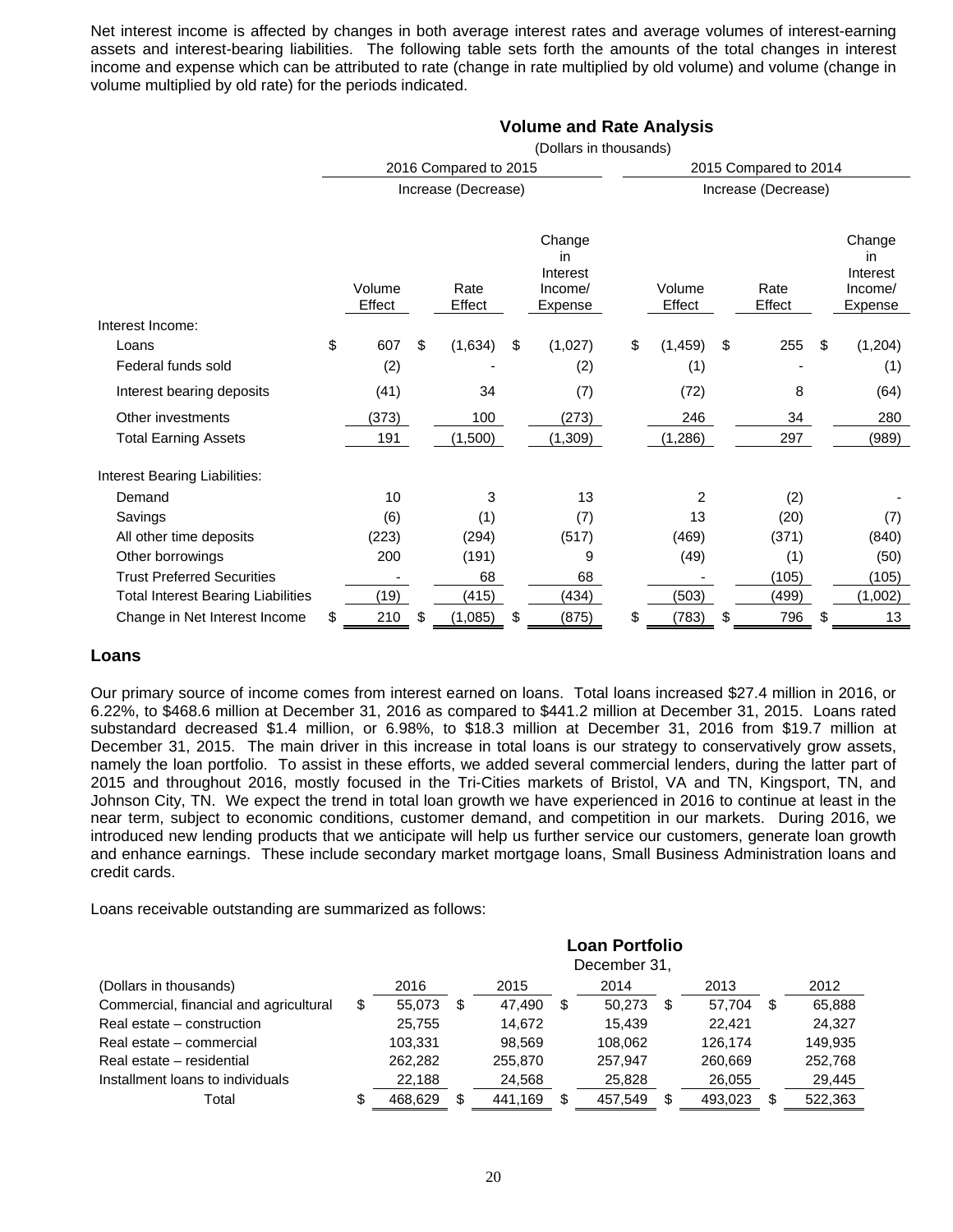Our loan maturities as of December 31, 2016 are shown in the following table:

|                                        | <b>Maturities of Loans</b> |                       |    |                      |     |                     |     |         |  |  |
|----------------------------------------|----------------------------|-----------------------|----|----------------------|-----|---------------------|-----|---------|--|--|
| (Dollars in thousands)                 |                            | Less than<br>One Year |    | One to Five<br>Years |     | After Five<br>Years |     | Total   |  |  |
| Commercial, financial and agricultural | \$                         | 23.592                | \$ | 22.924               | S   | 8,557               | S   | 55,073  |  |  |
| Real estate – construction             |                            | 3.408                 |    | 4.930                |     | 17.417              |     | 25,755  |  |  |
| Real estate - commercial               |                            | 26.487                |    | 56,275               |     | 20.569              |     | 103,331 |  |  |
| Real estate - residential              |                            | 31.305                |    | 109,162              |     | 121,815             |     | 262,282 |  |  |
| Installment loans to individuals       |                            | 4,707                 |    | 16,625               |     | 856                 |     | 22,188  |  |  |
| Total                                  | \$                         | 89,499                | S  | 209,916              | -SS | 169,214             | \$. | 468,629 |  |  |
| Loans with fixed rates                 | \$                         | 31,695                | \$ | 111.010              | \$  | 167.211             | \$  | 309,916 |  |  |
| Loans with variable rates              |                            | 57,804                |    | 98,906               |     | 2,003               |     | 158,713 |  |  |
| Total                                  | \$                         | 89,499                | S  | 209.916              | S   | 169.214             |     | 468.629 |  |  |

The above table reflects the earlier of the maturity or re-pricing dates for loans at December 31, 2016. In preparing this table, no assumptions are made with respect to loan prepayments. Loan principal payments are included in the earliest period in which the loan matures or can be re-priced. Principal payments on installment loans scheduled prior to maturity are included in the period of maturity or re-pricing.

# **Provision for Loan Losses**

The methodology we use to calculate the allowance for loan losses is considered a critical accounting policy. The adequacy of the allowance for loan losses is based upon management's judgment and analysis. The following factors are included in our evaluation of determining the adequacy of the allowance: risk characteristics of the loan portfolio, current and historical loss experience, concentrations and internal and external factors such as general economic conditions.

The allowance for loan losses decreased to \$6.1 million at December 31, 2016 as compared to \$7.5 million at December 31, 2015. The allowance for loan losses at the end of 2016 was approximately 1.30% of total loans as compared to 1.70% at the end of 2015. Negative provisions for loan losses of \$2.2 million were record during 2015, while a negative provision of \$500 thousand was recorded in 2016. Loans charged off, net of recoveries, increased during 2016 as they were \$921 thousand, or 0.20% of average loans, compared to \$229 thousand, or 0.05% of average loans, in 2015. Included in the net charge offs in 2015 is a recovery of \$1.2 million, which was due to the receipt of a death benefit on a life insurance policy on which the Bank was the beneficiary. The policy was acquired in 2010 as part of a settlement with a former borrower on several defaulted loans. As a result of this \$1.2 million recovery, a negative provision for loan losses of \$1.2 million was made in the third quarter of 2015. In the fourth quarter of 2015, an additional \$1.0 million negative provision was made bringing the total negative provision for 2015 to \$2.2 million. The allowance for loan losses is being maintained at a level that management deems appropriate to absorb any potential future losses and known impairments within the loan portfolio whether or not the losses are actually ever realized. We continue to adjust the allowance for loan loss model to best reflect the risks in the portfolio and the improvements made in our internal policies and procedures; however, future provisions may be deemed necessary.

We have experienced a decrease in loans delinquent 90 days or more and nonaccrual loans in 2016. Total past due loans 90 days or more were \$3.5 million as of December 31, 2016, a decrease of \$2.6 million, or 43.09%, from the \$6.1 million as of December 31, 2015. Loans delinquent greater than 90 days and loans in non-accrual status present higher risks of default. At December 31, 2016, there were 184 loans in non-accrual status totaling \$13.4 million, or 2.86% of total loans. At December 31, 2015, there were 161 loans in non-accrual status totaling \$14.8 million, or 3.37% of total loans. The amounts of interest that would have been recognized on these loans were \$639 thousand and \$697 thousand in the years 2016 and 2015, respectively. There were no loans past due 90 days or greater and still accruing interest at December 31, 2016 and 2015, respectively. There were \$9.6 million in loans classified as troubled debt restructurings as of December 31, 2016, as compared to \$9.5 million in loans classified as troubled debt restructurings as of December 31, 2015. Of the loans classified as troubled debt restructurings \$2.3 million were in non-accrual status as of December 31, 2016 and 2015, respectively. We do not have any commitments to lend additional funds to non-performing debtors.

A majority of our loans are collateralized by real estate located in our market area. It is our policy to sufficiently collateralize loans to help minimize loss exposures in case of default. However, during the last economic downturn, the real estate values in the Bank's market materially declined which negatively impacted the Bank. Since that economic downturn, real estate values have stabilized. Our market area is somewhat diverse, but certain areas are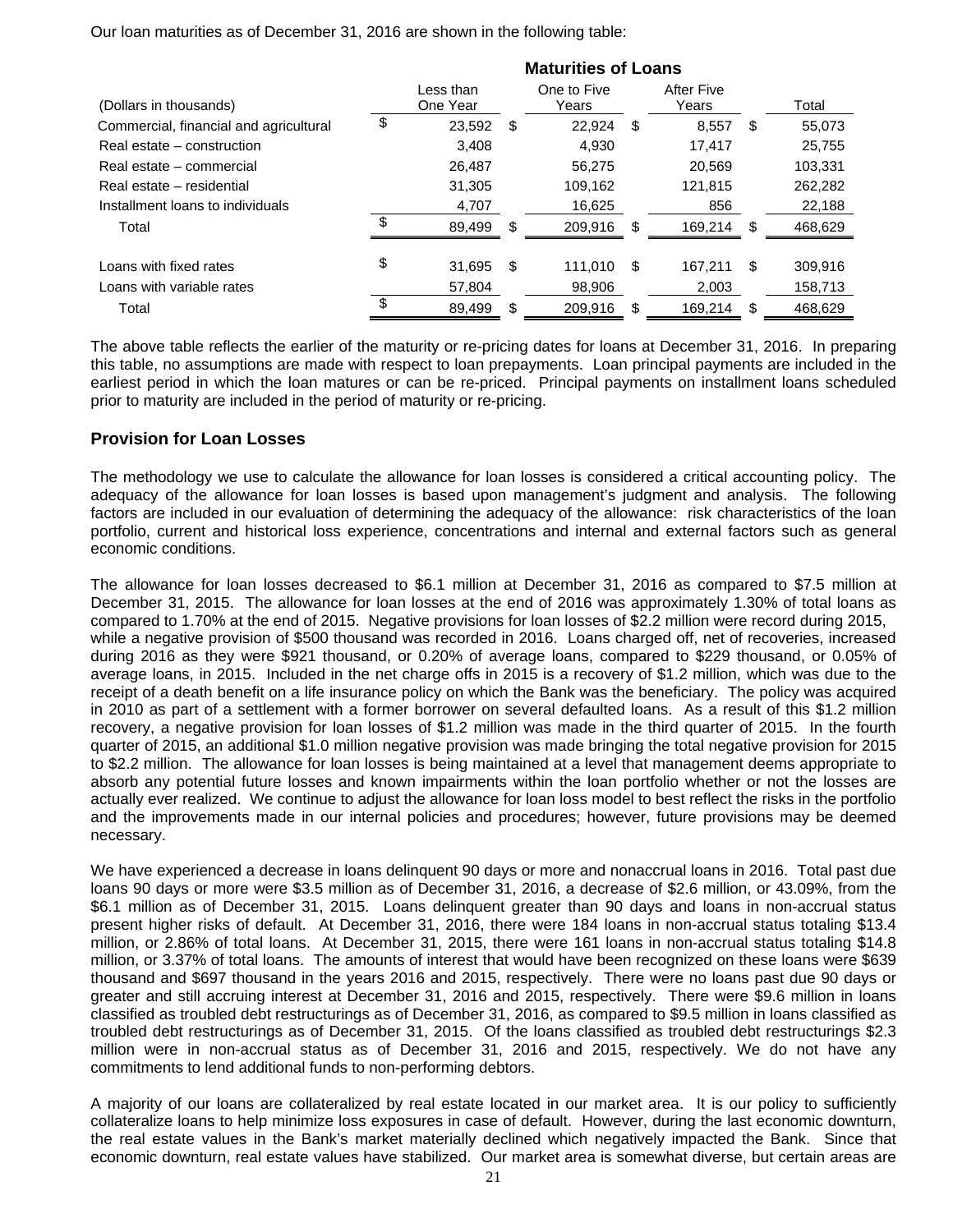more reliant upon agriculture, coal mining and natural gas. As a result, increased risk of loan impairments is possible as the coal mining and natural gas industry have been negatively affected in the past couple of years due to the increase in natural gas supplies from "fracking", layoffs and environmental legislation. We do not foresee a major impact upon the Bank unless an additional severe downturn occurs which we believe is not highly likely. We are monitoring these industries. We consider these factors to be the primary higher risk characteristics of the loan portfolio.

Commercial and commercial real estate loans are initially risk rated by the originating loan officer. If deterioration in the financial condition of the borrower and/or his or her capacity to repay the debt occur, the loan may be downgraded by the loan officer. Guidance for the risk rate grading is established by the regulatory authorities who periodically review the Bank's loan portfolio for compliance. Classifications used by the Bank are Exceptional, Very Good, Standard, Acceptable, Transitory Risk, Other Assets Especially Mentioned, Substandard, Doubtful and Loss.

In regard to our consumer and consumer real estate loan portfolio, the Company uses the guidance found in the Uniform Retail Credit Classification and Account Management Policy which affects our estimate of the allowance for loan losses. Under this approach, a consumer or consumer real estate loan must initially have a credit risk grade of Pass or better. Subsequently, if the loan becomes contractually 90 days past due or the borrower files for bankruptcy protection, the loan is downgraded to Substandard and placed in nonaccrual status. If the loan is unsecured upon being deemed Substandard, the entire loan amount is charged-off.

For non 1-4 family residential loans that are 90 days past due or greater or in bankruptcy, the collateral value less estimated liquidation costs is compared to the loan balance to calculate any potential deficiency. If the collateral is sufficient, then no charge-off is necessary. If a deficiency exists, then upon the loan becoming contractually 120 days past due, the deficiency is charged-off against the allowance for loan loss. In the case of 1-4 family residential or home equity loans, upon the loan becoming 120 days past due, a current value is obtained and after application of an estimated liquidation discount, a comparison is made to the loan balance to calculate any deficiency. Subsequently, any noted deficiency is then charged-off against the allowance for loan loss when the loan becomes contractually 180 days past due. If the customer has filed bankruptcy, then within 60 days of the bankruptcy notice, any calculated deficiency is charged-off against the allowance for loan loss. Collection efforts continue by means of repossessions or foreclosures, and upon bank ownership, liquidation ensues.

All loans classified as substandard, doubtful or loss are individually reviewed for impairment in accordance with ASC 310-10-35. In evaluating impairment, a current appraisal is generally used to determine if the collateral is sufficient. Appraisals are typically less than a year old and have to be independently reviewed to be relied upon. If the appraisal is not current, we perform a useful life review of the appraisal to determine if it is reasonable. If this review determines that the appraisal is not reasonable, then a new appraisal is ordered. Impaired loans decreased to \$14.4 million with \$2.7 million requiring a valuation allowance of \$552 thousand at December 31, 2016 as compared to \$17.3 million with \$5.6 million requiring a valuation allowance of \$983 thousand at December 31, 2015. Of the \$14.4 million recorded as impaired loans, \$5.4 million were nonperforming loans, which includes nonaccrual loans and past due 90 days or more. Management is aggressively working to reduce the impaired credits at minimal loss.

In determining the component of our allowance in accordance with the Contingencies topic of the Accounting Standards Codification ("ASC 450"), we do not directly consider the potential for outdated appraisals since that portion of our allowance is based on the analysis of the performance of loans with similar characteristics, external and internal risk factors. We consider the overall quality of our underwriting process in our internal risk factors, but the need to update appraisals is associated with loans identified as impaired under the Receivables topic of the Accounting Standards Codification ("ASC 310"). If an appraisal is older than one year, a new external certified appraisal may be obtained and used to determine impairment. If an exposure exists, a specific allowance is directly made for the amount of the potential loss in addition to estimated liquidation and disposal costs. The evaluation is inherently subjective as it requires estimates that are susceptible to significant revision as more information becomes available.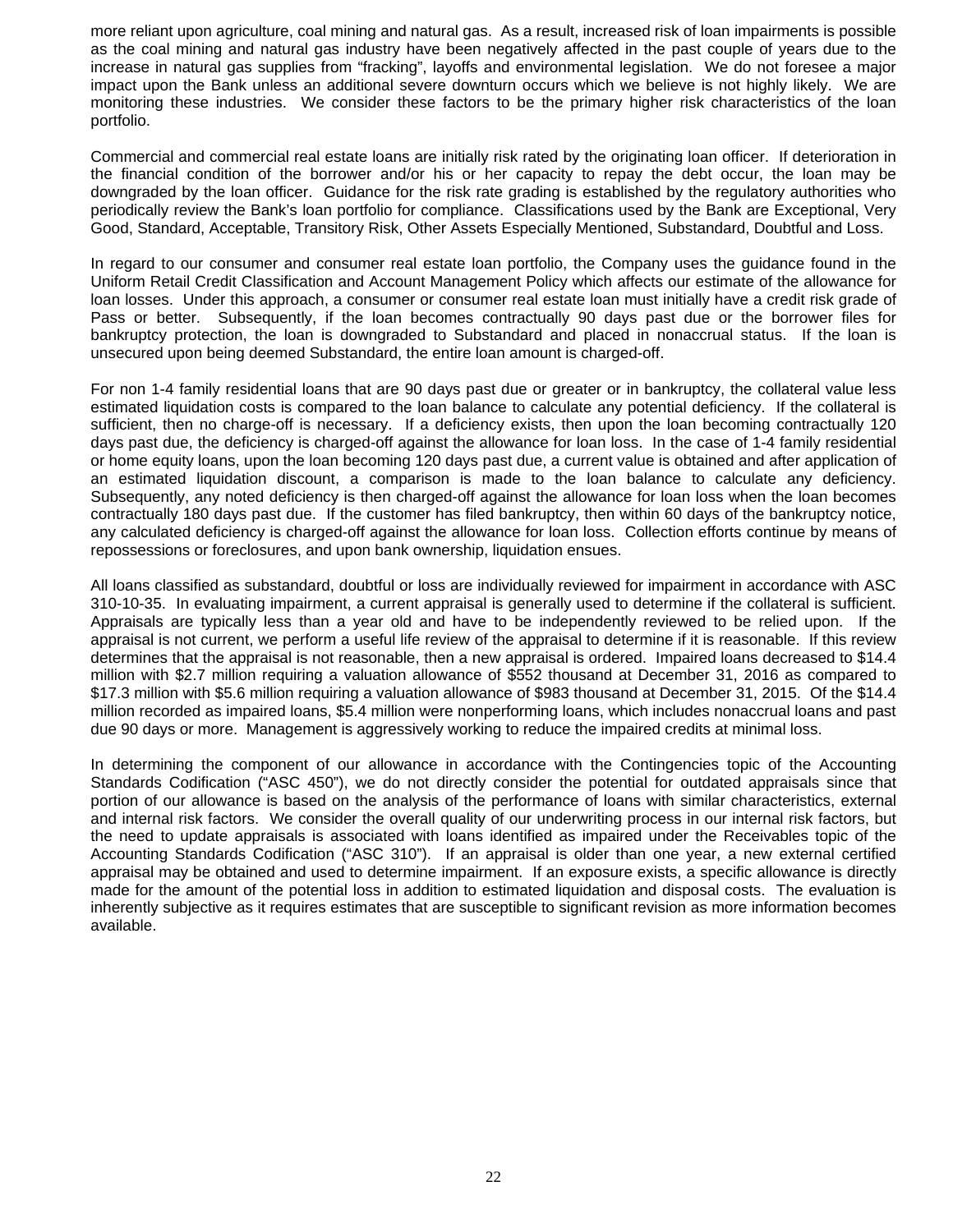Following is a summary of non-accrual, past due loans greater than 90 days still accruing interest, and restructured loans:

#### **Non-Accrual, Past Due, and Restructured Loans**

(Dollars in thousands)

|                                                   | December 31, |        |    |        |     |        |   |        |   |        |
|---------------------------------------------------|--------------|--------|----|--------|-----|--------|---|--------|---|--------|
|                                                   |              | 2016   |    | 2015   |     | 2014   |   | 2013   |   | 2012   |
| Non-accruing loans                                |              |        |    |        |     |        |   |        |   |        |
| Commercial, financial and agricultural            |              | 1.086  | S  | 1.244  | \$. | 6,554  | S | 6,307  | S | 10,962 |
| Real estate – construction                        |              | 319    |    | 436    |     | 332    |   | 775    |   | 2,412  |
| Real estate – commercial                          |              | 3.403  |    | 4,358  |     | 6,222  |   | 16.098 |   | 16,308 |
| Real estate – residential                         |              | 8.521  |    | 8,768  |     | 8,707  |   | 5,023  |   | 3,845  |
| Installment loans to individuals                  |              | 76     |    | 41     |     | 46     |   | 104    |   |        |
| Total Non-accruing loans                          |              | 13.405 |    | 14.847 |     | 21,861 |   | 28.307 |   | 33,536 |
| Loans past due 90 days or more and still accruing |              |        |    |        |     |        |   |        |   | 551    |
| Troubled debt restructurings (accruing)           |              | 7,310  |    | 7,198  |     | 4,249  |   | 5,563  |   | 14,567 |
| Total                                             |              | 20,715 | \$ | 22,045 | SS. | 26,110 |   | 33,871 |   | 48,654 |
| Percent of total loans                            |              | 4.42%  |    | 5.00%  |     | 5.71%  |   | 6.87%  |   | 9.31%  |

The above table includes \$2.3 million in nonaccrual loans as of December 31, 2016 and 2015, respectively, that have been classified as troubled debt restructurings. No troubled debt restructurings were past due 90 days or more and still accruing as of December 31, 2016 and 2015. There were \$9.6 million in loans classified as troubled debt restructurings as of December 31, 2016, as compared to \$9.5 million in loans classified as troubled debt restructurings as of December 31, 2015.

In addition to impaired loans, the remaining loan portfolio is evaluated based on net charge-off history, economic conditions, and internal processes. To calculate the net charge-off history factor, we perform a 12-quarter look-back and use the average net charge offs as a percentage of the loan balances. To calculate the ecomomic conditions factor, we use current economic data which includes national and local regional unemployment information, local housing price changes, gross domestic product growth, and interest rates. Lastly, we also evaluate our internal processes of underwriting and consider the inherent risks present in the portfolio due to past and present lending practices. As economic conditions, performance of our loans, and internal processes change, it is possible that future increases or decreases may be needed to the allowance for loan losses. The following table provides a summary of the activity in the allowance for loan losses.

#### **Analysis of the Allowance for Loan Losses**

(Dollars in thousands)

|                                         | For the Years Ended December 31. |          |     |          |    |          |    |          |   |         |  |
|-----------------------------------------|----------------------------------|----------|-----|----------|----|----------|----|----------|---|---------|--|
| Activity                                |                                  | 2016     |     | 2015     |    | 2014     |    | 2013     |   | 2012    |  |
| <b>Beginning Balance</b>                |                                  | 7,493    | \$. | 9,922    | \$ | 13,080   | \$ | 16,810   | S | 18,380  |  |
| Provision charged to expense            |                                  | (500)    |     | (2,200)  |    |          |    | 550      |   | 4,800   |  |
| Advances made on loans with             |                                  |          |     |          |    |          |    |          |   |         |  |
| off balance sheet provision             |                                  |          |     |          |    |          |    |          |   |         |  |
| Loan Losses:                            |                                  |          |     |          |    |          |    |          |   |         |  |
| Commercial, financial and agricultural  |                                  | (67)     |     | (182)    |    | (894)    |    | (1,625)  |   | (1,523) |  |
| Real estate – construction              |                                  | (5)      |     | (226)    |    | (292)    |    | (312)    |   | (357)   |  |
| Real estate – commercial                |                                  | (557)    |     | (724)    |    | (2, 190) |    | (2,811)  |   | (2,845) |  |
| Real estate - residential               |                                  | (738)    |     | (1, 127) |    | (1, 104) |    | (1, 143) |   | (1,690) |  |
| Installment loans to individuals        |                                  | (83)     |     | (101)    |    | (79)     |    | (153)    |   | (336)   |  |
| Total loan losses                       |                                  | (1, 450) |     | (2,360)  |    | (4, 559) |    | (6,044)  |   | (6,751) |  |
| Recoveries:                             |                                  |          |     |          |    |          |    |          |   |         |  |
| Commercial, financial and agricultural  |                                  | 172      |     | 1,629    |    | 550      |    | 169      |   | 97      |  |
| Real estate – construction              |                                  | 26       |     | 215      |    | 236      |    | 452      |   | 73      |  |
| Real estate – commercial                |                                  | 220      |     | 147      |    | 427      |    | 439      |   | 61      |  |
| Real estate - residential               |                                  | 87       |     | 99       |    | 148      |    | 576      |   | 87      |  |
| Installment loans to individuals        |                                  | 24       |     | 41       |    | 40       |    | 128      |   | 63      |  |
| Total recoveries                        |                                  | 529      |     | 2,131    |    | 1,401    |    | 1,764    |   | 381     |  |
| Net charge offs                         |                                  | (921)    |     | (229)    |    | (3, 158) |    | (4,280)  |   | (6,370) |  |
| Balance at End of Period                |                                  | 6,072    |     | 7,493    | S  | 9,922    | \$ | 13,080   |   | 16,810  |  |
| Net charge offs as a % of average loans |                                  | 0.20%    |     | 0.05%    |    | 0.67%    |    | 0.84%    |   | 1.14%   |  |

We have allocated the allowance according to the amount deemed to be reasonably necessary to provide for the possibility of losses being incurred within each of the categories of loans. The allocation of the allowance as shown in the following table should not be interpreted as an indication that loan losses in future years will occur in the same proportions or that the allocation indicates future loan loss trends. Furthermore, the portion allocated to each loan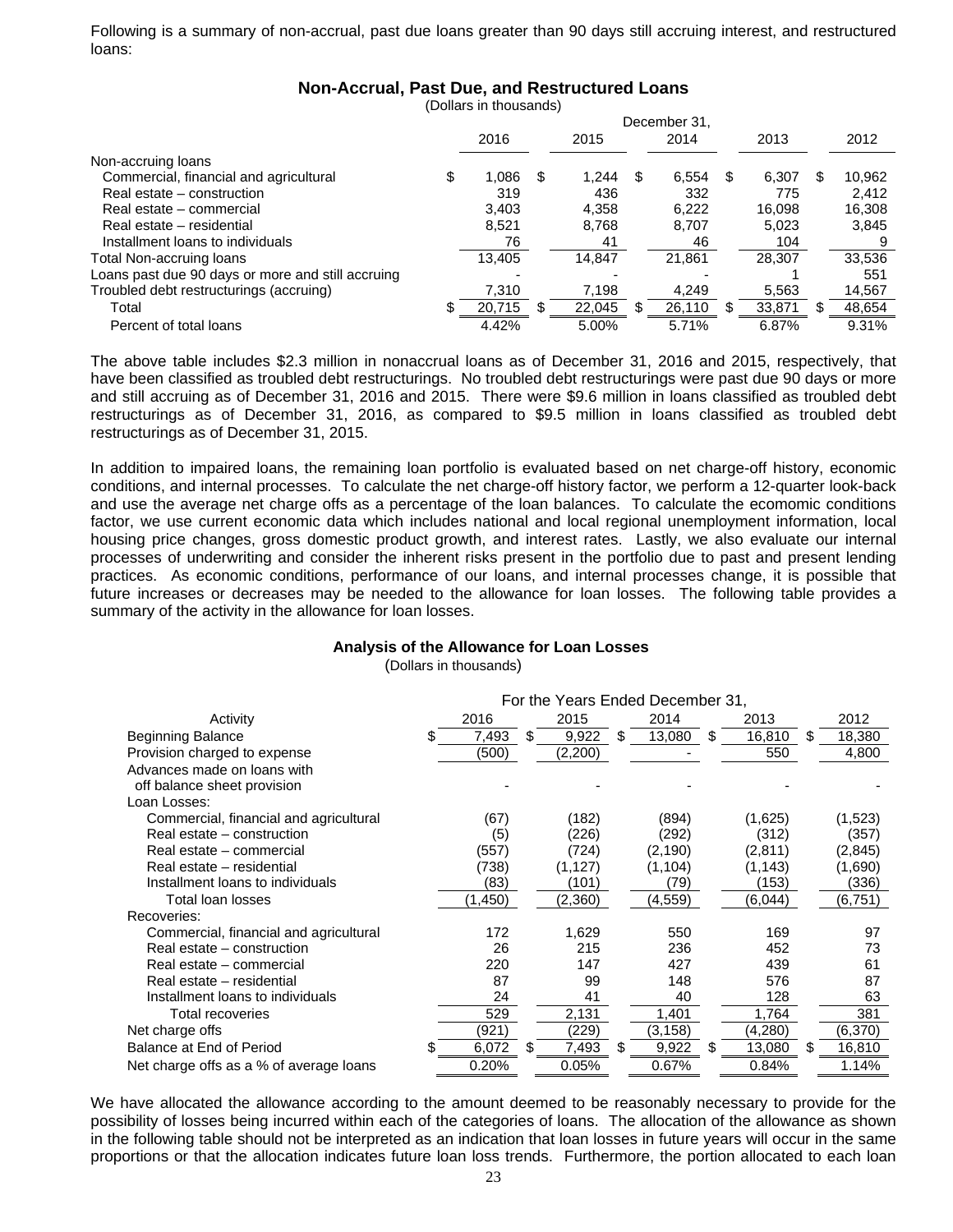category is not the total amount available for future losses that might occur within such categories since the total allowance is a general allowance applicable to the entire portfolio.

The allocation of the allowance for loan losses is based on our judgment of the relative risk associated with each type of loan. We have allocated 27% of the allowance to commercial real estate loans, which constituted 22.05% of our loan portfolio at December 31, 2016. This allocation decreased when compared to the 36% in 2015 due to the \$337 thousand in net charge offs during 2016 that impacts our historical loss rate. We have allocated 43% of the allowance to residential real estate loans, which constituted 55.97% of our loan portfolio at December 31, 2016. This allocation increased when compared to the 32% in 2015 due to the \$6.4 million increase in residential real estate loans during 2016.

Both residential and commercial real estate loans are secured by real estate whose value tends to be easily ascertainable. These loans are made consistent with appraisal policies and real estate lending policies, which detail maximum loan-to-value ratios and maturities.

We have allocated 6% of the allowance to real estate construction loans, which constituted 5.50% of our loan portfolio at December 31, 2016. Construction loans are secured by real estate with values that are dependent upon market and economic conditions. Values may not always be easily ascertainable as evidenced by the current market conditions. These loans are made consistent with appraisal policies and real estate lending policies which detail maximum loan-to-value ratios and maturities.

We have allocated 10% of the allowance to commercial loans, which constituted 11.75% of our loan portfolio at December 31, 2016. Our allocation decreased as a percentage of the allowance for loan losses due to the \$105 thousand in net recoveries in commercial loans during 2016, which affects our historical loss rate.

We have allocated 2% of the allowance to consumer installment loans, which constituted 4.73% of our loan portfolio at December 31, 2016, which was comparable to the 2% allocation we had in 2015.

The following table shows the balance and percentage of our allowance for loan losses (or "ALLL") allocated to each major category of loans.

|               | December 31, 2016 |        |                   |         |    |        | December 31, 2015 |         | December 31, 2014 |        |        |         |
|---------------|-------------------|--------|-------------------|---------|----|--------|-------------------|---------|-------------------|--------|--------|---------|
|               |                   |        | $%$ of            | %of     |    |        | $%$ of            | %of     |                   |        | $%$ of | % of    |
|               |                   | Amount | ALLL              | Loans   |    | Amount | ALLL              | Loans   |                   | Amount | ALLL   | Loans   |
| Commercial    | \$                | 622    | 10%               | 11.75%  | \$ | 1,066  | 14%               | 10.76%  | \$                | 1.496  | 15%    | 10.99%  |
| $R/E$ -const. |                   | 346    | 6%                | 5.50%   |    | 332    | 4%                | 3.33%   |                   | 199    | 2%     | 3.37%   |
| $R/E$ -comm.  |                   | 1,625  | 27%               | 22.05%  |    | 2,384  | 36%               | 22.34%  |                   | 4,418  | 45%    | 23.62%  |
| R/E-resid.    |                   | 2,617  | 43%               | 55.97%  |    | 2,669  | 32%               | 58.00%  |                   | 2,726  | 27%    | 56.37%  |
| Installment   |                   | 123    | 2%                | 4.73%   |    | 128    | 2%                | 5.57%   |                   | 171    | 2%     | 5.65%   |
| Unallocated   |                   | 739    | 12%               |         |    | 914    | 12%               |         |                   | 912    | 9%     |         |
| Total         | \$                | 6,072  | 100%              | 100.00% | S  | 7,493  | 100%              | 100.00% |                   | 9,922  | 100%   | 100.00% |
|               |                   |        |                   |         |    |        |                   |         |                   |        |        |         |
|               |                   |        | December 31, 2013 |         |    |        | December 31, 2012 |         |                   |        |        |         |
|               |                   |        | $%$ of            | % of    |    |        | $%$ of            | % of    |                   |        |        |         |
|               |                   | Amount | ALLL              | Loans   |    | Amount | ALLL              | Loans   |                   |        |        |         |
| Commercial    | \$                | 2,710  | 21%               | 11.70%  | \$ | 3,383  | 20%               | 12.61%  |                   |        |        |         |
| R/E-const.    |                   | 1,184  | 9%                | 4.55%   |    | 2,166  | 13%               | 4.66%   |                   |        |        |         |
| R/E-comm.     |                   | 5.203  | 40%               | 25.59%  |    | 6,720  | 40%               | 28.70%  |                   |        |        |         |
| R/E-resid.    |                   | 3.449  | 26%               | 52.87%  |    | 3,602  | 22%               | 48.39%  |                   |        |        |         |
| Installment   |                   | 153    | 1%                | 5.29%   |    | 388    | 2%                | 5.64%   |                   |        |        |         |
| Unallocated   |                   | 381    | 3%                |         |    | 551    | 3%                |         |                   |        |        |         |

#### **Allocation of the Allowance for Loan Losses December 31, 2012 through December 31, 2016**  (Dollars in thousands)

# **Other Real Estate Owned**

Other real estate owned ("OREO") decreased \$1.7 million or 14.06%, to \$10.7 million at December 31, 2016 from \$12.4 million at December 31, 2015. All properties are available for sale by commercial and residential realtors under the direction of our Special Assets division. Our aim is to reduce the level of OREO in order to reduce the level of nonperforming assets at the Bank, while keeping in mind the impact to earnings and capital. In both 2016 and 2015, pricing adjustments were made to make certain properties more marketable, which, in some cases, reduced the price below the fair value of the property (which is based on an appraisal less estimated disposition costs). During 2016, we recorded OREO writedowns of \$1.4 million as compared to \$3.2 million in 2015. Of the

Total \$ 13,080 100% 100.00% \$ 16,810 100% 100.00%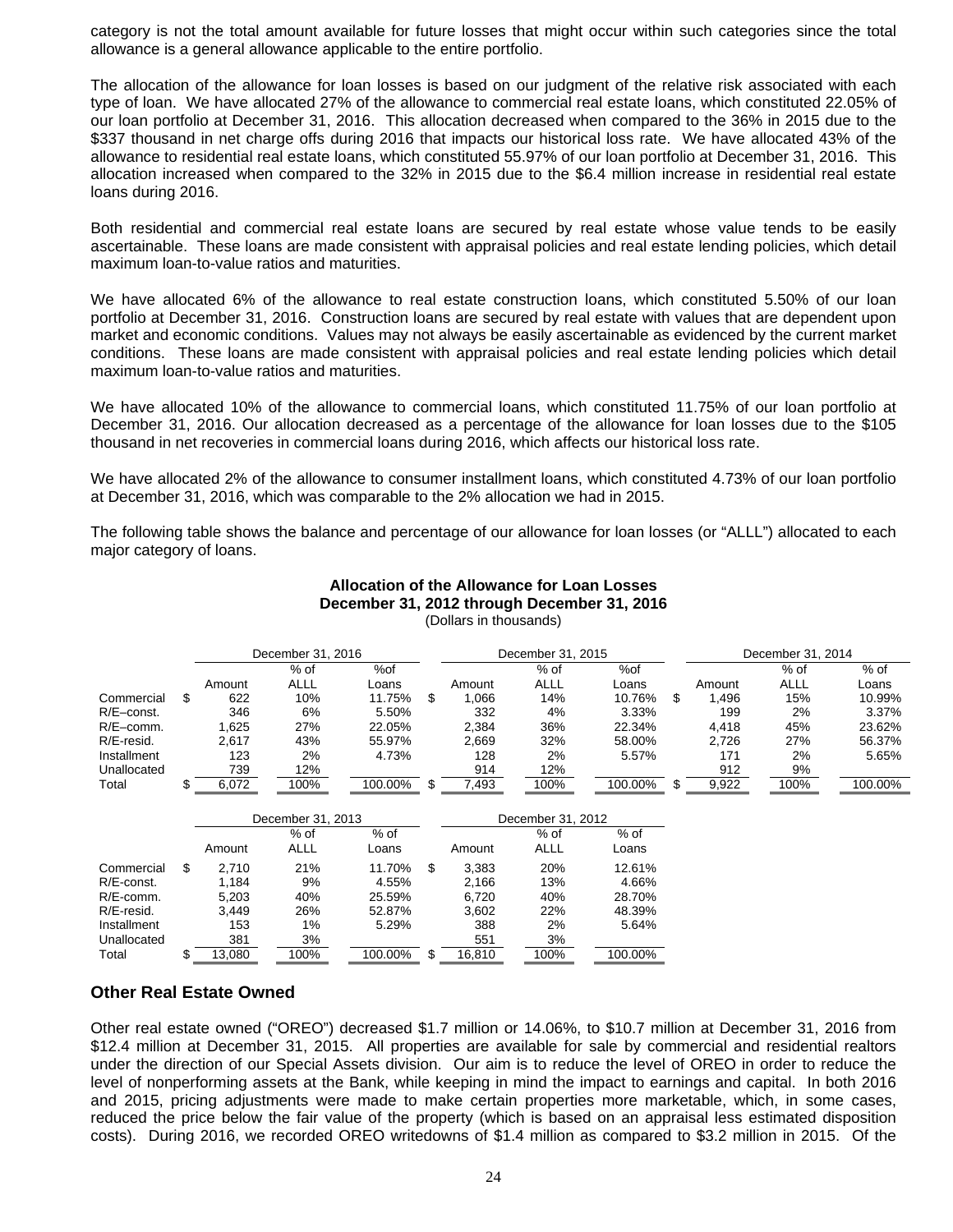\$1.4 million in OREO writedowns during 2016, \$625 thousand of the writedowns were due to auctions we held on some of our OREO properties during the second half of 2016.

During 2016 we added \$4.5 million in OREO properties as a result of settlement of foreclosed loans, offset by sales of \$5.0 million with net gains totaling \$221 thousand. During 2015, we acquired \$3.3 million in OREO properties as a result of settlement of foreclosed loans, which was offset by sales of \$2.7 million with net gains totaling \$99 thousand. We have taken an aggressive approach toward liquidating properties to reduce our level of foreclosed properties by making pricing adjustments and holding auctions on some of our older properties. We expect to continue these efforts in 2017, which could result in additional losses, while reducing future carrying costs.

We do have lease agreements on certain other real estate owned properties which are generating rental income at market rates. Rental income on OREO properties was \$247 thousand in 2016, a decrease of \$18 thousand, or 6.79%, when compared to the \$265 thousand recognized in 2015.

#### **Investment Securities**

Total investment securities decreased \$31.6 million, or 31.12%, to \$70.0 million at December 31, 2016 from \$101.6 million at December 31, 2015. All securities are classified as available-for-sale for liquidity purposes. We sold \$29.5 million in investments securities during 2016 resulting in net realized gains of \$303 thousand. These sales were executed to provide liquidity to fund our loan growth during 2016 and to take advantage of gains in the investment portfolio as deemed appropriate. In 2015 we sold \$7.1 million in investment securities resulting in net realized gains of \$35 thousand. Investment securities with a carrying value of \$11.3 million and \$15.4 million at December 31, 2016 and 2015, were pledged to secure public deposits and for other purposes required by law.

Our strategy is to invest excess funds in investment securities to increase interest income while providing for liquidity. We anticipate maintaining or slightly decreasing the size of the portfolio during 2017. The portfolio is comprised of short to mid-term investments. The carrying values of investment securities and the different types of investments are shown in the following table:

| (Dollars in thousands)      |    |           |      |        |    |           |    |         |  |  |  |  |
|-----------------------------|----|-----------|------|--------|----|-----------|----|---------|--|--|--|--|
| December 31,                |    |           | 2016 |        |    | 2015      |    |         |  |  |  |  |
|                             |    | Amortized |      | Fair   |    | Amortized |    | Fair    |  |  |  |  |
| Available for Sale          |    | Cost      |      | Value  |    | Cost      |    | Value   |  |  |  |  |
| U.S. Government Agencies    | \$ | 24.821    | \$   | 24.632 | S  | 41.488    | \$ | 41,523  |  |  |  |  |
| Taxable municipals          |    | 2,340     |      | 2,292  |    | 3,337     |    | 3,281   |  |  |  |  |
| Corporate bonds             |    | 3,600     |      | 3,749  |    | 1.944     |    | 1,939   |  |  |  |  |
| Mortgage backed securities  |    | 39,941    |      | 39,338 |    | 55,369    |    | 54,899  |  |  |  |  |
| <b>Total Securities AFS</b> | \$ | 70.702    | \$   | 70.011 | \$ | 102.138   | \$ | 101,642 |  |  |  |  |

# **Investment Securities Portfolio**

At December 31, 2016 we had an unrealized loss in our investment portfolio totaling \$691 thousand as compared to a \$496 thousand unrealized loss at December 31, 2015. The \$195 thousand decrease in fair value is mainly due to changes in interest rates during 2016. We have reviewed our investment portfolio and no investment security is deemed to have an other than temporary impairment. We monitor our portfolio regularly and use it to maintain liquidity, manage interest rate risk and enhance earnings.

The amortized cost, fair value and weighted average yield of investment securities at December 31, 2016 are shown by contractual maturity and do not reflect principal paydowns for amortizing securities, in the following schedule. Expected maturities will differ from contractual maturities because issuers may have the right to call or prepay obligations with or without call or prepayment penalties.

#### **Maturities of Securities**

| (Dollars are in thousands)<br>Securities Available for Sale | Amortized<br>Cost | Fair<br>Value | Weighted<br>Average<br>Yield |
|-------------------------------------------------------------|-------------------|---------------|------------------------------|
| Due in one year or less                                     | \$<br>1.210       | 1.210         | 0.91%                        |
| Due after one year through five years                       | 1.599             | 1.593         | 1.85%                        |
| Due after five years through ten years                      | 11.971            | 12,083        | 2.69%                        |
| Due after ten years                                         | 55.922            | 55,125        | 1.91%                        |
| Total                                                       | \$<br>70.702      | 70,011        | 2.02%                        |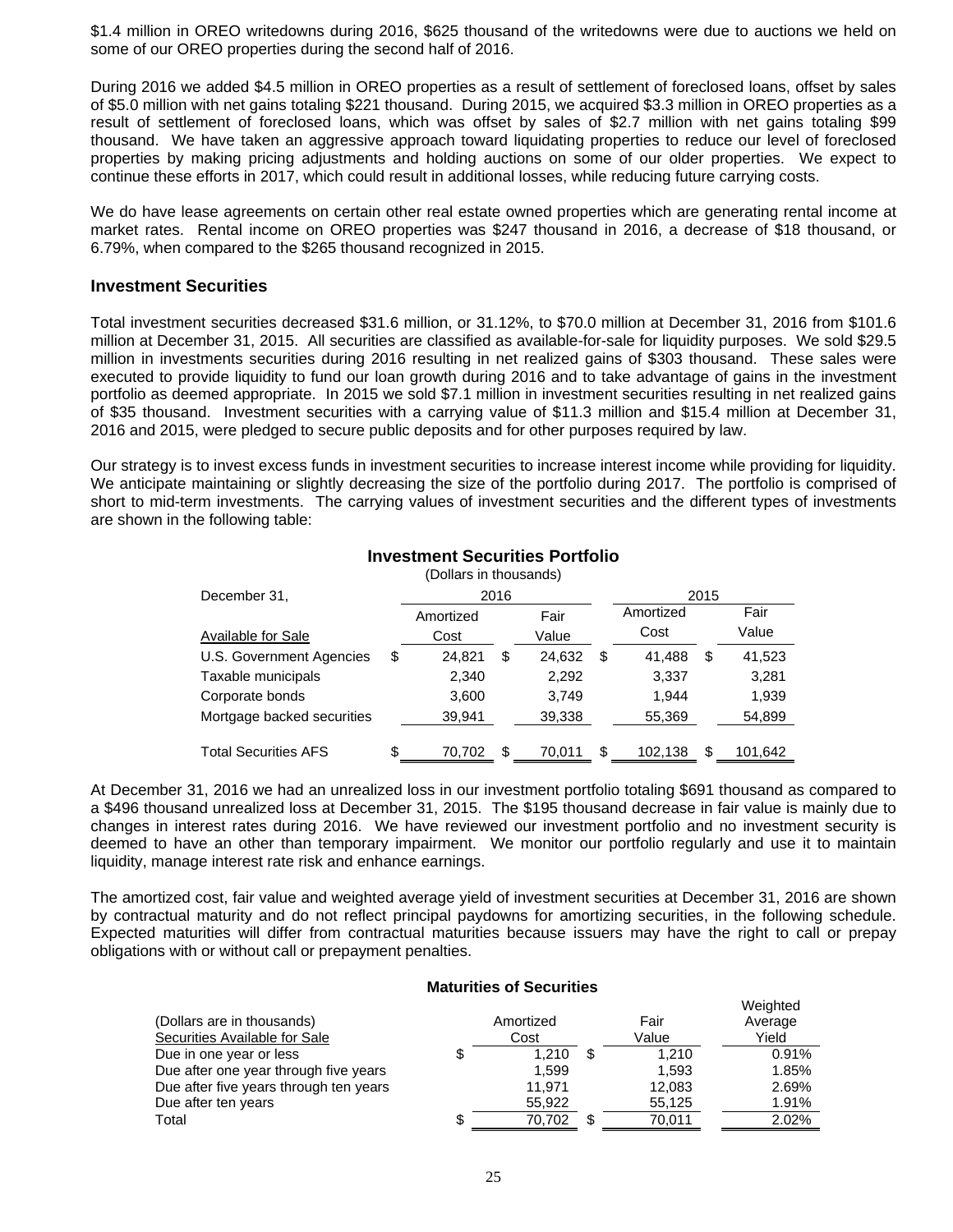# **Deposits**

Total deposits were \$554.4 million at December 31, 2016, a decrease of \$3.6 million, or 0.64%, from \$558.0 million at December 31, 2015. Most of the decrease has been in time deposits which are our highest cost deposit funding source. During 2016, we experienced a decrease in time deposits of \$9.2 million, while our lower-costing non-time deposits increased \$5.6 million. The shift from higher-costing time deposits to lower-costing non-maturity deposits represents a favorable repositioning of the Company's deposit mix. Due to competitive pressures, rising interest rates, and our need for funding, we expect to see an uptick on the interest we pay on time deposits in 2017.

Core deposits, which are mainly transaction accounts, commercial relationships and savings products, increased as noninterest bearing deposits grew 1.47%, or \$2.2 million, from \$149.7 million at December 31, 2015 to \$151.9 million at December 31, 2016. We experienced an increase of \$9.9 million, or 32.93%, in interest-bearing demand deposits during 2016. Savings deposits decreased \$6.6 million, or 5.44%, to \$114.5 million at December 31, 2016 as compared to \$121.1 million at December 31, 2015. Overall, we continue to maintain core deposits through attractive consumer and commercial deposit products and strong ties with our customer base and communities.

Time deposits of \$100,000 or more equaled approximately 17.20% of deposits at the end of 2016 and 16.59% of deposits at the end of 2015.

We have brokered deposits totaling \$2.7 million that mature in 2019. These deposits were used to fund a particular 10 year balloon mortgage product. Internet accounts are limited to customers located in the surrounding geographical area. The average balance of and the average rate paid on deposits is shown in the net interest margin analysis above. Total CDARs time deposits were \$10.2 million and \$6.3 million in 2016 and 2015, respectively.

Maturities of time deposits of \$100,000 or more outstanding are summarized as follows:

#### **Maturities of Time Deposits of \$100 Thousand and More**

| (Dollars in thousands)                |   |        |
|---------------------------------------|---|--------|
| December 31, 2016                     |   |        |
| Three months or less                  | S | 17,696 |
| Over three months through six months  |   | 16,958 |
| Over six months through twelve months |   | 23,242 |
| Over one year                         |   | 37,485 |
| Total                                 | S | 95,381 |

#### **Noninterest Income**

For 2016, noninterest income increased to \$7.3 million from \$6.4 million for the same period in 2015. This is an increase of \$888 thousand, or 13.87%. This increase was due to the \$303 thousand gain on the sale of investment securities during 2016, as compared to the \$35 thousand gain on the sale of investment securities for the same period in 2015. In addition our nonsufficient funds / overdraft fee income increased by \$690 thousand during 2016 as a result of the new optional overdraft protection services we began offering to our deposit customers in June 2016. In 2016, we introduced offering secondary market mortgage loans and credit cards that we anticipate being an additional source of noninterest income in the future. The ratio of noninterest income as a percentage of average assets increased to 1.16% in 2016 as compared to 0.99% in 2015. We anticipate this percentage to slightly increase during 2017 as we continue to seek opportunities to improve noninterest income through new products and services.

#### **Noninterest Expense**

Noninterest expenses increased \$45 thousand, or 0.16%, to \$28.6 million in 2016 from \$28.5 million in 2015. The following are explanations of the increase in non-interest expenses during 2016.

Salaries and employee benefits increased from \$11.8 million in 2015 to \$13.1 million in 2016, an increase of \$1.3 million, or 11.02%. This increase was primarily the result of seasoned commercial bankers hired during the fourth quarter of 2015 and throughout 2016 as a part of our strategy to grow the loan portfolio, the opening of a loan production office in Jonesborough, Tennessee to expand our market presence in the Tri-Cities, Tennessee area, as well as staff added to operate the Interactive Teller Machines ("ITMs") and provide digital banking services, additions to credit administration and business development personnel. Total full time equivalent employees have increased to 249 at December 31, 2016 from 242 at December 31, 2015, an increase of 7, or 2.89%.

Occupancy and equipment expenses increased \$292 thousand, or 7.55%, from 2015 to 2016. The increase in occupancy and equipment expenses was mainly due to the rollout of the ITMs during 2016. The ITMs, a new, state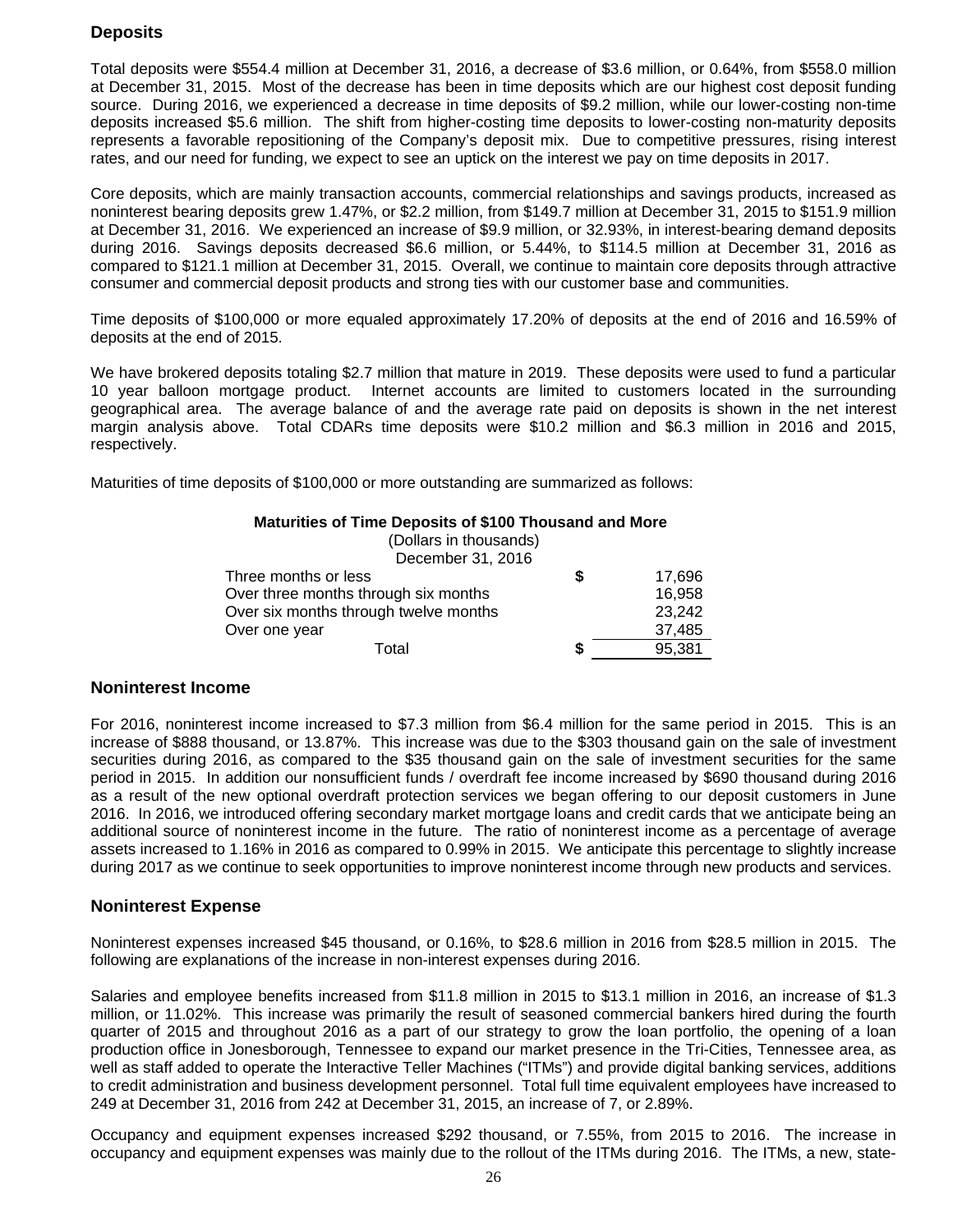of-the-art technology which replaced the Bank's ATMs, help provide additional convenience by providing teller services from 7 AM to 7 PM Monday thru Saturday. We anticipate the addition of the ITMs will create efficiencies going foward. Advertising expense increased \$42 thousand from 2015 to 2016. Data processing and telecommunication expenses increased \$254 thousand from 2015 to 2016 as a result of updating our systems.

In 2016, FDIC assessment expense decreased \$372 thousand, or 44.18%, from \$842 thousand in 2015 to \$470 thousand in 2016. This is partly due to the reduction of average assets, which is caused by the reduction of total deposits during 2015, and the Bank's overall improvements.

Expenses related to OREO and repossessed assets decreased \$1.9 million, or 46.36%, from \$4.1 million in 2015 to \$2.2 million in 2016. During 2016 we recorded net OREO writedowns of \$1.4 million compared to \$3.2 million in 2015. During 2016, we had net gains on the sale of OREO of \$221 thousand compared to net gains of \$99 thousand in 2015. OREO decreased in 2016 to \$10.7 million at December 31, 2016 from \$12.4 million at December 31, 2015.

Our efficiency ratio, a non-GAAP measure, which is defined as noninterest expense divided by the sum of net interest income plus noninterest income, was 98.45% in 2016 as compared to 98.34% in 2015. Included in this calculation are the other real estate owned write-downs which significantly and negatively impact the ratio. We continue to seek opportunities to operate more efficiently through the use of technology, improving processes, reducing nonperforming assets and increasing productivity.

# **Bank-Owned Life Insurance**

We have life insurance policies on one current key officer and three former key officers for which the Bank is the beneficiary. The aggregate total cash surrender value of the policies was \$12.3 million and \$12.1 million at December 31, 2016 and December 31, 2015, respectively. The policies are separate account life insurance policies and the income derived from the policies is based on a short term investment portfolio managed by the insurance provider.

Total income for the policies during 2016 was \$169 thousand as compared to \$346 thousand for the year ending 2015.

# **Deferred Tax Asset and Income Taxes**

Due to timing differences between book and tax treatment of several income and expense items, a net deferred tax asset of \$5.3 million existed at December 31, 2016 as compared to a net deferred tax asset of \$5.1 million at December 31, 2015. At December 31, 2016 we had a valuation allowance of \$5.3 million as compared to a valuation allowance of \$5.7 million at December 31, 2015. During 2016 we recorded a reversal of \$338 thousand of our deferred tax asset valuation allowance as compared to reversing \$735 thousand in deferred tax asset valuation allowance in 2015. Management periodically reviews the deferred tax calculation to determine the need for a valuation allowance. A valuation allowance is provided when it is more likely than not that some portion of the deferred tax asset will not be realized. In management's opinion, based on a three year taxable income projection and the effects of off-setting deferred tax liabilities, it is more likely than not that all the deferred tax assets, net of the \$5.3 million allowance, would be realizable. Management is required to consider all evidence, both positive and negative in making this determination. As of December 31, 2016, the Company had \$16.6 million of net operating loss carryforwards which will expire in 2031 thru 2036. Management expects to utilize all of these carryforwards prior to expiration. Direct charge-offs contributed to a reduction of the tax asset and are permitted as tax deductions. In addition, writedowns on other real estate owned property are expensed for book purposes but are not deductible for tax purposes until disposition of the property. Goodwill expense also was realized for book purposes in 2011 but continues to only be tax deductible based on the statutory requirements; thus, creating a deferred tax asset. When, and if, taxable income increases in the future and during the net operating loss carryforward period, this valuation allowance may be reversed and used to decrease tax obligations in the future. Our income tax expense was computed at the normal corporate income tax rate of 34% of taxable income included in net income. We do not have significant nontaxable income or nondeductible expenses.

The Company's tax filings for years ended 2013 through 2016 were at year end 2016 open to audit under statutes of limitations by the Internal Revenue Service ("IRS") and state taxing authorities. Our tax filings for the years ended 2010, 2011, and 2012 had been under examination by the IRS. In March 2015, we received notification from the IRS that as a result of the examination no changes were made to our reported tax.

After the common stock offering was concluded in December 2012, the Company evaluated whether a "change of control" as defined in Internal Revenue Code ("IRC") section 382 had occurred. A change of control for purposes of IRC section 382 would have occurred if 50% or more of the ownership of the Company had changed as a result of the offering and stock transactions occurring in the preceding 3 years. In that case IRC section 382 would impose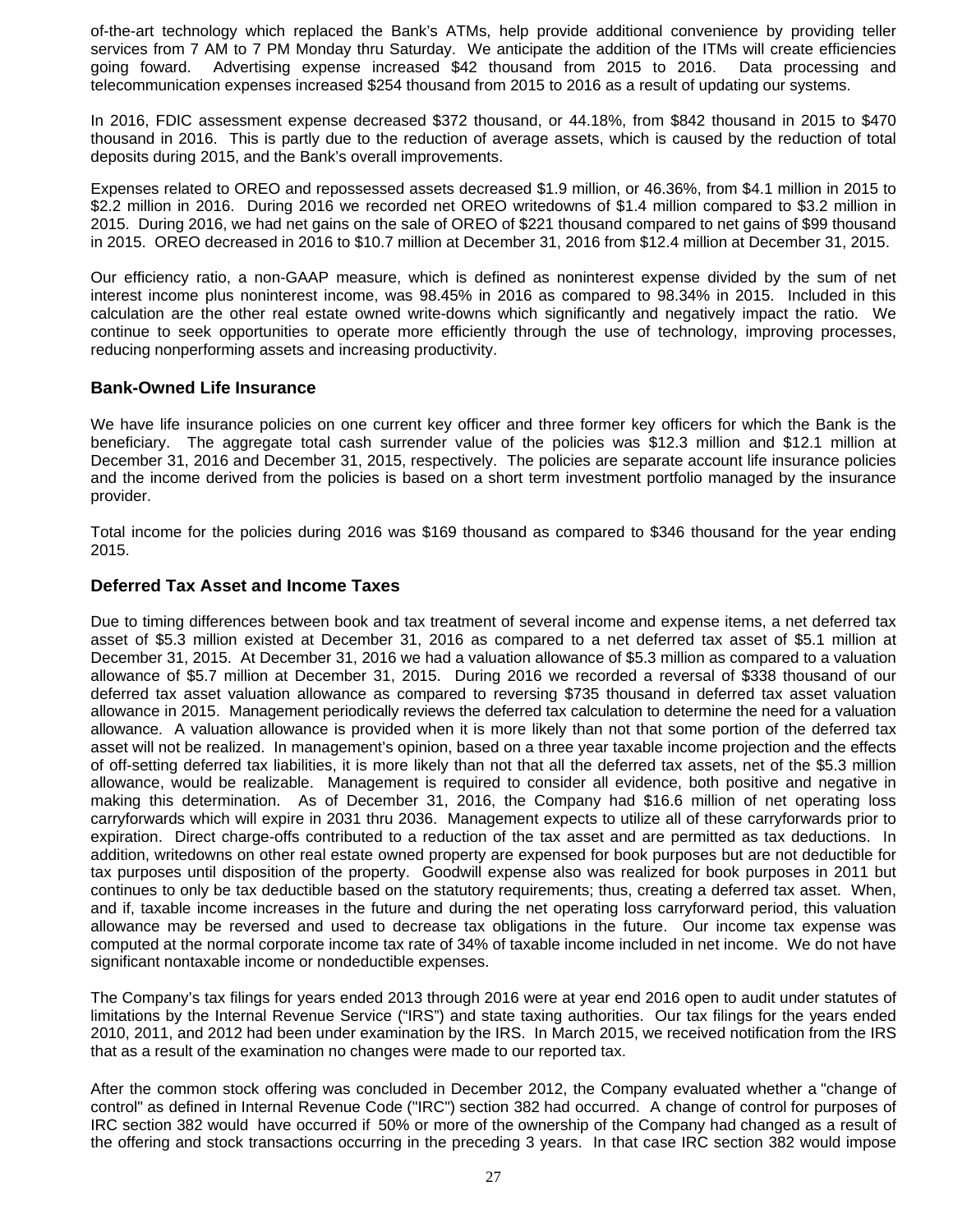certain limitations which would restrict the ability of the Company to utilize the current amount of tax loss carryforwards among other future tax deductions. We concluded that a change of control did not occur under the IRC section 382. The three year period concluded in December 2015. We are no longer required to monitor any increase in the ownership of any 5% owner in the Company, of any new investors participating in the common stock offering that were not investors before the offering, and of any new 5% owner acquiring common stock from existing shareholders excluding the two aforementioned groups.

# **Capital Resources**

Our total capital at the end of 2016 was \$46.9 million compared to \$46.1 million in 2015. The increase was \$830 thousand, or 1.80%. New Peoples equity as a percentage of total assets was 7.40% at December 31, 2016 compared to 7.36% at December 31, 2015. The annualized return on average equity was 2.00% for the fiscal year 2016 and 5.95% for the same period in 2015. The book value per common share was \$2.01 at December 31, 2016 compared to \$1.97 at December 31, 2015.

The Company meets eligibility criteria of a small bank holding company in accordance with the Federal Reserve Board's Small Bank Holding Company Policy Statement issued in February 2015, and is no longer obligated to report consolidated regulatory capital. The Bank continues to be subject to various capital requirements administered by banking agencies.

At December 31, 2016, the Bank remains well capitalized under the regulatory framework for prompt corrective action. The following ratios existed at December 31, 2016 for the Bank: Tier 1 leverage ratio of 9.93%, Tier 1 risk based capital ratio of 15.39%, Total risk based capital ratio of 16.64%, and Common Equity Tier 1 ratio of 15.39%. The ratios were as follows at December 31, 2015: Tier 1 leverage ratio of 9.67%, Tier 1 risk based capital ratio of 16.29%, Total risk based capital ratio of 17.55%, and Common Equity Tier 1 ratio of 16.29%.

The ratios mentioned above for the Bank comply with the Federal Reserve rules to align with the Basel III Capital requirements effective January 1, 2015. As a result of these new rules the Bank is now subject to a Common Equity Tier 1 ratio set out above.

Beginning January 1, 2016, a capital conservation buffer of 0.625% became effective. The capital conservation buffer will be gradually increased through January 1, 2019 to 2.5%. Banks will be required to maintain levels that meet the required minimum plus the capital conservation buffer in order to make distributions, such as dividends, or discretionary bonus payments.

Total assets increased in 2016 and we anticipate asset levels to increase in the future due to an emphasis on growing the loan portfolio and the core deposit base of the Bank. Under current economic conditions, we believe it is prudent to continue to increase capital to support planned asset growth while being able to absorb potential losses that may occur if asset quality deteriorates further. Based upon projections, we believe our earnings will be sufficient to support the Bank's planned asset growth.

No cash dividends have been paid historically and and we do not anticipate paying a cash dividend in the foreseeable future as the Company continues to have a retained deficit. Earnings will continue to be retained to build capital and position the Company to pay a dividend to its shareholders as soon as practicable.

# **Liquidity**

We closely monitor our liquidity and our liquid assets in the form of cash, due from banks, federal funds sold, and unpledged available-for-sale investments. Collectively, those balances were \$94.2 million at December 31, 2016, down from \$112.6 million at December 31, 2015. A surplus of short-term assets are maintained at levels management deems adequate to meet potential liquidity needs during 2017.

At December 31, 2016, all of our investments are classified as available-for-sale, providing an additional source of liquidity in the amount of \$58.7 million, which is net of the \$11.3 million of securities pledged as collateral. This will serve as a source of liquidity while yielding a higher return when compared to other short term investment options, such as federal funds sold and overnight deposits with the Federal Reserve Bank. Due to maturities, paydowns, and sales of securities to fund loan growth our investment portfolio has declined from \$101.6 million at December 31, 2015 to \$70.0 million at December 31, 2016.

A \$195 thousand decrease in fair market value resulted in a net unrealized loss of \$691 thousand at December 31, 2016 compared to the net unrealized loss at December 31, 2015, which was \$496 thousand. This unrealized loss of \$691 thousand could negatively impact earnings if the investment portfolio had to be quickly liquidated.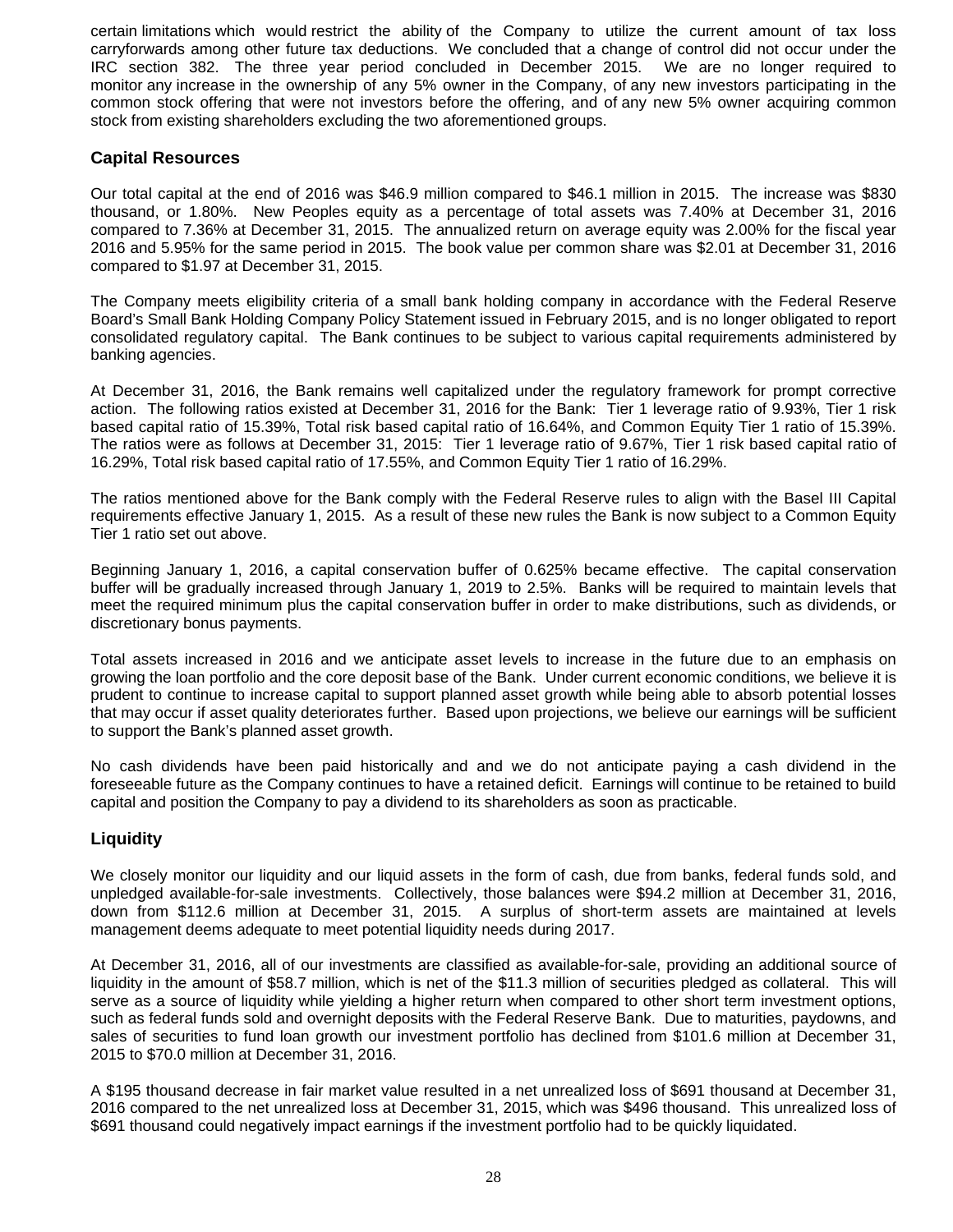Our loan to deposit ratio was 84.52% at December 31, 2016 and 79.06% at year end 2015.

Available third party sources of liquidity remain intact at December 31, 2016 which includes the following: our line of credit with the Federal Home Loan Bank of Atlanta ("FHLB"), the brokered certificates of deposit markets, internet certificates of deposit, and the discount window at the Federal Reserve Bank of Richmond. In May 2015, we received notification that a \$3.0 million unsecured federal funds line of credit facility with a correspondent bank had been reinstated. In February 2016, we received notification that this facility had been increased to \$5.0 million. In March 2016, we received notification that another correspondent bank had reinstated an unsecured federal funds line of credit facility in the amount of \$5.0 million. As a result we had the ability to borrow \$10.0 million in unsecured federal funds as of December 31, 2016, which gives us an additional source of liquidity.

At December 31, 2016, we had borrowings from the FHLB totaling \$13.8 million as compared to \$3.0 million at December 31, 2015. At December 31, 2016, \$1.8 million of these borrowings had fixed interest rates with an average yield of 4.07%, and a maturity date in 2018. In June 2016 the Bank borrowed \$2.0 million with a maturity date in the year 2019 and \$5.0 million with a maturity date in the year 2021. Both borrowings have fixed interest rates and interest is payable monthly, with a interest rate of 0.99% on the \$2.0 million borrowing and an interest rate of 1.38% on the \$5.0 million borrowing. In December 2016, the Bank borrowed \$5.0 million with a maturity date in March 2017 and a fixed interest rate of 0.69%, with interest payable monthly.

We also used our line of credit with the FHLB to issue a letter of credit for \$7.0 million in 2013 and letters of credit totaling \$5.0 million in 2015 to the Treasury Board of Virginia for collateral on public funds. An additional \$120.9 million was available on December 31, 2016 on the \$146.6 million line of credit, which is secured by a blanket lien on our residential real estate loans.

We have access to the brokered deposits market. Currently we have \$2.7 million in 10 year term time deposits comprised of \$3 thousand incremental deposits which yield an interest rate of 4.10%. With the exception of Certificate of Deposit Registry Service ("CDARS") time deposits, we have no other brokered deposits. In February 2016, our ability to participate in CDARS one way buys was reinstated. As of December 31, 2016 we had \$3.9 million in CDARS one way buys outstanding.

We are a member of an internet certificate of deposit network whereby we may obtain funds from other financial institutions at auction. We may invest funds through this network as well. Currently, we only intend to use this source of liquidity in a liquidity crisis event.

The Bank has access to additional liquidity through the Federal Reserve Bank's Discount Window for overnight funding needs. We may collateralize this line with investment securities and loans at our discretion; however, we do not anticipate using this funding source except as a last resort.

With the on-balance sheet liquidity and other external sources of funding, we believe the Bank has adequate liquidity and capital resources to meet our requirements and needs for the foreseeable future. However, liquidity can be further affected by a number of factors such as counterparty willingness or ability to extend credit, regulatory actions and customer preferences, etc., some of which are beyond our control.

New Peoples has \$813 thousand in cash as of December 31, 2016, which is on deposit at the Bank. These funds will be used to pay operating expenses, trust preferred interest payments, and provide additional capital injections to the Bank, if needed.

During the month of October 2015, a member of the board of directors of the Company and his family exercised 233,886 common stock warrants at a price of \$1.75 per share. During the month of November 2015, another member of the board of directors of the Company exercised 225,000 common stock warrants at a price of \$1.75 per share. During the month of December 2015, another member of the board of directors of the Company and his family exercised 16,542 common stock warrants at a price of \$1.75 per share. As a result of these exercises an additional \$832 thousand of capital was raised at the Company.

The Company is making quarterly interest payments on the trust preferred securities. The restriction requiring regulatory approval before the payment of interest on the trust preferred securities was lifted when the Written Agreement was terminated effective January 20, 2016. See Note 21 of the Notes to the Consolidated Financial Statements for further discussion of our trust preferred securities.

During the capital raise in 2012, common stock warrants were issued to investors. The warrants are immediately exercisable through December 2017 at a price of \$1.75 per share. During 2015, 475,428 warrants were exercised, and in 2016 375 warrants were exercised which reduced the number of warrants outstanding at December 31, 2016 to 881,978. If these warrants are exercised, additional funds may be received by the Company, which provides potentially up to \$1.5 million in additional liquidity and capital.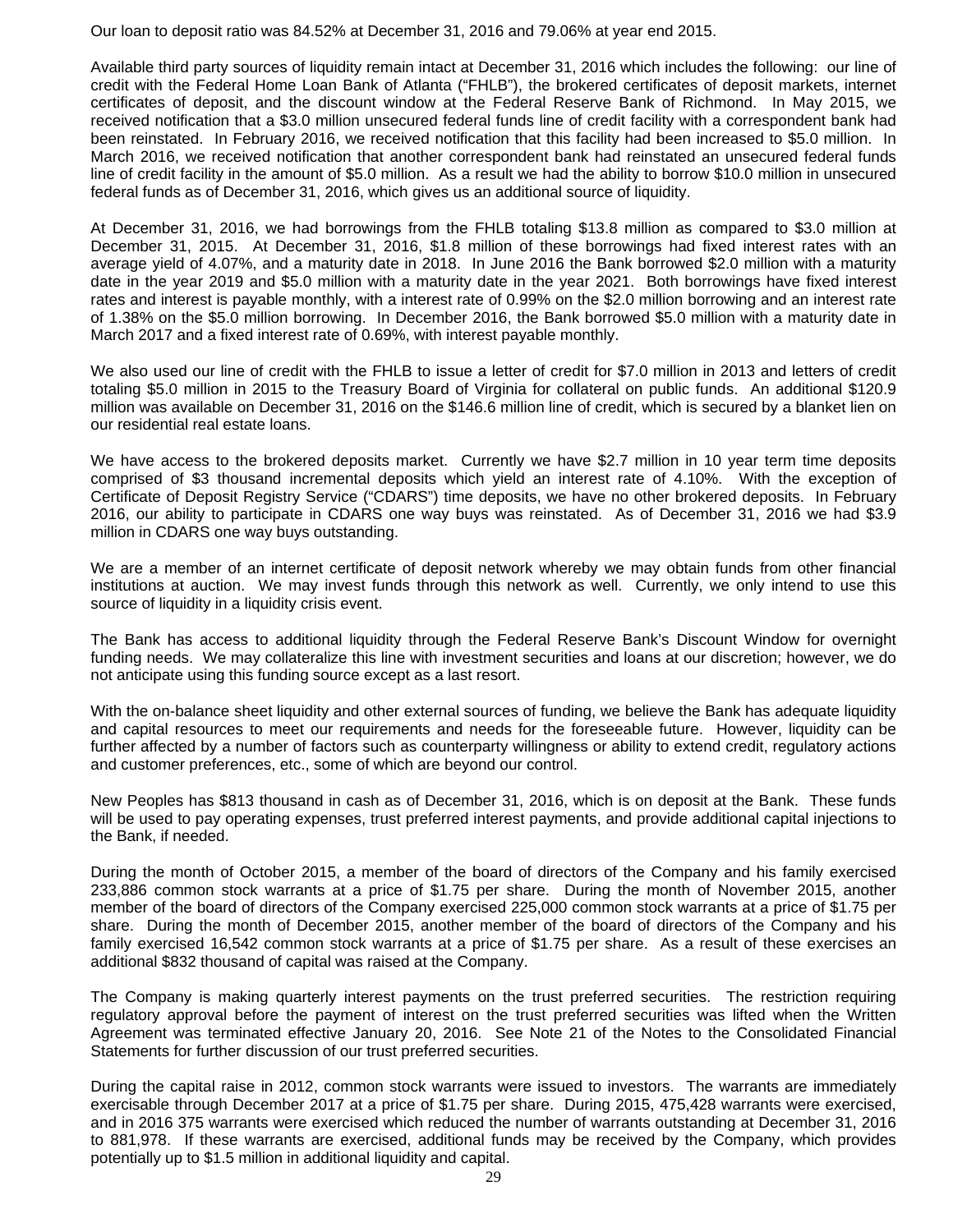# **Financial Instruments with Off-Balance-Sheet Risk**

The Bank is a party to financial instruments with off-balance-sheet risk in the normal course of business to meet the financing needs of its customers. These financial instruments include commitments to extend credit and standby letters of credit. Those instruments involve, to varying degrees, elements of credit and interest rate risk in excess of the amount recognized in the balance sheet. The contract or notional amounts of those instruments reflect the extent of involvement the Bank has in particular classes of financial instruments.

The Bank's exposure to credit loss in the event of nonperformance by the other party to the financial instrument for commitments to extend credit and standby letters of credit is represented by the contractual amount of those instruments. The Bank uses the same credit policies in making commitments and conditional obligations as it does for on-balance-sheet instruments.

A summary of the contract amount of the Bank's exposure to off-balance-sheet risk as of December 31, 2016 and 2015 is as follows:

| (Dollars in thousands)                                              | 2016      | 2015   |
|---------------------------------------------------------------------|-----------|--------|
| Financial instruments whose contract amounts represent credit risk: |           |        |
| Commitments to extend credit                                        | 34.770 \$ | 27.742 |
| Standby letters of credit                                           | 2.019     | 2.435  |

Commitments to extend credit are agreements to lend to a customer as long as there is no violation of any condition established in the contract. Commitments generally have fixed expiration dates or other termination clauses and may require payment of a fee. Since many of the commitments are expected to expire without being drawn upon, the total commitment amounts do not necessarily represent future cash requirements. The Bank evaluates each customer's credit worthiness on a case-by-case basis. The amount of collateral obtained, if deemed necessary by the Bank upon extension of credit, is based on management's credit evaluation of the counterparty. Collateral held varies but may include accounts receivable, inventory, property and equipment, and income-producing commercial properties.

Unfunded commitments under lines of credit are commitments for possible future extensions of credit to existing customers. Those lines of credit may not actually be drawn upon to the total extent to which the Bank is committed.

Standby letters of credit are conditional commitments issued by the Bank to guarantee the performance of a customer to a third party. Those guarantees are primarily issued to support public and private borrowing arrangements, including commercial paper, bond financing, and similar transactions. The credit risk involved in issuing letters of credit is essentially the same as that involved in extending loan facilities to customers. The Bank holds certificates of deposit, deposit accounts, and real estate as collateral supporting those commitments for which collateral is deemed necessary.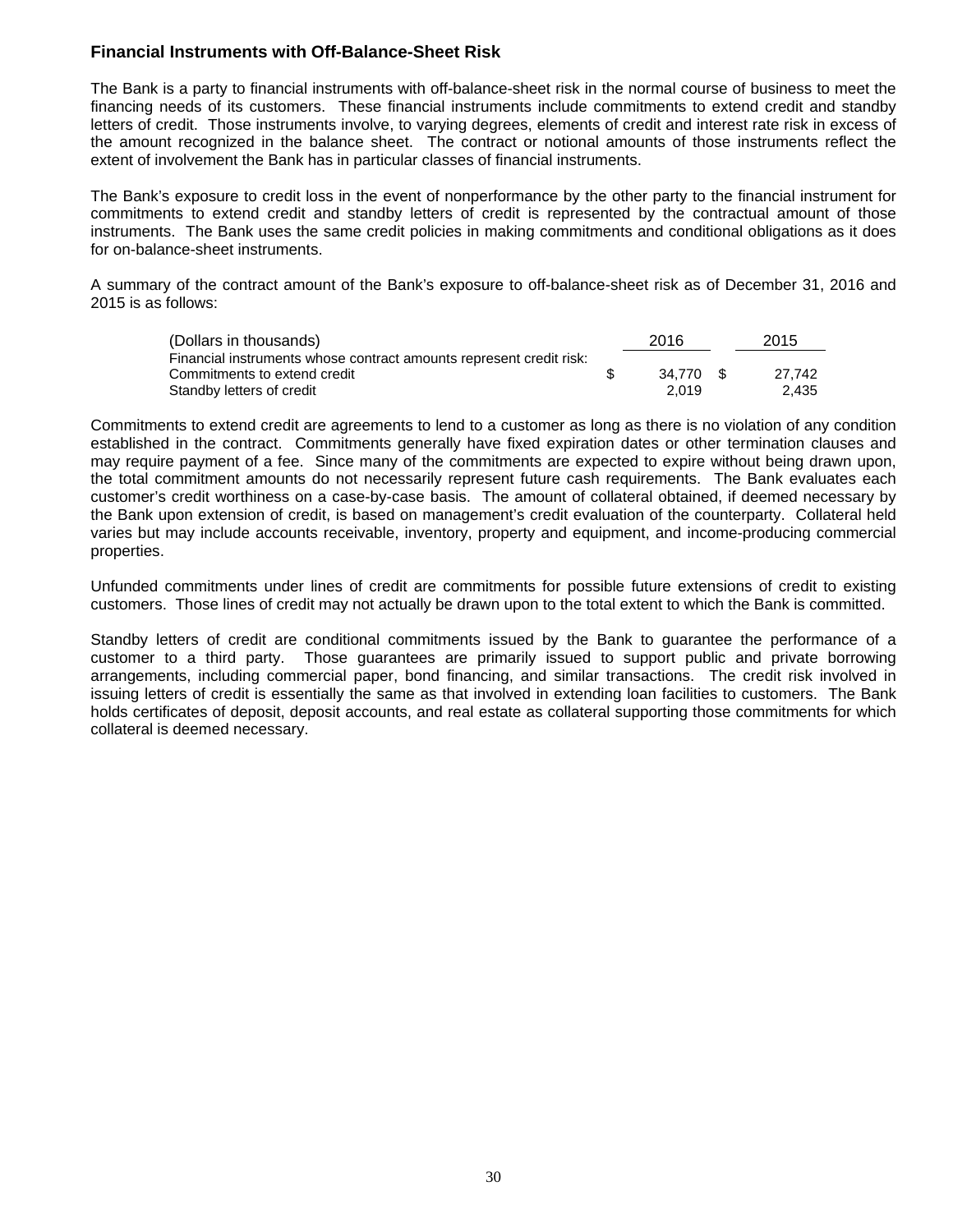#### **Interest Sensitivity**

At December 31, 2016, we had a negative cumulative gap rate sensitivity ratio of 35.19% for the one year re-pricing period, compared to 40.13% at December 31, 2015. A negative cumulative gap generally indicates that net interest income would improve in a declining interest rate environment as liabilities re-price more quickly than assets. Conversely, net interest income would likely decrease in periods during which interest rates are increasing. The below table is based on contractual maturities and does not take into consideration prepayment speeds of investment securities and loans nor does it factor decay rates for non maturity deposits. Based on these behavioral factors, we are in a position to increase interest income in a rising interest rate environment. Management reviews our interest rate risk profile quarterly and believes that the current position presents acceptable risk.

#### **Interest Sensitivity Analysis**

**December 31, 2016** 

(Dollars in thousands)

|                                                       | $1 - 90$<br>Days | 91-365<br>Days |     | $1 - 3$<br>Years |    | $4 - 5$<br>Years | $6 - 15$<br>Years |     | Over 15<br>Years |    | Total   |
|-------------------------------------------------------|------------------|----------------|-----|------------------|----|------------------|-------------------|-----|------------------|----|---------|
| Uses of funds:                                        |                  |                |     |                  |    |                  |                   |     |                  |    |         |
| Loans                                                 | \$<br>51,088     | \$<br>37,643   | \$  | 109,754          | \$ | 100,929          | \$<br>106,915     | \$. | 62,300           | \$ | 468,629 |
| Federal funds sold                                    | 132              |                |     |                  |    |                  |                   |     |                  |    | 132     |
| Deposits with banks                                   | 16,816           |                |     |                  |    |                  |                   |     |                  |    | 16,816  |
| Investments                                           | 14,600           | 2,411          |     | 734              |    | 3,848            | 21,664            |     | 26,754           |    | 70,011  |
| Bank owned life insurance                             | 12,274           |                |     |                  |    |                  |                   |     |                  |    | 12,274  |
| Total earning assets                                  | \$<br>94,910     | 40,054         | \$  | 110,488          | S  | 104,777          | 128,579           | S   | 89,054           | S. | 567,862 |
| Sources of funds:                                     |                  |                |     |                  |    |                  |                   |     |                  |    |         |
| Interest Bearing DDA                                  | \$<br>40,213     | \$             | \$  |                  | \$ |                  | \$                | \$  |                  |    | 40,213  |
| Savings & MMDA                                        | 114,492          |                |     |                  |    |                  |                   |     |                  |    | 114,492 |
| <b>Time Deposits</b>                                  | 54,552           | 104,069        |     | 41,211           |    | 47,987           |                   |     |                  |    | 247,819 |
| Trust preferred securities                            | 16,496           |                |     |                  |    |                  |                   |     |                  |    | 16,496  |
| Other borrowings                                      | 5,000            |                |     | 3,758            |    | 5,000            |                   |     |                  |    | 13,758  |
| Total interest bearing<br>liabilities                 | \$<br>230,753    | 104,069        | \$  | 44,969           |    | 52,987           |                   |     |                  |    | 432,778 |
| Discrete Gap                                          | \$<br>(135, 843) | (64, 015)      |     | 65,519           |    | 51,790           | 128,579           |     | 89,054           | \$ | 135,084 |
| <b>Cumulative Gap</b>                                 | \$<br>(135,843)  | (199, 858)     | \$. | (134, 339)       |    | (82, 549)        | 46,030            |     | 135,084          |    |         |
| Cumulative Gap as % of<br><b>Total Earning Assets</b> | (23.92%)         | (35.19%)       |     | (23.66%)         |    | (14.54%)         | 8.11%             |     | 23.79%           |    |         |

# **Item 7A. Quantitative and Qualitative Disclosures About Market Risk**

Not applicable.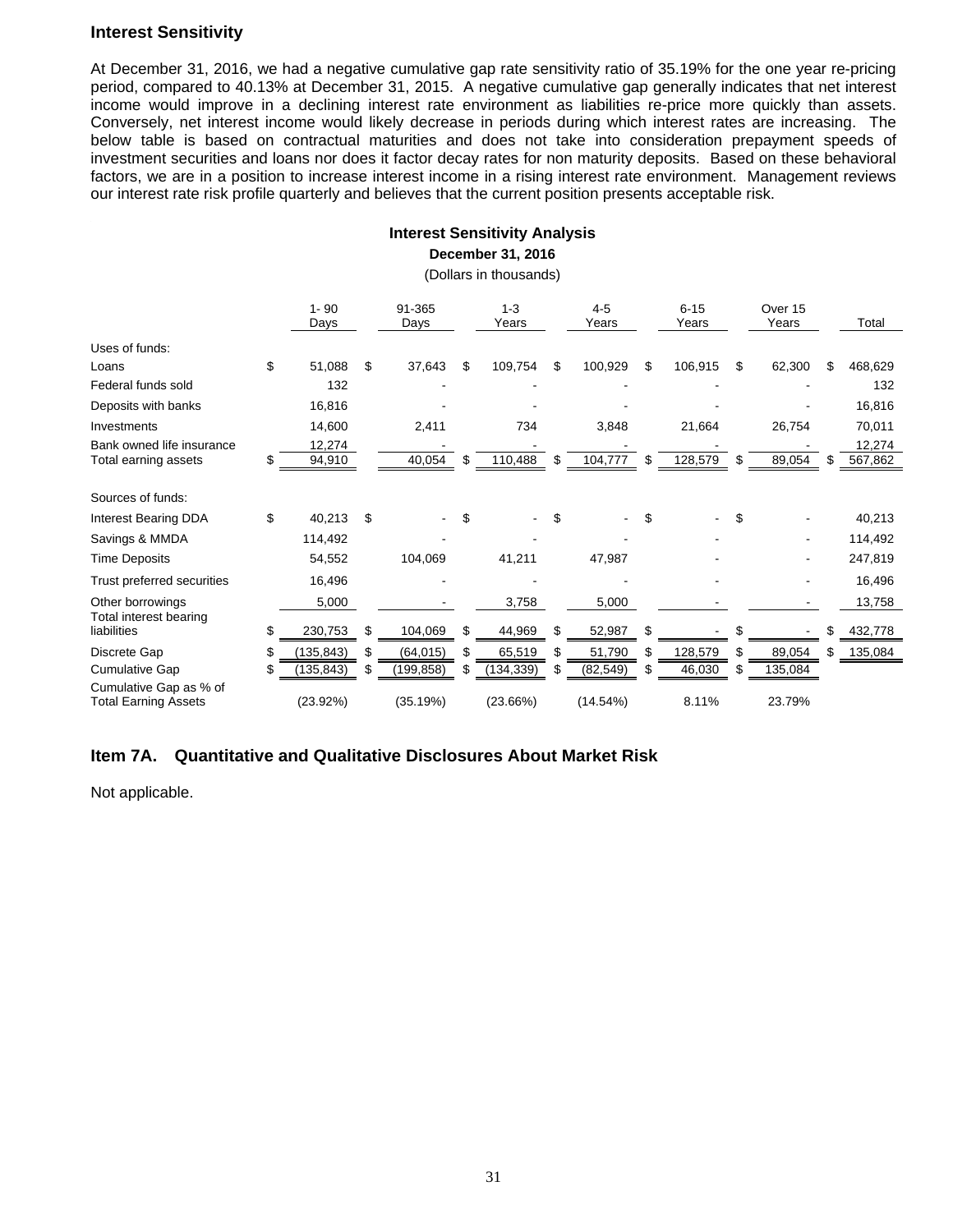# **Item 8. Financial Statements and Supplementary Data**

# **FINANCIAL STATEMENTS**

# **CONTENTS**

|                                                                                             | Page |
|---------------------------------------------------------------------------------------------|------|
| Report of the Independent Registered Public Accounting Firm                                 | 33   |
| <b>Consolidated Balance Sheets</b><br>December 31, 2016 and 2015                            | 34   |
| Consolidated Statements of Income - Years Ended<br>December 31, 2016 and 2015               | 35   |
| Consolidated Statements of Comprehensive Income – Years Ended<br>December 31, 2016 and 2015 | 36   |
| Consolidated Statements of Stockholders' Equity - Years Ended<br>December 31, 2016 and 2015 | 37   |
| Consolidated Statements of Cash Flows - Years Ended<br>December 31, 2016 and 2015           | 38   |
| Notes to Consolidated Financial Statements                                                  | 39   |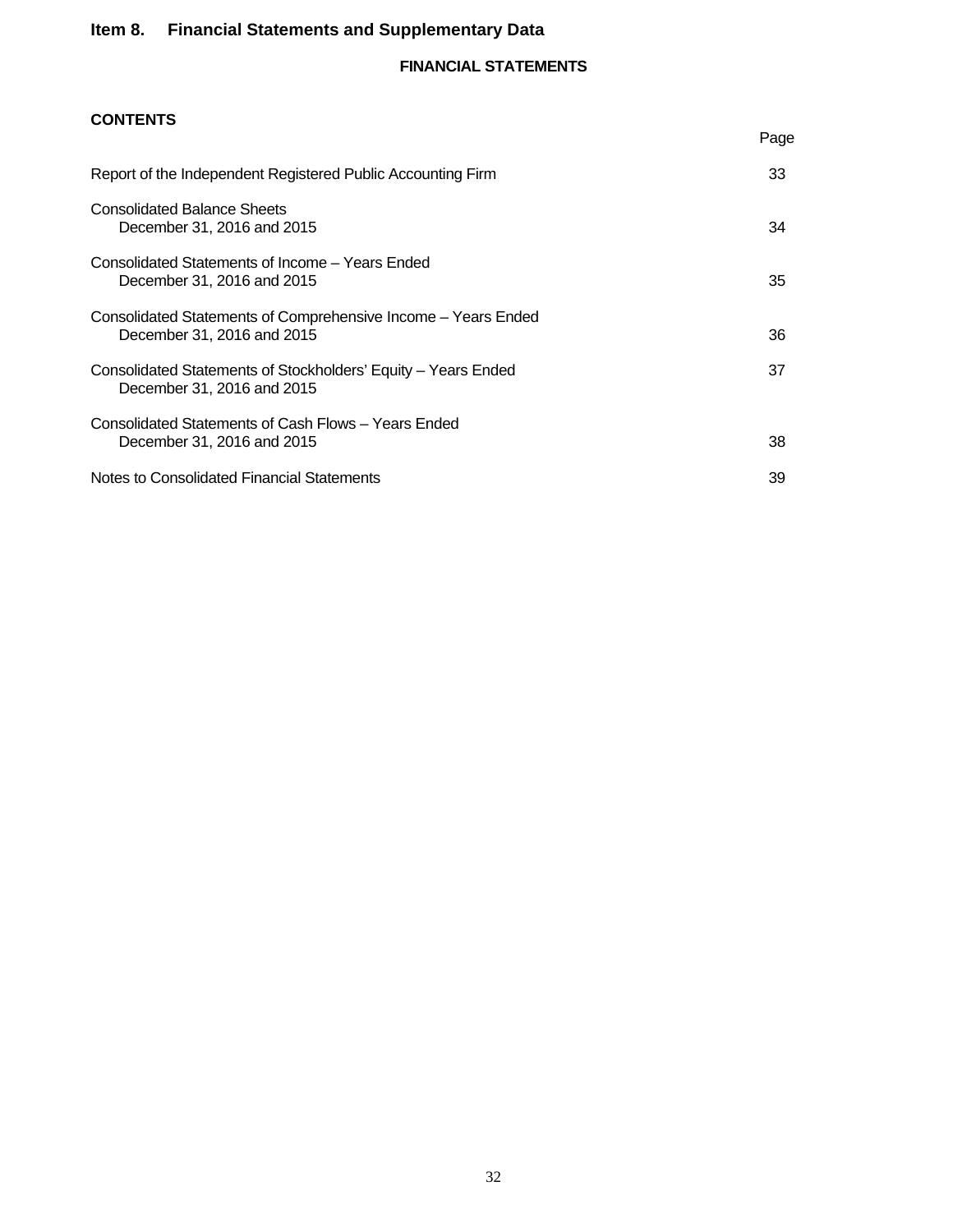

#### **Report of Independent Registered Public Accounting Firm**

To the Board of Directors and Stockholders New Peoples Bankshares, Inc. and Subsidiaries Honaker, Virginia

We have audited the accompanying consolidated balance sheets of New Peoples Bankshares, Inc. and subsidiaries (the "Company") as of December 31, 2016 and 2015, and the related consolidated statements of income, comprehensive income, stockholders' equity and cash flows for the years then ended. These consolidated financial statements are the responsibility of the Company's management. Our responsibility is to express an opinion on these consolidated financial statements based on our audits.

We conducted our audits in accordance with the standards of the Public Company Accounting Oversight Board (United States) and in accordance with auditing standards generally accepted in the United States of America. Those standards require that we plan and perform the audit to obtain reasonable assurance about whether the consolidated financial statements are free of material misstatement. The Company is not required to have, nor were we engaged to perform, an audit of its internal control over financial reporting. Our audits included consideration of internal control over financial reporting as a basis for designing audit procedures that are appropriate in the circumstances, but not for the purpose of expressing an opinion on the effectiveness of the Company's internal control over financial reporting. Accordingly, we express no such opinion. An audit also includes examining, on a test basis, evidence supporting the amounts and disclosures in the consolidated financial statements, assessing the accounting principles used and significant estimates made by management, as well as evaluating the overall financial statement presentation. We believe that our audits provide a reasonable basis for our opinion.

In our opinion, the consolidated financial statements referred to above present fairly, in all material respects, the financial position of New Peoples Bankshares, Inc. and subsidiaries as of December 31, 2016 and 2015, and the results of their operations and their cash flows for the years then ended, in conformity with accounting principles generally accepted in the United States of America.

/s/ Elliott Davis Decosimo, LLC

Greenville, South Carolina March 13, 2017

Elliott Davis Decosimo LLC | www.elliottdavis.com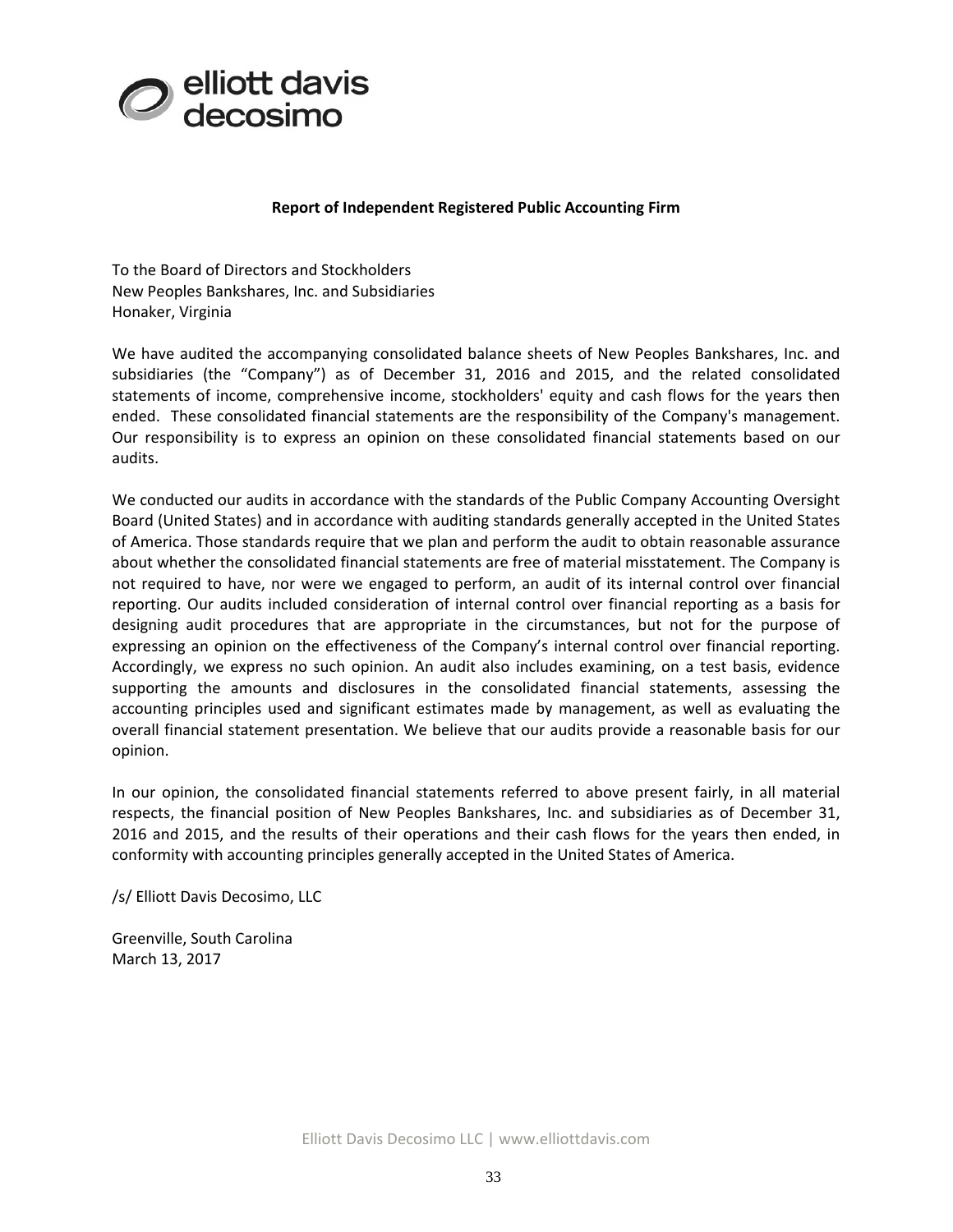#### **NEW PEOPLES BANKSHARES, INC. CONSOLIDATED BALANCE SHEETS DECEMBER 31, 2016 AND 2015**  (IN THOUSANDS EXCEPT SHARE DATA)

| <b>ASSETS</b>                                                  | 2016          |      | 2015     |
|----------------------------------------------------------------|---------------|------|----------|
| Cash and due from banks                                        | \$<br>18,500  | \$   | 15,087   |
| Interest-bearing deposits with banks                           | 16,816        |      | 11,251   |
| Federal funds sold                                             | 132           |      |          |
| <b>Total Cash and Cash Equivalents</b>                         | 35,448        |      | 26,338   |
| Investment securities available-for-sale                       | 70,011        |      | 101,642  |
| Loans receivable                                               | 468,629       |      | 441,169  |
| Allowance for loan losses                                      | (6,072)       |      | (7, 493) |
| Net Loans                                                      | 462,557       |      | 433,676  |
| Bank premises and equipment, net                               | 29,985        |      | 28,148   |
| Equity securities (restricted)                                 | 2,802         |      | 2,441    |
| Other real estate owned                                        | 10,655        |      | 12,398   |
| Accrued interest receivable                                    | 1,848         |      | 1,816    |
| Life insurance investments                                     | 12,274        |      | 12,105   |
| Deferred taxes, net                                            | 5,285         |      | 5,121    |
| Other assets                                                   | 3,470         |      | 2,213    |
| <b>Total Assets</b>                                            | \$<br>634,335 | \$   | 625,898  |
| <b>LIABILITIES</b>                                             |               |      |          |
| Deposits                                                       |               |      |          |
| Demand deposits                                                |               |      |          |
| Noninterest bearing                                            | \$<br>151,914 | \$   | 149,714  |
| Interest-bearing                                               | 40,213        |      | 30,251   |
| Savings deposits                                               | 114,492       |      | 121,076  |
| Time deposits                                                  | 247,819       |      | 256,978  |
| <b>Total Deposits</b>                                          | 554,438       |      | 558,019  |
| <b>FHLB</b> advances                                           | 13,758        |      | 2,958    |
| Accrued interest payable                                       | 331           |      | 288      |
| Accrued expenses and other liabilities                         | 2,395         |      | 2,050    |
| Trust preferred securities                                     | 16,496        |      | 16,496   |
| <b>Total Liabilities</b>                                       | 587,418       |      | 579,811  |
| <b>STOCKHOLDERS' EQUITY</b>                                    |               |      |          |
| Common stock - \$2.00 par value; 50,000,000 shares authorized; |               |      |          |
| 23,354,457 and 23,354,082 shares issued and outstanding at     |               |      |          |
| December 31, 2016 and 2015, respectively                       | 46,709        |      | 46,708   |
| Common stock warrants                                          | 764           |      | 764      |
| Additional paid-in capital                                     | 13,965        |      | 13,965   |
| Retained deficit                                               | (14,065)      |      | (15,023) |
| Accumulated other comprehensive loss                           | (456)         |      | (327)    |
| <b>Total Stockholders' Equity</b>                              | 46,917        |      | 46,087   |
| Total Liabilities and Stockholders' Equity                     | \$<br>634,335 | - \$ | 625,898  |

The accompanying notes are an integral part of these financial statements.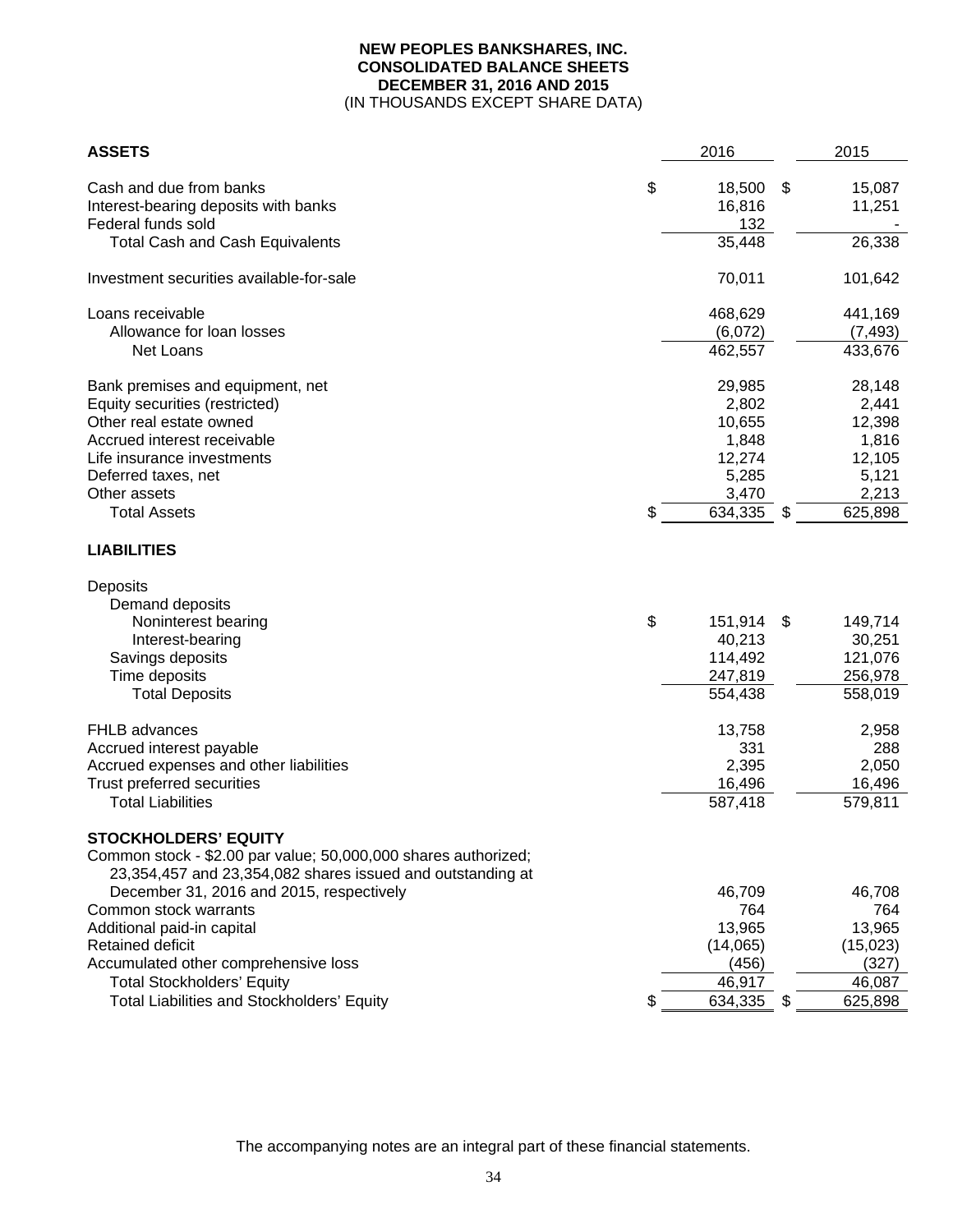#### **NEW PEOPLES BANKSHARES, INC. CONSOLIDATED STATEMENTS OF INCOME FOR THE YEARS ENDED DECEMBER 31, 2016 AND 2015**  (IN THOUSANDS EXCEPT SHARE AND PER SHARE DATA)

| <b>INTEREST AND DIVIDEND INCOME</b>                 | 2016            |   | 2015       |
|-----------------------------------------------------|-----------------|---|------------|
| Loans including fees                                | \$<br>22,644    | S | 23,671     |
| Federal funds sold                                  |                 |   | 2          |
| Interest-earning deposits with banks                | 84              |   | 91         |
| Investments                                         | 1,480           |   | 1,759      |
| Dividends on equity securities (restricted)         | 138             |   | 132        |
| <b>Total Interest and Dividend Income</b>           | 24,346          |   | 25,655     |
| <b>INTEREST EXPENSE</b>                             |                 |   |            |
| Deposits                                            |                 |   |            |
| Demand                                              | 50              |   | 37         |
| Savings                                             | 166             |   | 173        |
| Time deposits below \$100,000                       | 1,087           |   | 1,343      |
| Time deposits above \$100,000                       | 655             |   | 916        |
| FHLB advances                                       | 152             |   | 145        |
| Federal funds purchased                             | 2               |   |            |
| Trust preferred securities                          | 508             |   | 440        |
| <b>Total Interest Expense</b>                       | 2,620           |   | 3,054      |
| <b>NET INTEREST INCOME</b>                          | 21,726          |   | 22,601     |
| <b>PROVISION FOR LOAN LOSSES</b>                    | (500)           |   | (2,200)    |
| NET INTEREST INCOME AFTER PROVISION FOR LOAN LOSSES | 22,226          |   | 24,801     |
| <b>NONINTEREST INCOME</b>                           |                 |   |            |
| Service charges                                     | 2,850           |   | 2,216      |
| Fees, commission and other income                   | 3,507           |   | 3,247      |
| Insurance and investment fees                       | 462             |   | 559        |
| Net realized gains on sale of investment securities | 303             |   | 35         |
| Life insurance investment income                    | 169             |   | 346        |
| <b>Total Noninterest Income</b>                     | 7,291           |   | 6,403      |
| <b>NONINTEREST EXPENSES</b>                         |                 |   |            |
| Salaries and employee benefits                      | 13,126          |   | 11,823     |
| Occupancy and equipment expenses                    | 4,157           |   | 3,865      |
| Advertising and public relations                    | 449             |   | 407        |
| Data processing and telecommunications              | 2,403           |   | 2,149      |
| FDIC insurance premiums                             | 470             |   | 842        |
| Other real estate owned and repossessed assets, net | 2,193           |   | 4,088      |
| Other operating expenses                            | 5,770           |   | 5,349      |
| <b>Total Noninterest Expenses</b>                   | 28,568          |   | 28,523     |
| <b>INCOME BEFORE INCOME TAXES</b>                   | 949             |   | 2,681      |
| <b>INCOME TAX EXPENSE (BENEFIT)</b>                 | (9)             |   | 19         |
| <b>NET INCOME</b>                                   | \$<br>958 \$    |   | 2,662      |
| <b>Income Per Share</b>                             |                 |   |            |
| <b>Basic and Diluted</b>                            | \$<br>$0.04$ \$ |   | 0.12       |
| <b>Average Weighted Shares of Common Stock</b>      |                 |   |            |
| <b>Basic and Diluted</b>                            | 23,354,155      |   | 22,955,391 |

The accompanying notes are an integral part of these financial statements.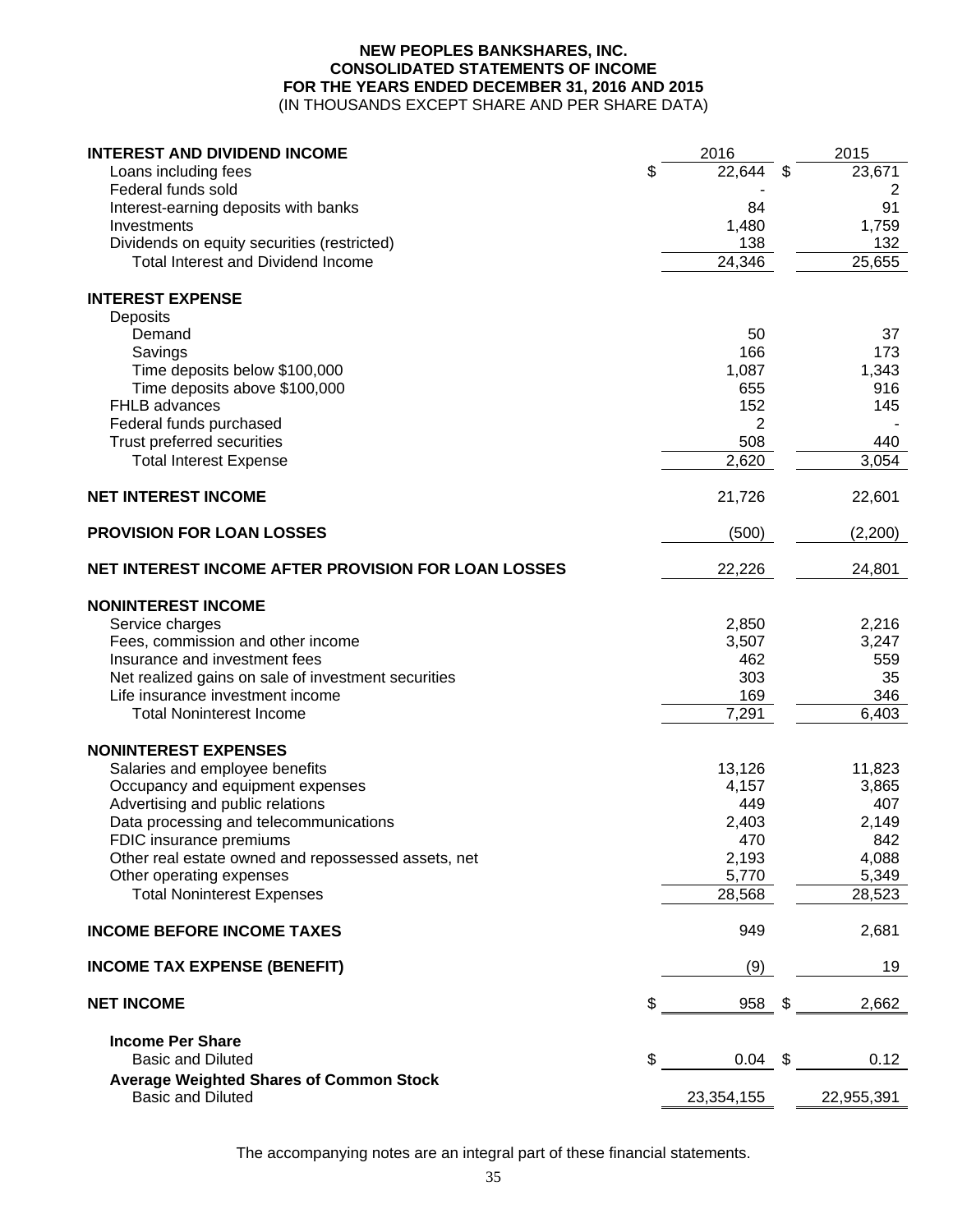#### **NEW PEOPLES BANKSHARES, INC. CONSOLIDATED STATEMENTS OF COMPREHENSIVE INCOME FOR THE YEARS ENDED DECEMBER 31, 2016 AND 2015**  (IN THOUSANDS)

|                                                    |    | 2016  |      | 2015  |
|----------------------------------------------------|----|-------|------|-------|
| <b>NET INCOME</b>                                  |    | 958   | - \$ | 2,662 |
| Other comprehensive loss:                          |    |       |      |       |
| Investment securities activity:                    |    |       |      |       |
| Unrealized gains (losses) arising during the year  |    | 108   |      | (356) |
| Tax related to unrealized gains (losses)           |    | (37)  |      | 121   |
| Reclassification of realized gains during the year |    | (303) |      | (35)  |
| Tax related to realized gains                      |    | 103   |      | 12    |
| <b>TOTAL OTHER COMPREHENSIVE LOSS</b>              |    | (129) |      | (258) |
| <b>TOTAL COMPREHENSIVE INCOME</b>                  | \$ | 829   |      | 2.404 |

The accompanying notes are an integral part of these financial statements.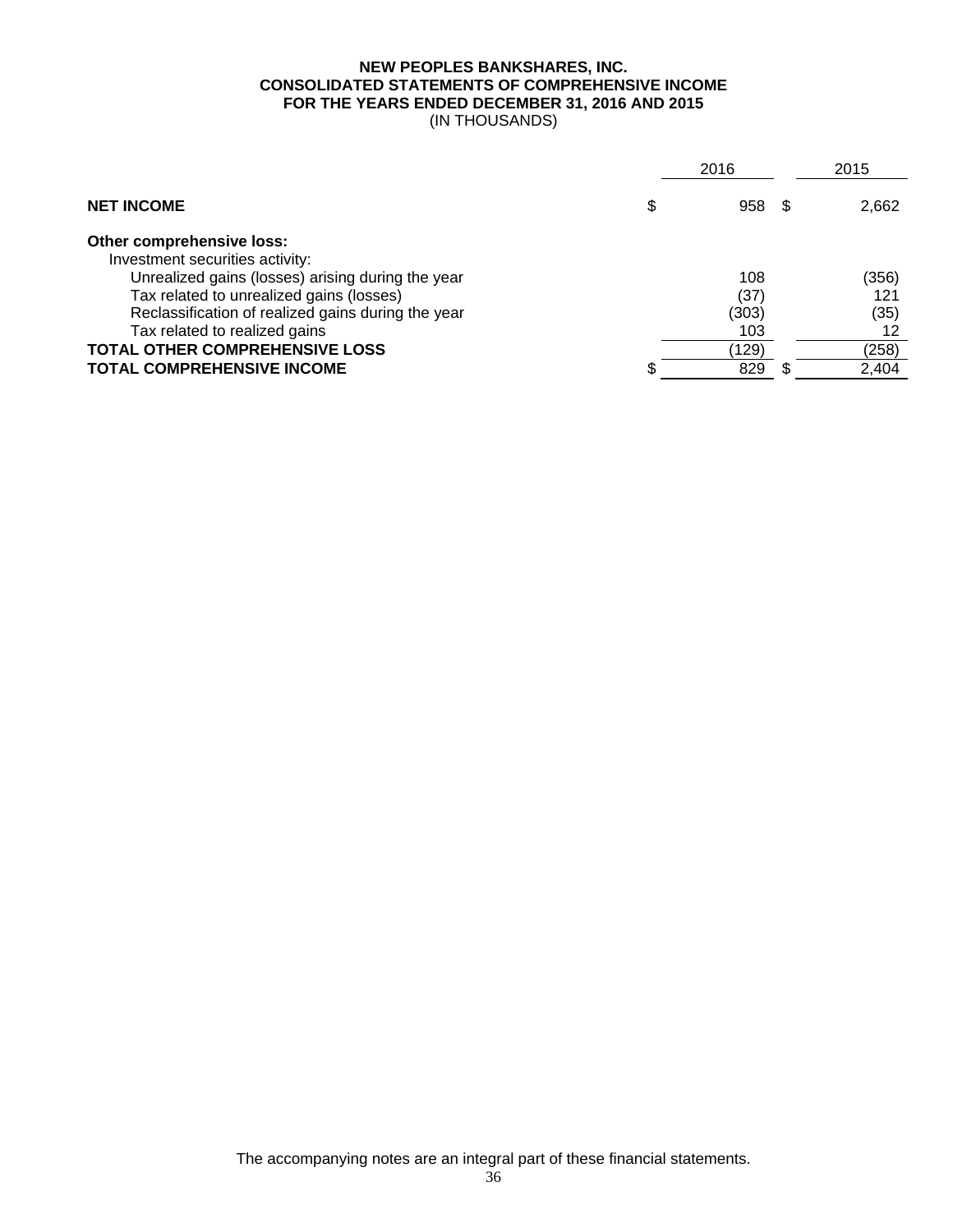#### **NEW PEOPLES BANKSHARES, INC. CONSOLIDATED STATEMENTS OF STOCKHOLDERS' EQUITY FOR THE YEARS ENDED DECEMBER 31, 2016 AND 2015**  (IN THOUANDS INCLUDING SHARE DATA)

|                                            | Shares of<br>Common<br><b>Stock</b> | Common<br><b>Stock</b> | Common<br><b>Stock</b><br>Warrants | Additional<br>Paid in<br>Capital | Retained<br>Deficit | Accumu-<br>lated<br>Other<br>Compre-<br>hensive<br>Income<br>(Loss) | Total<br>Stockholders'<br>Equity |
|--------------------------------------------|-------------------------------------|------------------------|------------------------------------|----------------------------------|---------------------|---------------------------------------------------------------------|----------------------------------|
| Balance,<br>December 31, 2014              | 22,878                              | \$<br>45,757           | \$<br>1,176                        | \$<br>13,672                     | \$<br>(17, 685)     | \$<br>(69)                                                          | \$<br>42,851                     |
| Net income                                 |                                     |                        |                                    |                                  | 2,662               |                                                                     | 2,662                            |
| Exercise of common<br>stock warrants       | 476                                 | 951                    | (412)                              | 293                              |                     |                                                                     | 832                              |
| Other<br>comprehensive<br>loss, net of tax |                                     |                        |                                    |                                  |                     | (258)                                                               | (258)                            |
| Balance,<br>December 31, 2015              | 23,354                              | 46,708                 | 764                                | 13,965                           | (15, 023)           | (327)                                                               | 46,087                           |
| Net income                                 |                                     |                        |                                    |                                  | 958                 |                                                                     | 958                              |
| Exercise of common<br>stock warrants*      |                                     | 1                      |                                    |                                  |                     |                                                                     | 1                                |
| Other<br>comprehensive<br>loss, net of tax |                                     |                        |                                    |                                  |                     | (129)                                                               | (129)                            |
| Balance,<br>December 31, 2016              | 23,354                              | \$<br>46,709           | \$<br>764                          | \$<br>13,965                     | \$<br>(14,065)      | \$<br>(456)                                                         | \$<br>46,917                     |

\*During 2016, 375 shares of common stock were issued in connection with common stock warrants being exercised.

The accompanying notes are an integral part of these financial statements.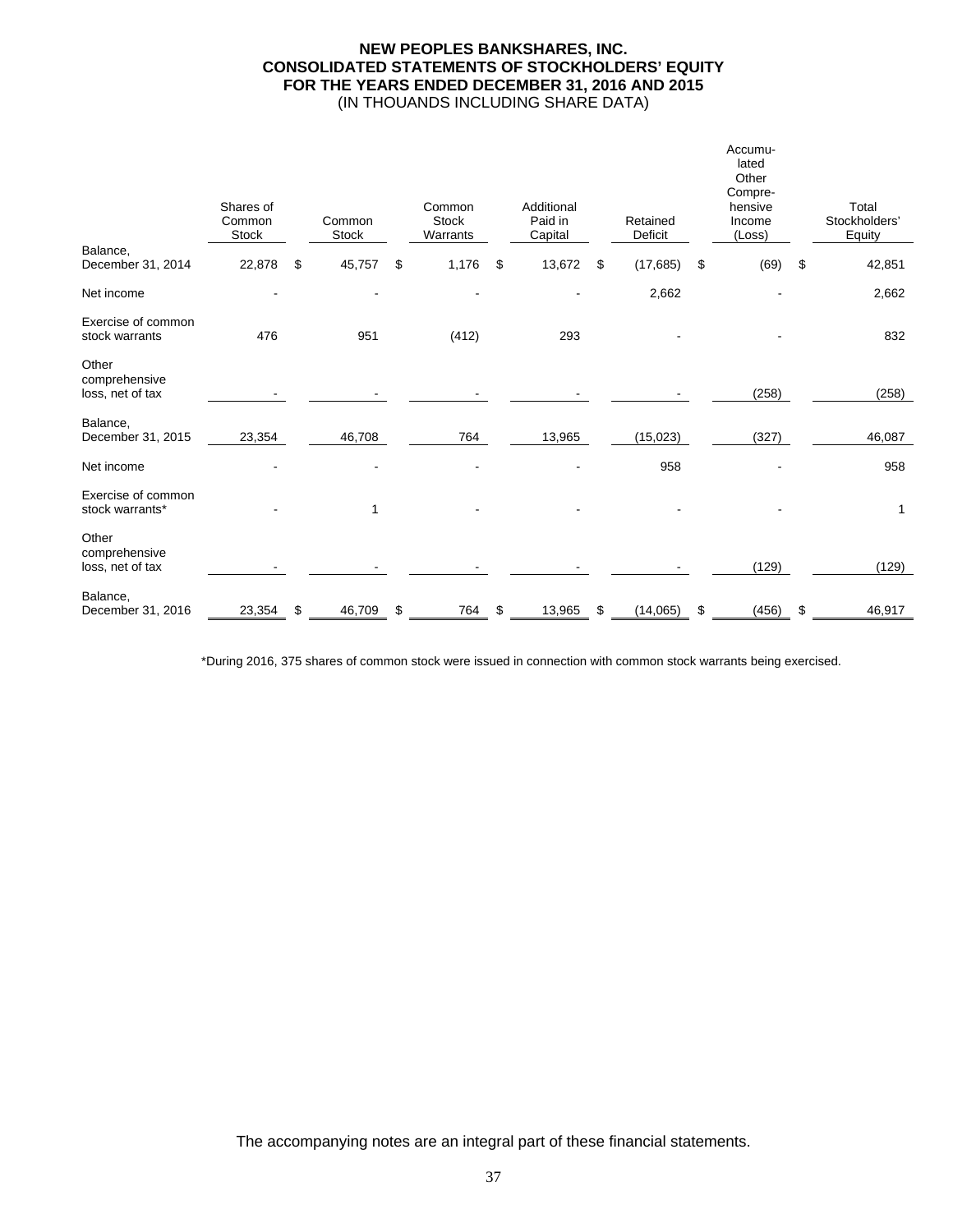# **NEW PEOPLES BANKSHARES, INC. CONSOLIDATED STATEMENTS OF CASH FLOWS FOR THE YEARS ENDED DECEMBER 31, 2016 AND 2015**

(IN THOUSANDS)

|                                                                                                           |        | 2016           |                           | 2015             |
|-----------------------------------------------------------------------------------------------------------|--------|----------------|---------------------------|------------------|
| <b>CASH FLOWS FROM OPERATING ACTIVITIES</b>                                                               |        |                |                           |                  |
| Net income                                                                                                | \$     | 958            | S                         | 2,662            |
| Adjustments to reconcile net income to net cash provided by                                               |        |                |                           |                  |
| operating activities:                                                                                     |        |                |                           |                  |
| Depreciation<br>Provision for loan losses                                                                 |        | 2,398<br>(500) |                           | 2,092<br>(2,200) |
| Income on life insurance                                                                                  |        | (169)          |                           | (346)            |
| Gain on sale of securities available-for-sale                                                             |        | (303)          |                           | (35)             |
| Gain on sale of premises and equipment                                                                    |        | (63)           |                           | (160)            |
| Gain on sale of foreclosed real estate                                                                    |        | (221)          |                           | (99)             |
| Adjustment of carrying value of foreclosed real estate                                                    |        | 1,414          |                           | 3,246            |
| Accretion of bond premiums/discounts                                                                      |        | 931            |                           | 1,140            |
| Deferred tax benefit                                                                                      |        | (97)           |                           |                  |
| Net change in:                                                                                            |        |                |                           |                  |
| Interest receivable                                                                                       |        | (32)           |                           | 159              |
| Other assets                                                                                              |        | (1,257)        |                           | 200              |
| Accrued interest payable                                                                                  |        | 43             |                           | 22               |
| Accrued expenses and other liabilities                                                                    |        | 345            |                           | (121)            |
| Net Cash Provided by Operating Activities                                                                 |        | 3,447          |                           | 6,560            |
| <b>CASH FLOWS FROM INVESTING ACTIVITIES</b>                                                               |        |                |                           |                  |
| Net (increase) decrease in loans                                                                          |        | (32, 140)      |                           | 12,566           |
| Purchase of securities available-for-sale                                                                 |        | (14,990)       |                           | (29, 312)        |
| Proceeds from sale and maturities of securities available-for-sale                                        |        | 45,797         |                           | 26,243           |
| Net purchase of equity securities (restricted)                                                            |        | (361)          |                           | (72)             |
| Payments for the purchase of premises and equipment                                                       |        | (4,790)        |                           | (2, 423)         |
| Payments for the purchase of/improvements to other real estate owned                                      |        | (48)           |                           | (12)             |
| Payments for premiums on life insurance investments<br>Proceeds from bank owned life insurance investment |        |                |                           | (65)             |
| Proceeds from sale of premises and equipment                                                              |        | 743            |                           | 1,793<br>1,109   |
| Proceeds from insurance claims on other real estate owned                                                 |        |                |                           | 101              |
| Proceeds from sales of other real estate owned                                                            |        | 4,232          |                           | 1,831            |
| Net Cash Provided by (Used in) Investing Activities                                                       |        | (1, 557)       |                           | 11,759           |
| <b>CASH FLOWS FROM FINANCING ACTIVIES</b>                                                                 |        |                |                           |                  |
| Exercise of common stock warrants                                                                         |        |                |                           | 832              |
| Net increase (decrease) in Federal Home Loan Bank advances                                                |        | 10,800         |                           | (1,200)          |
| Net change in:                                                                                            |        |                |                           |                  |
| Demand deposits                                                                                           |        | 12,162         |                           | 6,448            |
| Savings deposits                                                                                          |        | (6, 584)       |                           | 9,375            |
| Time deposits                                                                                             |        | (9, 159)       |                           | (42, 996)        |
| Net Cash Provided by (Used in) Financing Activities                                                       |        | 7,220          |                           | (27, 541)        |
| Net increase (decrease) in cash and cash equivalents                                                      |        | 9,110          |                           | (9,222)          |
| Cash and Cash Equivalents, Beginning of the Year                                                          |        | 26,338         |                           | 35,560           |
| Cash and Cash Equivalents, End of the Year                                                                | \$     | 35,448         | \$                        | 26,338           |
| Supplemental Disclosure of Cash Paid During the Year for:                                                 |        |                |                           |                  |
| Interest                                                                                                  | \$     | 2,577          | \$                        | 3,032            |
| <b>Taxes</b>                                                                                              | \$     | 95             | \$                        |                  |
| Supplemental Disclosure of Non Cash Transactions:                                                         |        |                |                           |                  |
| Other real estate acquired in settlement of foreclosed loans                                              |        | 4,577          | \$                        | 3,277            |
| Loans made to finance sale of foreclosed real estate                                                      |        | 818            | \$                        | 878              |
| Transfer of other real estate to premises and equipment<br>Donation of other real estate owned            | \$\$\$ | 125            | \$<br>\$                  | 33               |
| Change in unrealized losses on securities available-for-sale                                              | \$     | 195            | $\boldsymbol{\mathsf{S}}$ | 391              |
|                                                                                                           |        |                |                           |                  |

The accompanying notes are an integral part of these financial statements.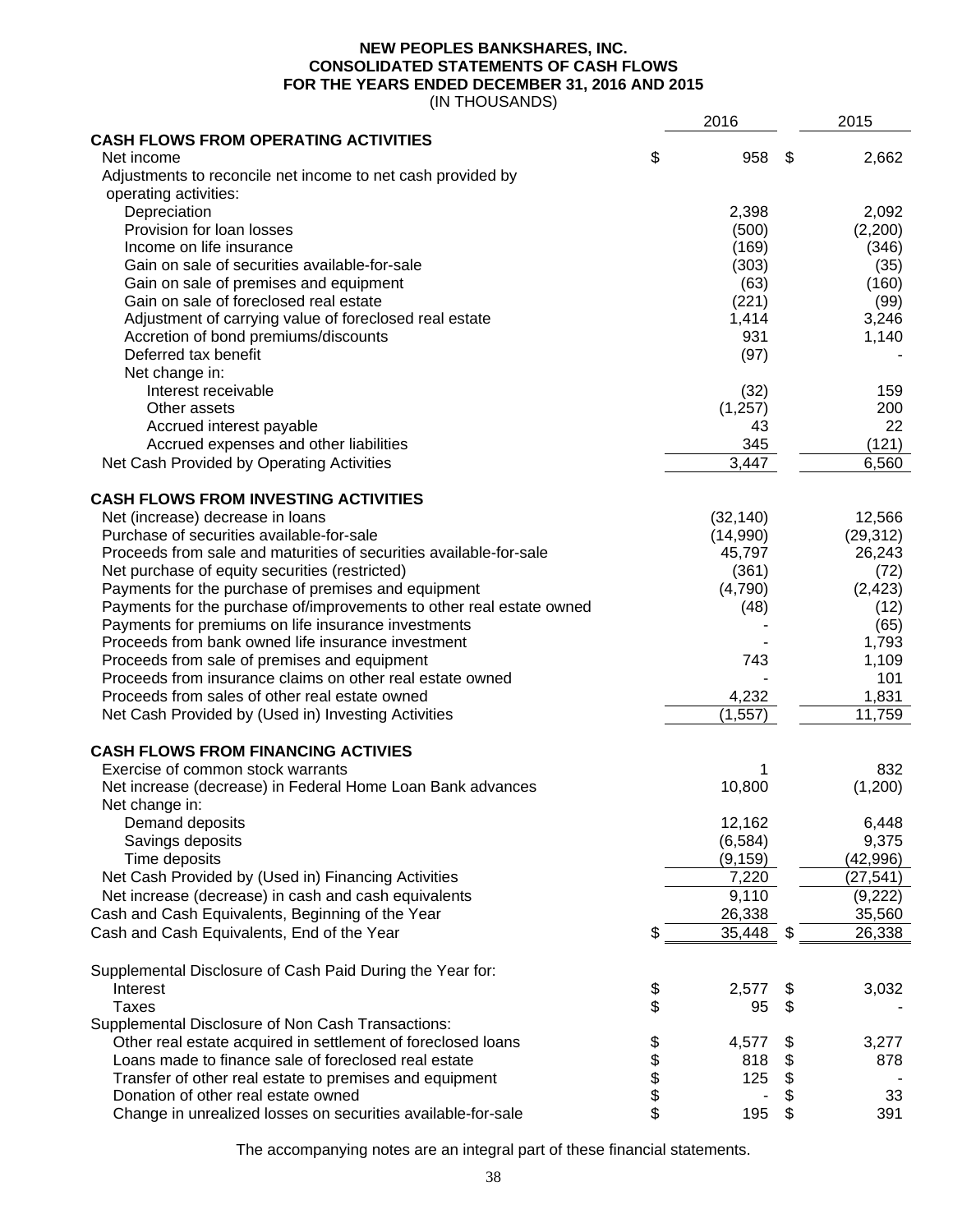#### **NEW PEOPLES BANKSHARES, INC. NOTES TO CONSOLIDATED FINANCIAL STATEMENTS**

# **NOTE 1 NATURE OF OPERATIONS:**

**Nature of Operations –** New Peoples Bankshares, Inc. ("New Peoples") is a financial holding company whose principal activity is the ownership and management of a community bank. New Peoples Bank, Inc. (the "Bank") was organized and incorporated under the laws of the Commonwealth of Virginia on December 9, 1997. The Bank commenced operations on October 28, 1998, after receiving regulatory approval. As a state chartered member bank, the Bank is subject to regulation by the Virginia Bureau of Financial Institutions, the Federal Deposit Insurance Corporation and the Federal Reserve Bank. The Bank provides general banking services to individuals, small and medium size businesses and the professional community of southwestern Virginia, southern West Virginia, and eastern Tennessee. On June 9, 2003, the Company formed two wholly-owned subsidiaries; NPB Financial Services, Inc. and NPB Web Services, Inc. On July 7, 2004 the Company established NPB Capital Trust I for the purpose of issuing trust preferred securities. On September 27, 2006, the Company established NPB Capital Trust 2 for the purpose of issuing additional trust preferred securities. NPB Financial Services, Inc. was a subsidiary of the Company until January 1, 2009 when it became a subsidiary of the Bank. The name of NPB Financial Services, Inc. was changed in June 2012 to NPB Insurance Services, Inc. which operates solely as an insurance agency. On March 4, 2016 the Federal Reserve Bank of Richmond approved the Company's election to become a financial holding company (formerly a bank holding company). In July 2016, the Bank and its wholly-owned subsidiary NPB Insurance Services, Inc. announced by press release it is teaming up with The Hilb Group of Virginia dba CSE Insurance Services, a division of the Hilb Group, LLC ("CSE"), located in Abingdon, Virginia, to provide insurance services for its current and future customers. Effective July 1, 2016, NPB Insurance Services, Inc. sold its existing book of business to CSE. These customers will be serviced by CSE and the Bank will refer future insurance needs of its bank customers to CSE.

# **NOTE 2 SUMMARY OF SIGNIFICANT ACCOUNTING POLICIES:**

**Consolidation Policy** - The consolidated financial statements include the Company, the Bank, NPB Insurance Services, Inc., and NPB Web Services, Inc. (Hereinafter, collectively referred to as "The Company.") All significant intercompany balances and transactions have been eliminated. In accordance with Accounting Standards Codification ("ASC") 942, Financial Services – Depository and Lending, NPB Capital Trust I and 2 are not included in the consolidated financial statements.

**Use of Estimates -** The preparation of financial statements in conformity with generally accepted accounting principles requires management to make estimates and assumptions that affect the reported amounts of assets and liabilities, disclosure of contingent assets and liabilities at the date of the financial statements and the reported amounts of revenues and expenses during the reporting period. Actual results could differ from those estimates. The determination of the adequacy of the allowance for loan losses is based on estimates that are particularly susceptible to significant changes in the economic environment and market conditions.

**Cash and Cash Equivalents** – Cash and cash equivalents as used in the cash flow statements include cash and due from banks, interest-bearing deposits with banks, and federal funds sold.

**Investment Securities** – Management determines the appropriate classification of securities at the time of purchase. If management has the intent and the Company has the ability at the time of purchase to hold securities until maturity, they are classified as held to maturity and carried at amortized historical cost. Securities not intended to be held to maturity are classified as available for sale and carried at fair value. Securities available for sale are intended to be used as part of the Company's asset and liability management strategy and may be sold in response to changes in interest rates, prepayment risk or other similar factors.

The amortization of premiums and accretion of discounts are recognized in interest income using the effective interest method over the period to maturity. Realized gains and losses on dispositions are based on the net proceeds and the adjusted book value of the securities sold, using the specific identification method. Realized gains (losses) on securities available-for-sale are included in noninterest income and, when applicable, are reported as a reclassification adjustment, net of tax, in other comprehensive income. Unrealized gains and losses on investment securities available for sale are based on the difference between book value and fair value of each security. These gains and losses are credited or charged to other comprehensive income, net of tax, whereas realized gains and losses flow through the statements of income.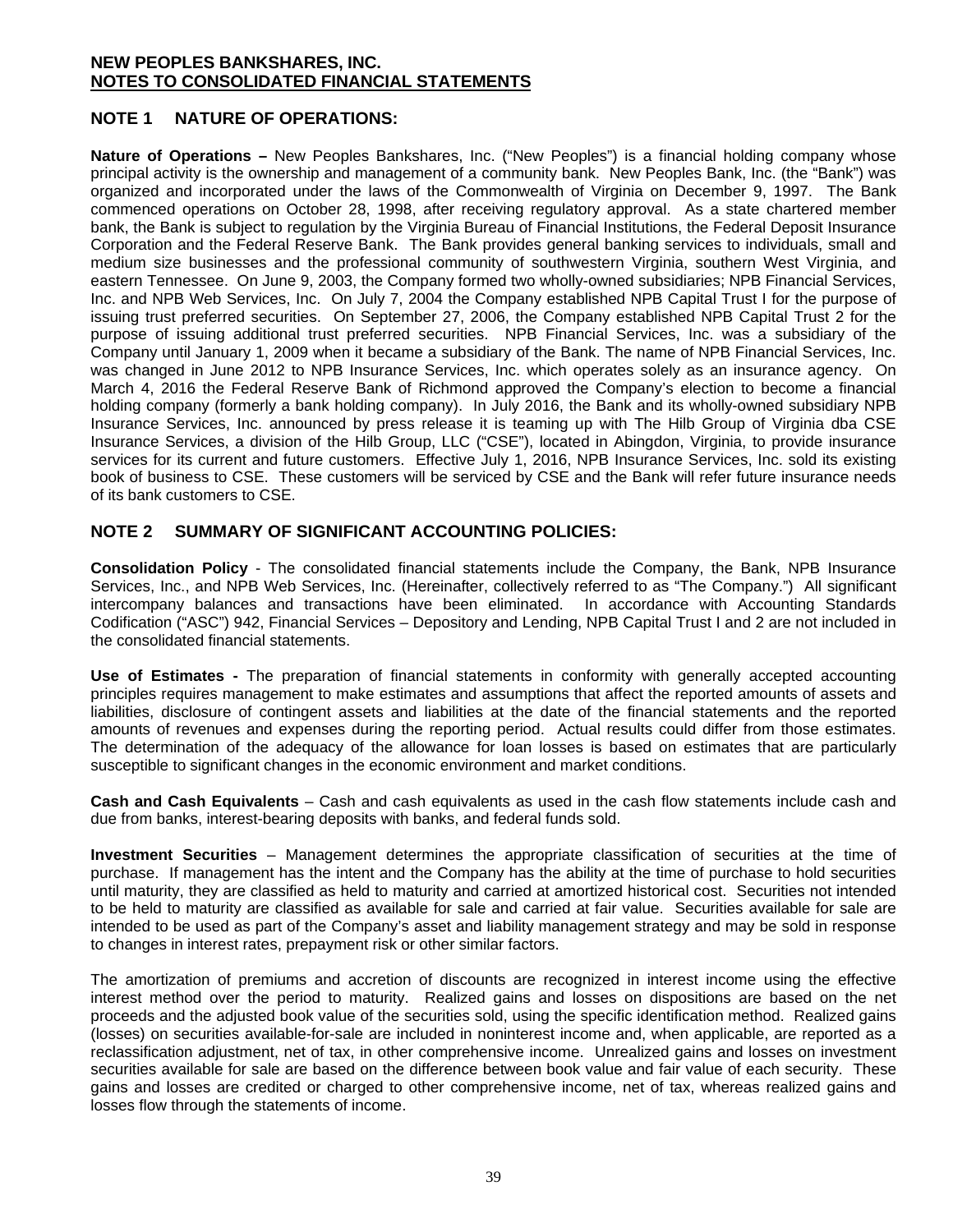**Loans –** Loans are carried on the balance sheet at unpaid principal balance, net of any unearned interest and the allowance for loan losses. Interest income on loans is computed using the effective interest method, except where serious doubt exists as to the collectibility of the loan, in which case accrual of the income is discontinued.

It is the Company's policy to stop accruing interest on a loan, and classify that loan as non-accrual under the following circumstances: (a) whenever we are advised by the borrower that scheduled payment or interest payments cannot be met, (b) when our best judgment indicates that payment in full of principal and interest can no longer be expected, or (c) when any such loan or obligation becomes delinquent for 90 days unless it is both well secured and in the process of collection. All interest accrued but not collected for loans that are place on nonaccrual or charged off is reversed against interest income. The interest on these loans is accounted for on the cash basis or costrecovery method, until qualifying for return to accrual. Generally, loans are returned to accrual status when all the principal and interest amounts contractually due are brought current, six consecutive timely payments are made, and prospects for future contractual payments are reasonably assured.

A loan is considered impaired when, based on current information and events, it is probable that the Company will be unable to collect the scheduled payments of principal or interest when due according to the contractual terms of the loan agreement. Factors considered by management in determining impairment include payment status, collateral value, and the probability of collecting scheduled principal and interest payments when due. Loans that experience insignificant payment delays and payment shortfalls generally are not classified as impaired. Management determines the significance of payment delays and payment shortfalls on a case-by-case basis, taking into consideration all of the circumstances surrounding the loan and the borrower, including the length of the delay, the reasons for the delay, the borrower's prior payment record, and the amount of the shortfall in relation to the principal and interest owed. Impairment is measured on a loan by loan basis for commercial and construction loans by either the present value of expected future cash flows discounted at the loan's effective interest rate, the loan's obtainable market price, or the fair value of the collateral if the loan is collateral dependent.

**Significant Group Concentrations of Credit Risk –** The Company identifies a concentration as any obligation, direct or indirect, of the same or affiliated interests which represent 25% or more of the Company's capital structure, or \$11.7 million as of December 31, 2016. Most of the Company's activities are with customers located within the southwest Virginia, southern West Virginia, and northeastern Tennessee region. Certain concentrations may pose credit risk. The Company does not have any significant concentrations to any one industry or customer.

**Allowance for Loan Losses –** The allowance for loan losses is maintained at a level that, in management's judgment, is adequate to absorb credit losses inherent in the loan portfolio. The loan portfolio is analyzed periodically and loans are assigned a risk rating. Allowances for impaired loans are generally determined based on collateral values or the present value of expected cash flows. A general allowance is made for all other loans not considered impaired as deemed appropriate by management. In determining the adequacy of the allowance, management considers the following factors: the nature of the portfolio, credit concentrations, trends in historical loss experience, specific impaired loans, the estimated value of any underlying collateral, prevailing environmental factors and economic conditions, and other inherent risks. While management uses available information to recognize losses on loans, further reductions in the carrying amounts of loans may be necessary based on changes in collateral values and changes in estimates of cash flows on impaired loans. This evaluation is inherently subjective as it requires estimates that are susceptible to significant revision as more information becomes available.

The allowance is increased by a provision for loan losses, which is charged to expense and reduced by charge-offs, net of recoveries. Loans are charged against the allowance for loan losses when management believes that collectability of all or part of the principal is unlikely. Past due status is determined based on contractual terms.

In regard to our consumer and consumer real estate loan portfolio, the Company uses the guidance found in the Uniform Retail Credit Classification and Account Management Policy which affects our estimate of the allowance for loan losses. Under this approach, a consumer or consumer real estate loan must initially have a credit risk grade of Pass or better. Subsequently, if the loan becomes contractually 90 days past due or the borrower files for bankruptcy protection, the loan is downgraded to Substandard and placed in nonaccrual status. If the loan is unsecured, upon being deemed Substandard, the entire loan amount is charged off. For non 1-4 family residential loans that are 90 days past due or greater, or in bankruptcy, the collateral value less estimated liquidation costs is compared to the loan balance to calculate any potential deficiency. If the collateral is sufficient then no charge-off is necessary. If a deficiency exists, then upon the loan becoming contractually 120 days past due, the deficiency is charged-off against the allowance for loan loss. In the case of 1-4 family residential or home equity loans, upon the loan becoming 120 days past due, a current value is obtained and after application of an estimated liquidation discount, a comparison is made to the loan balance to calculate any deficiency. Subsequently, any noted deficiency is then charged-off against the allowance for loan loss when the loan becomes contractually 180 days past due. If the customer has filed bankruptcy, then within 60 days of the bankruptcy notice, any calculated deficiency is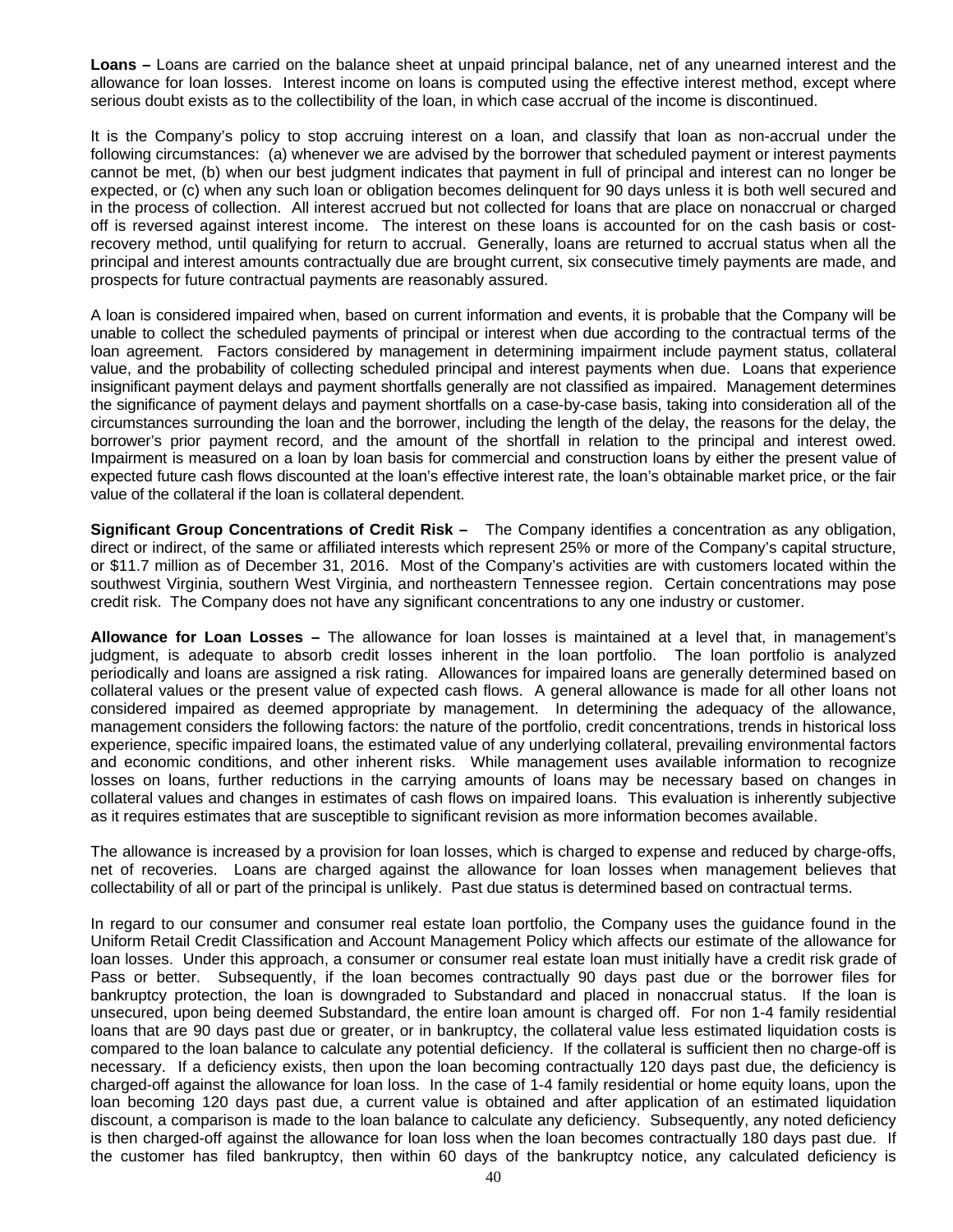charged-off against the allowance for loan loss. Collection efforts continue by means of repossessions or foreclosures, and upon bank ownership, liquidation ensues.

**Other Real Estate Owned** – Other real estate owned represents properties acquired through foreclosure or deed taken in lieu of foreclosure. At the time of acquisition, these properties are recorded at fair value less estimated costs to sell. Expenses incurred in connection with operating these properties and subsequent write-downs, if any, are charged to expense. Subsequent to foreclosure, management periodically considers the adequacy of the reserve for losses on the property. Gains and losses on the sales of these properties are credited or charged to income in the year of the sale.

**Bank Premises and Equipment** – Land, buildings and equipment are recorded at cost less accumulated depreciation. Depreciation is computed using the straight-line method over the following estimated useful lives:

| Type                            | <b>Estimated useful life</b> |  |  |  |  |  |  |
|---------------------------------|------------------------------|--|--|--|--|--|--|
| <b>Buildings</b>                | 39 years                     |  |  |  |  |  |  |
| Paving and landscaping          | 15 years                     |  |  |  |  |  |  |
| Computer equipment and software | 3 to 5 years                 |  |  |  |  |  |  |
| Vehicles                        | 5 years                      |  |  |  |  |  |  |
| Furniture and other equipment   | 5 to 10 years                |  |  |  |  |  |  |

**Stock Options -** The Company records compensation related to stock options pursuant to ASC 718, Compensation – Stock Compensation, which requires the estimated fair market value of the expense to be reflected over the period the award is earned which is presumed to be the vesting period. For additional discussion concerning stock options see Note 15, "Stock Option Plan."

**Common Stock Warrants** - The company issued common stock warrants as a result of its conversion of Director notes and the completion of its common stock offering in 2012. For additional discussion concerning these transactions including the terms and value of the warrants, see Note 22, "Capital."

**Income Taxes** – Deferred income tax assets and liabilities are determined using the liability (or balance sheet) method. Under this method, the net deferred tax asset or liability is determined based on the tax effects of the temporary differences between the book and tax bases of the various balance sheet assets and liabilities and gives current recognition to changes in tax rates and laws. If all or a portion of the net deferred tax asset is determined to be unlikely to be realized, a valuation allowance is established to reduce the net deferred tax asset to the amount that is more likely than not to be realized.

In the event the Company has unrecognized tax expense in future accounting periods, the Company will recognize interest in interest expense and penalties in operating expenses. There were no interest or penalties related to an unrecognized tax position for the years ended December 31, 2016 and 2015. Because of the impact of deferred tax accounting, other than interest and penalties, the reversal of the Company's treatment by taxing authorities would not affect the annual effective tax rate but would defer or accelerate the payment of cash to the taxing authority. The Company's tax filings for years ended 2014 through 2016 are currently open to audit under statutes of limitations by the Internal Revenue Service ("IRS") and state taxing authorities.

**Income Per Share** – Basic income per share computations are based on the weighted average number of shares outstanding during each year. Dilutive earnings per share reflects the additional common shares that would have been outstanding if dilutive potential common shares had been issued. Potential common shares that may be issued relate to outstanding options and common stock warrants and are determined by the Treasury Method. For the years ended December 31, 2016 and 2015, potential common shares of 881,978 and 882,353, respectively, were anti-dilutive and were not included in the calculation. Basic and diluted net income per common share calculations follows:

| (Amounts in Thousands, Except                | For the years ended |              |     |            |  |  |  |  |
|----------------------------------------------|---------------------|--------------|-----|------------|--|--|--|--|
| Share and Per Share Data)                    |                     | December 31, |     |            |  |  |  |  |
|                                              |                     | 2016<br>2015 |     |            |  |  |  |  |
| Net income                                   |                     | 958          | -S  | 2.662      |  |  |  |  |
| Weighted average shares outstanding          |                     | 23,354,155   |     | 22,955,391 |  |  |  |  |
| Weighted average dilutive shares outstanding |                     | 23,354,155   |     | 22,955,391 |  |  |  |  |
| Basic and diluted income per share           |                     | 0.04         | -SS | 0.12       |  |  |  |  |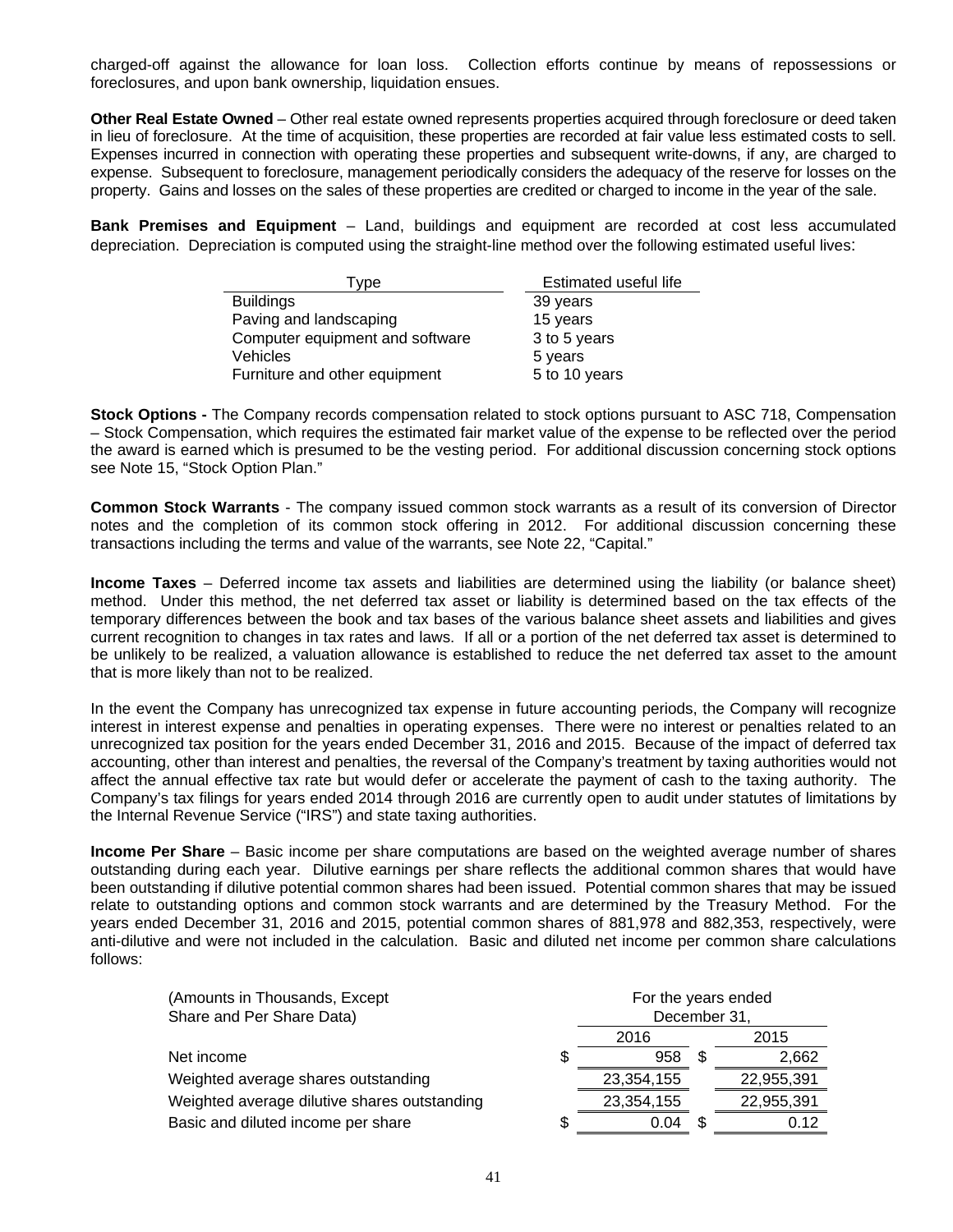**Financial Instruments – Off-balance-sheet instruments** - In the ordinary course of business, the Company has entered into commitments to extend credit. Such financial instruments are recorded in the financial statements when they are funded.

**Comprehensive Income (Loss)** – Generally accepted accounting principles require that recognized revenue, expenses, gains and losses be included in net income. Although certain changes in assets and liabilities, such as unrealized gains and losses on available-for-sale securities, are reported as a separate component of the equity section of the balance sheet, such items, along with net income, are components of comprehensive income. The change in unrealized gains and losses on available-for-sale securities is our only component of other comprehensive income.

**Advertising Cost** – Advertising costs are expensed in the period incurred.

**Business Combinations** - For purchase acquisitions accounted for as a business combination, the Company is required to record the assets acquired, including identified intangible assets and liabilities assumed at their fair value, which in many instances involves estimates based on third party valuations, such as appraisals, or internal valuations based on discounted cash flow analyses or other valuation techniques. The determination of the useful lives of intangible assets is subjective, as is the appropriate amortization method for such intangible assets. In addition, purchase acquisitions may result in goodwill, which is subject to ongoing periodic impairment testing based on the fair value of net assets acquired compared to the carrying value of goodwill. Changes in acquisition multiples, the overall interest rate environment, or the continuing operations of the assets acquired could have a significant impact on the periodic impairment testing.

**Reclassification** – Certain reclassifications have been made to the prior years' financial statements to place them on a comparable basis with the current year. Net income and stockholders' equity previously reported were not affected by these reclassifications.

**Subsequent Events** – The Company has evaluated subsequent events for potential recognition and/or disclosure through the date these consolidated financial statements were issued.

# **NOTE 3 FORMAL WRITTEN AGREEMENT:**

The Company and the Bank had previously entered into the Written Agreement with the Federal Reserve Bank of Richmond and the Virginia State Corporation Commission Bureau of Financial Institutions under which the Company and the Bank were required to take certain actions and implement certain plans. On February 2, 2016, the Company and the Bank announced that they had successfully complied with all of the requirements of the Written Agreement and accordingly, effective January 20, 2016, the agreement had been terminated.

### **NOTE 4 DEPOSITS IN AND FEDERAL FUNDS SOLD TO BANKS:**

The Bank had federal funds sold and cash on deposit with other commercial banks amounting to \$16.9 million and \$11.2 million at December 31, 2016 and 2015, respectively. Deposit amounts at other commercial banks may, at times, exceed federally insured limits.

The Bank is required to maintain average reserve balances, computed by applying prescribed percentages to its various types of deposits, either at the Bank or on deposit with the Federal Reserve Bank. At December 31, 2016 and 2015, all required reserves were met by the Bank's vault cash.

In May 2015, we received notification that a \$3.0 million unsecured fed funds line of credit facility with a correspondent bank had been reinstated. In February 2016, we received notification that this facility had been increased to \$5.0 million. A condition of this unsecured fed funds line of credit is that the Bank agreed to maintain a minimum deposit balance with the correspondent bank of \$200 thousand. As of December 31, 2016 and 2015, the Bank was in compliance with this requirement.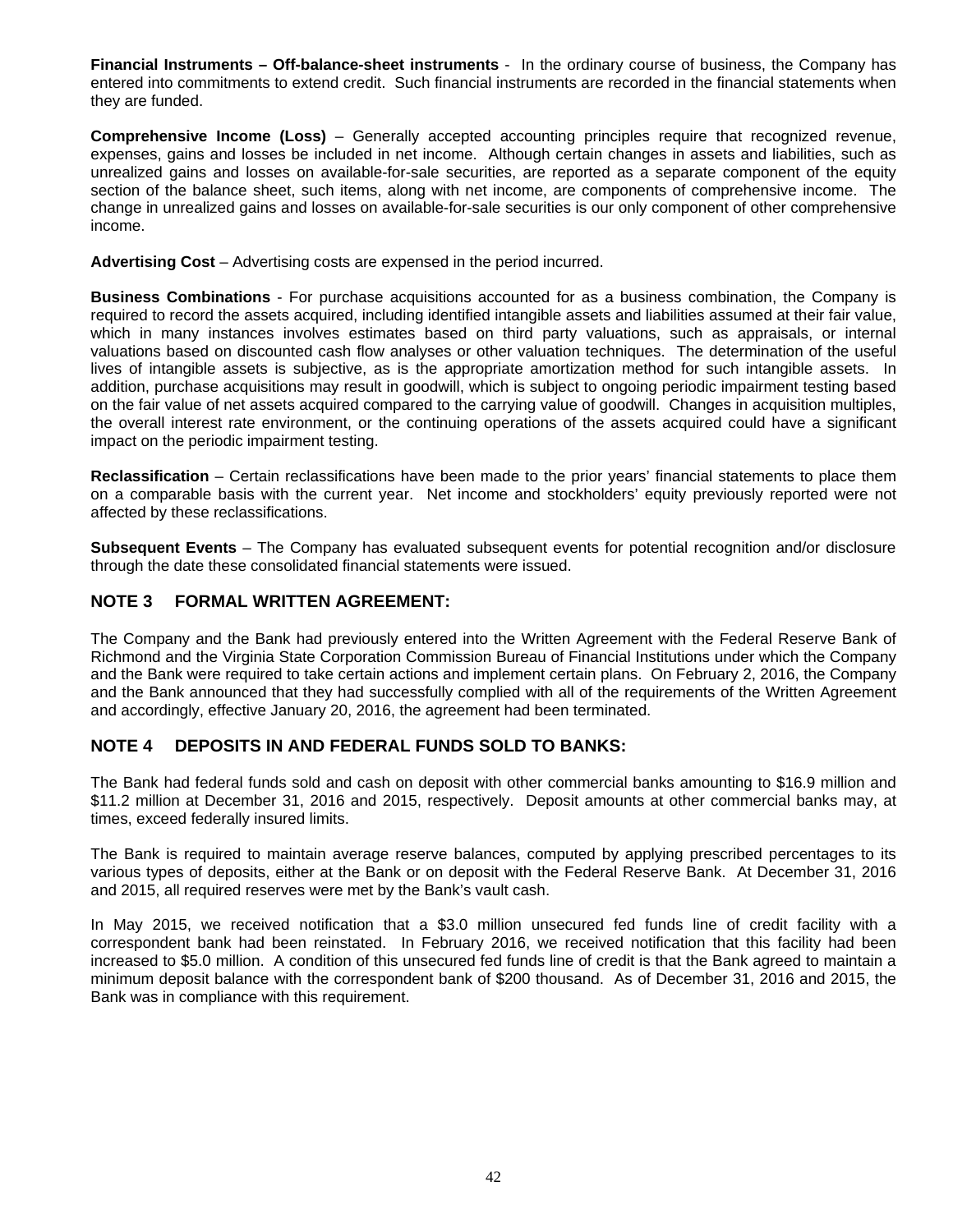### **NOTE 5 INVESTMENT SECURITIES:**

The amortized cost and estimated fair value of securities (all available-for-sale) are as follows:

| (Dollars are in thousands)  | Amortized<br>Cost |     | Gross<br>Unrealized<br>Gains |     | Gross<br>Unrealized<br>Losses |     | Approximate<br>Fair<br>Value |
|-----------------------------|-------------------|-----|------------------------------|-----|-------------------------------|-----|------------------------------|
| December 31, 2016           |                   |     |                              |     |                               |     |                              |
| U.S. Government Agencies    | \$<br>24.821      | \$. | 80                           | \$  | 269                           | \$  | 24,632                       |
| Taxable municipals          | 2.340             |     | $\overline{2}$               |     | 50                            |     | 2,292                        |
| Corporate bonds             | 3.600             |     | 149                          |     |                               |     | 3.749                        |
| Mortgage backed securities  | 39.941            |     | 25                           |     | 628                           |     | 39,338                       |
| <b>Total Securities AFS</b> | \$<br>70,702      | -S  | 256                          | \$. | 947                           | \$. | 70,011                       |
| December 31, 2015           |                   |     |                              |     |                               |     |                              |
| U.S. Government Agencies    | \$<br>41.488      | \$. | 244                          | \$  | 209                           | \$  | 41,523                       |
| Taxable municipals          | 3,337             |     | 5                            |     | 61                            |     | 3,281                        |
| Corporate bonds             | 1.944             |     | 15                           |     | 20                            |     | 1,939                        |
| Mortgage backed securities  | 55,369            |     | 41                           |     | 511                           |     | 54,899                       |
| <b>Total Securities AFS</b> | \$<br>102,138     | \$. | 305                          | \$. | 801                           | \$. | 101,642                      |

The following table details unrealized losses and related fair values in the available-for-sale portfolio. This information is aggregated by the length of time that individual securities have been in a continuous unrealized loss position as of December 31, 2016 and December 31, 2015.

|                             | Less than 12 Months |    |            |    | 12 Months or More |    |                          |    | Total  |    |            |
|-----------------------------|---------------------|----|------------|----|-------------------|----|--------------------------|----|--------|----|------------|
|                             | Fair                |    | Unrealized |    | Fair              |    | Unrealized               |    | Fair   |    | Unrealized |
| (Dollars are in thousands)  | Value               |    | Losses     |    | Value             |    | Losses                   |    | Value  |    | Losses     |
| December 31, 2016           |                     |    |            |    |                   |    |                          |    |        |    |            |
| U.S. Government Agencies    | \$<br>12.081        | \$ | 250        | \$ | 2,449             | \$ | 19                       | \$ | 14.530 | S  | 269        |
| Taxable municipals          | 1,561               |    | 50         |    |                   |    | $\overline{\phantom{0}}$ |    | 1.561  |    | 50         |
| Corporate bonds             | 500                 |    |            |    |                   |    |                          |    | 500    |    |            |
| Mtg. backed securities      | 28,680              |    | 543        |    | 4,655             |    | 85                       |    | 33,335 |    | 628        |
| <b>Total Securities AFS</b> | \$<br>42,822        |    | 843        | \$ | 7,104             | \$ | 104                      | \$ | 49,926 |    | 947        |
| December 31, 2015           |                     |    |            |    |                   |    |                          |    |        |    |            |
| U.S. Government Agencies    | \$<br>14,995        | -S | 81         | \$ | 7.708             | \$ | 128                      | S  | 22.073 | \$ | 209        |
| Taxable municipals          | 2.136               |    | 57         |    | 278               |    | 4                        |    | 2.414  |    | 61         |
| Corporate bonds             | 923                 |    | 20         |    |                   |    |                          |    | 923    |    | 20         |
| Mtg. backed securities      | 38,945              |    | 354        |    | 8,719             |    | 157                      |    | 47,664 |    | 511        |
| <b>Total Securities AFS</b> | \$<br>56,999        | S  | 512        | S  | 16.705            | \$ | 289                      | S  | 73,074 | S  | 801        |

At December 31, 2016, the available-for-sale portfolio included one hundred and seven investments for which the fair market value was less than amortized cost. At December 31, 2015, the available-for-sale portfolio included one hundred and thirty four investments for which the fair market value was less than amortized cost. Management evaluates securities for other than temporary impairment at least on a quarterly basis, and more frequently when economic or market concerns warrant such evaluation. Consideration is given to (1) the length of time and the extent to which the fair value has been less than cost, (2) the financial conditions and near-term prospects of the issuer, and (3) the intent and ability of the Company to retain its investment in the issuer for a period of time sufficient to allow for any anticipated recovery in fair value. Based on the Company's analysis, no securities had an otherthan-temporary impairment at December 31, 2016 or December 31, 2015.

Investment securities with a carrying value of \$11.3 million and \$15.4 million at December 31, 2016 and 2015, respectively, were pledged to secure public deposits and for other purposes required by law.

Gross proceeds on the sale of investment securities were \$29.5 million and \$7.1 million, respectively, as of December 31, 2016 and 2015. Gross realized gains and losses pertaining to the sale of investment securities available for sale are detailed as follows:

|                            | For the years ended |              |      |  |  |  |  |  |  |
|----------------------------|---------------------|--------------|------|--|--|--|--|--|--|
|                            |                     | December 31, |      |  |  |  |  |  |  |
| (Dollars are in thousands) | 2016                |              | 2015 |  |  |  |  |  |  |
| Gross gains realized       | 366                 |              | 62   |  |  |  |  |  |  |
| Gross losses realized      | (63)                |              |      |  |  |  |  |  |  |
| Net realized gains         | 303                 |              | 35   |  |  |  |  |  |  |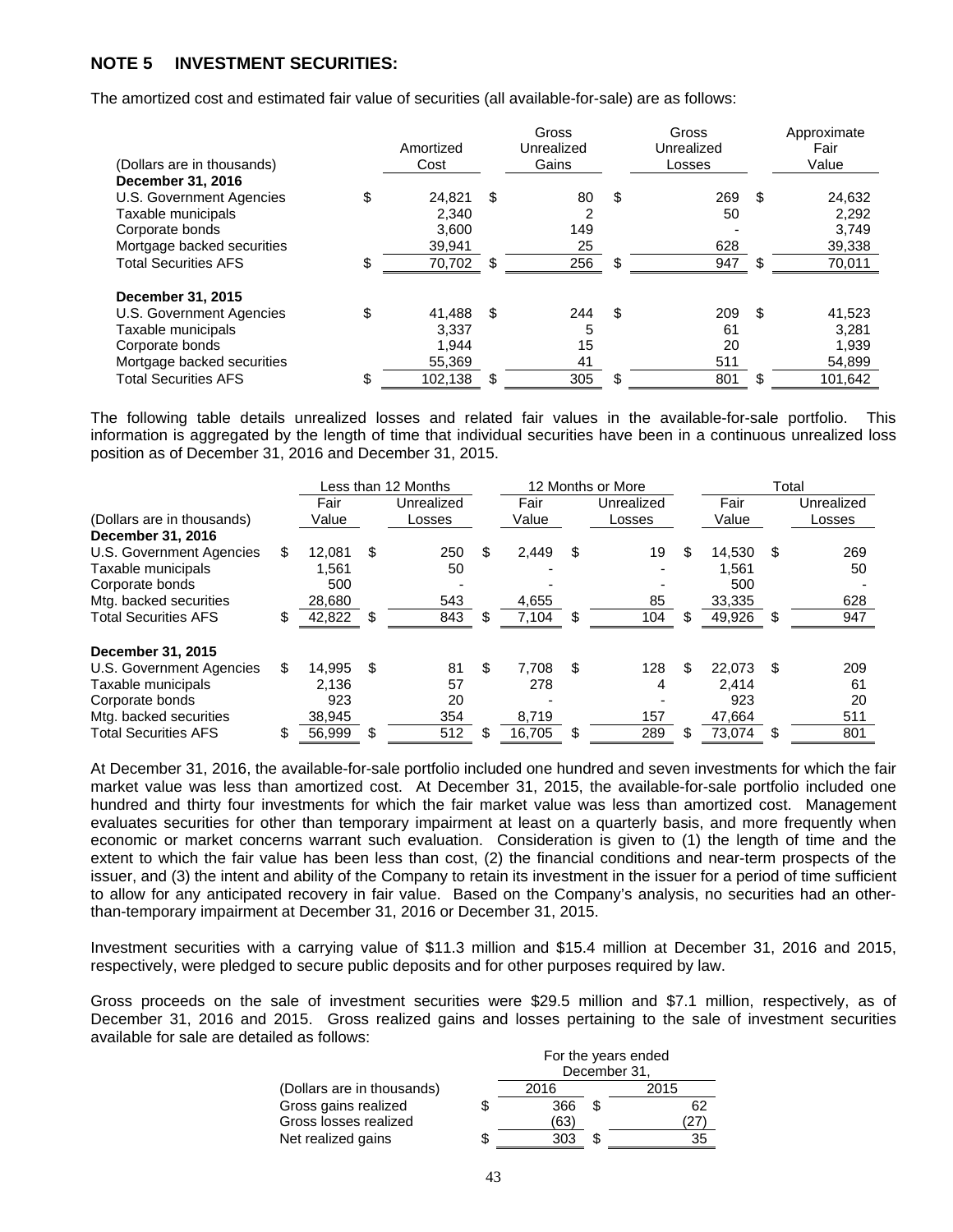The amortized cost and fair value of investment securities at December 31, 2016, by contractual maturity, are shown in the following schedule. Expected maturities will differ from contractual maturities because borrowers may have the right to call or prepay obligations with or without call or prepayment penalties. Also, actual maturities may differ from scheduled maturities on amortizing securities, such as mortgage-back securities and collateralized mortgage obligations, because the underlying collateral on these type of securities may be repaid prior to the scheduled maturity date.

| (Dollars are in thousands)<br>Securities Available for Sale | Amortized<br>Cost | Fair<br>Value | Weighted<br>Average<br>Yield |
|-------------------------------------------------------------|-------------------|---------------|------------------------------|
| Due in one year or less                                     | \$<br>1.210       | \$<br>1.210   | 0.91%                        |
| Due after one year through five years                       | 1.599             | 1.593         | 1.85%                        |
| Due after five years through ten years                      | 11.971            | 12.083        | 2.69%                        |
| Due after ten years                                         | 55,922            | 55,125        | 1.91%                        |
| Total                                                       | \$<br>70.702      | 70.011        | 2.02%                        |

The Bank, as a member of the Federal Reserve Bank and the Federal Home Loan Bank, is required to hold stock in each. The Bank also owns stock in CBB Financial Corp., which is a correspondent of the Bank. These equity securities are restricted from trading and are recorded at a cost of \$2.8 million and \$2.4 million as of December 31, 2016 and 2015, respectively. The stock has no quoted market value and no ready market exists.

# **NOTE 6 LOANS:**

Loans receivable outstanding at December 31, are summarized as follows:

| (Dollars are in thousands)        | 2016          |    | 2015    |
|-----------------------------------|---------------|----|---------|
| Real estate secured:              |               |    |         |
| Commercial                        | \$<br>103,331 | \$ | 98,569  |
| Construction and land development | 25.755        |    | 14.672  |
| Residential 1-4 family            | 249,700       |    | 242,916 |
| Multifamily                       | 12,582        |    | 12,954  |
| Farmland                          | 24,948        |    | 22,174  |
| Total real estate loans           | 416,316       |    | 391,285 |
| Commercial                        | 26,955        |    | 21,469  |
| Agriculture                       | 3.164         |    | 3,793   |
| Consumer installment loans        | 22,188        |    | 24,568  |
| All other loans                   | 6             |    | 54      |
| Total Ioans                       | 468,629       | S  | 441,169 |

Loans receivable on nonaccrual status at December 31, are summarized as follows:

| (Dollars are in thousands)                  | 2016        |      | 2015   |
|---------------------------------------------|-------------|------|--------|
| Real estate secured:                        |             |      |        |
| Commercial                                  | \$<br>3,403 | - \$ | 4,358  |
| Construction and land development           | 319         |      | 436    |
| Residential 1-4 family                      | 8,355       |      | 8,338  |
| Multifamily                                 | 166         |      | 430    |
| Farmland                                    | 1,003       |      | 1,170  |
| Total real estate loans                     | 13,246      |      | 14,732 |
| Commercial                                  |             |      | 65     |
| Agriculture                                 | 83          |      | 9      |
| Consumer installment loans                  | 76          |      | 41     |
| Total loans receivable on nonaccrual status | 13,405      |      | 14.847 |

Total interest income not recognized on nonaccrual loans for 2016 and 2015 was \$639 thousand and \$697 thousand, respectively.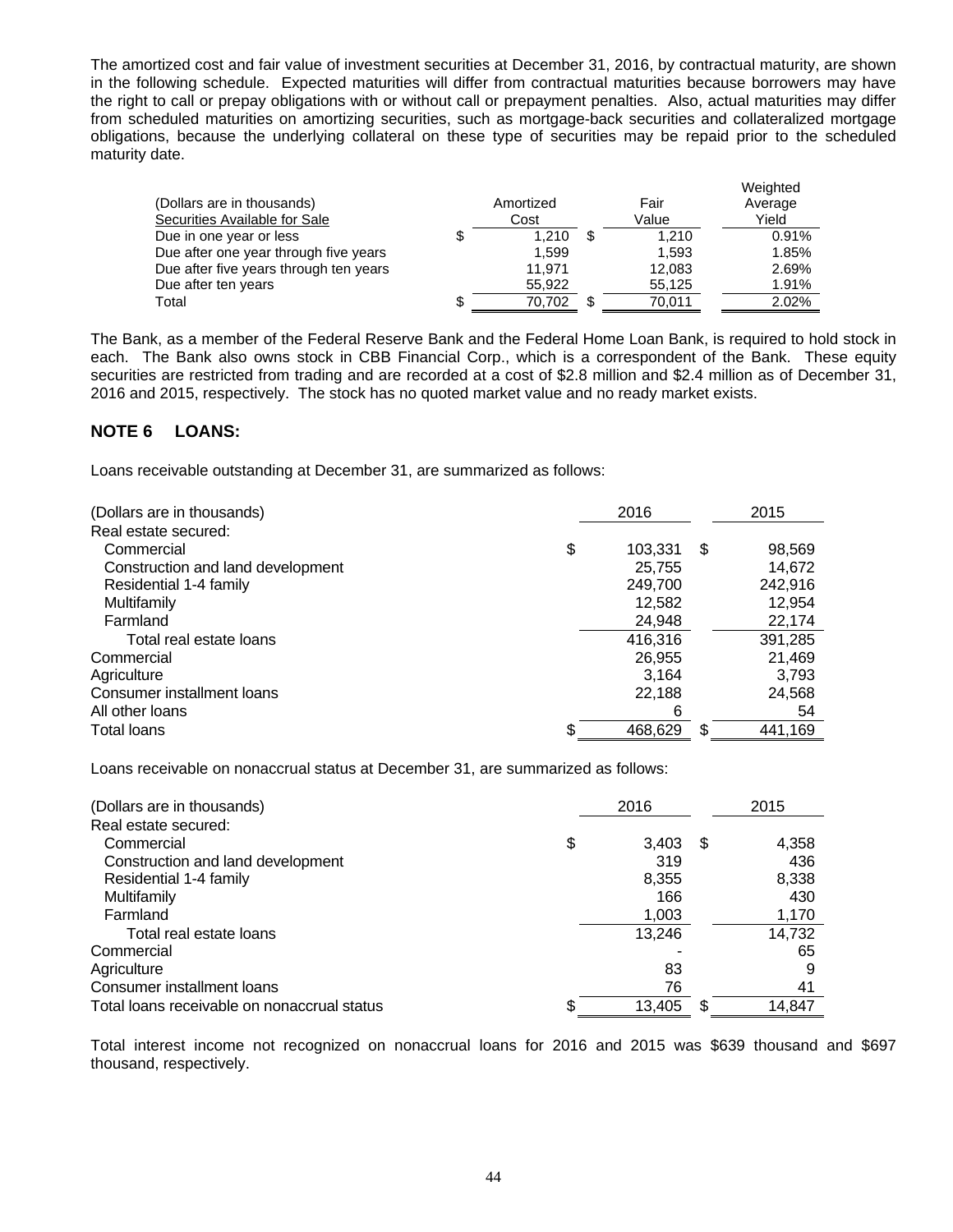The following table presents information concerning the Company's investment in loans considered impaired as of December 31, 2016 and December 31, 2015:

| As of December 31, 2016<br>(Dollars are in thousands)       |    | Average<br>Recorded<br>Investment | Interest<br>Income<br>Recognized |    | Recorded<br>Investment | Unpaid<br>Principal<br><b>Balance</b> |    | Related<br>Allowance |
|-------------------------------------------------------------|----|-----------------------------------|----------------------------------|----|------------------------|---------------------------------------|----|----------------------|
| With no related allowance recorded:<br>Real estate secured: |    |                                   |                                  |    |                        |                                       |    |                      |
| Commercial                                                  | \$ | 4,104                             | \$<br>147                        | \$ | 3,636                  | \$<br>4,055                           | \$ |                      |
| Construction and land                                       |    |                                   |                                  |    |                        |                                       |    |                      |
| development                                                 |    | 72                                |                                  |    | 5                      | 5                                     |    |                      |
| Residential 1-4 family                                      |    | 3,745                             | 192                              |    | 3,861                  | 4,182                                 |    |                      |
| Multifamily                                                 |    | 290                               | 21                               |    | 301                    | 342                                   |    |                      |
| Farmland                                                    |    | 4,148                             | 184                              |    | 3,895                  | 4,601                                 |    |                      |
| Commercial                                                  |    |                                   |                                  |    |                        |                                       |    |                      |
| Agriculture                                                 |    | 27                                | 2                                |    | 19                     | 19                                    |    |                      |
| Consumer installment loans                                  |    | 25                                |                                  |    | 26                     | 43                                    |    |                      |
| All other loans                                             |    |                                   |                                  |    |                        |                                       |    |                      |
| With an allowance recorded:                                 |    |                                   |                                  |    |                        |                                       |    |                      |
| Real estate secured:                                        |    |                                   |                                  |    |                        |                                       |    |                      |
| Commercial                                                  |    | 1,469                             | 8                                |    | 1,191                  | 1,270                                 |    | 65                   |
| Construction and land                                       |    |                                   |                                  |    |                        |                                       |    |                      |
| development                                                 |    | 265                               |                                  |    | 240                    | 469                                   |    | 106                  |
| Residential 1-4 family                                      |    | 862                               | 22                               |    | 555                    | 565                                   |    | 56                   |
| Multifamily                                                 |    | 80                                |                                  |    |                        |                                       |    |                      |
| Farmland                                                    |    | 575                               | 27                               |    | 591                    | 602                                   |    | 299                  |
| Commercial                                                  |    | 70                                | 3                                |    | 67                     | 67                                    |    | 18                   |
| Agriculture                                                 |    | 86                                |                                  |    | 5                      | 5                                     |    | 5                    |
| Consumer installment loans                                  |    | 26                                |                                  |    | 9                      | 9                                     |    | 3                    |
| All other loans                                             |    |                                   |                                  |    |                        |                                       |    |                      |
| Total                                                       | S  | 15,844                            | 610                              | S  | 14,401                 | \$<br>16,234                          | S  | 552                  |

| As of December 31, 2015<br>(Dollars are in thousands)<br>With no related allowance recorded: | Average<br>Recorded<br>Investment | Interest<br>Income<br>Recognized | Recorded<br>Investment |    | Unpaid<br>Principal<br>Balance |    | Related<br>Allowance |
|----------------------------------------------------------------------------------------------|-----------------------------------|----------------------------------|------------------------|----|--------------------------------|----|----------------------|
| Real estate secured:                                                                         |                                   |                                  |                        |    |                                |    |                      |
| Commercial                                                                                   | \$<br>4,534                       | \$<br>163                        | \$<br>4,212            | \$ | 5,173                          | \$ |                      |
| Construction and land                                                                        |                                   |                                  |                        |    |                                |    |                      |
| development                                                                                  | 12                                |                                  | 10                     |    | 10                             |    |                      |
| Residential 1-4 family                                                                       | 3,506                             | 161                              | 3,037                  |    | 3,150                          |    |                      |
| Multifamily                                                                                  | 520                               | 9                                | 430                    |    | 471                            |    |                      |
| Farmland                                                                                     | 5,073                             | 213                              | 3,983                  |    | 4,620                          |    |                      |
| Commercial                                                                                   | 267                               |                                  |                        |    |                                |    |                      |
| Agriculture                                                                                  | 42                                | 4                                | 36                     |    | 36                             |    |                      |
| Consumer installment loans                                                                   | 31                                |                                  | 11                     |    | 11                             |    |                      |
| All other loans                                                                              |                                   |                                  |                        |    |                                |    |                      |
| With an allowance recorded:                                                                  |                                   |                                  |                        |    |                                |    |                      |
| Real estate secured:                                                                         |                                   |                                  |                        |    |                                |    |                      |
| Commercial                                                                                   | 2,935                             | 37                               | 2,503                  |    | 2,849                          |    | 288                  |
| Construction and land                                                                        |                                   |                                  |                        |    |                                |    |                      |
| development                                                                                  | 373                               |                                  | 289                    |    | 499                            |    | 155                  |
| Residential 1-4 family                                                                       | 2,219                             | 99                               | 1,920                  |    | 2,121                          |    | 168                  |
| Multifamily                                                                                  | 23                                |                                  |                        |    |                                |    |                      |
| Farmland                                                                                     | 906                               | 38                               | 761                    |    | 778                            |    | 328                  |
| Commercial                                                                                   | 80                                | 3                                | 69                     |    | 69                             |    | 24                   |
| Agriculture                                                                                  | 24                                | 2                                | 18                     |    | 18                             |    | 18                   |
| Consumer installment loans                                                                   | 19                                | 4                                | 45                     |    | 45                             |    | $\overline{2}$       |
| All other loans                                                                              |                                   |                                  |                        |    |                                |    |                      |
| Total                                                                                        | \$<br>20,564                      | \$<br>735                        | \$<br>17,324           | S  | 19,850                         | S  | 983                  |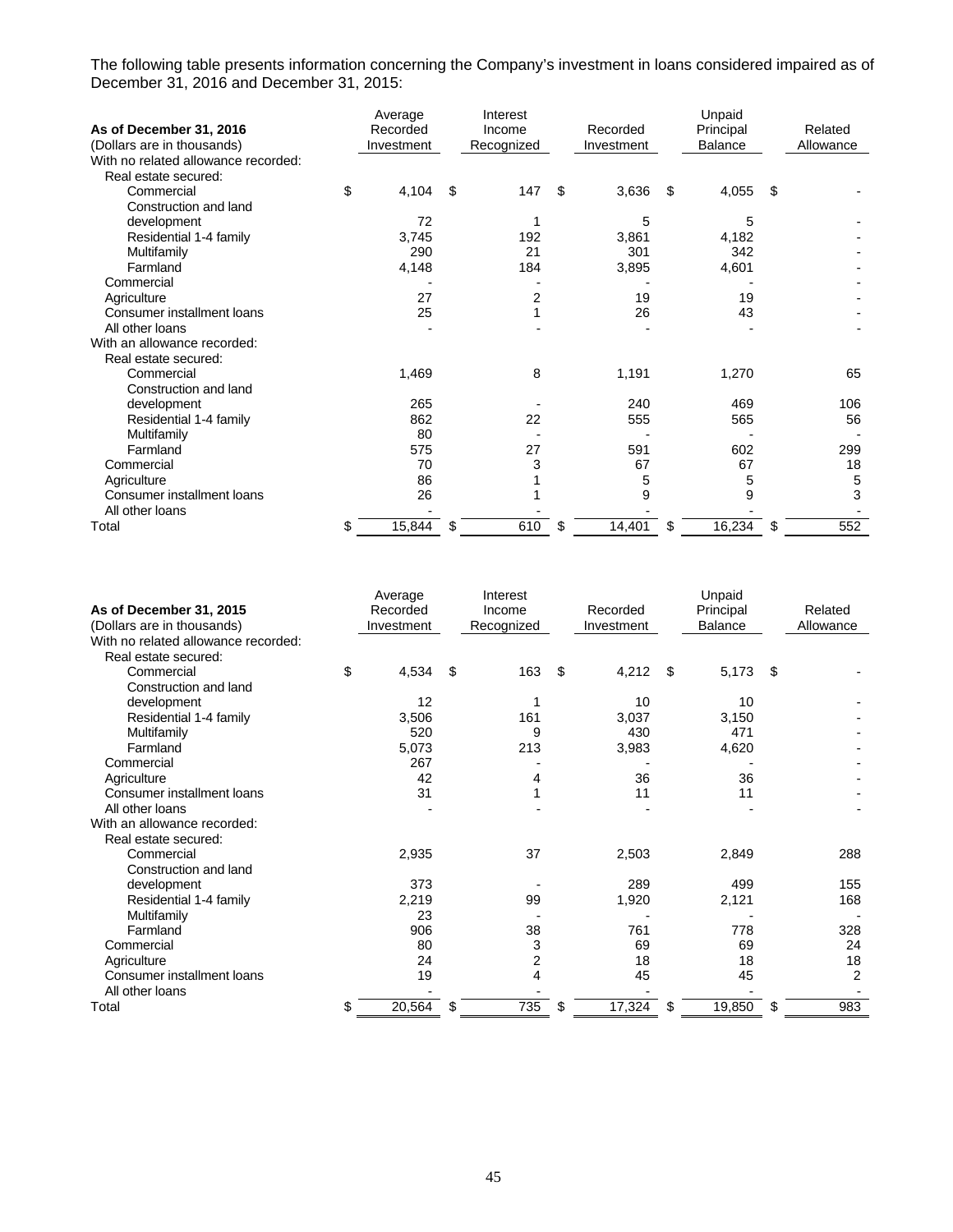An age analysis of past due loans receivable is below. At December 31, 2016 and 2015, there were no loans over 90 days past due that were accruing.

|                            |              |    |       |    | Loans |              |    |         |    |         |
|----------------------------|--------------|----|-------|----|-------|--------------|----|---------|----|---------|
|                            | Loans        |    | Loans |    | 90 or |              |    |         |    |         |
|                            | 30-59        |    | 60-89 |    | More  | Total        |    |         |    |         |
|                            | Days         |    | Days  |    | Days  | Past         |    |         |    |         |
| As of December 31, 2016    | Past         |    | Past  |    | Past  | Due          |    | Current |    | Total   |
| (Dollars are in thousands) | Due          |    | Due   |    | Due   | Loans        |    | Loans   |    | Loans   |
| Real estate secured:       |              |    |       |    |       |              |    |         |    |         |
| Commercial                 | \$<br>1,676  | \$ | 307   | \$ | 1,083 | \$<br>3,066  | \$ | 100,265 | \$ | 103,331 |
| Construction and land      |              |    |       |    |       |              |    |         |    |         |
| development                | 103          |    | 17    |    | 44    | 164          |    | 25,591  |    | 25,755  |
| Residential 1-4 family     | 4,237        |    | 1,547 |    | 2,233 | 8,017        |    | 241,683 |    | 249,700 |
| Multifamily                | 1,367        |    |       |    |       | 1,367        |    | 11,215  |    | 12,582  |
| Farmland                   | 2,987        |    |       |    |       | 2,987        |    | 21,961  |    | 24,948  |
| Total real estate loans    | 10,370       |    | 1,871 |    | 3,360 | 15,601       |    | 400,715 |    | 416,316 |
| Commercial                 | 20           |    |       |    |       | 20           |    | 26,935  |    | 26,955  |
| Agriculture                | 19           |    |       |    | 78    | 97           |    | 3,067   |    | 3,164   |
| Consumer installment       |              |    |       |    |       |              |    |         |    |         |
| Loans                      | 110          |    | 15    |    | 36    | 161          |    | 22,027  |    | 22,188  |
| All other loans            |              |    |       |    |       |              |    | 6       |    | 6       |
| Total loans                | \$<br>10,519 | S  | 1,886 | S  | 3,474 | \$<br>15,879 | S  | 452,750 | S  | 468,629 |

|                                                       | Loans<br>30-59<br>Days |    | Loans<br>60-89<br>Days |    | Loans<br>90 or<br>More<br>Days | Total<br>Past |     |                  |     |                |
|-------------------------------------------------------|------------------------|----|------------------------|----|--------------------------------|---------------|-----|------------------|-----|----------------|
| As of December 31, 2015<br>(Dollars are in thousands) | Past<br>Due            |    | Past<br>Due            |    | Past<br>Due                    | Due<br>Loans  |     | Current<br>Loans |     | Total<br>Loans |
| Real estate secured:                                  |                        |    |                        |    |                                |               |     |                  |     |                |
| Commercial                                            | \$<br>311              | \$ | 105                    | \$ | 2,534                          | \$<br>2,950   | \$. | 95,619           | \$  | 98,569         |
| Construction and land                                 |                        |    |                        |    |                                |               |     |                  |     |                |
| development                                           | 144                    |    |                        |    | 17                             | 161           |     | 14,511           |     | 14,672         |
| Residential 1-4 family                                | 4,694                  |    | 1,487                  |    | 2,891                          | 9,072         |     | 233,844          |     | 242,916        |
| Multifamily                                           | 47                     |    |                        |    | 320                            | 367           |     | 12,587           |     | 12,954         |
| Farmland                                              | 363                    |    |                        |    | 251                            | 614           |     | 21,560           |     | 22,174         |
| Total real estate loans                               | 5,559                  |    | 1,592                  |    | 6,013                          | 13.164        |     | 378,121          |     | 391,285        |
| Commercial                                            | 18                     |    |                        |    | 64                             | 83            |     | 21,386           |     | 21,469         |
| Agriculture                                           |                        |    |                        |    |                                |               |     | 3,793            |     | 3,793          |
| Consumer installment                                  |                        |    |                        |    |                                |               |     |                  |     |                |
| Loans                                                 | 113                    |    |                        |    | 27                             | 141           |     | 24.427           |     | 24,568         |
| All other loans                                       | 6                      |    |                        |    |                                | 6             |     | 48               |     | 54             |
| Total loans                                           | \$<br>5,696            | S. | 1,594                  | S. | 6,104                          | \$<br>13,394  |     | 427,775          | \$. | 441,169        |

The Company categorizes loans receivable into risk categories based on relevant information about the ability of borrowers to service their debt such as: current financial information, historical payment experience, credit documentation, public information, and current economic trends, among other factors. The Company analyzes loans and leases individually by classifying the loans receivable as to credit risk. The Company uses the following definitions for risk ratings:

**Pass** - Loans in this category are considered to have a low likelihood of loss based on relevant information analyzed about the ability of the borrowers to service their debt and other factors.

**Special Mention** - Loans in this category are currently protected but are potentially weak, including adverse trends in borrower's operations, credit quality or financial strength. Those loans constitute an undue and unwarranted credit risk but not to the point of justifying a substandard classification. The credit risk may be relatively minor yet constitute an unwarranted risk in light of the circumstances. Special mention loans have potential weaknesses which may, if not checked or corrected, weaken the loan or inadequately protect the Company's credit position at some future date.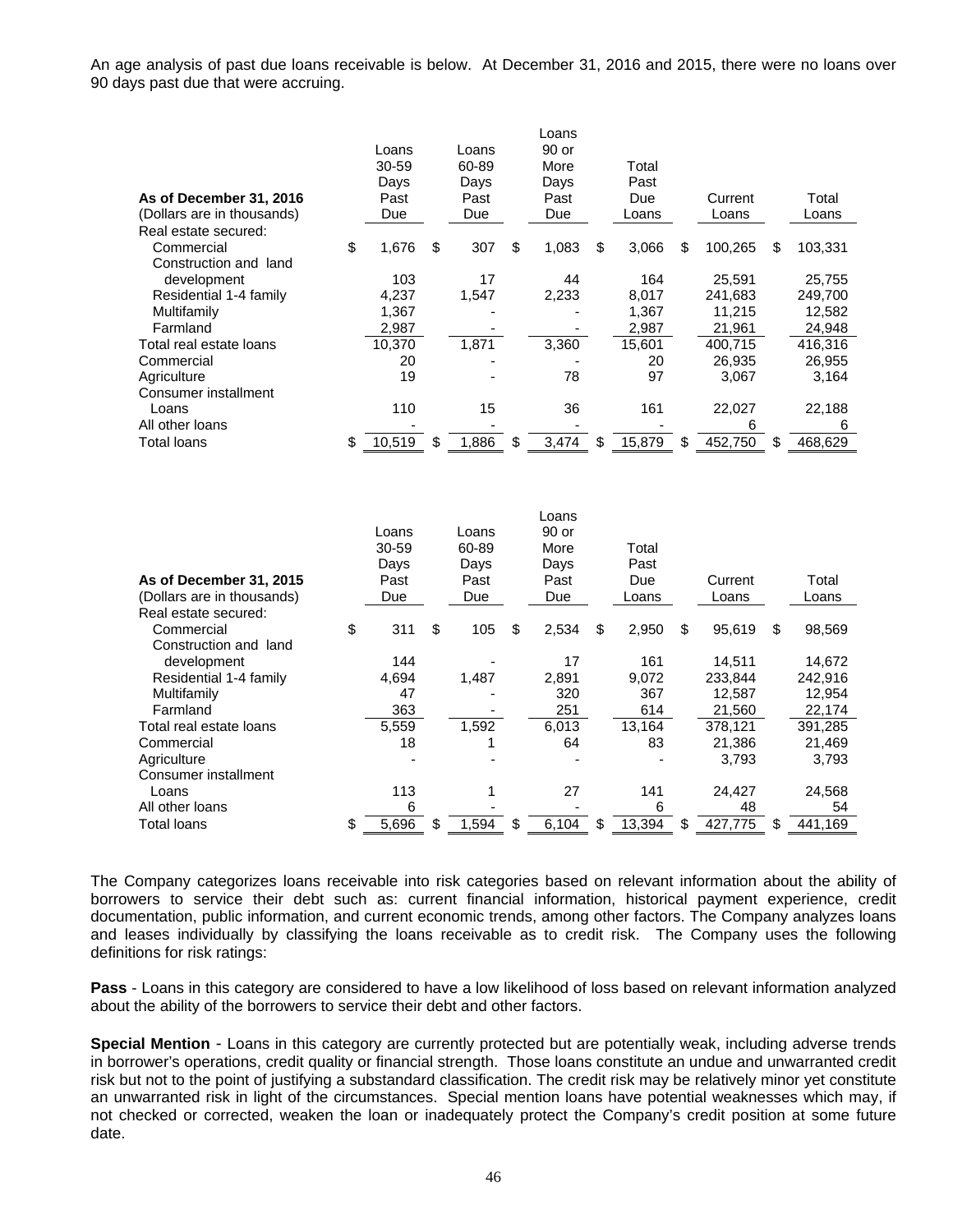**Substandard** - A substandard loan is inadequately protected by the current sound net worth and paying capacity of the obligor or of the collateral pledged, if any. Loans classified as substandard must have a well-defined weakness or weaknesses that jeopardize the liquidation of the debt; they are characterized by the distinct possibility that the institution will sustain some loss if the deficiencies are not corrected.

**Doubtful** - Loans classified Doubtful have all the weaknesses inherent in loans classified Substandard, plus the added characteristic that the weaknesses make collection or liquidation in full on the basis of currently existing facts, conditions, and values highly questionable and improbable. There were no loans categorized as doubtful at December 31, 2016 or 2015.

Based on the most recent analysis performed, the risk category of loans receivable was as follows:

| As of December 31, 2016           |    |         | Special        |             |     |         |
|-----------------------------------|----|---------|----------------|-------------|-----|---------|
| (Dollars are in thousands)        |    | Pass    | <b>Mention</b> | Substandard |     | Total   |
| Real estate secured:              |    |         |                |             |     |         |
| Commercial                        | \$ | 92.562  | \$<br>6,922    | \$<br>3,847 | \$. | 103,331 |
| Construction and land development |    | 23.905  | 1.531          | 319         |     | 25.755  |
| Residential 1-4 family            |    | 238,400 | 2.117          | 9.183       |     | 249.700 |
| Multifamily                       |    | 10,848  | 1.367          | 367         |     | 12,582  |
| Farmland                          |    | 19,070  | 1,545          | 4,333       |     | 24,948  |
| Total real estate loans           |    | 384,785 | 13,482         | 18,049      |     | 416,316 |
| Commercial                        |    | 26.197  | 691            | 67          |     | 26,955  |
| Agriculture                       |    | 3.076   |                | 88          |     | 3.164   |
| Consumer installment loans        |    | 22,086  |                | 102         |     | 22.188  |
| All other loans                   |    | 6       |                |             |     | 6       |
| Total                             | S  | 436.150 | \$<br>14,173   | 18,306      | S   | 468.629 |

| As of December 31, 2015           |    |         | Special      |             |   |         |
|-----------------------------------|----|---------|--------------|-------------|---|---------|
| (Dollars are in thousands)        |    | Pass    | Mention      | Substandard |   | Total   |
| Real estate secured:              |    |         |              |             |   |         |
| Commercial                        | \$ | 85.255  | \$<br>7.543  | \$<br>5.771 | S | 98,569  |
| Construction and land development |    | 12.262  | 1.974        | 436         |   | 14,672  |
| Residential 1-4 family            |    | 229.182 | 3.572        | 10.162      |   | 242.916 |
| Multifamily                       |    | 12.264  | 187          | 503         |   | 12.954  |
| Farmland                          |    | 16,663  | 2,923        | 2,588       |   | 22,174  |
| Total real estate loans           |    | 355.626 | 16.199       | 19.460      |   | 391.285 |
| Commercial                        |    | 20.641  | 724          | 104         |   | 21,469  |
| Agriculture                       |    | 3.767   |              | 26          |   | 3.793   |
| Consumer installment loans        |    | 24.478  |              | 90          |   | 24,568  |
| All other loans                   |    | 54      |              |             |   | 54      |
| Total                             | S  | 404,566 | \$<br>16,923 | 19,680      | S | 441,169 |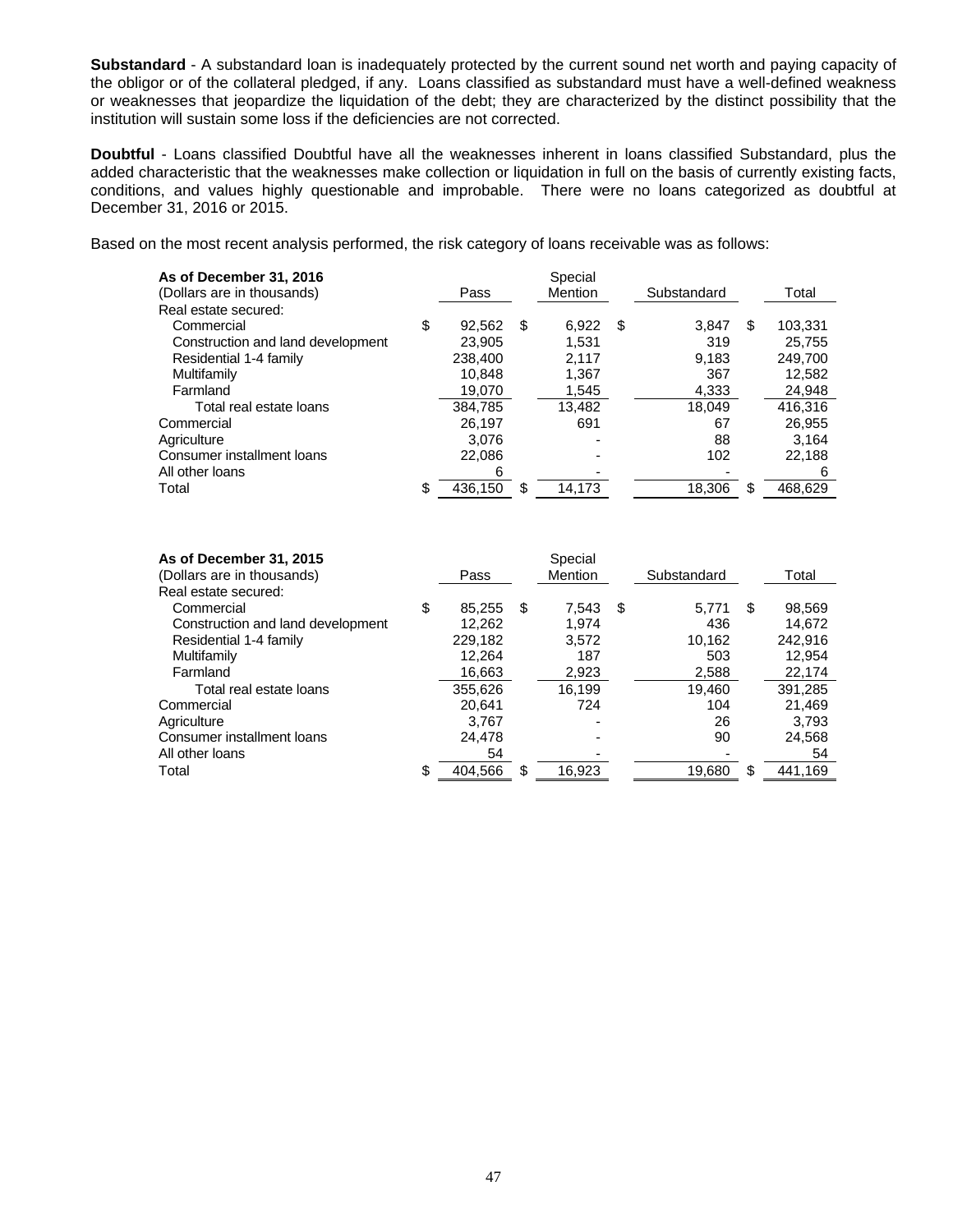# **NOTE 7 ALLOWANCE FOR LOAN LOSSES:**

The following table details activity in the allowance for loan losses by portfolio segment for the period ended December 31, 2016. Allocation of a portion of the allowance to one category of loans does not preclude its availability to absorb losses in other categories.

| As of December 31, 2016           | Beginning      |    | Charge   |            |             | Ending         |
|-----------------------------------|----------------|----|----------|------------|-------------|----------------|
| (Dollars are in thousands)        | <b>Balance</b> |    | Offs     | Recoveries | Provisions  | <b>Balance</b> |
| Real estate secured:              |                |    |          |            |             |                |
| Commercial                        | \$<br>2,384    | \$ | (557)    | \$<br>220  | \$<br>(422) | \$<br>1,625    |
| Construction and land development | 332            |    | (5)      | 26         | (7)         | 346            |
| Residential 1-4 family            | 2,437          |    | (720)    | 87         | 572         | 2,376          |
| Multifamily                       | 232            |    | (18)     |            | 27          | 241            |
| Farmland                          | 675            |    | (2)      | 103        | (348)       | 428            |
| Total real estate loans           | 6,060          |    | (1,302)  | 436        | (178)       | 5,016          |
| Commercial                        | 266            |    | (65)     | 62         | (100)       | 163            |
| Agriculture                       | 124            |    |          | 7          | (100)       | 31             |
| Consumer installment loans        | 128            |    | (83)     | 24         | 54          | 123            |
| All other loans                   |                |    |          |            | (1)         |                |
| Unallocated                       | 914            |    |          |            | (175)       | 739            |
| Total                             | \$<br>7,493    | S  | (1, 450) | \$<br>529  | \$<br>(500) | \$<br>6,072    |

|                                      | Recorded Investment in Loans<br>Allowance for Loan Losses |    |                          |    |       |    |              |               |               |
|--------------------------------------|-----------------------------------------------------------|----|--------------------------|----|-------|----|--------------|---------------|---------------|
|                                      | Individually                                              |    | Collectively             |    |       |    | Individually | Collectively  |               |
|                                      | Evaluated                                                 |    | Evaluated                |    |       |    | Evaluated    | Evaluated     |               |
| As of December 31, 2016              | for                                                       |    | for                      |    |       |    | for          | for           |               |
| (Dollars are in thousands)           | Impairment                                                |    | Impairment               |    | Total |    | Impairment   | Impairment    | Total         |
| Real estate secured:                 |                                                           |    |                          |    |       |    |              |               |               |
| Commercial                           | \$<br>65                                                  | \$ | 1,560                    | \$ | 1,625 | \$ | 4,827        | \$<br>98,504  | \$<br>103,331 |
| Construction and land<br>development | 106                                                       |    | 240                      |    | 346   |    | 245          | 25,510        | 25,755        |
| Residential 1-4 family               | 56                                                        |    | 2,320                    |    | 2,376 |    | 4,416        | 245,284       | 249,700       |
| Multifamily                          | ۰                                                         |    | 241                      |    | 241   |    | 301          | 12,281        | 12,582        |
| Farmland                             | 299                                                       |    | 129                      |    | 428   |    | 4,486        | 20,462        | 24,948        |
| Total real estate loans              | 526                                                       |    | 4,490                    |    | 5,016 |    | 14,275       | 402,041       | 416,316       |
| Commercial                           | 18                                                        |    | 145                      |    | 163   |    | 67           | 26,888        | 26,955        |
| Agriculture                          | 5                                                         |    | 26                       |    | 31    |    | 24           | 3,140         | 3,164         |
| Consumer installment loans           | 3                                                         |    | 120                      |    | 123   |    | 35           | 22,153        | 22,188        |
| All other loans                      | $\blacksquare$                                            |    | $\overline{\phantom{a}}$ |    |       |    |              | 6             | 6             |
| Unallocated                          |                                                           |    | 739                      |    | 739   |    |              |               |               |
| Total                                | \$<br>552                                                 | \$ | 5,520                    |    | 6,072 | \$ | 14,401       | \$<br>454,228 | \$<br>468,629 |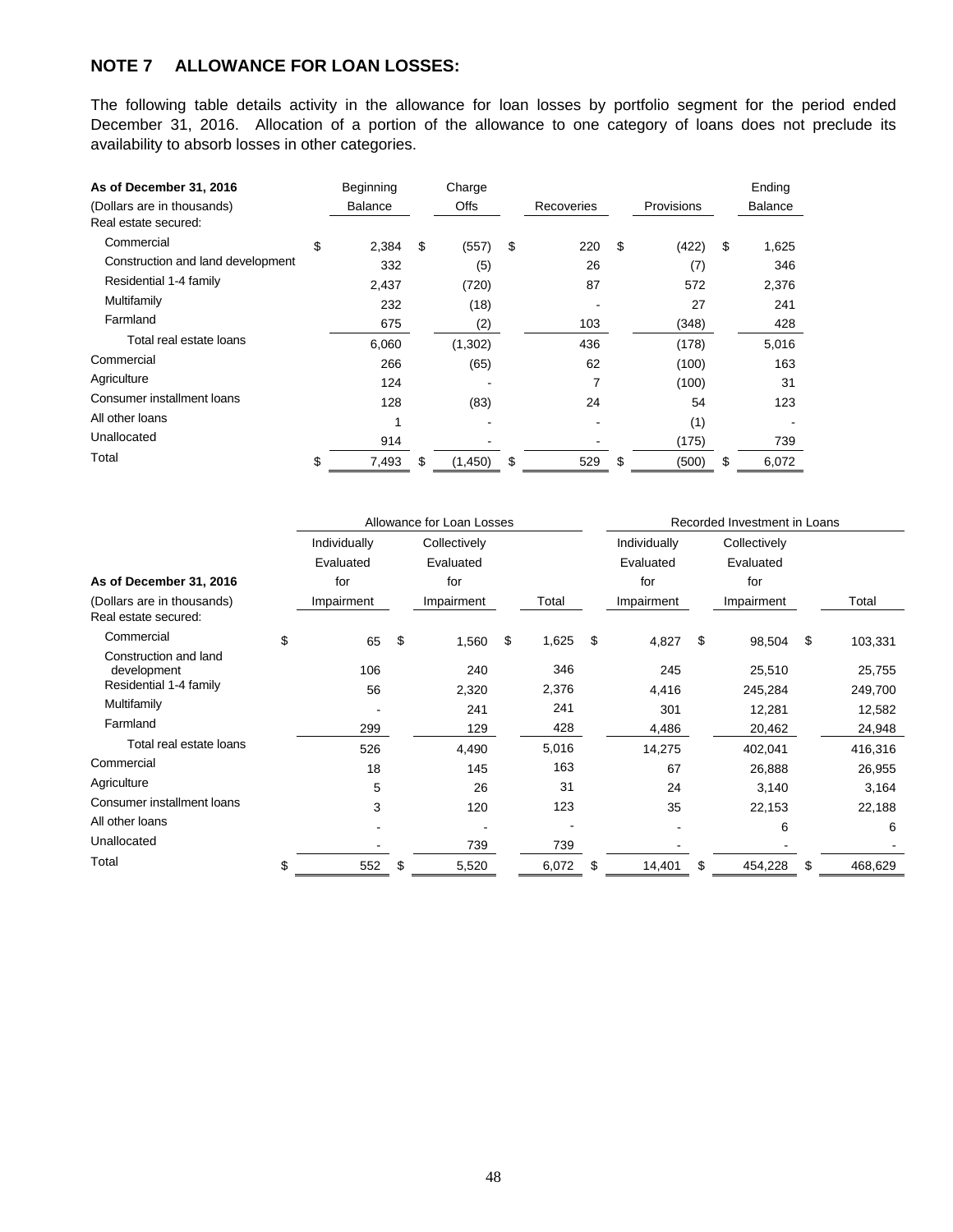The following table details activity in the allowance for loan losses by portfolio segment for the period ended December 31, 2015. Allocation of a portion of the allowance to one category of loans does not preclude its availability to absorb losses in other categories.

| As of December 31, 2015              | Beginning      |    | Charge      |             |                | Ending         |
|--------------------------------------|----------------|----|-------------|-------------|----------------|----------------|
| (Dollars are in thousands)           | <b>Balance</b> |    | <b>Offs</b> | Recoveries  | Provisions     | <b>Balance</b> |
| Real estate secured:                 |                |    |             |             |                |                |
| Commercial                           | \$<br>4,418    | \$ | (724)       | \$<br>147   | \$<br>(1, 457) | \$<br>2,384    |
| Construction and land<br>development | 199            |    | (226)       | 215         | 144            | 332            |
| Residential 1-4 family               | 2,572          |    | (743)       | 93          | 515            | 2,437          |
| Multifamily                          | 154            |    | (384)       | 6           | 456            | 232            |
| Farmland                             | 913            |    | (90)        | 214         | (362)          | 675            |
| Total real estate loans              | 8,256          |    | (2, 167)    | 675         | (704)          | 6,060          |
| Commercial                           | 457            |    | (92)        | 1,412       | (1,511)        | 266            |
| Agriculture                          | 125            |    |             | 3           | (4)            | 124            |
| Consumer installment loans           | 171            |    | (101)       | 41          | 17             | 128            |
| All other loans                      |                |    |             |             |                |                |
| Unallocated                          | 912            |    |             |             | 2              | 914            |
| Total                                | \$<br>9,922    | S  | (2,360)     | \$<br>2,131 | \$<br>(2,200)  | \$<br>7,493    |

|                                      | Allowance for Loan Losses |    |              |    |       |    | Recorded Investment in Loans |     |              |    |  |         |  |
|--------------------------------------|---------------------------|----|--------------|----|-------|----|------------------------------|-----|--------------|----|--|---------|--|
|                                      | Individually              |    | Collectively |    |       |    | Individually                 |     | Collectively |    |  |         |  |
| As of December 31, 2015              | Evaluated                 |    | Evaluated    |    |       |    | Evaluated                    |     | Evaluated    |    |  |         |  |
| (Dollars are in thousands)           | for                       |    | for          |    |       |    | for                          |     | for          |    |  |         |  |
|                                      | Impairment                |    | Impairment   |    | Total |    | Impairment                   |     | Impairment   |    |  | Total   |  |
| Real estate secured:                 |                           |    |              |    |       |    |                              |     |              |    |  |         |  |
| Commercial                           | \$<br>288                 | \$ | 2,096        | \$ | 2,384 | \$ | 6,715                        | -\$ | 91,854       | \$ |  | 98,569  |  |
| Construction and land<br>development | 155                       |    | 177          |    | 332   |    | 299                          |     | 14,373       |    |  | 14,672  |  |
| Residential 1-4 family               | 168                       |    | 2,269        |    | 2,437 |    | 4,957                        |     | 237,959      |    |  | 242,916 |  |
| Multifamily                          |                           |    | 232          |    | 232   |    | 430                          |     | 12,524       |    |  | 12,954  |  |
| Farmland                             | 328                       |    | 347          |    | 675   |    | 4,744                        |     | 17,430       |    |  | 22,174  |  |
| Total real estate loans              | 939                       |    | 5,121        |    | 6,060 |    | 17,145                       |     | 374,140      |    |  | 391,285 |  |
| Commercial                           | 24                        |    | 242          |    | 266   |    | 69                           |     | 21,400       |    |  | 21,469  |  |
| Agriculture                          | 18                        |    | 106          |    | 124   |    | 54                           |     | 3,739        |    |  | 3,793   |  |
| Consumer installment loans           | $\overline{2}$            |    | 126          |    | 128   |    | 56                           |     | 24,512       |    |  | 24,568  |  |
| All other loans                      |                           |    | 1            |    |       |    |                              |     | 54           |    |  | 54      |  |
| Unallocated                          |                           |    | 914          |    | 914   |    |                              |     |              |    |  |         |  |
| Total                                | \$<br>983                 | \$ | 6,510        |    | 7,493 | \$ | 17,324                       | \$  | 423,845      | \$ |  | 441,169 |  |

In determining the amount of our allowance, we rely on an analysis of our loan portfolio, our experience and our evaluation of general economic conditions, as well as the requirements of the written agreement and other regulatory input. If our assumptions prove to be incorrect, our current allowance may not be sufficient to cover future loan losses and we may experience significant increases to our provision.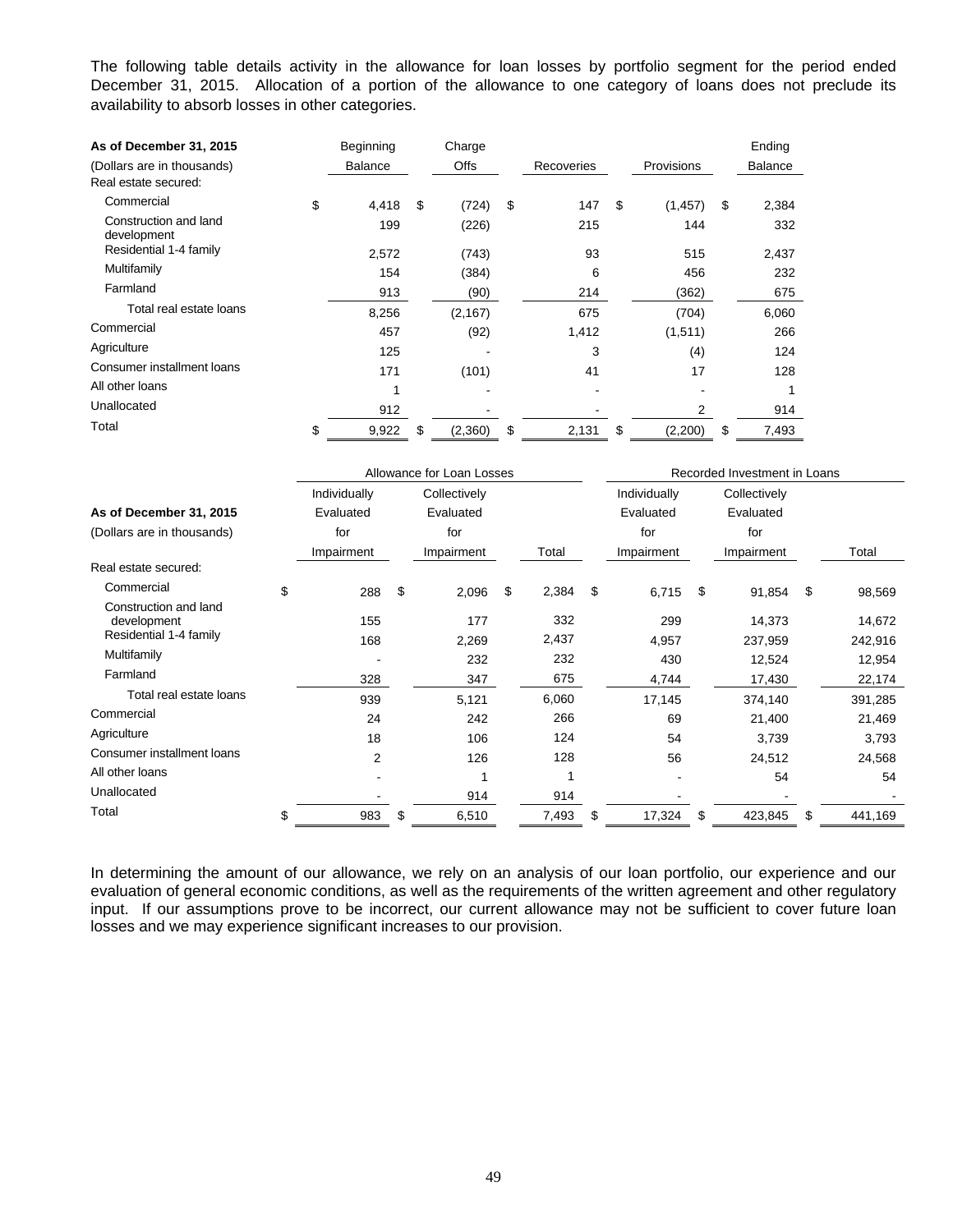# **NOTE 8 TROUBLED DEBT RESTRUCTURINGS:**

At December 31, 2016 loans classified as troubled debt restructurings totaled \$9.6 million compared to \$9.5 million at December 31, 2015. The following table presents information related to loans modified as troubled debt restructurings during the years ended December 31, 2016 and 2015.

|                                                                   | December 31, 2016 |    |                                    |      |                                     | December 31, 2015 |    |                                    |    |                                     |  |  |  |
|-------------------------------------------------------------------|-------------------|----|------------------------------------|------|-------------------------------------|-------------------|----|------------------------------------|----|-------------------------------------|--|--|--|
| <b>Troubled Debt Restructurings</b><br>(Dollars are in thousands) | # of<br>Loans     |    | Pre-Mod.<br>Recorded<br>Investment |      | Post-Mod.<br>Recorded<br>Investment | # of<br>Loans     |    | Pre-Mod.<br>Recorded<br>Investment |    | Post-Mod.<br>Recorded<br>Investment |  |  |  |
| Real estate secured:                                              |                   |    |                                    |      |                                     |                   |    |                                    |    |                                     |  |  |  |
| Commercial<br>Construction and land                               |                   | \$ | 341                                | \$   | 336                                 |                   | \$ | 320                                | S  | 313                                 |  |  |  |
| Development                                                       |                   |    |                                    |      |                                     |                   |    | 551                                |    | 290                                 |  |  |  |
| Residential 1-4 family                                            |                   |    | 420                                |      | 402                                 | 2                 |    | 225                                |    | 221                                 |  |  |  |
| Multifamily                                                       |                   |    |                                    |      |                                     |                   |    |                                    |    |                                     |  |  |  |
| Farmland                                                          |                   |    | 291                                |      | 268                                 |                   |    |                                    |    |                                     |  |  |  |
| Total real estate loans                                           | 4                 |    | 1,052                              |      | 1,006                               | 4                 |    | 1,096                              |    | 824                                 |  |  |  |
| Commercial                                                        |                   |    |                                    |      |                                     |                   |    |                                    |    |                                     |  |  |  |
| Agriculture                                                       |                   |    |                                    |      |                                     |                   |    |                                    |    |                                     |  |  |  |
| Consumer installment loans                                        |                   |    |                                    |      |                                     |                   |    |                                    |    |                                     |  |  |  |
| All other loans                                                   |                   |    |                                    |      |                                     |                   |    |                                    |    |                                     |  |  |  |
| Total                                                             | 4                 | S  | 1,052                              | - \$ | 1,006                               | 4                 | S  | 1,096                              | \$ | 824                                 |  |  |  |

During the year ended 2016, the Company modified four loans that were considered to be troubled debt restructurings. On one loan the interest rate and maturity date were not modified; however, the payment terms were changed. On one loan the interest rate was lowered and the payment terms were changed. On two loans the interest rate was lowered and the payment terms and maturity date were changed. During the year ended 2015, the Company modified four loans that were considered to be troubled debt restructurings. On two of the loans we modified the terms and lowered the interest rate. On two of the loans the interest rate was not modified; however, the maturity date was extended.

One commercial real estate loan with a recorded investment of \$211 thousand that had been modified as a troubled debt restructuring defaulted during the year ended December 31, 2016, which was within twelve months of the loan's modification date. No loans modified as troubled debt restructurings defaulted during the year end December 31, 2015. Generally, a troubled debt restructuring is considered to be in default once it becomes 90 days or more past due following a modification.

When determining the level of the allowance for loan losses, management considers troubled debt restructurings and subsequent defaults in these restructurings in its estimate. The Company evaluates all troubled debt restructurings for possible further impairment. As a result, the allowance may be increased, adjustments may be made in the allocation of the allowance, or charge-offs may be taken to further writedown the carrying value of the loan.

# **NOTE 9 BANK PREMISES AND EQUIPMENT:**

Bank premises and equipment at December 31, are summarized as follows:

| (Dollars are in thousands)         | 2016         |   | 2015      |
|------------------------------------|--------------|---|-----------|
| Land                               | \$<br>9.097  | S | 8,972     |
| Buildings and improvements         | 22,889       |   | 22,593    |
| Furniture and equipment            | 19,760       |   | 17,713    |
| Vehicles                           | 609          |   | 590       |
| Construction in progress           | 18           |   | 18        |
|                                    | 52.373       |   | 49,886    |
| Less accumulated depreciation      | (22, 388)    |   | (21, 738) |
| <b>Bank Premises and Equipment</b> | \$<br>29,985 | S | 28,148    |

Depreciation expense for 2016 and 2015 was \$2.4 million and \$2.1 million, respectively.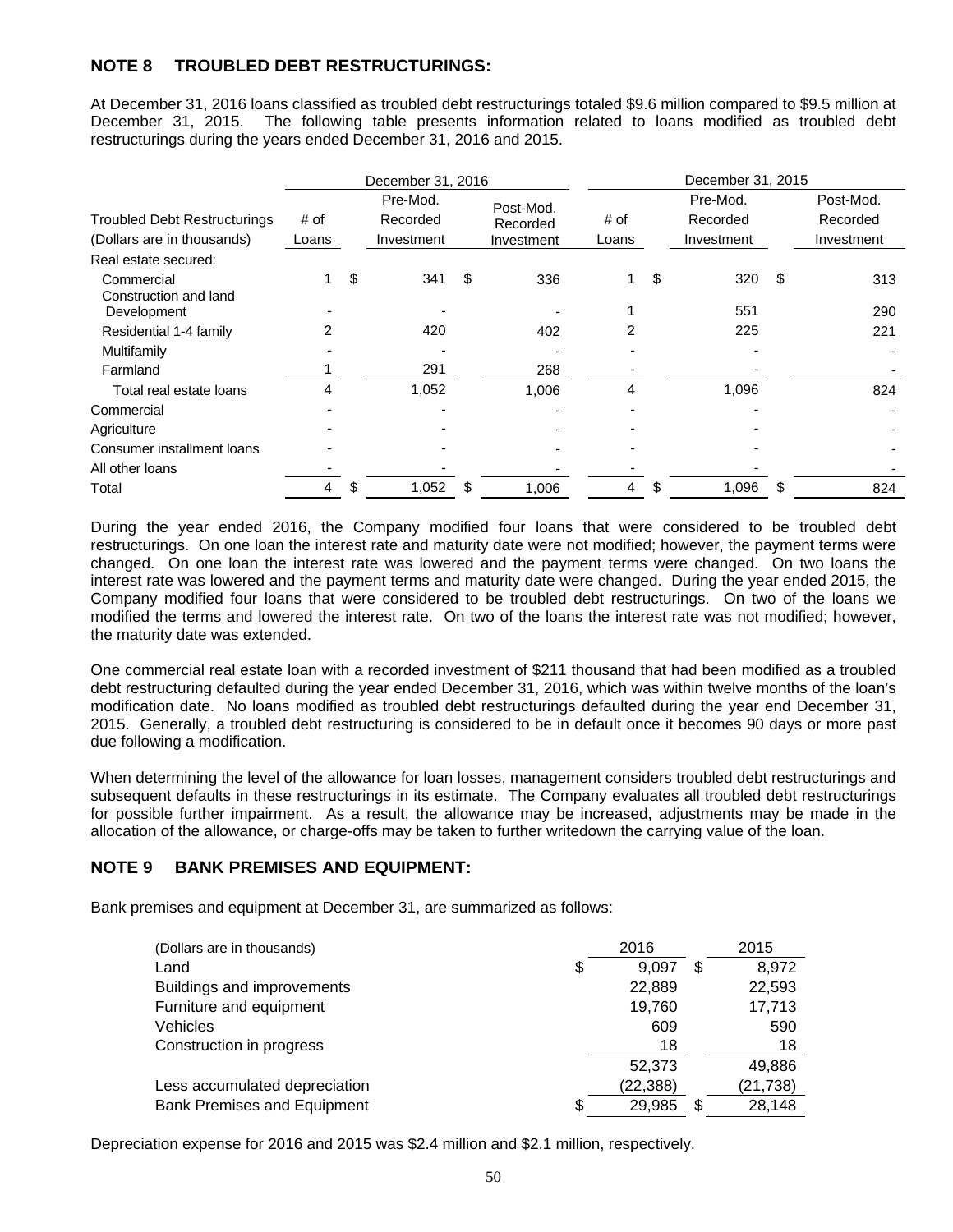### **NOTE 10 OTHER TIME DEPOSITS:**

The aggregate amount of time deposits that meet or exceed the FDIC Insurance limit of \$250,000 was \$13.0 million and \$13.9 million at December 31, 2016 and 2015, respectively. We have brokered deposits totaling \$2.7 million at December 31, 2016 and 2015, respectively. At December 31, 2016, the scheduled maturities of time deposits are as follows (dollars are in thousands):

| 2017             | \$<br>157,392 |
|------------------|---------------|
| 2018             | 27,278        |
| 2019             | 13,933        |
| 2020             | 20,100        |
| 2021             | 29,060        |
| After five years | 56            |
| Total            | \$<br>247,819 |

# **NOTE 11 INCOME TAX EXPENSE (BENEFIT):**

The components of income tax expense (benefit) for the years ended December 31, are as follows:

| (Dollars are in thousands)                                  | 2016 | 2015 |  |  |
|-------------------------------------------------------------|------|------|--|--|
| Current expense (benefit)<br>Deferred tax expense (benefit) |      |      |  |  |
| Net income tax expense (benefit)                            |      | '9'  |  |  |

The net deferred tax assets and liabilities resulting from temporary differences as of December 31 are summarized as follows:

| (Dollars are in thousands)                       | 2016 |          |    | 2015    |  |  |
|--------------------------------------------------|------|----------|----|---------|--|--|
| <b>Deferred Tax Assets</b>                       |      |          |    |         |  |  |
| Allowance for loan losses                        | \$   | 2,064    | \$ | 2,548   |  |  |
| Deferred compensation                            |      | 147      |    | 148     |  |  |
| Accrued employee benefits                        |      | 15       |    | 82      |  |  |
| Nonaccrual loan interest                         |      | 896      |    | 737     |  |  |
| Other real estate owned                          |      | 1,911    |    | 2,214   |  |  |
| Repossessed assets                               |      | 12       |    |         |  |  |
| Amortization of core deposits                    |      | 101      |    | 119     |  |  |
| Amortization of goodwill                         |      | 514      |    | 607     |  |  |
| Capitalized interest and repair expense          |      | 41       |    | 43      |  |  |
| Net operating loss carryforward                  |      | 5,648    |    | 5,150   |  |  |
| AMT carryforward                                 |      | 320      |    | 305     |  |  |
| Unrealized loss on securities available for sale |      | 235      |    | 169     |  |  |
| Total Assets, gross                              |      | 11,904   |    | 12,122  |  |  |
| Valuation allowance                              |      | (5, 317) |    | (5,655) |  |  |
| Total Assets, net                                |      | 6,587    |    | 6,467   |  |  |
| Deferred Tax Liabilities                         |      |          |    |         |  |  |
| Accelerated depreciation                         |      | 867      |    | 959     |  |  |
| Prepaid expenses                                 |      | 38       |    | 44      |  |  |
| Deferred loan costs                              |      | 397      |    | 343     |  |  |
| <b>Total Liabilities, gross</b>                  |      | 1,302    |    | 1,346   |  |  |
| Net Deferred Tax Asset                           | \$   | 5,285    | \$ | 5,121   |  |  |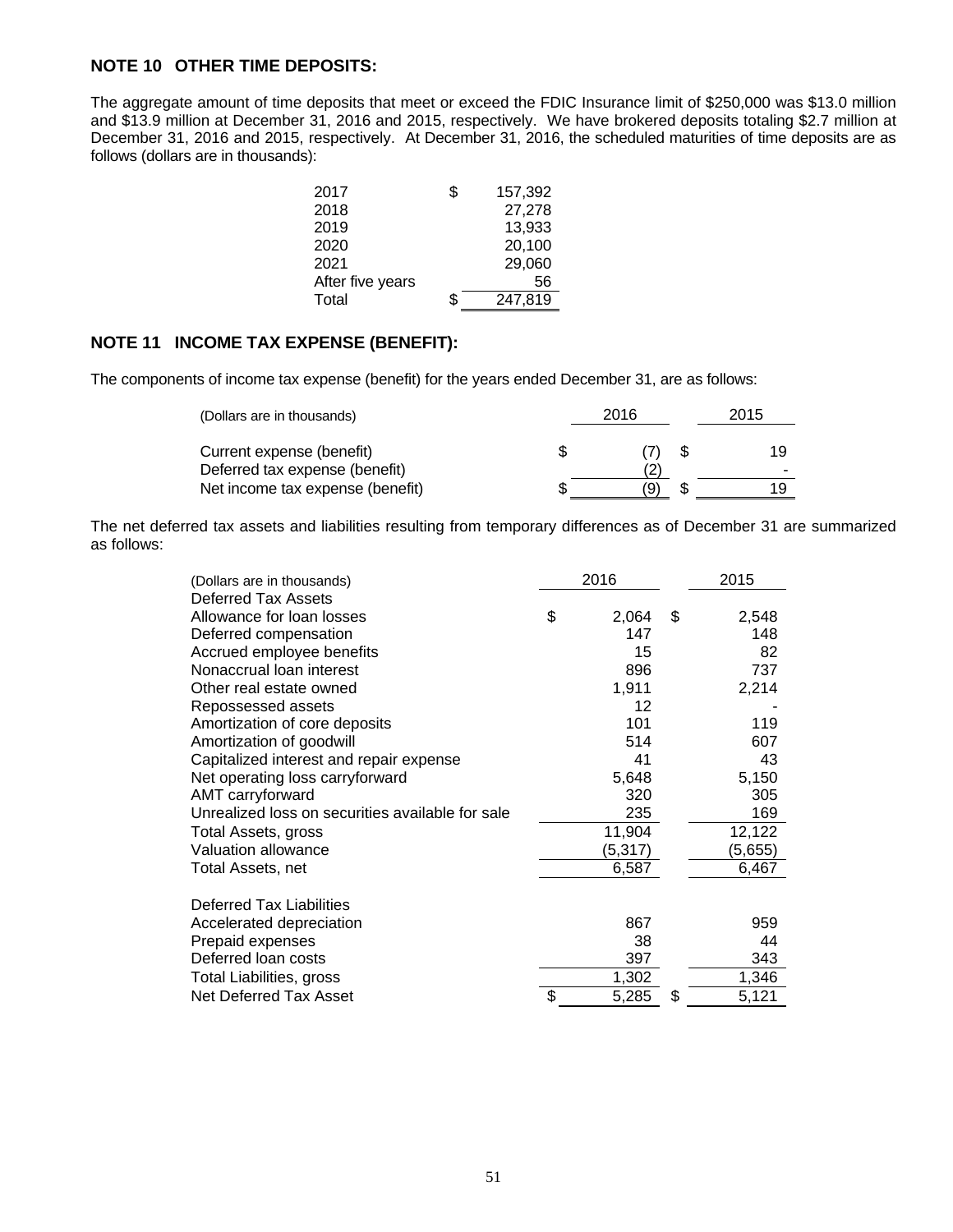The following table summarizes the differences between the actual income tax expense and the amounts computed using the federal statutory tax rate of 34%:

| (Dollars are in thousands)                                                                           | 2016  |      | 2015  |
|------------------------------------------------------------------------------------------------------|-------|------|-------|
| Income tax expense (benefit) at the applicable federal rate<br>Permanent differences resulting from: | 323   | - \$ | 912   |
| Nondeductible expenses                                                                               |       |      |       |
| Tax exempt interest income                                                                           | (44)  |      | (44)  |
| State income taxes less federal tax effect                                                           | 5     |      | (13)  |
| Bank owned life insurance                                                                            | (57)  |      | (42)  |
| Deferred tax valuation allowance change, net                                                         | (338) |      | (735) |
| Other adjustments                                                                                    | 95    |      | (66)  |
| Income tax expense (benefit)                                                                         | (9)   |      | 19    |

Management reviewed the December 31, 2016 deferred tax calculation to determine the need for a valuation allowance. A valuation allowance is provided when it is more likely than not that some portion of the deferred tax asset will not be realized. In management's opinion, based on a three year taxable income projection and the effects of off-setting deferred tax liabilities, it is more likely than not that all the deferred tax assets, net of the \$5.3 million allowance, would be realizable. Management is required to consider all evidence, both positive and negative in making this determination. As of December 31, 2016, the Company had \$16.6 million of net operating loss carryforwards which will expire in 2031 thru 2036. Management expects to utilize all of these carryforwards prior to expiration. Direct charge-offs contributed to a reduction of the tax asset and are permitted as tax deductions. In addition, writedowns on other real estate owned property are expensed for book purposes but are not deductible for tax purposes until disposition of the property. Goodwill expense also was realized for book purposes in 2011 but continues to only be tax deductible based on the statutory requirements; thus, creating a deferred tax asset. When, and if, taxable income increases in the future and during the net operating loss carryforward period, this valuation allowance may be reversed and used to decrease tax obligations in the future. We do not have significant nontaxable income or nondeductible expenses.

The Company's tax filings for years ended 2013 through 2016 were at year end 2016 open to audit under statutes of limitations by the Internal Revenue Service ("IRS") and state taxing authorities. Our tax filings for the years ended 2010, 2011, and 2012 had been under examination by the IRS. In March 2015 we received notification from the IRS that as a result of the examination no changes were made to our reported tax.

# **NOTE 12 RELATED PARTY TRANSACTIONS:**

During the year, officers, directors (and companies controlled by them), principal shareholders, and associates were customers of and had loan transactions with the Bank in the normal course of business which amounted to \$5.4 million at December 31, 2016 and \$4.1 million at December 31, 2015. During the year ended December 31, 2016, total principal additions were \$4.9 million and principal payments were \$3.6 million, including renewals and advances on revolving lines of credit. During the year ended December 31, 2015, total principal additions were \$3.1 million and principal payments were \$3.6 million, including renewals and advances on revolving lines of credit. These transactions were made on substantially the same terms as those prevailing for other customers and did not involve any abnormal risk. Total related party deposits held at the Bank were \$11.1 million and \$12.2 million at the end of years 2016 and 2015, respectively.

# **NOTE 13 RETIREMENT PLANS:**

The Company has established a qualified defined contribution plan that covers all full time employees. Effective January 1, 2012 the qualified defined contribution plan was modified where the Company matched employee contributions up to a maximum of 3% of their salary. The Company contributed \$385 thousand and \$224 thousand to the defined contribution plan for 2016 and 2015, respectively.

In addition, in 2002, the Bank established a salary continuation plan for key executives, which is funded by single premium life insurance policies. Expenses related to the plan were \$5 thousand and \$6 thousand for 2016 and 2015, respectively.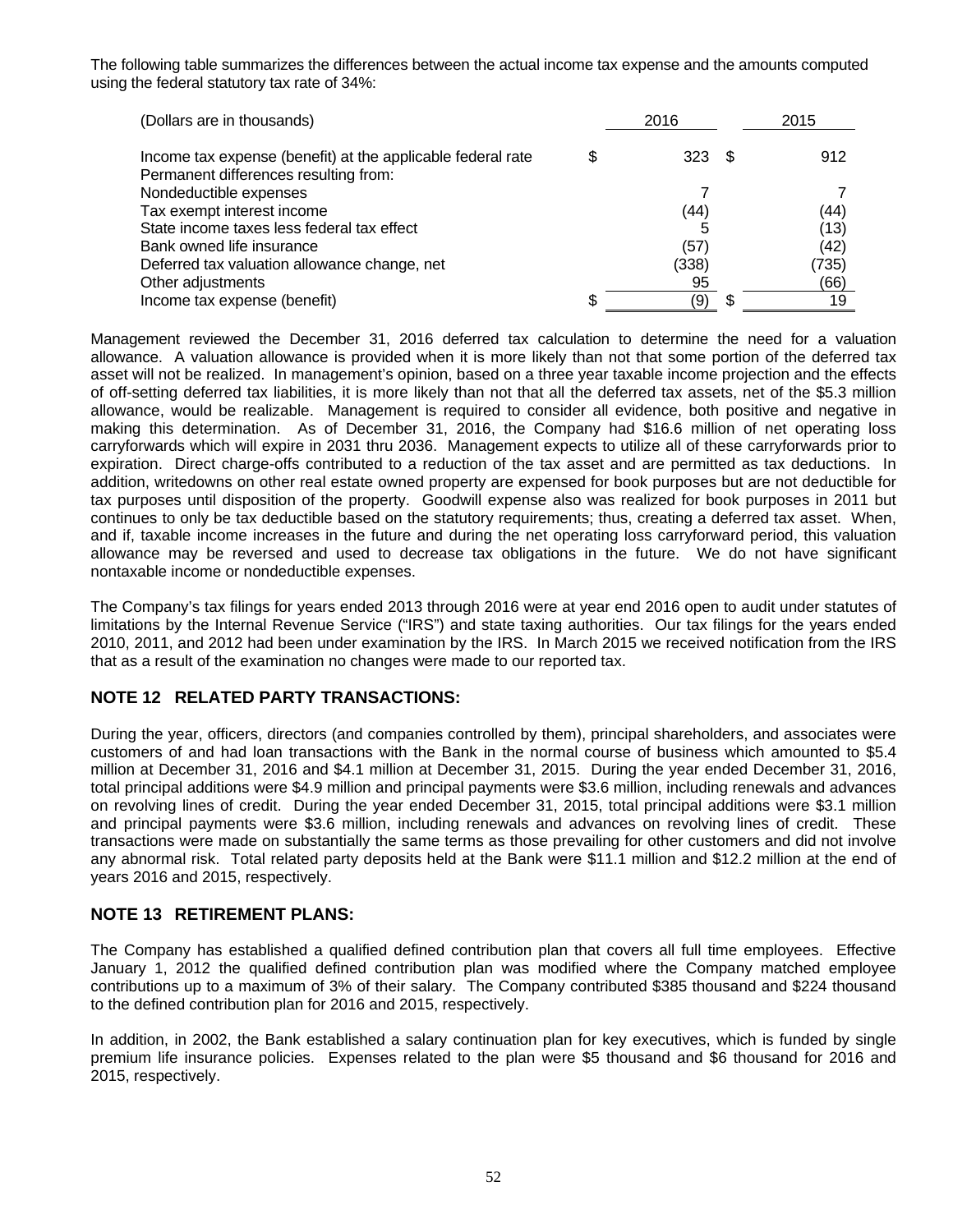# **NOTE 14 OTHER REAL ESTATE OWNED:**

The following table summarizes the activity in other real estate owned for the years ended December 31, 2016 and 2015:

| (Dollars are in thousands)                                                  | 2016                  |      | 2015            |
|-----------------------------------------------------------------------------|-----------------------|------|-----------------|
| Balance, beginning of year<br>Additions<br>Purchases of/improvements to     | \$<br>12,398<br>4,577 | - \$ | 15,049<br>3,277 |
| other real estate owned                                                     | 48                    |      | 12              |
| Donation of other real estate owned<br>Transfers of other real estate owned |                       |      | (33)            |
| to premises and equipment                                                   | (125)                 |      |                 |
| Proceeds from sales                                                         | (5,050)               |      | (2,709)         |
| Proceeds from insurance claims                                              |                       |      | (101)           |
| Adjustment of carrying value                                                | (1, 414)              |      | (3,246)         |
| Deferred gain from sales                                                    |                       |      | 50              |
| Gain from sales                                                             | 221                   |      | 99              |
| Balance, end of year                                                        | \$<br>10,655          |      | 12,398          |

### **NOTE 15 STOCK OPTION PLAN:**

New Peoples' Stock Option Plan ("the Plan") was adopted on September 27, 2001. The purpose of the Plan is to reward employees and directors for services rendered and investment risks undertaken to date and to promote the success of the Company by providing incentives to employees and directors that will promote the identification of their personal interest with the long-term financial success of the Company and with growth in shareholder value. The Plan provides that options for up to 1,287,000 shares of the Company's common stock may be issued to employees and directors. The exercise price may not be less than 100% of the fair market value of the shares on the award date. Each award becomes exercisable in the event of a change in control of the Company. All options are subject to exercise or forfeiture if the Company's capital falls below minimum requirements, as determined by its primary state or federal regulator. The Plan expired on May 31, 2011. The Company did not grant any options in 2016 and 2015. No stock options were exercised in 2016 and 2015. There were no stock options outstanding at December 31, 2016.

A summary of the status of the Company's stock option plan is presented below:

|                              | 2016                       |                                          |  | 2015                       |                                          |       | 2014                       |                                          |       |  |
|------------------------------|----------------------------|------------------------------------------|--|----------------------------|------------------------------------------|-------|----------------------------|------------------------------------------|-------|--|
|                              | Number of<br><b>Shares</b> | Weighted<br>Average<br>Exercise<br>Price |  | Number of<br><b>Shares</b> | Weighted<br>Average<br>Exercise<br>Price |       | Number of<br><b>Shares</b> | Weighted<br>Average<br>Exercise<br>Price |       |  |
| Outstanding and exercisable, |                            |                                          |  |                            |                                          |       |                            |                                          |       |  |
| Beginning of year            |                            | \$                                       |  | 198,183                    | \$                                       | 11.54 | 284,729                    | \$                                       | 11.02 |  |
| Exercised                    |                            |                                          |  |                            |                                          |       |                            |                                          |       |  |
| Forfeited                    |                            |                                          |  | (32, 175)                  |                                          | 11.54 | (20, 930)                  |                                          | 11.04 |  |
| Expired                      |                            |                                          |  | (166,008)                  |                                          | 11.54 | (65,616)                   |                                          | 9.44  |  |
| Outstanding and exercisable, |                            |                                          |  |                            |                                          |       |                            |                                          |       |  |
| End of year                  | ۰                          | \$                                       |  |                            |                                          |       | 198,183                    | S                                        | 11.54 |  |

# **NOTE 16 DIVIDEND LIMITATIONS ON SUBSIDIARY BANK:**

A principal source of funds of the Company is dividends paid by the Bank. The Federal Reserve Act restricts the amount of dividends the Bank may pay. Approval by the Board of Governors of the Federal Reserve System is required if the dividends declared by a state member bank, in any year, exceed the sum of (1) net income of the current year and (2) income net of dividends for the preceding two years. In October 2009, a restriction prohibiting the payment of dividends from the Bank to the Company was imposed by the Federal Reserve Bank of Richmond. This restriction was lifted when the Written Agreement was terminated effective January 20, 2016. For additional discussion concerning the Written Agreement, see Note 3, "Formal Written Agreement."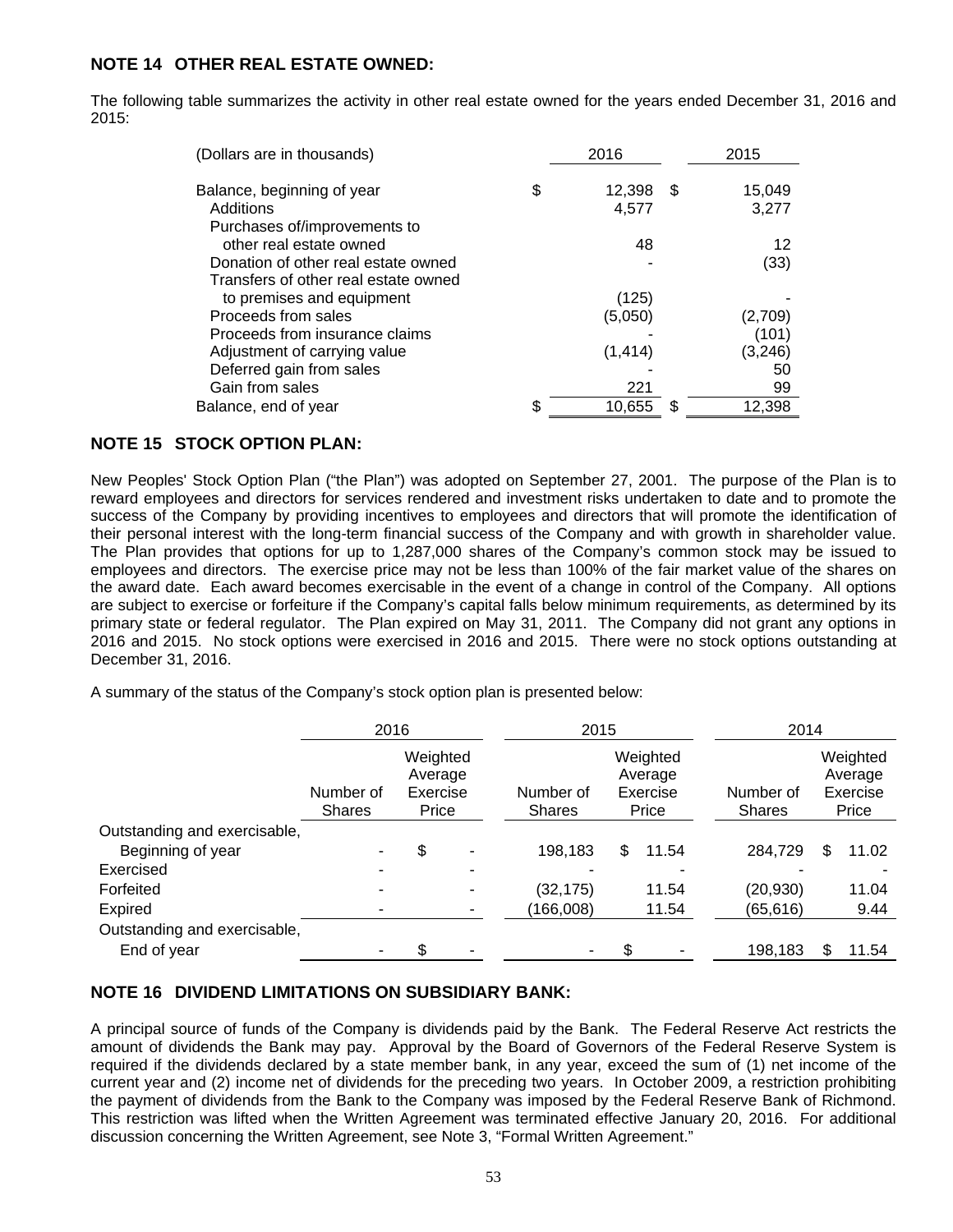# **NOTE 17 LEASING ACTIVITIES:**

As of December 31, 2016 and 2015, respectively, the Bank had no significant operating leases. Rental commitments of less than one year are not included. There were no rentals charged to operations under operating leases in 2016 and 2015.

# **NOTE 18 AVAILABLE LINES OF CREDIT AND FEDERAL HOME LOAN BANK ADVANCES:**

The Bank has the ability to borrow up to an additional \$120.9 million from the Federal Home Loan Bank under a line of credit which is secured by a blanket lien on residential real estate loans. The Bank had no overnight borrowings subject to daily rate changes from the Federal Home Loan Bank at December 31, 2016 or 2015.

At December 31, 2016, we had borrowings from the FHLB totaling \$13.8 million as compared to \$3.0 million at December 31, 2015. At December 31, 2016, \$1.8 million of these borrowings had fixed interest rates with an average yield of 4.07%, and a maturity date in 2018. In June 2016 the Bank borrowed \$2.0 million with a maturity date in the year 2019 and \$5.0 million with a maturity date in the year 2021. Both borrowings have fixed interest rates and interest is payable monthly, with a interest rate of 0.99% on the \$2.0 million borrowing and an interest rate of 1.38% on the \$5.0 million borrowing. In December 2016, the Bank borrowed \$5.0 million with a maturity date in March 2017 and a fixed interest rate of 0.69%, with interest payable monthly.

Letters of credit for \$3.0 million and \$2.0 million were issued in 2015 and a letter of credit for \$7.0 million was issued in 2013 to the Treasury Board of Virginia for collateral on public funds. No draws on the letters of credit have been issued. The letters of credit are considered draws on our Federal Home Loan Bank line of credit.

In May 2015, we received notification that a \$3.0 million unsecured fed funds line of credit facility with a correspondent bank had been reinstated. In February 2016, we received notification that this facility had been increased to \$5.0 million. In March 2016, we received notification that another correspondent bank had reinstated an unsecured federal funds line of credit facility in the amount of \$5.0 million. As of December 31, 2016 and 2015, no balances were outstanding on these fed funds lines of credit.

# **NOTE 19 FINANCIAL INSTRUMENTS WITH OFF-BALANCE SHEET RISK:**

In the normal course of business, the Bank has outstanding commitments and contingent liabilities, such as commitments to extend credit and standby letters of credit, which are not included in the accompanying consolidated financial statements. The Bank's exposure to credit loss in the event of nonperformance by the other party to the financial instruments for commitments to extend credit and standby letters of credit is represented by the contractual or notional amount of those instruments. The Bank uses the same credit policies in making such commitments as it does for instruments that are included in the balance sheet.

Financial instruments whose contract amount represents credit risk at December 31 were as follows:

| (Dollars are in thousands)   | 2016      | 2015   |
|------------------------------|-----------|--------|
| Commitments to extend credit | 34.770 \$ | 27.742 |
| Standby letters of credit    | 2.019     | 2.435  |

Commitments to extend credit are agreements to lend to a customer at either a fixed or variable interest rate as long as there is no violation of any condition established in the contract. Commitments generally have fixed expiration dates or other termination clauses and may require payment of a fee. Since many of the commitments are expected to expire without being drawn upon, the total commitment amounts do not necessarily represent future cash requirements. The Bank evaluates each customer's creditworthiness on a case-by-case basis. The amount of collateral obtained, if deemed necessary by the Bank upon extension of credit, is based on management's credit evaluation. Collateral held varies but may include accounts receivable, inventory, property and equipment, and income-producing commercial properties.

Standby letters of credit are conditional commitments issued by the Bank to guarantee the performance of a customer to a third party. Standby letters of credit generally have fixed expiration dates or other termination clauses and may require payment of a fee. The credit risk involved in issuing letters of credit is essentially the same as that involved in extending loan facilities to customers. The Bank's policy for obtaining collateral, and the nature of such collateral, is essentially the same as that involved in making commitments to extend credit.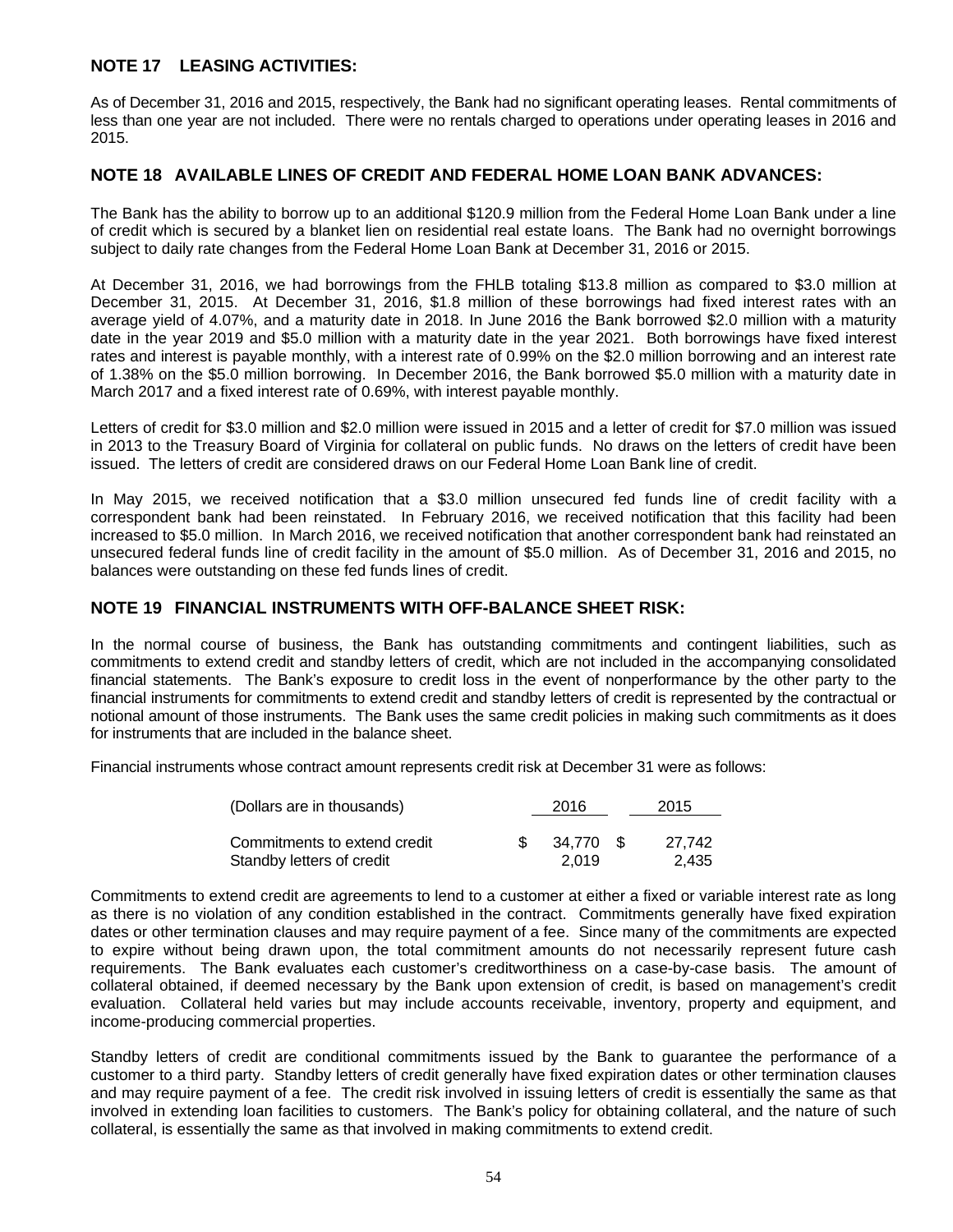# **NOTE 20 LEGAL CONTINGENCIES:**

In the course of operations, we may become a party to legal proceedings.

There are no pending or threatened legal proceedings to which the Company or any of its subsidiaries is a party or to which the property of the Company or any of its subsidiaries is subject that, in the opinion of management, may materially impact the financial condition of the Company, except for the following:

On June 24, 2015 New Peoples Bank filed an Amended Complaint in the Circuit Court of Russell County, Virginia agaist Arthur Wayne Bostic, Michael W. Bostic, Sr. and Jeffrey C. Bostic to enforce guarantees of loans made to Bostic Ford Sales, Inc. and seeking judgment against the guarantors for \$1,427,709.76 with interest and legal fees. On July 24, 2015 Arthur Bostic filed a counterclaim against the Bank. On March 8, 2016 Michael Bostic, Sr., and Jeffrey Bostic filed their counterclaims agains the Bank. The counterclaims assert lender liability theories of recovery and arise from the refusal of the Bank to continue to extend credit to Bostic Ford Sales, Inc. in 2008-2009. The defendants seek a judgment against the Bank of at least \$3 million. On December 16, 2016 the Court entered an Order sustaining New Peoples' demurrers to the counterclaims filed by all three defendants and providing the defendants an opportunity to amend their counterclaims. On December 23, 2016, the defendants filed amended counterclaims seeking a judgment against the Bank of at least \$3 million. Following the entry of the Court's Order on December 16, 2016, the parties began certain discussions to narrow the issues in dispute and facilitate settlement.

# **NOTE 21 TRUST PREFERRED SECURITIES AND DEFERRAL OF INTEREST PAYMENTS:**

On July 7, 2004, the Company completed the issuance of \$11.3 million in floating rate trust preferred securities offered by its wholly owned subsidiary, NPB Capital Trust I. The proceeds of the funds were used for general corporate purposes which included capital management for affiliates, retirement of indebtedness and other investments. The securities have a floating rate of 3 month LIBOR plus 260 basis points, which resets quarterly, with a current rate at December 31, 2016 of 3.48%.

On September 27, 2006, the Company completed the issuance of \$5.2 million in floating rate trust preferred securities offered by its wholly owned subsidiary, NPB Capital Trust 2. The proceeds of the funds were used for general corporate purposes, which include capital management for affiliates and the acquisition of two branch banks. The securities have a floating rate of 3 month LIBOR plus 177 basis points, which resets quarterly, with a current rate at December 31, 2016 of 2.65%.

Under the terms of the subordinated debt transactions, the securities have a 30-year maturity and are redeemable, in whole or in part, without penalty, at the option of the Company after five years of the issuance date. Due to the ability to defer interest and principal payments for 60 months without being considered in default, the regulatory agencies consider the trust preferred securities as Tier 1 capital up to certain limits.

In October 2009, a restriction to pay dividends from the Bank to the Company was issued by the Federal Reserve Bank of Richmond. In July 2010 the Company and the Bank entered into the Written Agreement discussed in Note 3. The Written Agreement prohibited the payment of interest on the trust preferred securities without prior regulatory approval. As a result, interest on trust preferred securities was deferred. This deferral was for a period of 60 months, and was set to expire on January 7, 2015. In the fourth quarter of 2014, the Company requested and received regulatory approval to pay the cumulative deferred interest on the trust preferred securities due on January 7, 2015 totaling \$2.5 million, which the Company paid on December 10, 2014. After this payment there has been no interest in arrears on the trust preferred securities since that date.

The Company is currently not deferring the quarterly interest payments on the trust preferred securities. However, as discussed above, regulatory approval was needed to pay the interest while the Company was under the formal Written Agreement. This approval was granted during each quarter of 2015 and all trust preferred interest payments were made.

The restriction requiring regulatory approval before the payment of interest on the trust preferred securities was lifted when the Written Agreement was terminated effective January 20, 2016 and all trust preferred interest payments due have been made on time since that date.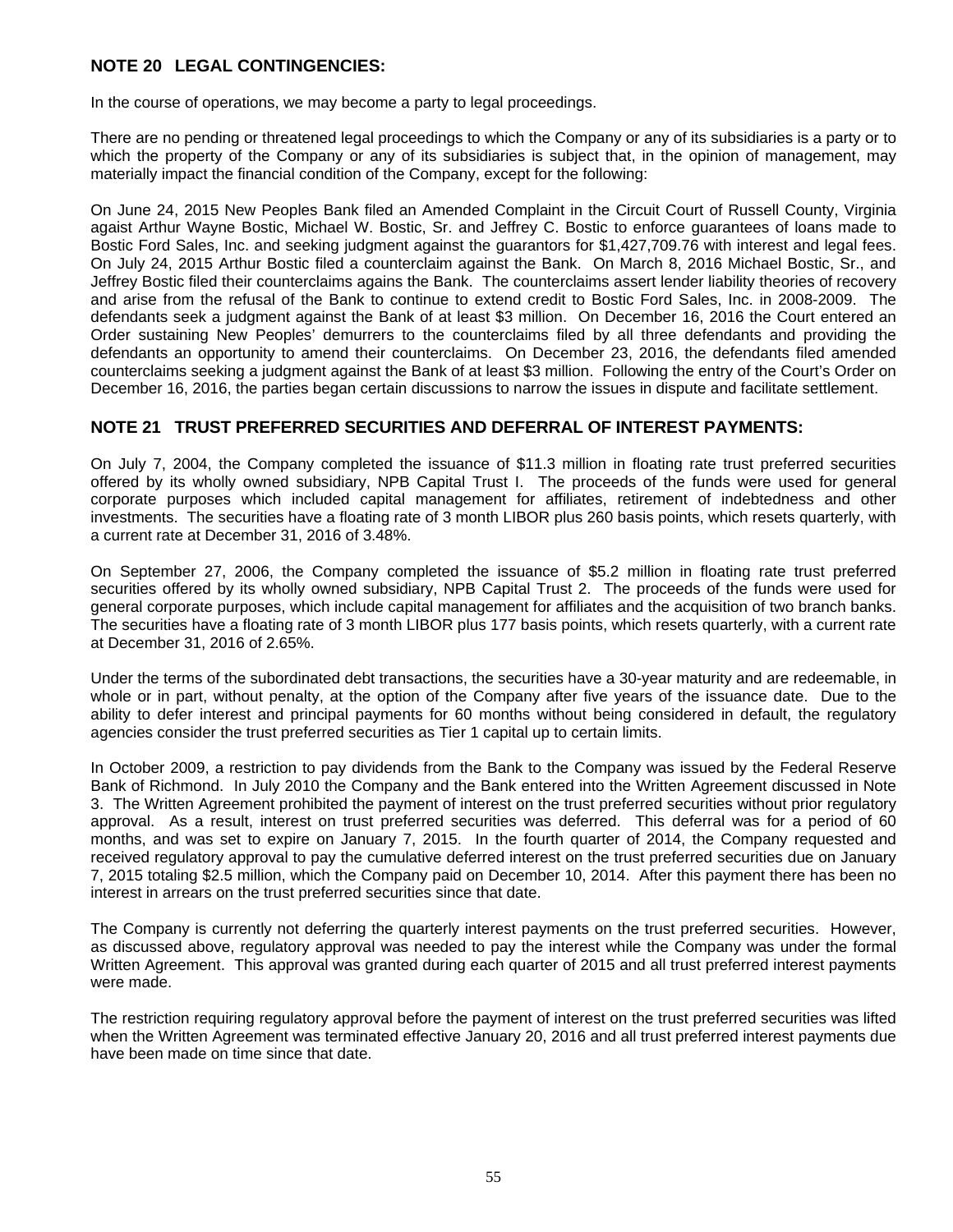# **NOTE 22 CAPITAL:**

#### **Capital Requirements and Ratios**

The Bank is subject to various capital requirements administered by federal banking agencies. Failure to meet minimum capital requirements can initiate certain mandatory and, possibly, additional discretionary actions by regulators that, if undertaken, could have a direct material effect on the Bank's financial statements. Under capital adequacy guidelines and the regulatory framework for prompt corrective action, the Bank must meet specific capital guidelines that involve quantitative measures of assets, liabilities, and certain off-balance sheet items as calculated under regulatory accounting practices. The capital amounts and classification are also subject to qualitative judgments by the regulators about components, risk weightings, and other factors.

Quantitative measures established by regulation to ensure capital adequacy require the Bank to maintain minimum amounts and ratios (set forth in the following table) of total and Tier 1 capital (as defined) to risk-weighted assets (as defined), Tier 1 capital (as defined) to average assets (as defined), and Common Equity Tier 1 capital (as defined) to risk-weighted assets (as defined). As of December 31, 2016, the Bank meets all capital adequacy requirements to which it is subject.

The Company meets eligibility criteria of a small bank holding company in accordance with the Federal Reserve Board's Small Bank Holding Company Policy Statement issued in February 2015, and is no longer obligated to report consolidated regulatory capital. The Bank continues to be subject to various capital requirements administered by banking agencies. The Bank's actual capital amounts and ratios are presented in the following table as of December 31, 2016 and 2015, respectively. These ratios comply with Federal Reserve rules to align with the Basel III Capital requirements effective January 1, 2015.

 $\sim$   $\sim$   $\sim$   $\sim$ 

|                                         | Actual       |           |                             | Minimum to Be Well<br><b>Capitalized Under</b><br><b>Prompt Corrective</b> |                          |       |  |
|-----------------------------------------|--------------|-----------|-----------------------------|----------------------------------------------------------------------------|--------------------------|-------|--|
|                                         |              |           | Minimum Capital Requirement |                                                                            | <b>Action Provisions</b> |       |  |
| (Dollars are in thousands)              | Amount       | Ratio     | Amount                      | Ratio                                                                      | Amount                   | Ratio |  |
| December 31, 2016:                      |              |           |                             |                                                                            |                          |       |  |
| Total Capital to Risk Weighted Assets:  |              |           |                             |                                                                            |                          |       |  |
| New Peoples Bank, Inc.                  | \$<br>67,549 | 16.64%\$  | 32,476                      | $8.0\%$ \$                                                                 | 40,595                   | 10.0% |  |
| Tier 1 Capital to Risk Weighted Assets: |              |           |                             |                                                                            |                          |       |  |
| New Peoples Bank, Inc.                  | 62,462       | 15.39%    | 24,357                      | 6.0%                                                                       | 32,476                   | 8.0%  |  |
| Tier 1 Capital to Average Assets:       |              |           |                             |                                                                            |                          |       |  |
| New Peoples Bank, Inc.                  | 62,462       | 9.93%     | 25,149                      | 4.0%                                                                       | 31,436                   | 5.0%  |  |
| Common Equity Tier 1 Capital            |              |           |                             |                                                                            |                          |       |  |
| to Risk Weighted Assets:                |              |           |                             |                                                                            |                          |       |  |
| New Peoples Bank, Inc.                  | 62,462       | 15.39%    | 18,268                      | 4.5%                                                                       | 26,386                   | 6.5%  |  |
| December 31, 2015:                      |              |           |                             |                                                                            |                          |       |  |
| Total Capital to Risk Weighted Assets:  |              |           |                             |                                                                            |                          |       |  |
| New Peoples Bank, Inc.                  | \$<br>65,713 | 17.55% \$ | 29,954                      | $8.0\%$ \$                                                                 | 37,443                   | 10.0% |  |
| Tier 1 Capital to Risk Weighted Assets: |              |           |                             |                                                                            |                          |       |  |
| New Peoples Bank, Inc.                  | 60,998       | 16.29%    | 22,466                      | 6.0%                                                                       | 29,954                   | 8.0%  |  |
| Tier 1 Capital to Average Assets:       |              |           |                             |                                                                            |                          |       |  |
| New Peoples Bank, Inc.                  | 60,998       | 9.67%     | 25,239                      | 4.0%                                                                       | 31,549                   | 5.0%  |  |
| Common Equity Tier 1 Capital            |              |           |                             |                                                                            |                          |       |  |
| to Risk Weighted Assets:                |              |           |                             |                                                                            |                          |       |  |
| New Peoples Bank, Inc.                  | 60,998       | 16.29%    | 16,849                      | 4.5%                                                                       | 24,338                   | 6.5%  |  |
|                                         |              |           |                             |                                                                            |                          |       |  |

As of December 31, 2016, the Bank was well capitalized under the regulatory framework for prompt corrective action. To be categorized as well capitalized, an institution must maintain minimum total risk-based, Tier 1 risk-based, Tier 1 leverage, and Common Equity Tier 1 ratios as set forth in the above tables. There are no conditions or events since the notification that management believes have changed the Bank's category.

Under Basel III Capital requirements, beginning January 1, 2016, a capital conservation buffer of 0.625% became effective. The capital conservation buffer will be gradually increased through January 1, 2019 to 2.5%. Banks will be required to maintain levels that meet the required minimum plus the capital conservation buffer in order to make distributions, such as dividends, or discretionary bonus payments.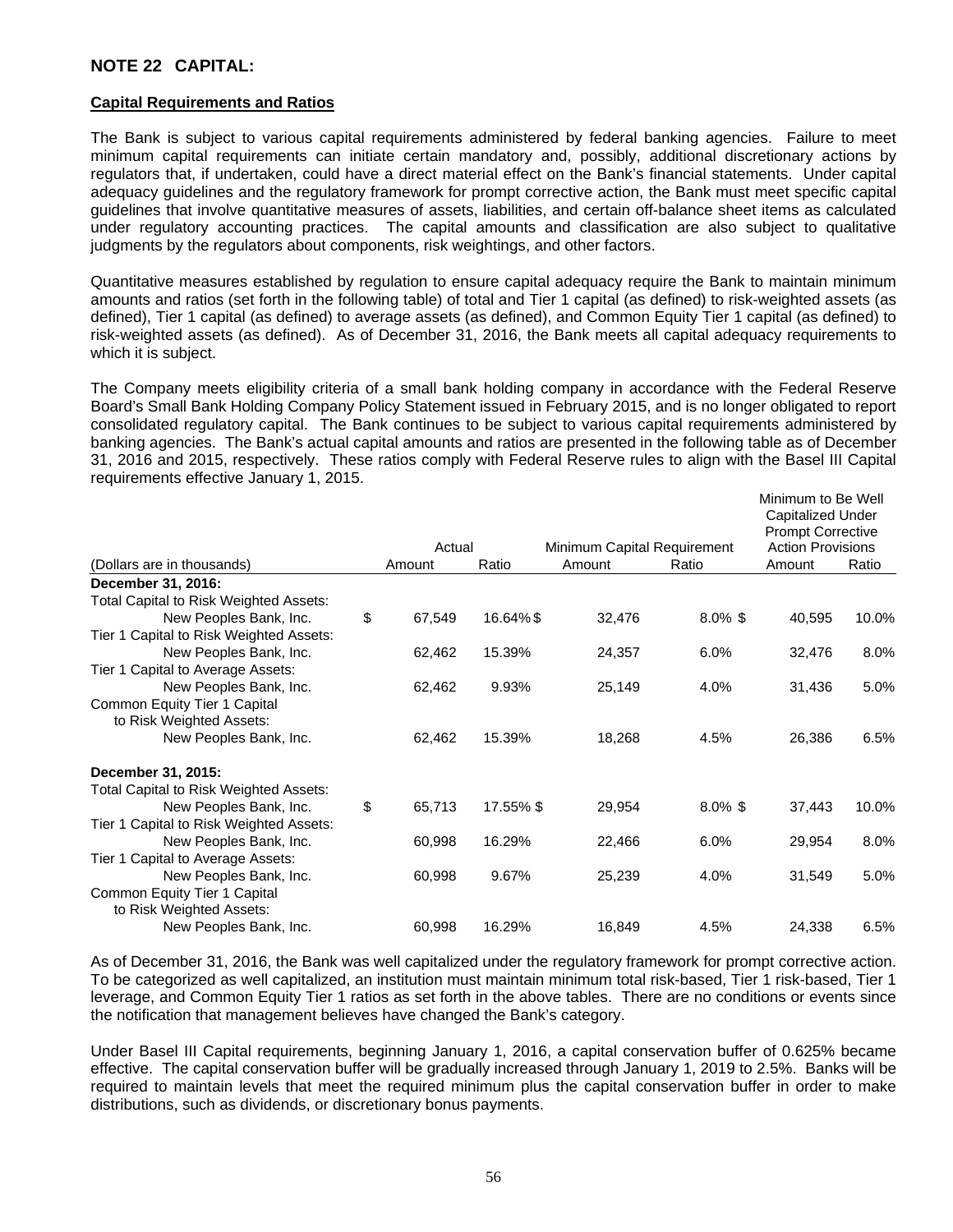# **Board of Directors Exercise of Common Stock Warrants**

During the month of October 2015, a member of the board of directors of the Company and his family exercised 233,886 common stock warrants at a price of \$1.75 per share. During the month of November 2015, another member of the board of directors of the Company exercised 225,000 common stock warrants at a price of \$1.75 per share. During the month of December 2015, another member of the board of directors of the Company and his family exercised 16,542 common stock warrants at a price of \$1.75 per share. As a result of these exercises an additional \$832 thousand of capital was raised by the Company. The additional liquidity provided by the funds will be used by the Company to pay its operating expenses and trust preferred interest payments.

### **Common Stock Warrants**

As of December 31, 2016, 881,978 common stock warrants were outstanding as compared to 882,353 common stock warrants as of December 31, 2015. During 2016, 375 of the common stock warrants were exercised at a price of \$1.75. As noted above, during 2015, 475,428 of common stock warrants were exercised at a price of \$1.75. A summary of common stock warrants outstanding at December 31, 2016 follows:

| <b>Expiration Date</b> | Exercise Price | Number<br>Outstanding And<br>Exercisable | <b>Weighted Average</b><br>Remaining<br>Contractual Life |
|------------------------|----------------|------------------------------------------|----------------------------------------------------------|
| December 20, 2017      | 1.75           | 881,978                                  | $0.97$ years                                             |
|                        | Totals         | 881,978                                  | $0.97$ years                                             |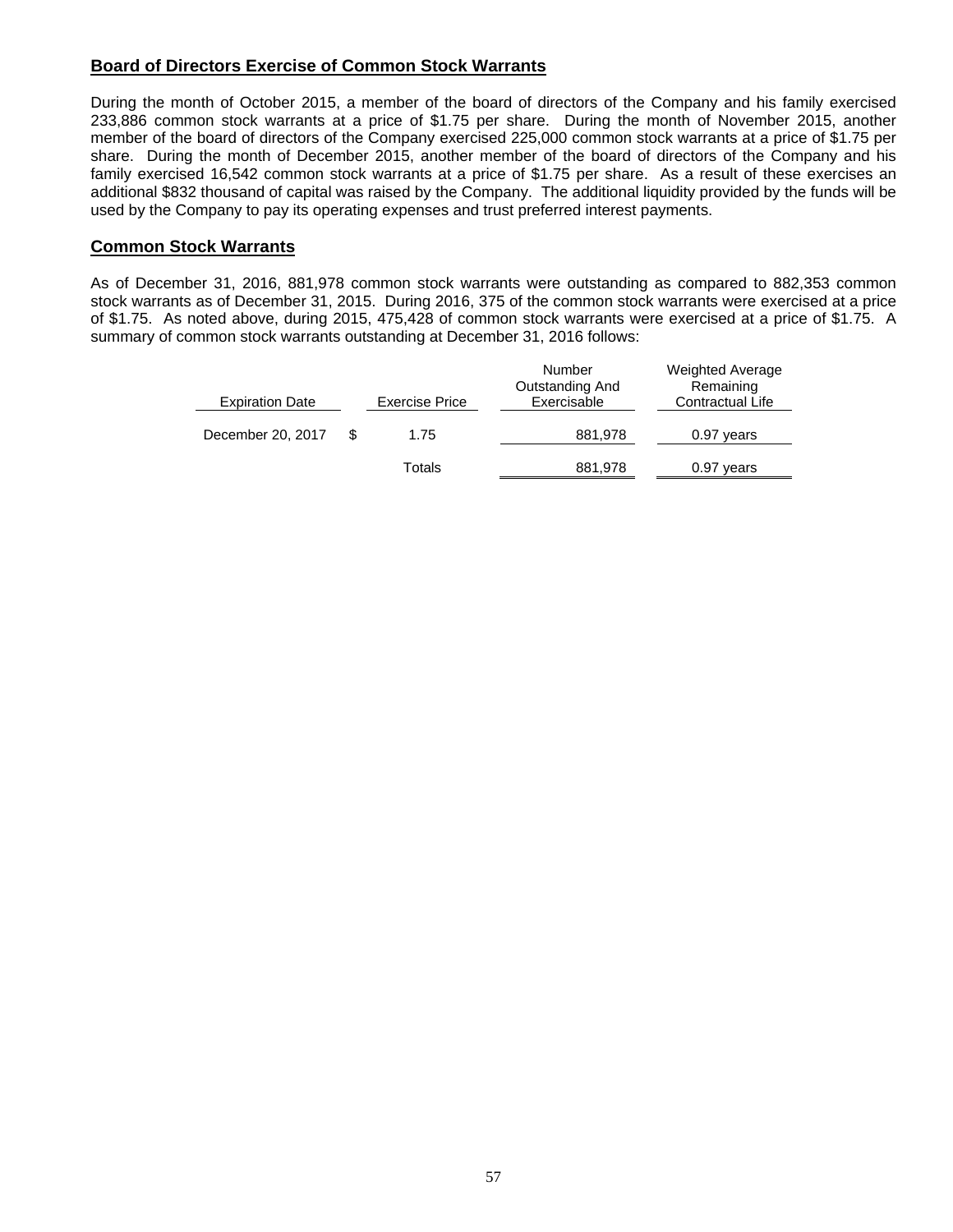### **NOTE 23 FAIR VALUES:**

The financial reporting standard, "Fair Value Measurements and Disclosures" provides a framework for measuring fair value under generally accepted accounting principles and requires disclosures about the fair value of assets and liabilities recognized in the balance sheet in periods subsequent to initial recognition, whether the measurements are made on a recurring basis (for example, available for sale investment securities) or on a nonrecurring basis (for example, impaired loans and other real estate acquired through foreclosure).

Fair value is the exchange price that would be received for an asset or paid to transfer a liability (an exit price) in the principal or most advantageous market for the asset or liability in an orderly transaction between market participants on the measurement date. Fair Value Measurements and Disclosures also establishes fair value hierarchy which requires an entity to maximize the use of observable inputs and minimize the use of unobservable inputs when measuring fair value. The standard describes three levels of inputs that may be used to measure fair value:

Level 1: Quoted prices in active markets for identical assets or liabilities. Level 1 assets and liabilities include debt and equity securities and derivative contracts that are traded in an exchange market, as well as U. S. Treasury, other U. S. Government and agency mortgage-backed debt securities that are highly liquid and are actively traded in overthe-counter markets.

Level 2: Observable inputs other than Level 1 prices such as quoted prices for similar assets or liabilities; quoted prices in markets that are not active; or other inputs that are observable or can be corroborated by observable market data for substantially the full term of the assets or liabilities. Level 2 assets and liabilities include debt securities with quoted prices that are traded less frequently than exchange-traded instruments and derivative contracts whose value is determined using a pricing model with inputs that are observable in the market or can be derived principally from or corroborated by observable market data. This category generally includes certain derivative contracts and impaired loans.

Level 3: Unobservable inputs that are supported by little or no market activity and that are significant to the fair value of the assets and liabilities. Level 3 assets and liabilities include financial instruments whose value is determined using pricing models, discounted cash flow methodologies, or similar techniques, as well as instruments for which the determination of fair value requires significant management judgment or estimation. For example, this category generally includes certain private equity investments, retained residual interests in securitizations, residential mortgage servicing rights, and highly structured or long-term derivative contracts.

*Investment Securities Available for Sale –* Investment securities available for sale are recorded at fair value on a recurring basis. Fair value measurement is based upon quoted prices. The Company's available for sale securities, totaling \$70.0 million and \$101.6 million at December 31, 2016 and 2015, respectively, are the only assets whose fair values are measured on a recurring basis using Level 2 inputs from an independent pricing service.

*Loans -* The Company does not record loans at fair value on a recurring basis. Real estate serves as collateral on a substantial majority of the Company's loans. From time to time a loan is considered impaired and an allowance for loan losses is established. Loans which are deemed to be impaired and require a reserve are primarily valued on a non-recurring basis at the fair values of the underlying real estate collateral. Such fair values are obtained using independent appraisals, which management evaluates and determines the fair value of the collateral is further impaired below the appraised value and there is no observable market price, or an appraised value does not include estimated costs of disposition and management must make an estimate, the Company records the impaired loan as nonrecurring Level 3. The aggregate carrying amount of impaired loans carried at fair value were \$13.8 million and \$16.3 million at December 31, 2016 and 2015, respectively.

*Foreclosed Assets –* Foreclosed assets are adjusted to fair value upon transfer of the loans to foreclosed assets. Foreclosed assets are carried at the lower of the carrying value or fair value. Fair value is based upon independent observable market prices or appraised values of the collateral with a third party estimate of disposition costs, which the Company considers to be nonrecurring level 2 inputs. When the appraised value is not available, management determines the fair value of the collateral is further impaired below the appraised value and there is no observable market price, or an appraised value does not include estimated costs of disposition and management must make an estimate, the Company records the foreclosed asset as nonrecurring Level 3. The aggregate carrying amounts of foreclosed assets were \$10.7 million and \$12.4 million at December 31, 2016 and 2015, respectively.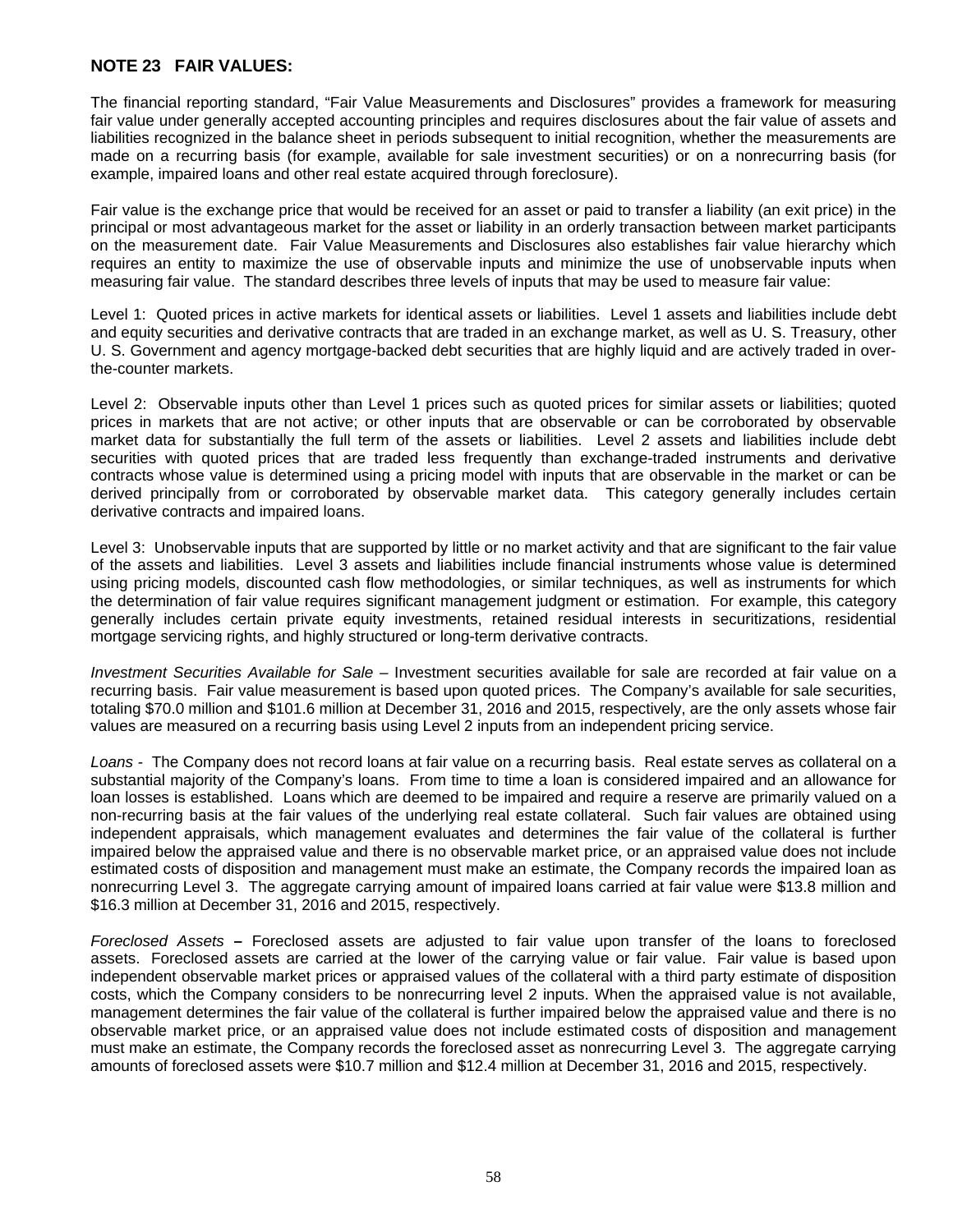Assets and liabilities measured at fair value are as follows as of December 31, 2016 (for purpose of this table the impaired loans are shown net of the related allowance):

|                                                          | Quoted market<br>price in active<br>markets |    | Significant other<br>observable inputs | Significant<br>unobservable<br>inputs |
|----------------------------------------------------------|---------------------------------------------|----|----------------------------------------|---------------------------------------|
| (Dollars are in thousands)                               | (Level 1)                                   |    | (Level 2)                              | (Level 3)                             |
| (On a recurring basis)<br>Available for sale investments |                                             |    |                                        |                                       |
| U.S. Government Agencies                                 | \$                                          | \$ | 24,632 \$                              |                                       |
| Taxable municipals                                       |                                             |    | 2,292                                  |                                       |
| Corporate bonds                                          |                                             |    | 3,749                                  |                                       |
| Mortgage backed securities                               |                                             |    | 39,338                                 |                                       |
| (On a non-recurring basis)                               |                                             |    |                                        |                                       |
| Other real estate owned                                  |                                             |    |                                        | 10,655                                |
| Impaired loans:                                          |                                             |    |                                        |                                       |
| Real estate secured:                                     |                                             |    |                                        |                                       |
| Commercial                                               |                                             |    |                                        | 4,762                                 |
| Construction and land development                        |                                             |    |                                        | 139                                   |
| Residential 1-4 family                                   |                                             |    |                                        | 4,360                                 |
| Multifamily                                              |                                             |    |                                        | 301                                   |
| Farmland                                                 |                                             |    |                                        | 4,187                                 |
| Commercial                                               |                                             |    |                                        | 49                                    |
| Agriculture                                              |                                             |    |                                        | 19                                    |
| Consumer installment loans                               |                                             |    |                                        | 32                                    |
| All other loans                                          |                                             |    |                                        |                                       |
| Total                                                    | \$                                          | S  | 70,011                                 | 24,504                                |

Assets and liabilities measured at fair value are as follows as of December 31, 2015 (for purpose of this table the impaired loans are shown net of the related allowance):

| (Dollars are in thousands)        | Quoted market<br>price in active<br>markets<br>(Level 1) | Significant other<br>observable inputs<br>(Level 2) |     | Significant<br>unobservable<br>inputs<br>(Level 3) |
|-----------------------------------|----------------------------------------------------------|-----------------------------------------------------|-----|----------------------------------------------------|
| (On a recurring basis)            |                                                          |                                                     |     |                                                    |
| Available for sale investments    |                                                          |                                                     |     |                                                    |
| U.S. Government Agencies          | \$                                                       | \$<br>41,523                                        | -\$ |                                                    |
| Taxable municipals                |                                                          | 3,281                                               |     |                                                    |
| Corporate bonds                   |                                                          | 1,939                                               |     |                                                    |
| Mortgage backed securities        |                                                          | 54,899                                              |     |                                                    |
| (On a non-recurring basis)        |                                                          |                                                     |     |                                                    |
| Other real estate owned           |                                                          |                                                     |     | 12,398                                             |
| Impaired loans:                   |                                                          |                                                     |     |                                                    |
| Real estate secured:              |                                                          |                                                     |     |                                                    |
| Commercial                        |                                                          |                                                     |     | 6,427                                              |
| Construction and land development |                                                          |                                                     |     | 144                                                |
| Residential 1-4 family            |                                                          |                                                     |     | 4,789                                              |
| Multifamily                       |                                                          |                                                     |     | 430                                                |
| Farmland                          |                                                          |                                                     |     | 4,416                                              |
| Commercial                        |                                                          |                                                     |     | 45                                                 |
| Agriculture                       |                                                          |                                                     |     | 36                                                 |
| <b>Consumer installment loans</b> |                                                          |                                                     |     | 54                                                 |
| All other loans                   |                                                          |                                                     |     |                                                    |
| Total                             | \$                                                       | \$<br>101,642                                       | S   | 28,739                                             |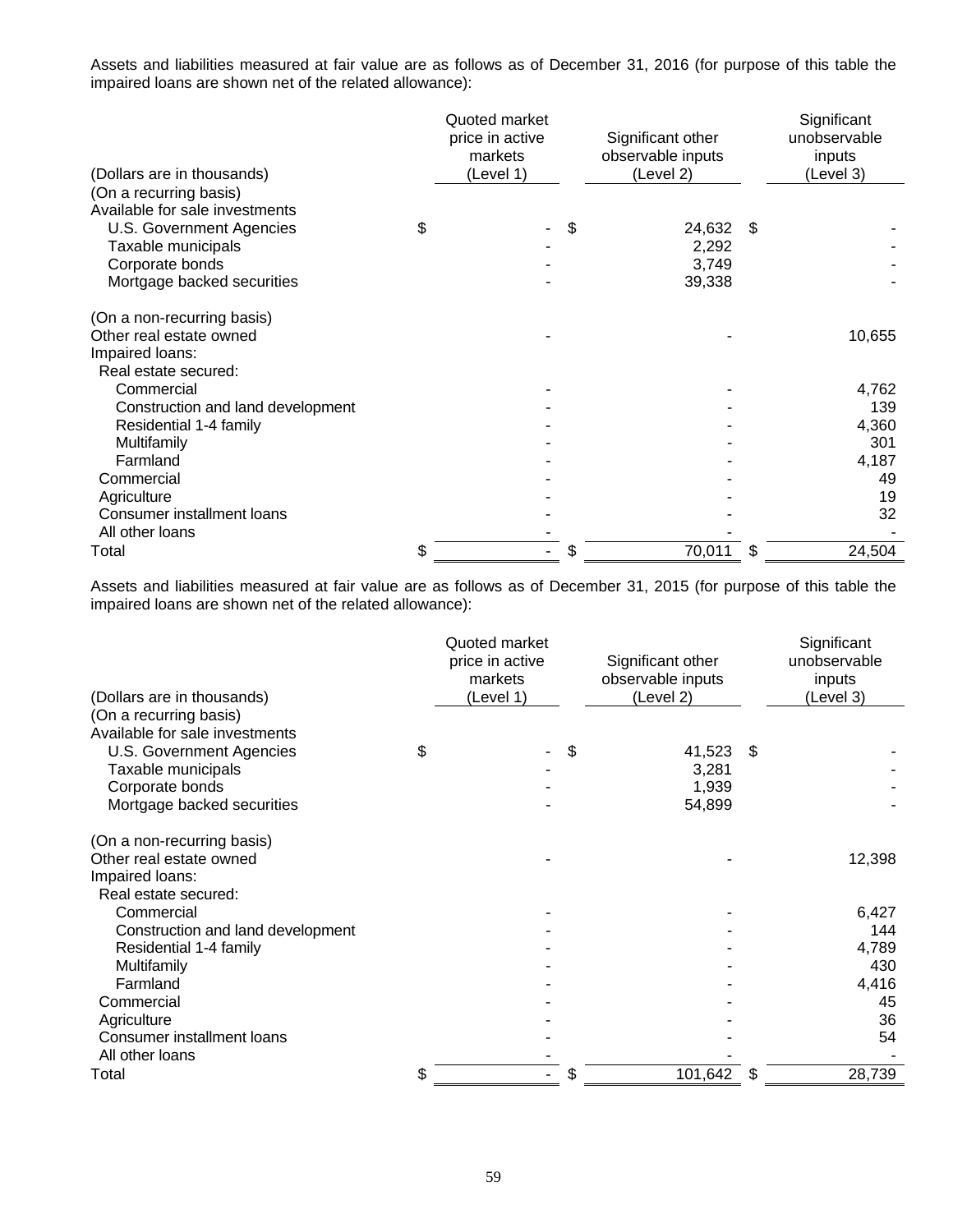For Level 3 assets measured at fair value on a recurring or non-recurring basis as of December 31, 2016, the significant unobservable inputs used in the fair value measurements were as follows:

| (Dollars in thousands)            |    | Fair Value at<br>December 31.<br>2016 | Fair Value at<br>December 31.<br>2015 | Valuation<br>Techniaue                                                                   | Significant<br>Unobservable Inputs                                                                               | General Range<br>of Significant<br>Unobservable<br>Input Values |
|-----------------------------------|----|---------------------------------------|---------------------------------------|------------------------------------------------------------------------------------------|------------------------------------------------------------------------------------------------------------------|-----------------------------------------------------------------|
| <b>Impaired Loans</b>             | \$ | 13,849                                | \$<br>16.341                          | Appraised<br>Value/Discounted<br>Cash<br>Flows/Market<br>Value of Note                   | Discounts to reflect<br>current market<br>conditions, ultimate<br>collectability, and<br>estimated costs to sell | $0 - 18%$                                                       |
| <b>Other Real Estate</b><br>Owned | \$ | 10,655                                | \$<br>12,398                          | Appraised<br>Value/Comparable<br>Sales/Other<br>Estimates from<br>Independent<br>Sources | Discounts to reflect<br>current market<br>conditions and<br>estimated costs to sell                              | $0 - 18%$                                                       |

# **Fair Value of Financial Instruments**

Fair value information about financial instruments, whether or not recognized in the balance sheet, for which it is practical to estimate the value is based upon the characteristics of the instruments and relevant market information. Financial instruments include cash, evidence of ownership in an entity, or contracts that convey or impose on an entity that contractual right or obligation to either receive or deliver cash for another financial instrument.

The following summary presents the methodologies and assumptions used to estimate the fair value of the Company's financial instruments presented below. The information used to determine fair value is highly subjective and judgmental in nature and, therefore, the results may not be precise. Subjective factors include, among other things, estimates of cash flows, risk characteristics, credit quality, and interest rates, all of which are subject to change. Since the fair value is estimated as of the balance sheet date, the amounts that will actually be realized or paid upon settlement or maturity on these various instruments could be significantly different.

The following presents the carrying amount, fair value, and placement in the fair value hierarchy of the Company's financial instruments as of December 31, 2016 and 2015. This table excludes financial instruments for which the carrying amount approximates fair value. The carrying value of cash and due from banks, federal funds sold, interestbearing deposits, deposits with no stated maturities, trust preferred securities and accrued interest approximates fair value. The remaining financial instruments were valued based on the present value of estimated future cash flows, discounted at various rates in effect for similar instruments during the months of December 2016 and 2015.

|                                                                                     |                    |                   |                                                             |      | <b>Fair Value Measurements</b>                            |     |                                                    |
|-------------------------------------------------------------------------------------|--------------------|-------------------|-------------------------------------------------------------|------|-----------------------------------------------------------|-----|----------------------------------------------------|
| (Dollars are in thousands)                                                          | Carrying<br>Amount | Fair<br>Value     | Quoted<br>market price<br>in active<br>markets<br>(Level 1) |      | Significant<br>other<br>observable<br>inputs<br>(Level 2) |     | Significant<br>unobservable<br>inputs<br>(Level 3) |
| December 31, 2016<br>Financial Instruments - Assets<br>Net Loans                    | \$<br>462,557      | \$<br>467,707     | \$<br>$\overline{\phantom{0}}$                              | \$   | 453,858                                                   | -\$ | 13,849                                             |
| Financial Instruments - Liabilities<br>Time Deposits<br><b>FHLB Advances</b>        | 247,819<br>13,758  | 247,258<br>13,993 |                                                             |      | 247,258<br>13,993                                         |     |                                                    |
| December 31, 2015<br>Financial Instruments - Assets<br>Net Loans                    | \$<br>433,676      | \$<br>438,589     | \$                                                          | - \$ | 422,248                                                   | -\$ | 16,341                                             |
| Financial Instruments - Liabilities<br><b>Time Deposits</b><br><b>FHLB Advances</b> | 256,978<br>2,958   | 256,797<br>2,958  |                                                             |      | 256,797<br>2,958                                          |     |                                                    |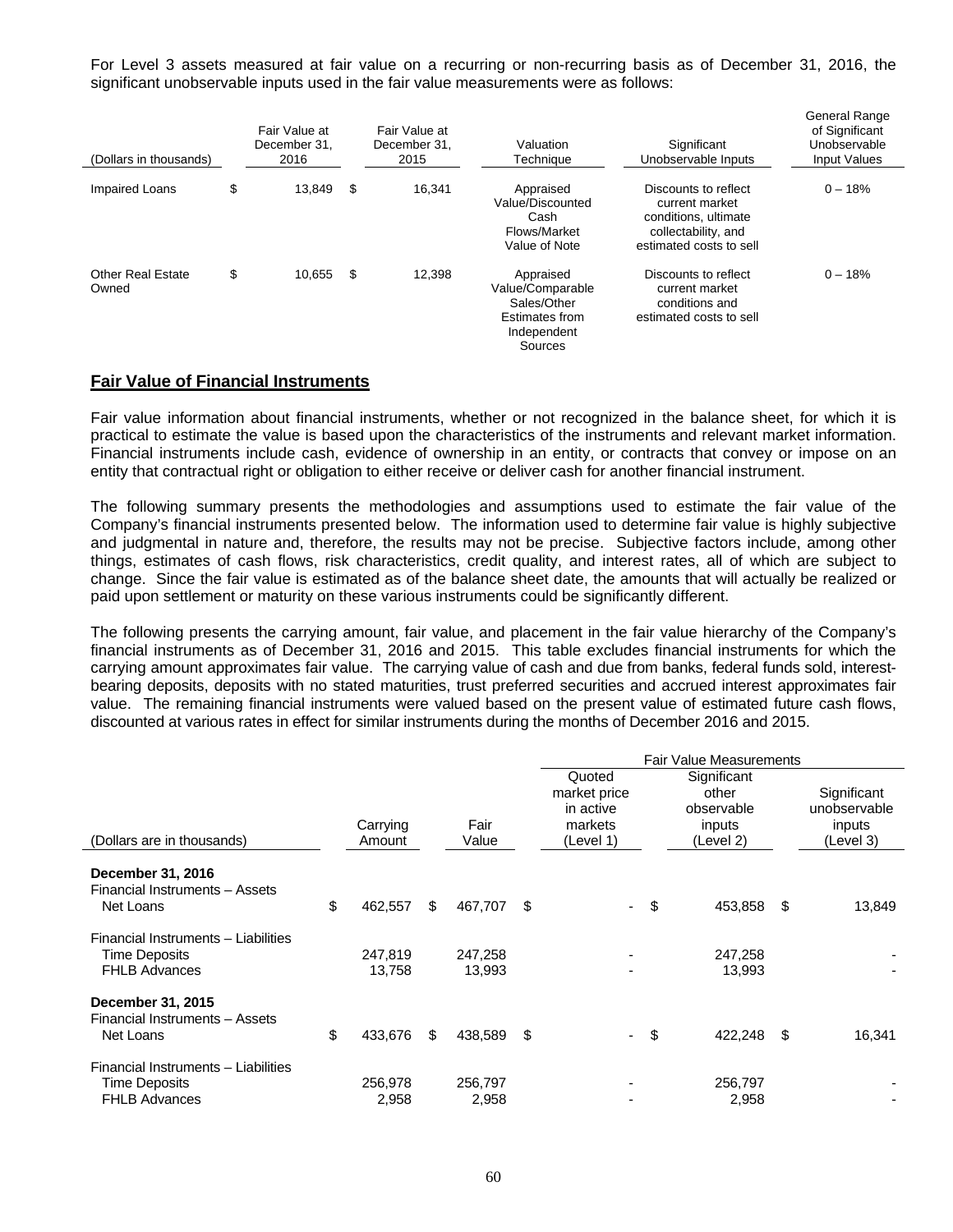# **NOTE 24 RECENT ACCOUNTING DEVELOPMENTS:**

The following is a summary of recent authoritative announcements:

In May 2014, the Financial Accounting Standards Board ("FASB") issued guidance to change the recognition of revenue from contracts with customers. The core principle of the new guidance is that an entity should recognize revenue to reflect the transfer of goods and services to customers in an amount equal to the consideration the entity receives or expects to receive. The guidance will be effective for the Company for reporting periods beginning after December 15, 2017. The Company will apply the guidance using a modified retrospective approach. The Company does not expect these amendments to have a material effect on its financial statements.

In August 2015, the FASB deferred the effective date of ASU 2014-09, Revenue from Contracts with Customers. As a result of the deferral the guidance in ASU 2014-09 will be effective for the Company for reporting periods beginning after December 15, 2017. The Company does not expect these amendments to have a material effect on its financial statements.

In January 2016, the FASB amended the Financial Instruments topic of the Accounting Standards Codification ("ASC"), to address certain aspects of recognition, measurement, presentation, and disclosure of financial instruments. The amendments will be effective for fiscal years beginning after December 15, 2017, including interim periods within those fiscal years. The Company will apply the guidance by means of a cumulative-effect adjustment to the balance sheet as of the beginning of the fiscal year of adoption. The amendments related to equity securities without readily determinable fair values will be applied prospectively to equity investments that exist as of the date of adoption of the amendments. The Company does not expect these amendments to have a material effect on its financial statements.

In February 2016, the FASB amended the Leases topic of the ASC to revise certain aspects of recognition, measurement, presentation, and disclosure of leasing transactions. The amendments will be effective for fiscal years beginning after December 15, 2018, including interim periods within those fiscal years. Early adoption is permitted. The Company is currently evaluating the effect that implementation of the new standard will have on its financial position, results of operations, and cash flows.

In March 2016, the FASB amended the Revenue from Contracts with Customers topic of the ASC to clarify the implementation guidance on principal versus agent considerations and address how an entity should assess whether it is the principal or the agent in contracts that include three or more parties. The amendments will be effective for the Company for reporting periods beginning after December 15, 2017. The Company does not expect these amendments to have a material effect on its financial statements.

In March 2016, the FASB issued guidance to simplify several aspects of the accounting for share-based payment award transactions including the income tax consequences, the classification of awards as either equity or liabilities, and the classification on the statement of cash flows. Additionally, the guidance simplifies two areas specific to entities other than public business entities allowing them to apply a practical expedient to estimate the expected term for all awards with performance or service conditions that have certain characteristics and also allowing them to make a one-time election to switch from measuring all liability-classified awards at fair value to measuring them at intrinsic value. The amendments will be effective for the Company for annual periods beginning after December 15, 2016 and interim periods within those annual periods. Early adoption is permitted. The Company does not expect these amendments to have a material effect on its financial statements.

In June 2016, the FASB issued guidance to change the accounting for credit losses and modify the impairment model for certain debt securities. The amendments will be effective for the Company for reporting periods beginning after December 15, 2019. Early adoption is permitted for all organizations for periods beginning after December 15, 2018. The Company is currently evaluating the effect that implementation of the new standard will have on its financial position, results of operations, and cash flows.

Other accounting standards that have been issued or proposed by the FASB or other standards-setting bodies are not expected to have a material impact on the Company's financial position, results of operations or cash flows.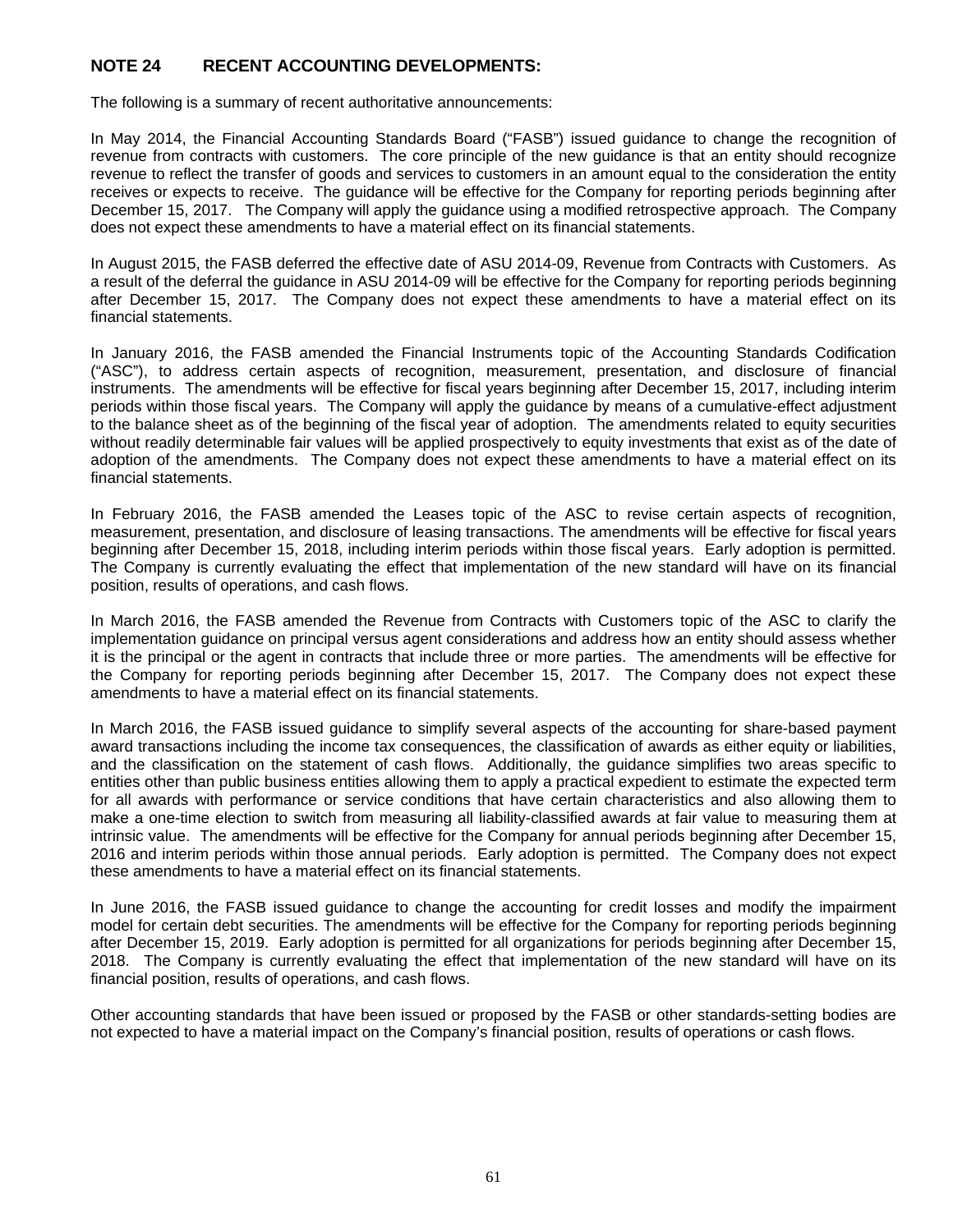# **NOTE 25 PARENT CORPORATION ONLY FINANCIAL STATEMENTS:**

# **CONDENSED BALANCE SHEETS**

**AS OF DECEMBER 31, 2016 AND 2015** 

(Dollars in Thousands)

| <b>ASSETS</b>                                                                                                                |    | 2016          |      | 2015            |
|------------------------------------------------------------------------------------------------------------------------------|----|---------------|------|-----------------|
| Due from banks<br>Investment in subsidiaries                                                                                 | \$ | 813<br>62,158 | - \$ | 1,445<br>60,672 |
| Other assets                                                                                                                 |    | 587           |      | 589             |
| <b>Total Assets</b>                                                                                                          | \$ | 63,558        | S.   | 62,706          |
| <b>LIABILITIES</b>                                                                                                           |    |               |      |                 |
| Accrued interest payable                                                                                                     | \$ | 125           | -S   | 104             |
| Accrued expenses and other liabilities                                                                                       |    | 20            |      | 19              |
| Trust preferred securities                                                                                                   |    | 16,496        |      | 16,496          |
| <b>Total Liabilities</b>                                                                                                     |    | 16,641        |      | 16,619          |
| <b>STOCKHOLDERS' EQUITY</b>                                                                                                  |    |               |      |                 |
| Common stock - \$2.00 par value, 50,000,000 shares authorized;<br>23,354,457 and 23,354,082 shares issued and outstanding at |    |               |      |                 |
| December 31, 2016 and 2015, respectively                                                                                     |    | 46,709        |      | 46,708          |
| Common stock warrants                                                                                                        |    | 764           |      | 764             |
| Additional paid capital                                                                                                      |    | 13,965        |      | 13,965          |
| <b>Retained deficit</b>                                                                                                      |    | (14,065)      |      | (15,023)        |
| Accumulated other comprehensive loss                                                                                         |    | (456)         |      | (327)           |
| <b>Total Stockholders' Equity</b>                                                                                            |    | 46,917        |      | 46,087          |
| Total Liabilities and Stockholders' Equity                                                                                   | S  | 63,558        | \$.  | 62,706          |

#### **CONDENSED STATEMENTS OF INCOME FOR THE YEARS ENDED DECEMBER 31, 2016 AND 2015**

| (Dollars in Thousands)                                                                                                                               | 2016                         |      | 2015                          |
|------------------------------------------------------------------------------------------------------------------------------------------------------|------------------------------|------|-------------------------------|
| <b>Income</b><br>Miscellaneous income<br>Undistributed income of subsidiaries<br>Total income                                                        | \$<br>15<br>1,615<br>1,630   | - \$ | 13<br>3,295<br>3,308          |
| <b>Expenses</b><br>Trust preferred securities interest expense<br>Legal fees<br>Accounting fees<br>Other operating expenses<br><b>Total Expenses</b> | 508<br>17<br>88<br>59<br>672 |      | 440<br>23<br>114<br>69<br>646 |
| Income before Income Taxes<br>Income Tax Expense (Benefit)<br><b>Net Income</b>                                                                      | 958<br>958                   | S    | 2,662<br>2,662                |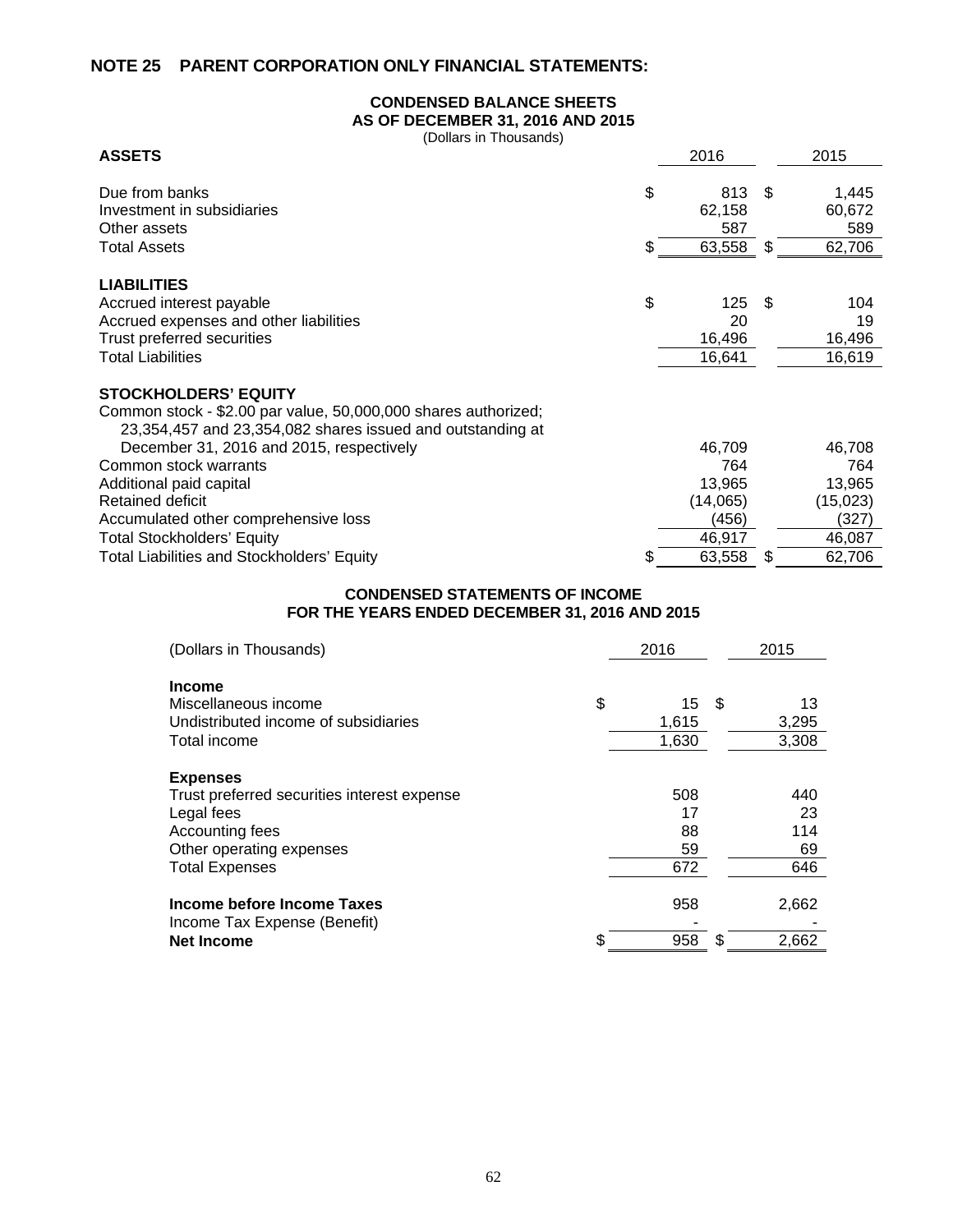# **CONDENSED STATEMENTS OF CASH FLOWS FOR THE YEARS ENDED DECEMBER 31, 2016 AND 2015**

| (Dollars in Thousands)                                                           | 2016      |     | 2015    |
|----------------------------------------------------------------------------------|-----------|-----|---------|
| <b>Cash Flows From Operating Activities</b>                                      |           |     |         |
| Net income                                                                       | \$<br>958 | \$. | 2,662   |
| Adjustments to reconcile net income to net cash used in<br>operating activities: |           |     |         |
| Income of subsidiaries                                                           | (1,615)   |     | (3,295) |
| Net change in:                                                                   |           |     |         |
| Other assets                                                                     | 2         |     | 98      |
| Other liabilities                                                                | 22        |     | 57      |
| Net Cash Used in Operating Activities                                            | (633)     |     | (478)   |
| <b>Cash Flows From Financing Activities</b>                                      |           |     |         |
| Exercise of common stock warrants                                                |           |     | 832     |
| Net Cash Provided by Financing Activities                                        |           |     | 832     |
|                                                                                  |           |     |         |
| Net increase (decrease) in Cash and Cash Equivalents                             | (632)     |     | 354     |
| Cash and Cash Equivalents, Beginning of year                                     | 1,445     |     | 1,091   |
| Cash and Cash Equivalents, End of Year                                           | 813       |     | 1,445   |
|                                                                                  |           |     |         |
| Supplemental Disclosure of Cash Paid During the Year for:                        |           |     |         |
| Interest                                                                         | \$<br>487 |     | 327     |
| Taxes                                                                            | \$        |     |         |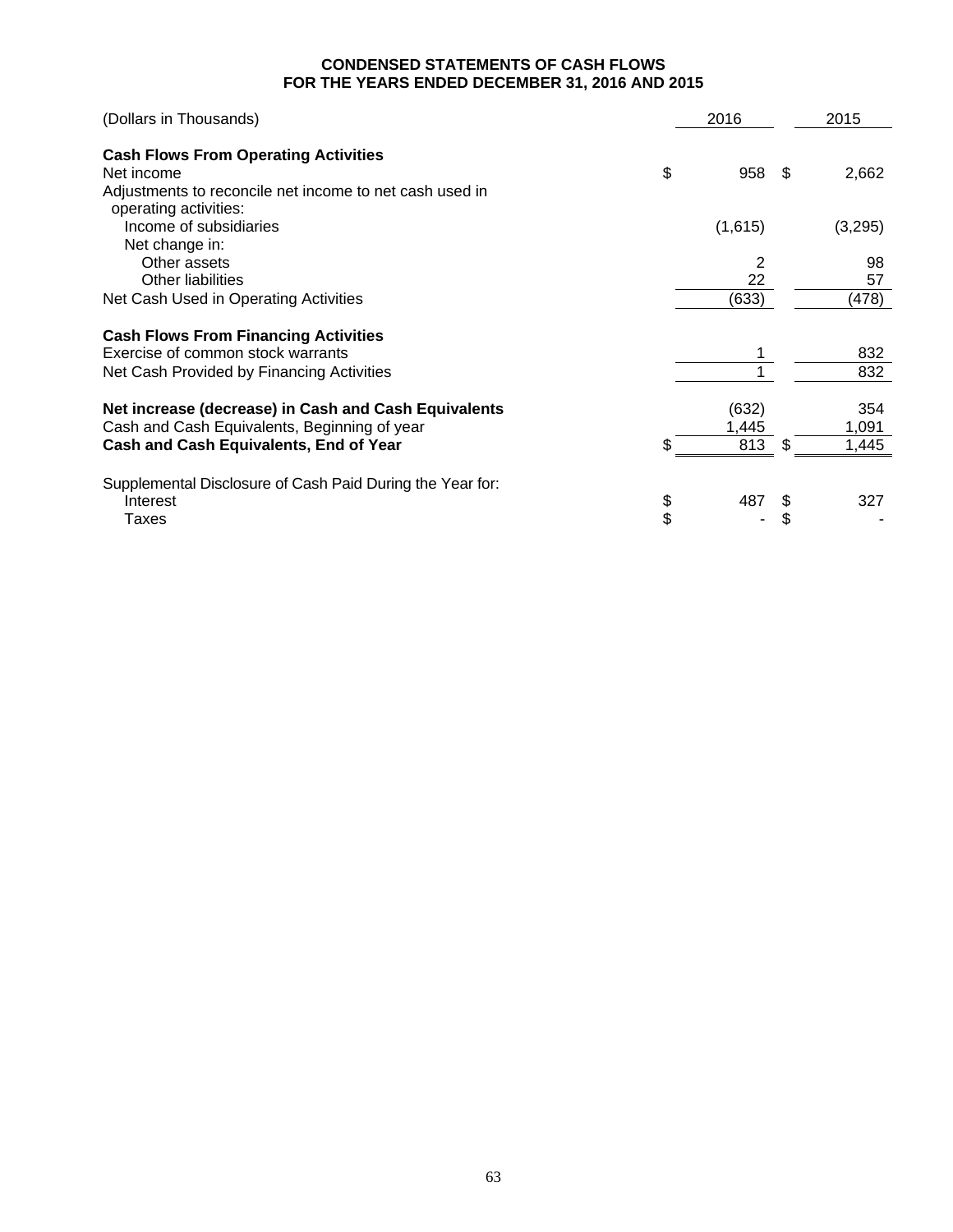# **NOTE 26 SELECTED QUARTERLY INFORMATION (UNAUDITED)**

|                                              |               | 2016 QUARTERS |               |               |
|----------------------------------------------|---------------|---------------|---------------|---------------|
| (Dollars in thousands except per share data) | Fourth        | <b>Third</b>  | Second        | First         |
| Income statement                             |               |               |               |               |
| Net interest income                          | \$<br>5,420   | \$<br>5,453   | \$<br>5,402   | \$<br>5,451   |
| Noninterest income                           | 1,909         | 2,043         | 1,753         | 1,586         |
| Provision for loan losses                    |               |               | (500)         |               |
| Noninterest expense                          | 8,300         | 7,155         | 6,776         | 6,337         |
| Net income (loss)                            | (968)         | 346           | 882           | 698           |
| Earnings (loss) per share, basic             | (0.04)        | 0.01          | 0.04          | 0.03          |
| Earnings (loss) per share, diluted           | (0.04)        | 0.01          | 0.04          | 0.03          |
| <b>Period end balance sheet</b>              |               |               |               |               |
| Total loans receivable                       | \$<br>468,629 | \$<br>464,721 | \$<br>459,613 | \$<br>450,309 |
| <b>Total assets</b>                          | 634,335       | 633,867       | 632,311       | 636,459       |
| <b>Total deposits</b>                        | 554,438       | 556,516       | 555,084       | 555,216       |
| Total stockholders' equity                   | 46,917        | 48,785        | 48,485        | 47,234        |
|                                              |               |               |               |               |
|                                              |               | 2015 QUARTERS |               |               |
| (Dollars in thousands except per share data) | Fourth        | <b>Third</b>  | Second        | First         |
| <b>Income statement</b>                      |               |               |               |               |
| Net interest income                          | \$<br>5,922   | \$<br>5,668   | \$<br>5,601   | \$<br>5,410   |
| Noninterest income                           | 1,641         | 1,777         | 1,541         | 1,444         |
| Provision for loan losses                    | (1,000)       | (1,200)       |               |               |
| Noninterest expense                          | 9,276         | 6,338         | 6,680         | 6,229         |
| Net income (loss)                            | (715)         | 2,293         | 462           | 622           |
| Earnings (loss) per share, basic             | (0.03)        | 0.10          | 0.02          | 0.03          |
| Earnings (loss) per share, diluted           | (0.03)        | 0.10          | 0.02          | 0.03          |
| Period end balance sheet                     |               |               |               |               |
| Total loans receivable                       | \$<br>441,169 | \$<br>438,538 | \$<br>443,775 | \$<br>449,929 |
| <b>Total assets</b>                          | 625,898       | 633,758       | 642,774       | 660,130       |
| <b>Total deposits</b>                        | 558,019       | 564,623       | 576,597       | 593,324       |

Total stockholders' equity 46,087 46,409 43,736 43,863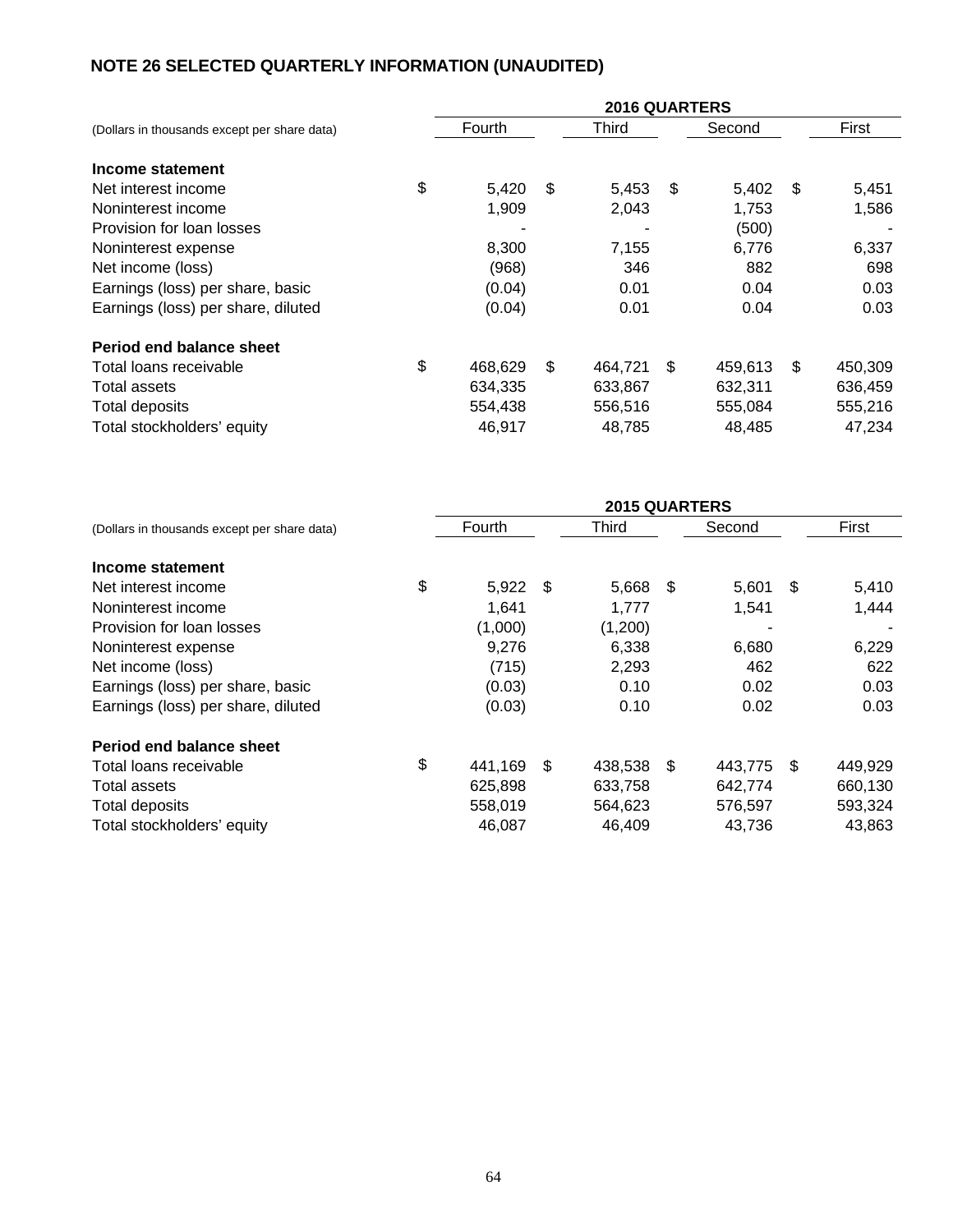# **Item 9. Changes in and Disagreements with Accountants on Accounting and Financial Disclosure**

Not applicable.

# **Item 9A. Controls and Procedures**

#### **Management's Report on Internal Control over Financial Reporting**

Management is responsible for establishing and maintaining adequate internal control over financial reporting of New Peoples Bankshares, Inc. New Peoples' internal control system was designed to provide reasonable assurance to management and the Board of Directors regarding the reliability of financial reporting and the preparation of financial statements for external purposes in accordance with generally accepted accounting practices.

All internal control systems, no matter how well designed, have inherent limitations. Because of these inherent limitations, internal control over financial reporting can provide only reasonable assurance with respect to financial statement preparation and presentation, and may not prevent or detect misstatements. Projections of any evaluation of effectiveness to future periods are subject to the risk that controls may become inadequate because of changes in conditions, or that the degree of compliance with the policies or procedures may deteriorate.

Management assessed the effectiveness of New Peoples' internal control over financial reporting as of December 31, 2016. In making this assessment, management used the criteria set forth by the Committee of Sponsoring Organizations of the Treadway Commission (COSO) in "Internal Control - Integrated Framework" issued in 1992. Based on this assessment management concluded that the internal control over financial reporting was effective as of December 31, 2016.

#### **Changes in Internal Control Over Financial Reporting**

There have been no changes in our internal control over financial reporting during the last fiscal quarter that materially affected, or are reasonably likely to materially affect, internal control over financial reporting.

#### **Disclosure Controls and Procedures**

We maintain a system of disclosure controls and procedures that is designed to ensure that material information is accumulated and communicated to management, including our Chief Executive Officer and Chief Financial Officer, as appropriate to allow timely decisions regarding required disclosure. As of the end of the period covered by this report, we carried out an evaluation, under the supervision and with the participation of our management, including the Chief Executive Officer and Chief Financial Officer, of the effectiveness of the design and operation of the disclosure controls and procedures pursuant to Rule 13a-15 under the Securities Exchange Act of 1934, as amended. Based on that evaluation, our Chief Executive Officer and Chief Financial Officer concluded that our disclosure controls and procedures were operating effectively as of December 31, 2016.

#### **Item 9B. Other Information**

None.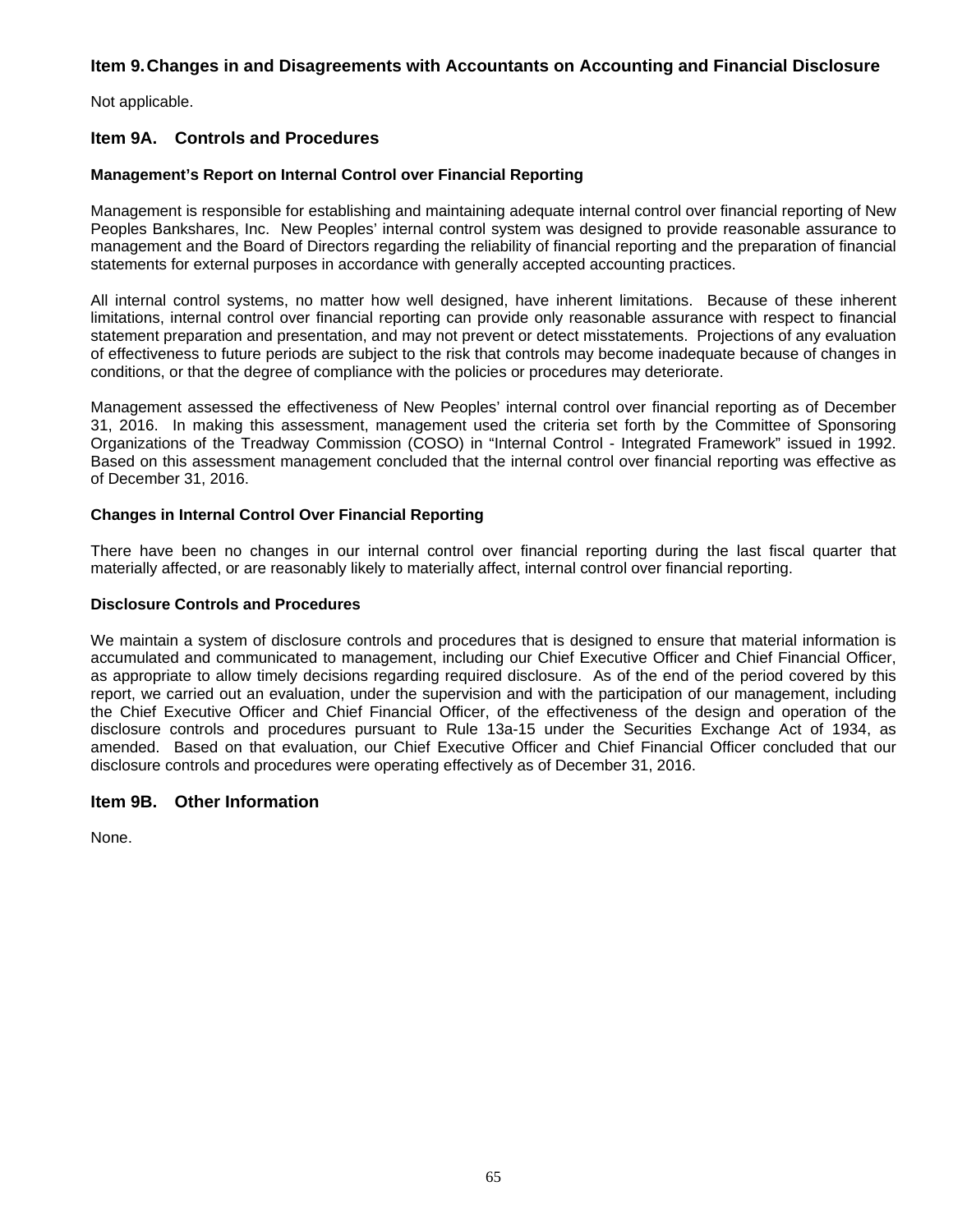# **Item 10. Directors, Executive Officers and Corporate Governance**

The information contained under the captions "Election of Directors," "Executive Officers Who Are Not Directors," "Corporate Governance" and "Section 16(a) Beneficial Ownership Reporting Compliance" in the 2017 Proxy Statement that is required to be disclosed in this Item 10 is incorporated herein by reference.

#### **Item 11. Executive Compensation**

The information contained under the captions "Director Compensation" and "Executive Compensation and Related Party Transactions" in the 2017 Proxy Statement that is required to be disclosed in this Item 11 is incorporated herein by reference.

### **Item 12. Security Ownership of Certain Beneficial Owners and Management and Related Stockholder Matters**

The information contained under the captions "Security Ownership of Management" and "Security Ownership of Certain Beneficial Owners" in the 2017 Proxy Statement that is required to be disclosed in this Item 12 is incorporated herein by reference.

### **Item 13. Certain Relationships, Related Transactions and Director Independence**

The information contained under the caption "Executive Compensation and Related Party Transactions" and "Corporate Governance" in the 2017 Proxy Statement that is required to be disclosed in this Item 13 is incorporated herein by reference.

### **Item 14. Principal Accountant Fees and Services**

The information contained under the caption "Audit Information" in the 2017 Proxy Statement that is required to be disclosed in this Item 14 is incorporated herein by reference.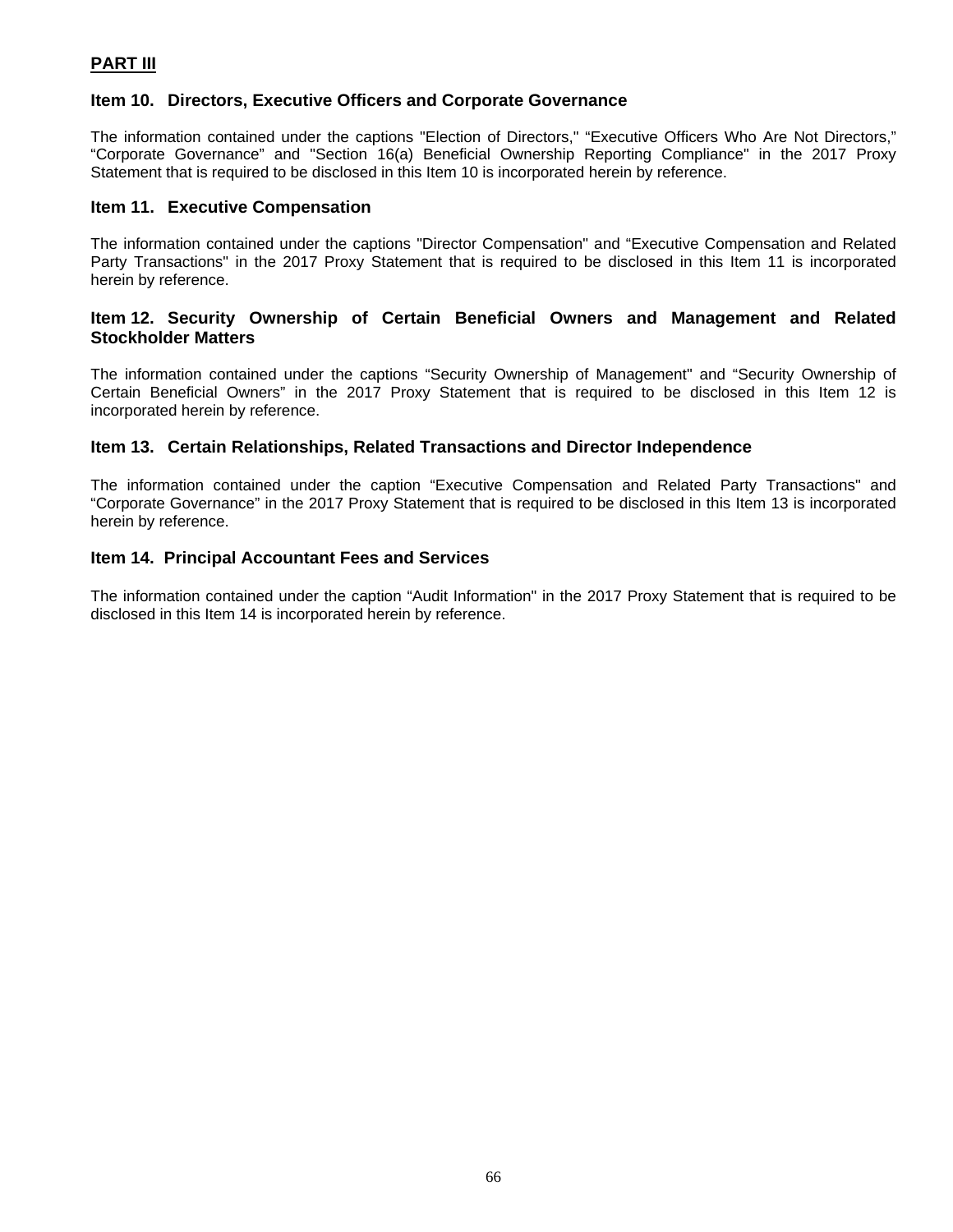# **Item 15. Exhibits and Financial Statement Schedules**

- (a)(1) The response to this portion of Item 15 is included in Item 8 above.
- (a)(2) The response to this portion of Item 15 is included in Item 8 above.
- (a)(3) The following exhibits are filed as part of this Form 10-K, and this list includes the exhibit index::

### Exhibit

| Number |  |
|--------|--|
|--------|--|

- 3.1 Amended Articles of Incorporation of New Peoples Bankshares, Inc. (incorporated by reference to Exhibit 3.1 to Form 10-Q for the quarterly period ended June 30, 2008 filed on August 11, 2008).
- 3.2 Bylaws of Registrant (incorporated by reference to Exhibit 3.1 to Form 8-K filed April 15, 2004).
- 4.1 Specimen Common Stock Certificate of New Peoples Bankshares, Inc. (incorporated by reference to Exhibit 4.1 to Form 10-Q for the quarterly period ended June 30, 2012 filed on August 14, 2012).
- 4.2 Form of Warrant to Purchase Shares of Common Stock (incorporated by reference to Exhibit 4.2 to Form 10-Q for the quarterly period ended June 30, 2012 filed on August 14, 2012).
- 4.3 Form of Rights Certificate (incorporated by reference to Exhibit 4.3 to Form 10-Q for the quarterly period ended June 30, 2012 filed on August 14, 2012).
- 10.1\* New Peoples Bank, Inc. 2001 Stock Option Plan (incorporated by reference to Exhibit 10.1 to Annual Report on Form 10-KSB for the fiscal year ended December 31, 2001).
- 10.2\* Form of Non-Employee Director Non-Qualified Stock Option Agreement (incorporated by reference to Exhibit 10.2 to Form 8-K filed November 30, 2004)
- 10.3\* Form of Incentive Stock Option Agreement (incorporated by reference to Exhibit 10.3 to Form 8- K filed November 30, 2004).
- 10.4\* Salary Continuation Agreement dated December 18, 2002 between New Peoples Bank, Inc. and Frank Sexton, Jr. (incorporated by reference to Exhibit 10.6 to Annual Report on Form 10-K for the fiscal year ended December 31, 2004).
- 10.5\* First Amendment dated June 30, 2003 to Salary Continuation Agreement between New Peoples Bank, Inc. and Frank Sexton, Jr. (incorporated by reference to Exhibit 10.7 to Annual Report on Form 10-K for the fiscal year ended December 31, 2004).
- 10.6\* Letter Agreement, dated as of June 29, 2009, between the Company and Kenneth D. Hart (incorporated by reference to Exhibit 10.1 to Quarterly Report on Form 10-Q for the quarter ended June 30, 2009).
- 10.7 Written Agreement, effective August 4, 2010, by and among New Peoples Bankshares, Inc., New Peoples Bank, Inc., the Federal Reserve Bank of Richmond and the State Corporation Commission Bureau of Financial Institutions (incorporated by reference to Exhibit 10.1 to Form 8-K filed August 6, 2010).
- 10.8 Engagement Letters of Scott & Stringfellow, LLC (incorporated by reference to Exhibit 10.8 to Form 10-Q for the quarterly period ended June 30, 2012 filed on August 14, 2012).
- 10.9 Convertible Note Payable, B. Scott White, dated June 27, 2012 (incorporated by reference to Exhibit 10.1 to Form 8-K filed June 29, 2012).
- 10.10 Convertible Note Payable, Harold Lynn Keene, dated June 27, 2012 (incorporated by reference to Exhibit 10.2 to Form 8-K filed June 29, 2012).
- 10.11\* Employment Agreement dated December 1, 2016 between New Peoples Bankshares, Inc., New Peoples Bank, Inc., and C. Todd Asbury (incorporated by reference to Exhibit 10.1 to Form 8-K filed December 2, 2016
- 14 Code of Ethics (incorporated by reference to Exhibit 14 to Annual Report on Form 10-K for the fiscal year ended December 31, 2003).
- 21 Subsidiaries of the Registrant.
- 23 Consent of Elliott Davis Decosimo, LLC.
- 24 Powers of Attorney (contained on signature page).
- 31.1 Certification by Chief Executive Officer pursuant to Rule 13a-14(a).
- 31.2 Certification by Chief Financial Officer pursuant to Rule 13a-14(a).
- 32 Certification by Chief Executive Officer and Chief Financial Officer pursuant to 18 U.S.C. Section 1350.
- 101 The following materials for the Company's 10-K Report for the year ended December 31, 2016, formatted in XBRL. (i) the Consolidated Balance Sheets, (ii) the Consolidated Statements of Income, (iii) the Consolidated Statements of Comprehensive Income, (iv) the Consolidated Statements of Changes in Stockholders' Equity, (v) the Consolidated Statements of Cash Flows, and (vi) the Notes to the Consolidated Financial Statements, tagged as blocks of text.<sup>)</sup>

- (b) See Item 15(a)(3) above.
- $(c)$  See Items  $15(a)(1)$  and  $(2)$  above.

\_\_\_\_\_\_\_\_\_\_\_\_\_\_\_\_\_\_\_\_\_\_\_\_\_\_\_\_\_\_\_\_\_\_\_\_

<sup>\*</sup> Denotes management contract.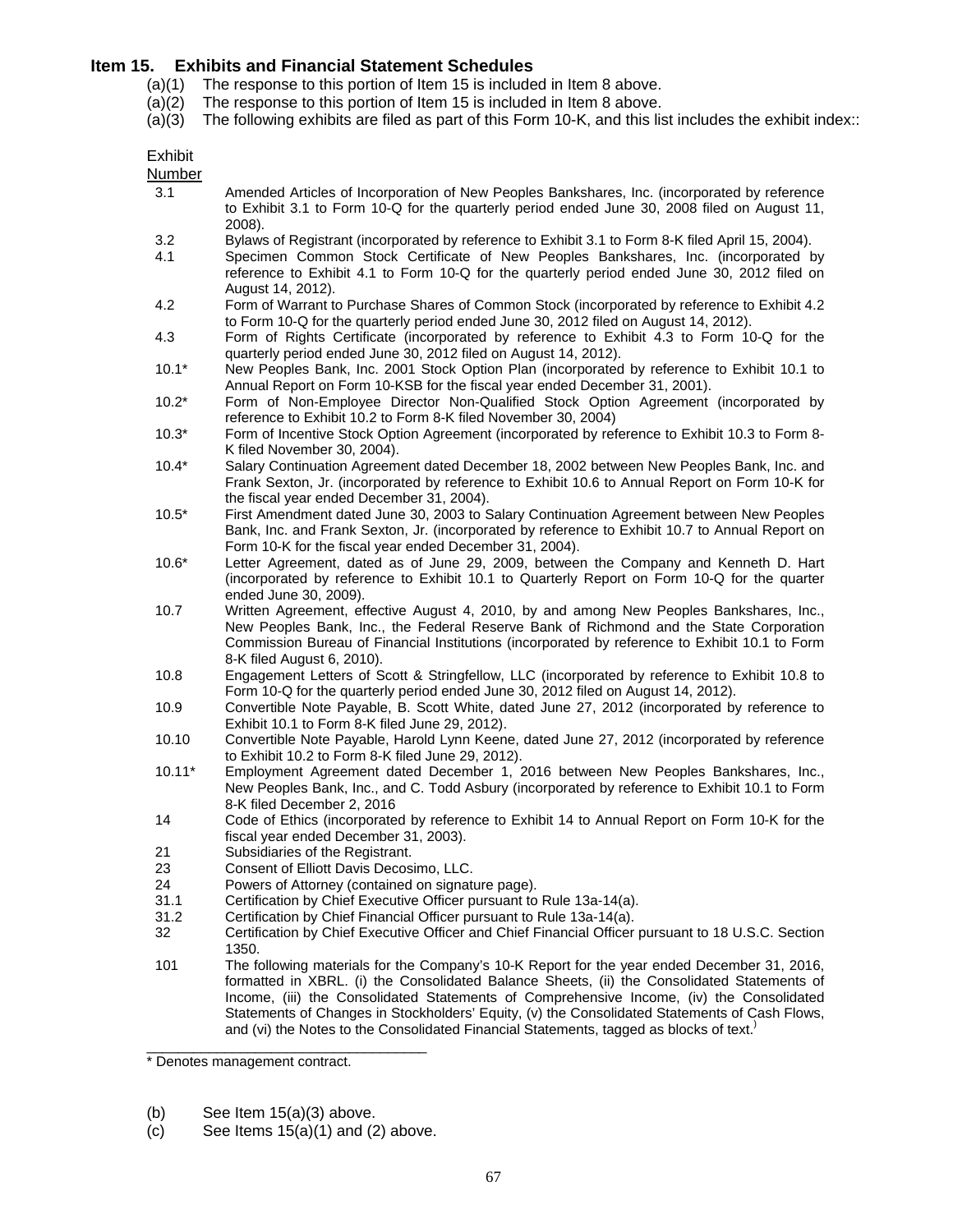#### **SIGNATURES**

Pursuant to the requirements of Section 13 or 15(d) of the Securities Exchange Act of 1934, the registrant has duly caused this report to be signed on its behalf by the undersigned, thereunto duly authorized.

#### **NEW PEOPLES BANKSHARES, INC.**

- By: /s/ C. TODD ASBURY C. Todd Asbury President and Chief Executive Officer Date: March 13, 2017
- By: /s/ JOSEPH D. PENNINGTON Joseph D. Pennington Senior Vice President and Chief Financial Officer Date: March 13, 2017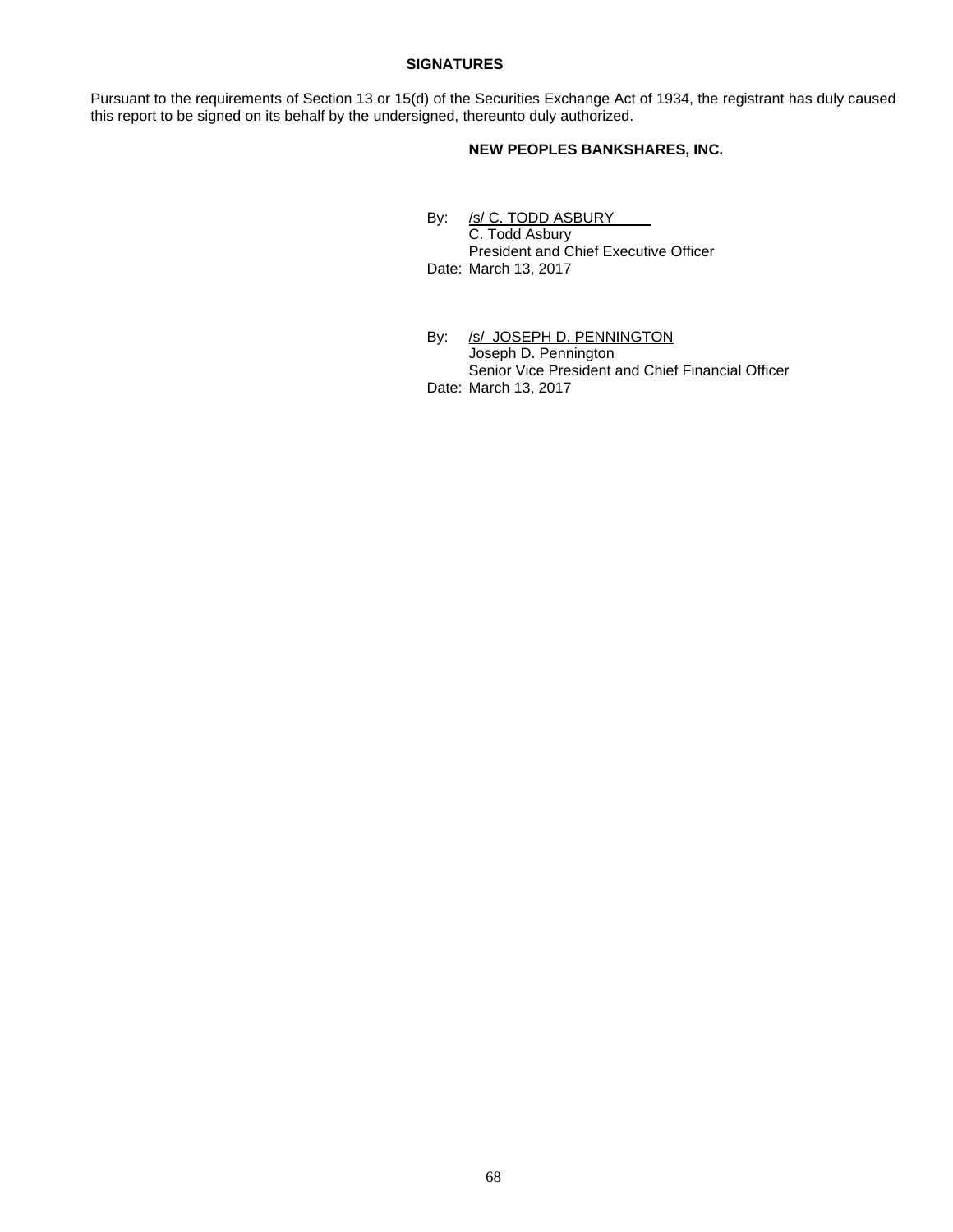#### **POWER OF ATTORNEY**

Each of the undersigned hereby appoints C. Todd Asbury and Joseph D. Pennington, and each of them, as attorneys and agents for the undersigned, with full power of substitution, in his name and on his behalf as a director of New Peoples Bankshares, Inc. (the "Registrant"), to act and to execute any and all instruments as such attorneys or attorney deem necessary or advisable to enable the Registrant to comply with the Securities Exchange Act of 1934, and any rules, regulations, policies or requirements of the Securities and Exchange Commission (the "Commission") in respect thereof, in connection with the preparation and filing with the Commission of the Registrant's Annual Report on Form 10-K for the fiscal year ended December 31, 2016 (the "Report"), and any and all amendments to such Report, together with such other supplements, statements, instruments and documents as such attorneys or attorney deem necessary or appropriate.

Pursuant to the requirements of the Securities Exchange Act of 1934, this report has been signed below by the following persons on behalf of the registrant in the capacities and on the dates indicated.

| Signature                                          | Capacity                                                                                                       | Date           |
|----------------------------------------------------|----------------------------------------------------------------------------------------------------------------|----------------|
| <b>/s/ C. TODD ASBURY</b><br>C. Todd Asbury        | President and<br><b>Chief Executive Officer</b><br>(Principal Executive Officer)                               | March 13, 2017 |
| /s/ JOSEPH D. PENNINGTON<br>Joseph D. Pennington   | Senior Vice President and<br><b>Chief Financial Officer</b><br>(Principal Financial and<br>Accounting Officer) | March 13, 2017 |
| /s/ TIM BALL<br><b>Tim Ball</b>                    | <b>Director</b>                                                                                                | March 13, 2017 |
| <b>/s/ JOE CARTER</b><br>Joe Carter                | <b>Director</b>                                                                                                | March 13, 2017 |
| /s/ JOHN D. COX<br>John D. Cox                     | <b>Director</b>                                                                                                | March 13, 2017 |
| <b>/s/ CHARLES H. GENT</b><br>Charles H. Gent      | <b>Director</b>                                                                                                | March 13, 2017 |
| /s/ EUGENE HEARL<br>Eugene Hearl                   | <b>Director</b>                                                                                                | March 13, 2017 |
| /s/ HAROLD LYNN KEENE<br>Harold Lynn Keene         | Chairman, Director                                                                                             | March 13, 2017 |
| /s/ MICHAEL G. MCGLOTHLIN<br>Michael G. McGlothlin | Director                                                                                                       | March 13, 2017 |
| /s/ FRED MEADE<br><b>Fred Meade</b>                | <b>Director</b>                                                                                                | March 13, 2017 |
| /s/ B. SCOTT WHITE<br><b>B</b> Scott White         | <b>Director</b>                                                                                                | March 13, 2017 |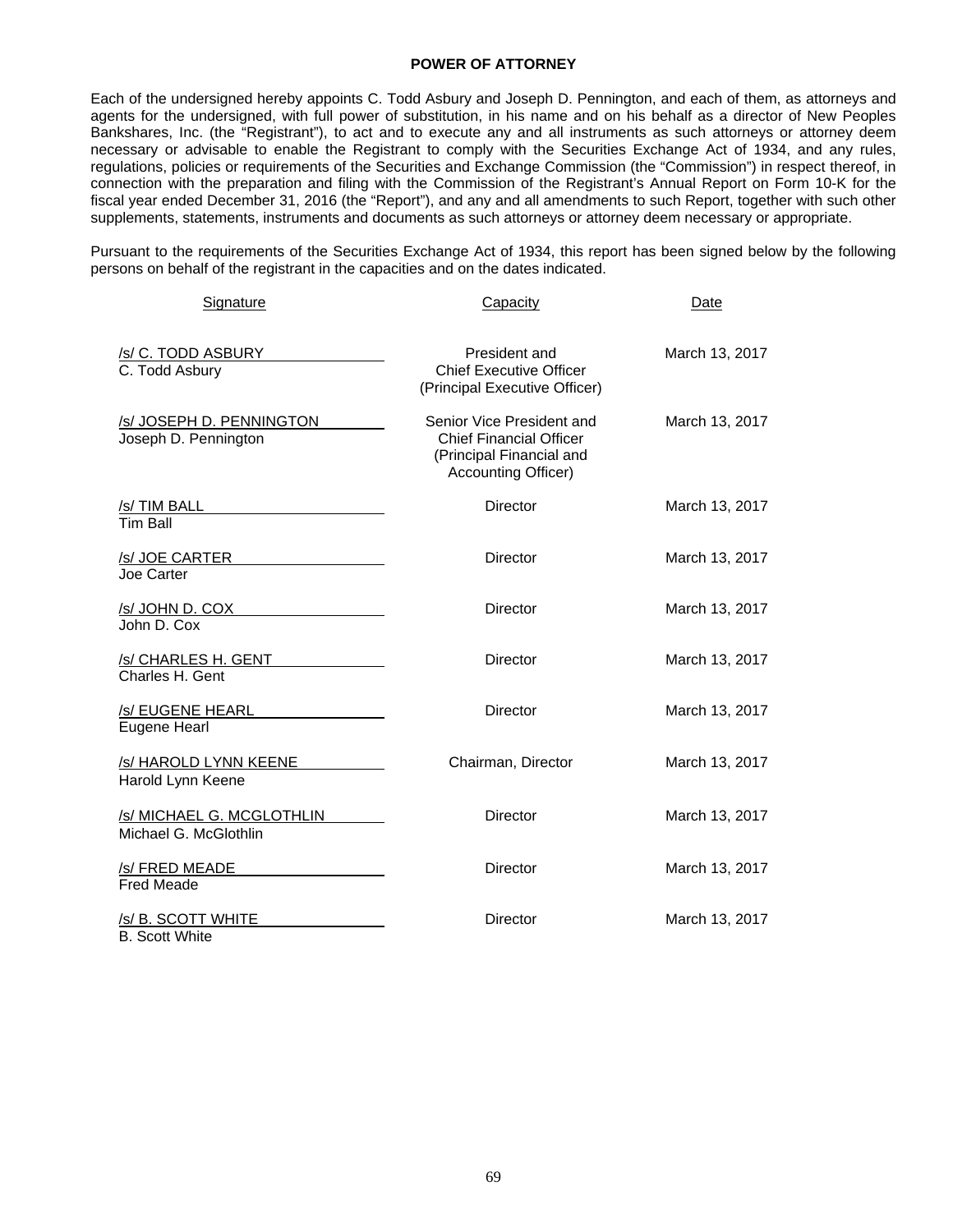**Name of Subsidiary Incorporation** New Peoples Bank, Inc. State of Virginia Name of Subsidiary Incorporation<br>
New Peoples Bank, Inc. State of Virginia<br>
NPB Web Services, Inc. State of Virginia<br>
NPB Capital Trust I State of Delaware NPB Capital Trust I State of Delaware NPB Capital Trust 2 State of Delaware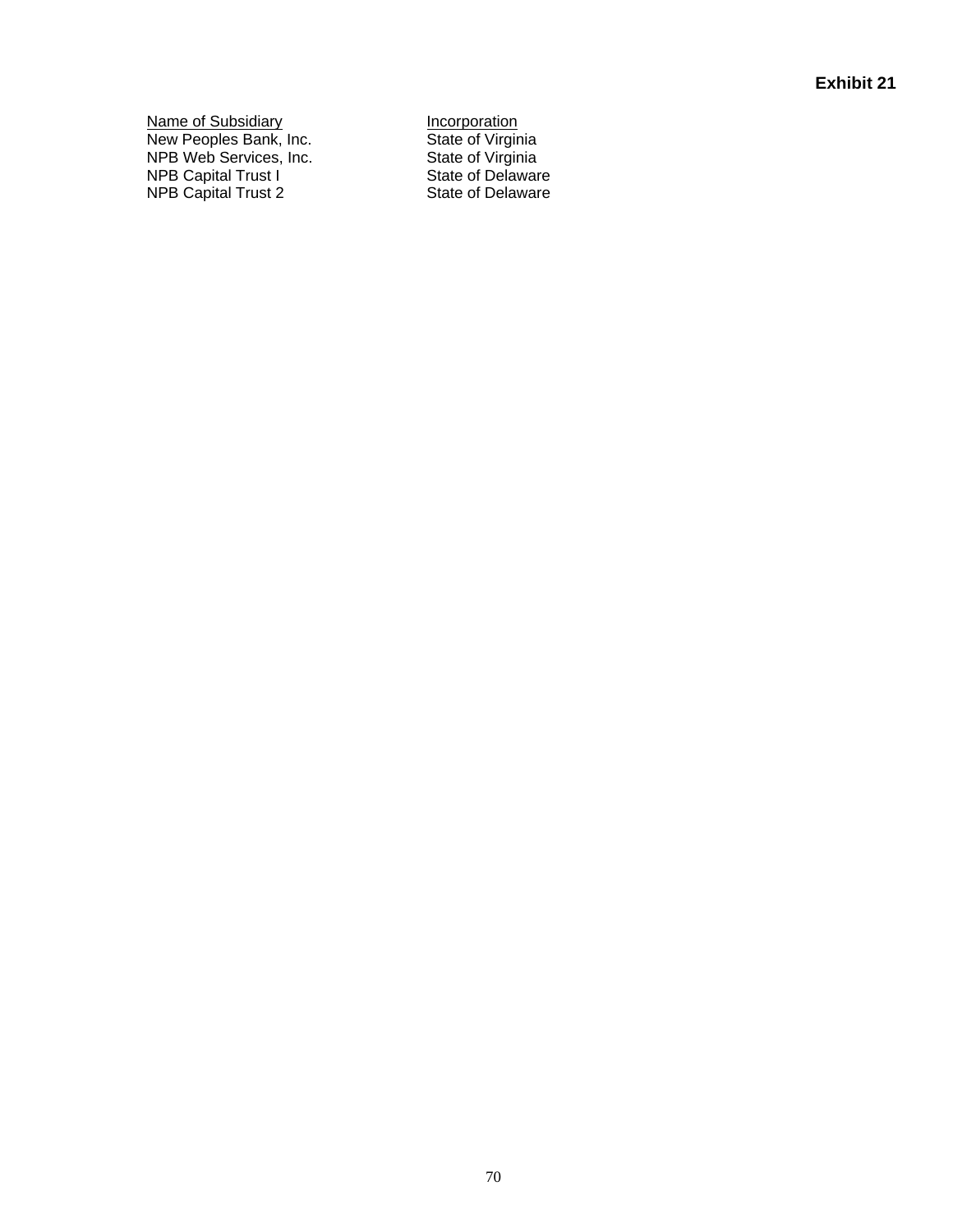### **CONSENT OF INDEPENDENT REGISTERED PUBLIC ACCOUNTING FIRM**

We consent to the incorporation by reference in the Registration Statement (No. 333‐129550) of New Peoples Bankshares, Inc. on Form S‐8 of our report dated March 13, 2017 on the consolidated financial statements of New Peoples Bankshares, Inc. as of December 31, 2016 and for the year then ended, which report appears in this December 31, 2016 annual report on Form 10‐K of New Peoples Bankshares, Inc.

/s/ Elliott Davis Decosimo, LLC

Greenville, South Carolina March 13, 2017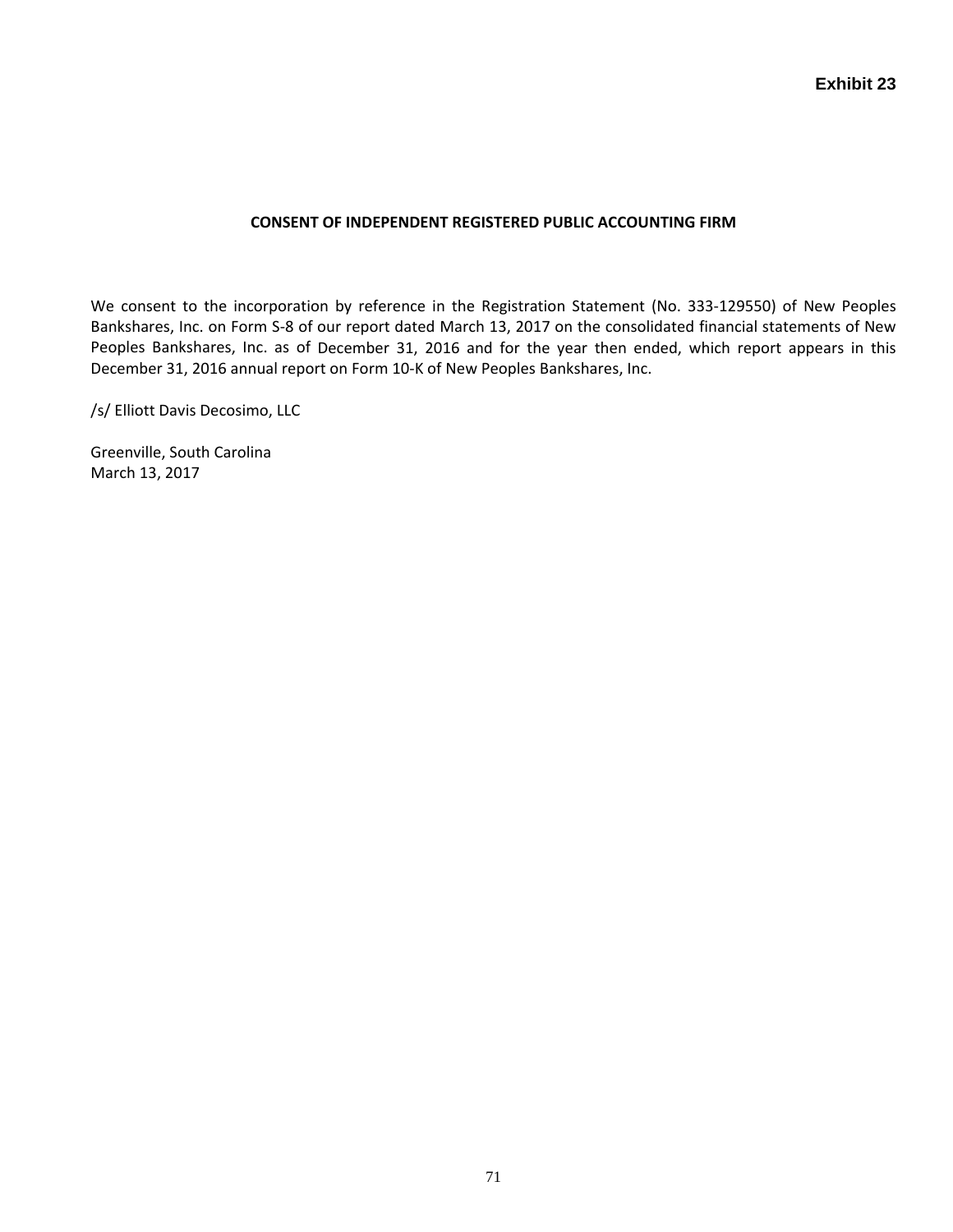#### **CERTIFICATION**

#### I, C. Todd Asbury, certify that:

1. I have reviewed this annual report on Form 10-K for the year ended December 31, 2016 of New Peoples Bankshares, Inc.;

2. Based on my knowledge, this report does not contain any untrue statement of a material fact or omit to state a material fact necessary to make the statements made, in light of the circumstances under which such statements were made, not misleading with respect to the period covered by this report;

3. Based on my knowledge, the financial statements, and other financial information included in this report, fairly present in all material respects the financial condition, results of operations and cash flows of the registrant as of, and for, the periods presented in this report;

4. The registrant's other certifying officer and I are responsible for establishing and maintaining disclosure controls and procedures (as defined in Exchange Act Rules 13a-15(e) and 15d-15(e)) and internal control over financial reporting (as defined in Exchange Act Rules 13a-15(f) and 15d-15(f)) for the registrant and have:

(a) Designed such disclosure controls and procedures, or caused such disclosure controls and procedures to be designed under our supervision, to ensure that material information relating to the registrant, including its consolidated subsidiaries, is made known to us by others within those entities, particularly during the period in which this report is being prepared;

(b) Designed such internal control over financial reporting, or caused such internal control over financial reporting to be designed under our supervision, to provide reasonable assurance regarding the reliability of financial reporting and the preparation of financial statements for external purposes in accordance with generally accepted accounting principles;

(c) Evaluated the effectiveness of the registrant's disclosure controls and procedures and presented in this report our conclusions about the effectiveness of the disclosure controls and procedures, as of the end of the period covered by this report based on such evaluation; and

(d) Disclosed in this report any change in the registrant's internal control over financial reporting that occurred during the registrant's most recent fiscal quarter (the registrant's fourth fiscal quarter in the case of an annual report) that has materially affected, or is reasonably likely to materially affect, the registrant's internal control over financial reporting; and

5. The registrant's other certifying officer and I have disclosed, based on our most recent evaluation of internal control over financial reporting, to the registrant's auditors and the audit committee of the registrant's board of directors (or persons performing the equivalent functions):

(a) All significant deficiencies and material weaknesses in the design or operation of internal control over financial reporting which are reasonably likely to adversely affect the registrant's ability to record, process, summarize and report financial information; and

(b) Any fraud, whether or not material, that involves management or other employees who have a significant role in the registrant's internal control over financial reporting.

Date: March 13, 2017

/s/ C. TODD ASBURY

C. Todd Asbury President & Chief Executive Officer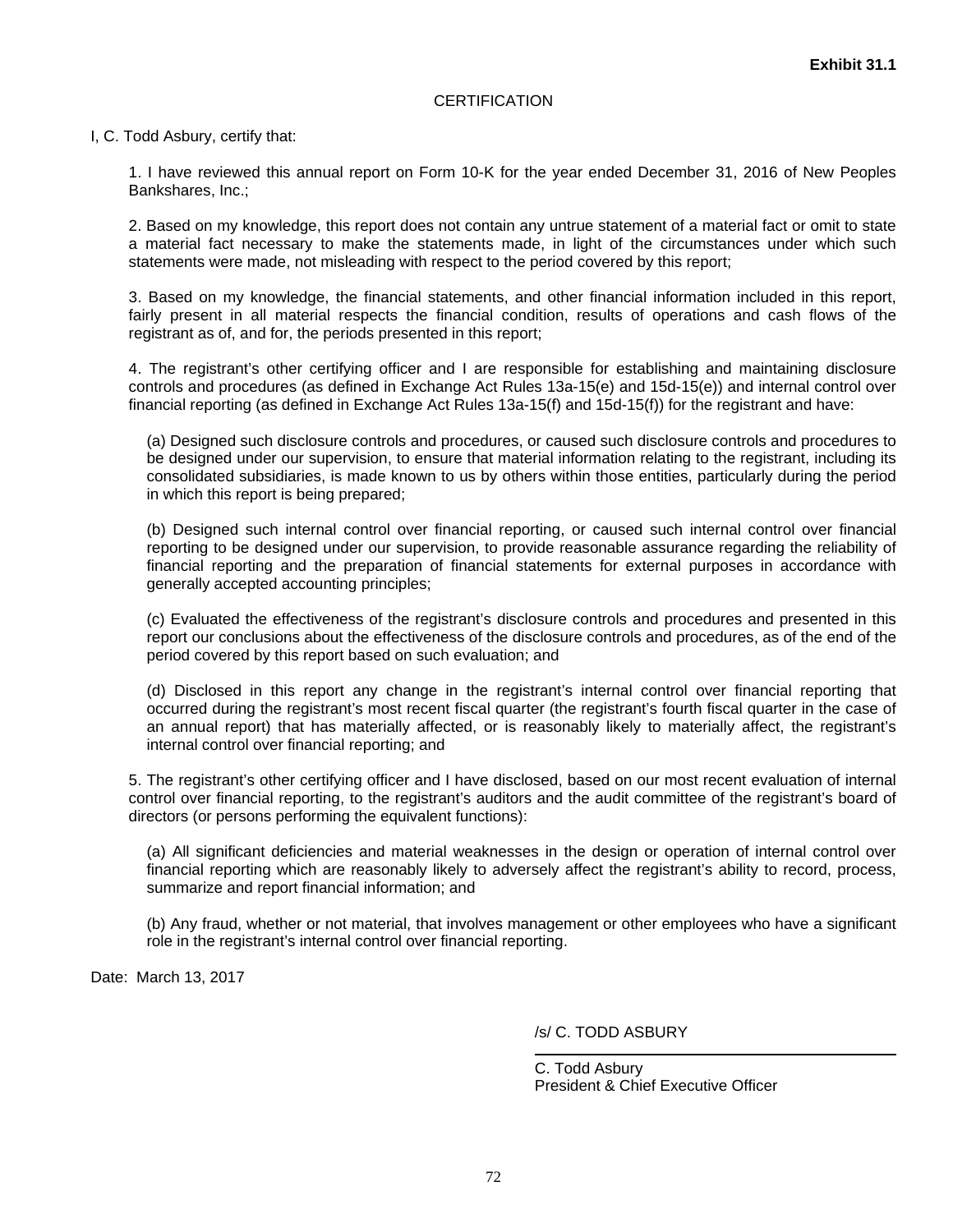## **CERTIFICATION**

I, Joseph D. Pennington, certify that:

1. I have reviewed this annual report on Form 10-K for the year ended December 31, 2016 of New Peoples Bankshares, Inc.;

2. Based on my knowledge, this report does not contain any untrue statement of a material fact or omit to state a material fact necessary to make the statements made, in light of the circumstances under which such statements were made, not misleading with respect to the period covered by this report;

3. Based on my knowledge, the financial statements, and other financial information included in this report, fairly present in all material respects the financial condition, results of operations and cash flows of the registrant as of, and for, the periods presented in this report;

4. The registrant's other certifying officer and I are responsible for establishing and maintaining disclosure controls and procedures (as defined in Exchange Act Rules 13a-15(e) and 15d-15(e)) and internal control over financial reporting (as defined in Exchange Act Rules 13a-15(f) and 15d-15(f)) for the registrant and have:

(a) Designed such disclosure controls and procedures, or caused such disclosure controls and procedures to be designed under our supervision, to ensure that material information relating to the registrant, including its consolidated subsidiaries, is made known to us by others within those entities, particularly during the period in which this report is being prepared;

(b) Designed such internal control over financial reporting, or caused such internal control over financial reporting to be designed under our supervision, to provide reasonable assurance regarding the reliability of financial reporting and the preparation of financial statements for external purposes in accordance with generally accepted accounting principles;

(c) Evaluated the effectiveness of the registrant's disclosure controls and procedures and presented in this report our conclusions about the effectiveness of the disclosure controls and procedures, as of the end of the period covered by this report based on such evaluation; and

(d) Disclosed in this report any change in the registrant's internal control over financial reporting that occurred during the registrant's most recent fiscal quarter (the registrant's fourth fiscal quarter in the case of an annual report) that has materially affected, or is reasonably likely to materially affect, the registrant's internal control over financial reporting; and

5. The registrant's other certifying officer and I have disclosed, based on our most recent evaluation of internal control over financial reporting, to the registrant's auditors and the audit committee of the registrant's board of directors (or persons performing the equivalent functions):

(a) All significant deficiencies and material weaknesses in the design or operation of internal control over financial reporting which are reasonably likely to adversely affect the registrant's ability to record, process, summarize and report financial information; and

(b) Any fraud, whether or not material, that involves management or other employees who have a significant role in the registrant's internal control over financial reporting.

Date: March 13, 2017

## /s/ JOSEPH D. PENNINGTON

Joseph D. Pennington Senior Vice President & Chief Financial Officer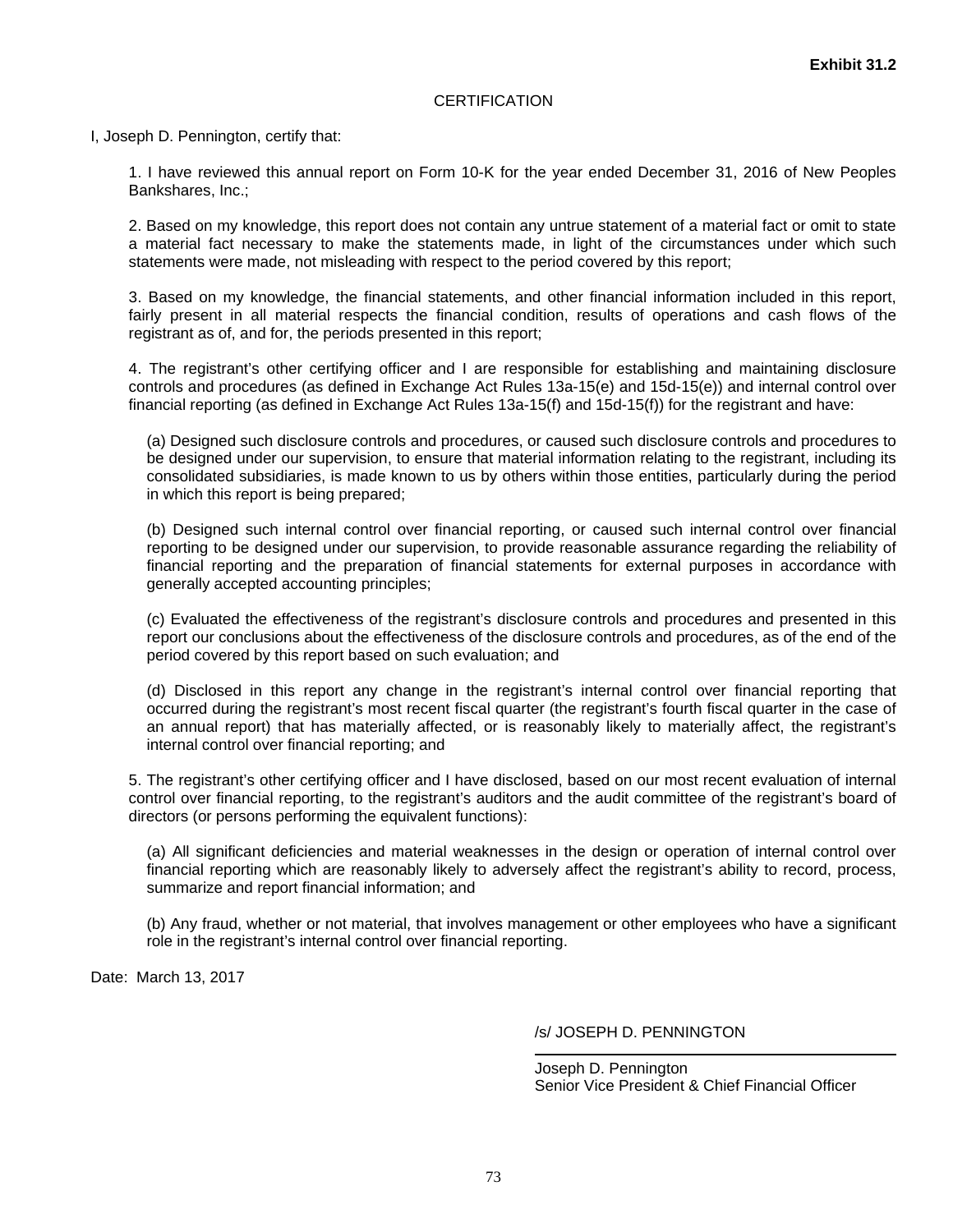## **CERTIFICATION OF CHIEF EXECUTIVE OFFICER AND CHIEF FINANCIAL OFFICER**

Pursuant to Section 906 of the Sarbanes-Oxley Act of 2002 (18 U.S.C. Section 1350)

The undersigned, as the Chief Executive Officer and Chief Financial Officer, respectively, of New Peoples Bankshares, Inc., certify that, to the best of their knowledge and belief, the Annual Report on Form 10-K for the period ended December 31, 2016, which accompanies this certification, fully complies with the requirements of Section 13(a) of the Securities Exchange Act of 1934 and the information contained in the report fairly presents, in all material respects, the financial condition and results of operations of New Peoples Bankshares, Inc. at the dates and for the periods indicated. The foregoing certification is made pursuant to Section 906 of the Sarbanes-Oxley Act of 2002 (18 U.S.C. Section 1350) and shall not be relied upon for any other purpose. The undersigned expressly disclaim any obligation to update the foregoing certification except as required by law.

Date: March 13, 2017 *Date: March 13, 2017 Islamic Company /s/ C. TODD ASBURY* 

 C. Todd Asbury President & Chief Executive Officer

Date: March 13, 2017 *Date: March 13, 2017 Is/ JOSEPH D. PENNINGTON*  Joseph D. Pennington Senior Vice President & Chief Financial Officer